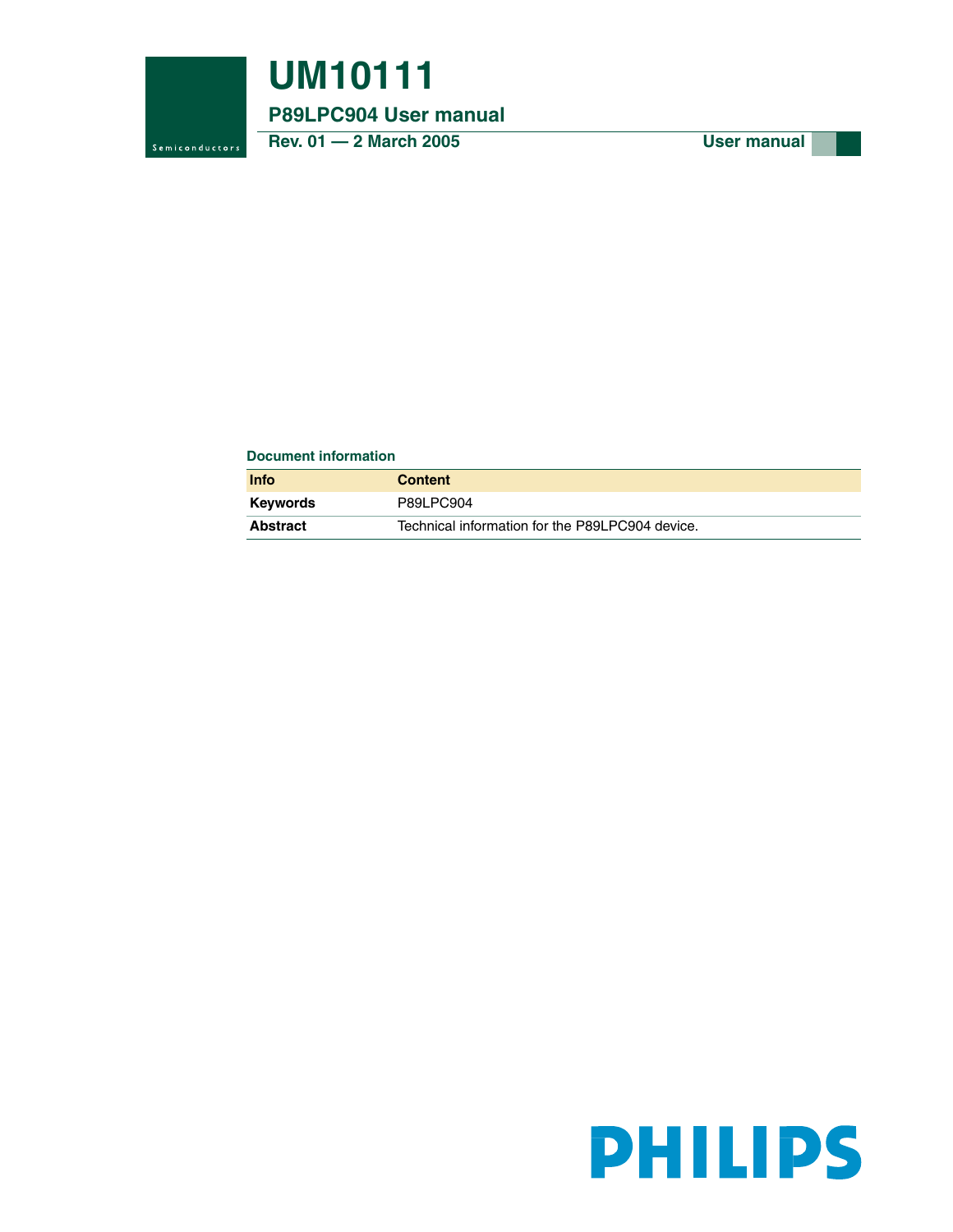#### **Revision history**

| <b>Rev</b>     | <b>Date</b> | <b>Description</b> |
|----------------|-------------|--------------------|
| 0 <sup>1</sup> | 20050302    | Initial version.   |

## **Contact information**

For additional information, please visit: **http://www.semiconductors.philips.com**

For sales office addresses, please send an email to: **sales.addresses@www.semiconductors.philips.com**

© Koninklijke Philips Electronics N.V. 2004. All rights reserved.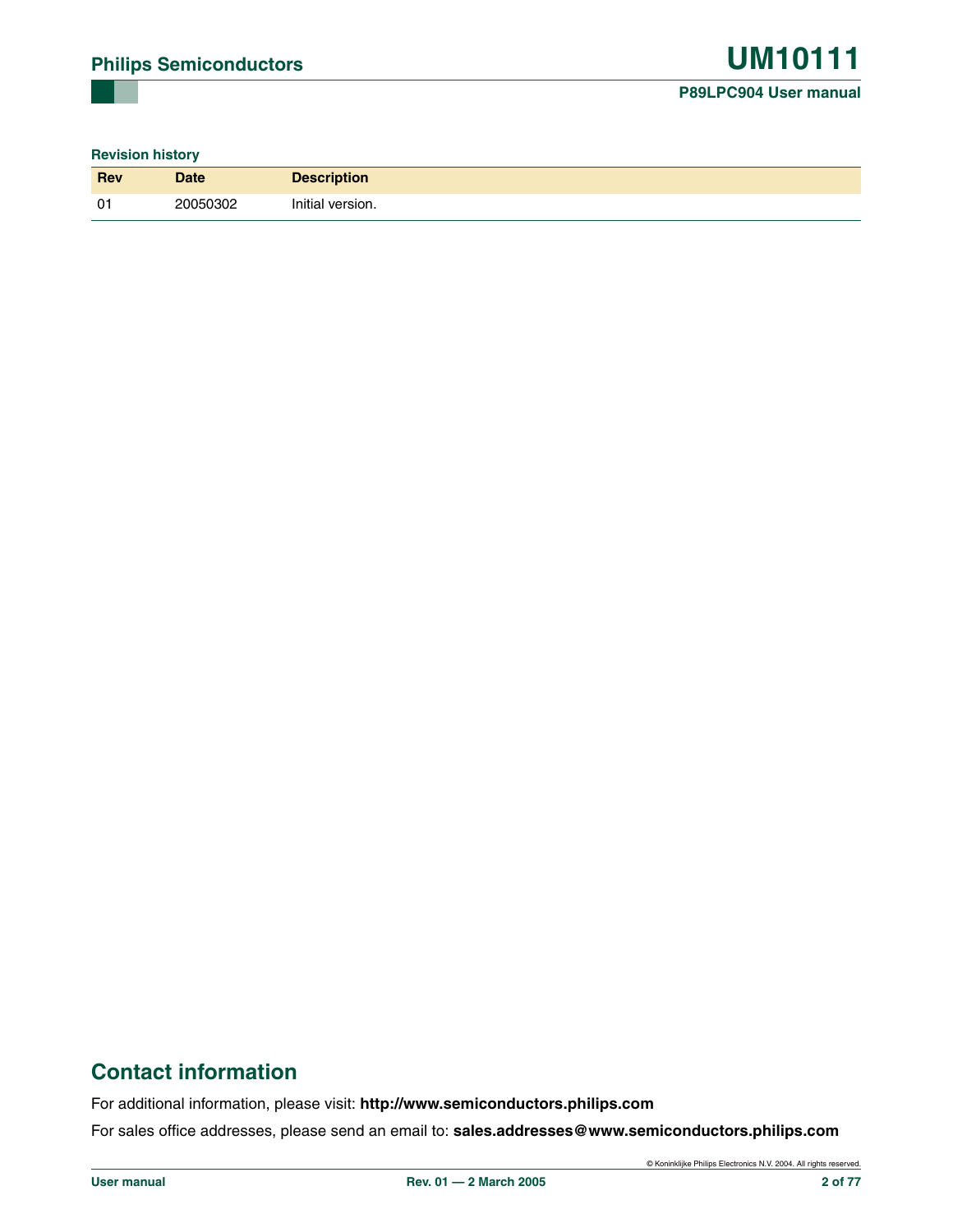## **1. Introduction**

The P89LPC904 is a single-chip microcontroller designed for applications demanding high-integration, low cost solutions over a wide range of performance requirements. The P89LPC904 is based on a high performance processor architecture that executes instructions in two to four clocks, six times the rate of standard 80C51 devices. Many system-level functions have been incorporated into the P89LPC904 in order to reduce component count, board space, and system cost.

#### **1.1 Pin configuration**



#### **Table 1: Pin description**

| Symbol       | Pin            | <b>Type</b> | <b>Description</b>                                                                                                                                                                                                                                                                                                                                                                        |
|--------------|----------------|-------------|-------------------------------------------------------------------------------------------------------------------------------------------------------------------------------------------------------------------------------------------------------------------------------------------------------------------------------------------------------------------------------------------|
| P0.0 to P0.6 |                | I/O         | Port 0: Port 0 is an I/O port with a user-configurable output type. During reset Port 0<br>latches are configured in the input only mode with the internal pull-up disabled. The<br>operation of Port 0 pins as inputs and outputs depends upon the port configuration<br>selected. Each port pin is configured independently. Refer to Section 5.1 "Port<br>configurations" for details. |
|              |                |             | The Keypad Interrupt feature operates with Port 0 pins.                                                                                                                                                                                                                                                                                                                                   |
|              |                |             | All pins have Schmitt triggered inputs.                                                                                                                                                                                                                                                                                                                                                   |
|              |                |             | Port 0 also provides various special functions as described below:                                                                                                                                                                                                                                                                                                                        |
|              | $\overline{c}$ | 1/O         | <b>P0.2</b> - Port 0 bit 2.                                                                                                                                                                                                                                                                                                                                                               |
|              |                |             | <b>CIN2A</b> — Comparator 2 positive input A.                                                                                                                                                                                                                                                                                                                                             |
|              |                |             | <b>KBI2</b> - Keyboard input 2.                                                                                                                                                                                                                                                                                                                                                           |
|              |                |             | AD11 - ADC1 channel 1 analog input.                                                                                                                                                                                                                                                                                                                                                       |
|              | 7              | I/O         | <b>P0.4</b> — Port 0 bit 4.                                                                                                                                                                                                                                                                                                                                                               |
|              |                |             | <b>CIN1A</b> — Comparator 1 positive input A.                                                                                                                                                                                                                                                                                                                                             |
|              |                |             | <b>KBI4</b> - Keyboard input 4.                                                                                                                                                                                                                                                                                                                                                           |
|              |                |             | AD13 - ADC1 channel 3 analog input.                                                                                                                                                                                                                                                                                                                                                       |
|              |                |             | DAC1 - Digital-to-analog converter output 1.                                                                                                                                                                                                                                                                                                                                              |
|              | 6              | I/O         | P0.5 - Port 0 bit 5.                                                                                                                                                                                                                                                                                                                                                                      |
|              |                |             | <b>CMPREF</b> - Comparator reference (negative) input.                                                                                                                                                                                                                                                                                                                                    |
|              |                |             | <b>CLKIN</b> - External clock input.                                                                                                                                                                                                                                                                                                                                                      |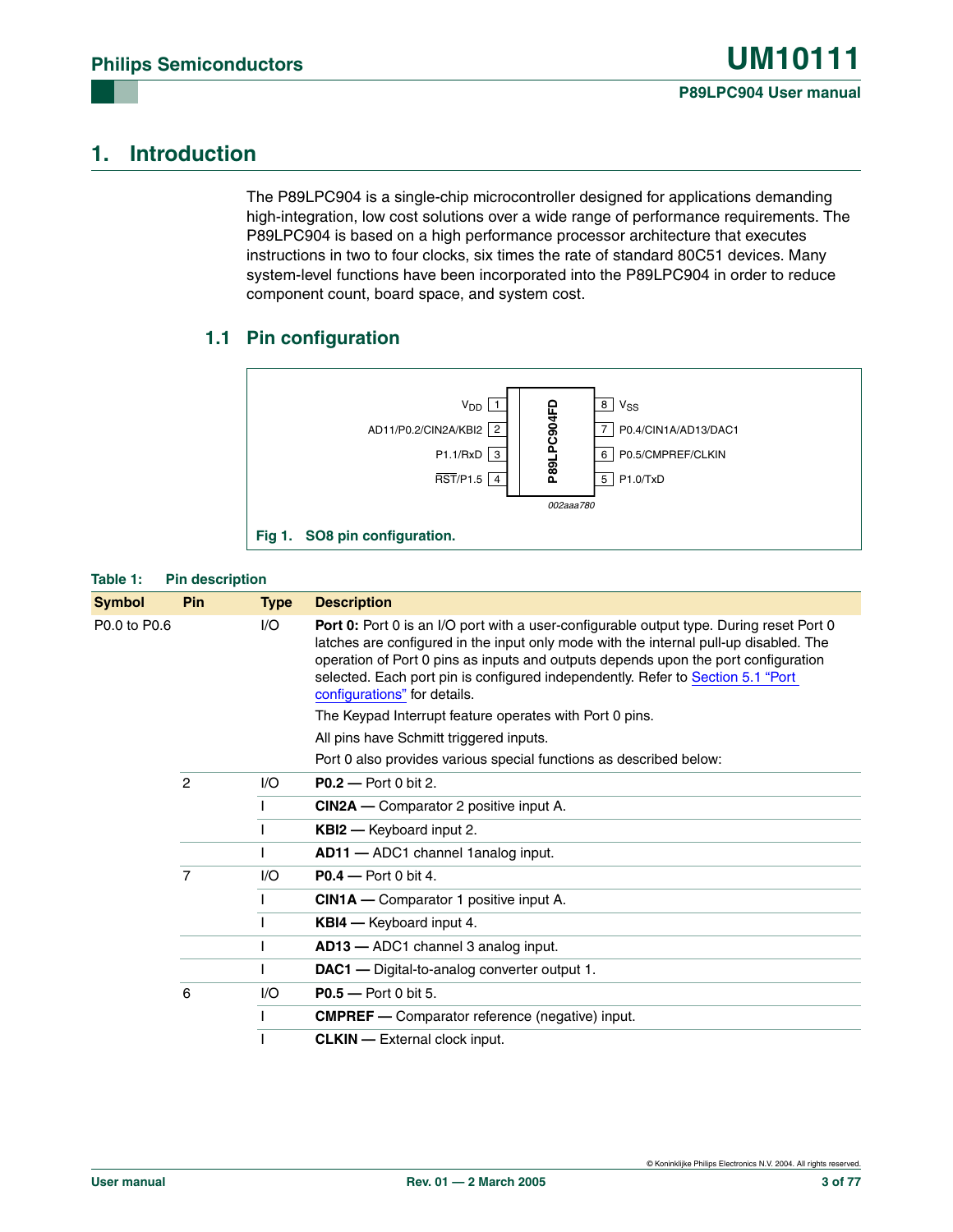#### **Table 1: Pin description**

| <b>Symbol</b>                        | Pin            | <b>Type</b> | <b>Description</b>                                                                                                                                                                                                                                                                                                                                                                                                                                                                                                                                                                                                                                                                                                                                                                                                         |
|--------------------------------------|----------------|-------------|----------------------------------------------------------------------------------------------------------------------------------------------------------------------------------------------------------------------------------------------------------------------------------------------------------------------------------------------------------------------------------------------------------------------------------------------------------------------------------------------------------------------------------------------------------------------------------------------------------------------------------------------------------------------------------------------------------------------------------------------------------------------------------------------------------------------------|
| P <sub>1.0</sub> to P <sub>1.5</sub> |                |             | $I/O$ , $I$ $\Box$ Port 1: Port 1 is an I/O port with a user-configurable output type, P1.5. During reset<br>Port 1 latches are configured in the input only mode with the internal pull-up disabled.<br>The operation of the configurable Port 1 pins as inputs and outputs depends upon the<br>port configuration selected. Each of the configurable port pins are programmed<br>independently. Refer to Section 5.1 "Port configurations" for details.                                                                                                                                                                                                                                                                                                                                                                  |
|                                      |                |             | P1.5 is input only.                                                                                                                                                                                                                                                                                                                                                                                                                                                                                                                                                                                                                                                                                                                                                                                                        |
|                                      |                |             | All pins have Schmitt triggered inputs.                                                                                                                                                                                                                                                                                                                                                                                                                                                                                                                                                                                                                                                                                                                                                                                    |
|                                      |                |             | Port 1 also provides various special functions as described below:                                                                                                                                                                                                                                                                                                                                                                                                                                                                                                                                                                                                                                                                                                                                                         |
|                                      | 5              | 1/O         | $P1.0 - Port 1 bit 0.$                                                                                                                                                                                                                                                                                                                                                                                                                                                                                                                                                                                                                                                                                                                                                                                                     |
|                                      |                | $\circ$     | TXD - Transmitter output for the serial port.                                                                                                                                                                                                                                                                                                                                                                                                                                                                                                                                                                                                                                                                                                                                                                              |
|                                      | 3              | 1/O         | $P1.1 - Port 1 bit 1.$                                                                                                                                                                                                                                                                                                                                                                                                                                                                                                                                                                                                                                                                                                                                                                                                     |
|                                      |                |             | <b>RXD</b> — Receiver input for the serial port.                                                                                                                                                                                                                                                                                                                                                                                                                                                                                                                                                                                                                                                                                                                                                                           |
|                                      | $\overline{4}$ |             | $P1.5$ – Port 1 bit 5 (input only).                                                                                                                                                                                                                                                                                                                                                                                                                                                                                                                                                                                                                                                                                                                                                                                        |
|                                      |                |             | RST - External Reset input (if selected via FLASH configuration). A LOW on this pin<br>resets the microcontroller, causing I/O ports and peripherals to take on their default<br>states, and the processor begins execution at address 0. When using an external<br>clock frequency above 12 MHz, the reset input function of P1.5 must be enabled.<br>An external circuit is required to hold the device in reset at power-up until $V_{DD}$ has<br>reached its specified level. When system power is removed $V_{DD}$ will fall below the<br>minimum specified operating voltage. When using an external clock frequency<br>above 12 MHz, in some applications, an external brownout detect circuit may be<br>required to hold the device in reset when $V_{DD}$ falls below the minimum specified<br>operating voltage. |
| $V_{SS}$                             | 8              |             | Ground: 0 V reference.                                                                                                                                                                                                                                                                                                                                                                                                                                                                                                                                                                                                                                                                                                                                                                                                     |
| V <sub>DD</sub>                      | 1              |             | <b>Power Supply:</b> This is the power supply voltage for normal operation as well as Idle<br>and Power-down modes.                                                                                                                                                                                                                                                                                                                                                                                                                                                                                                                                                                                                                                                                                                        |

<span id="page-3-0"></span>[1] Input/Output for P1.0, P1.1. Input for P1.5.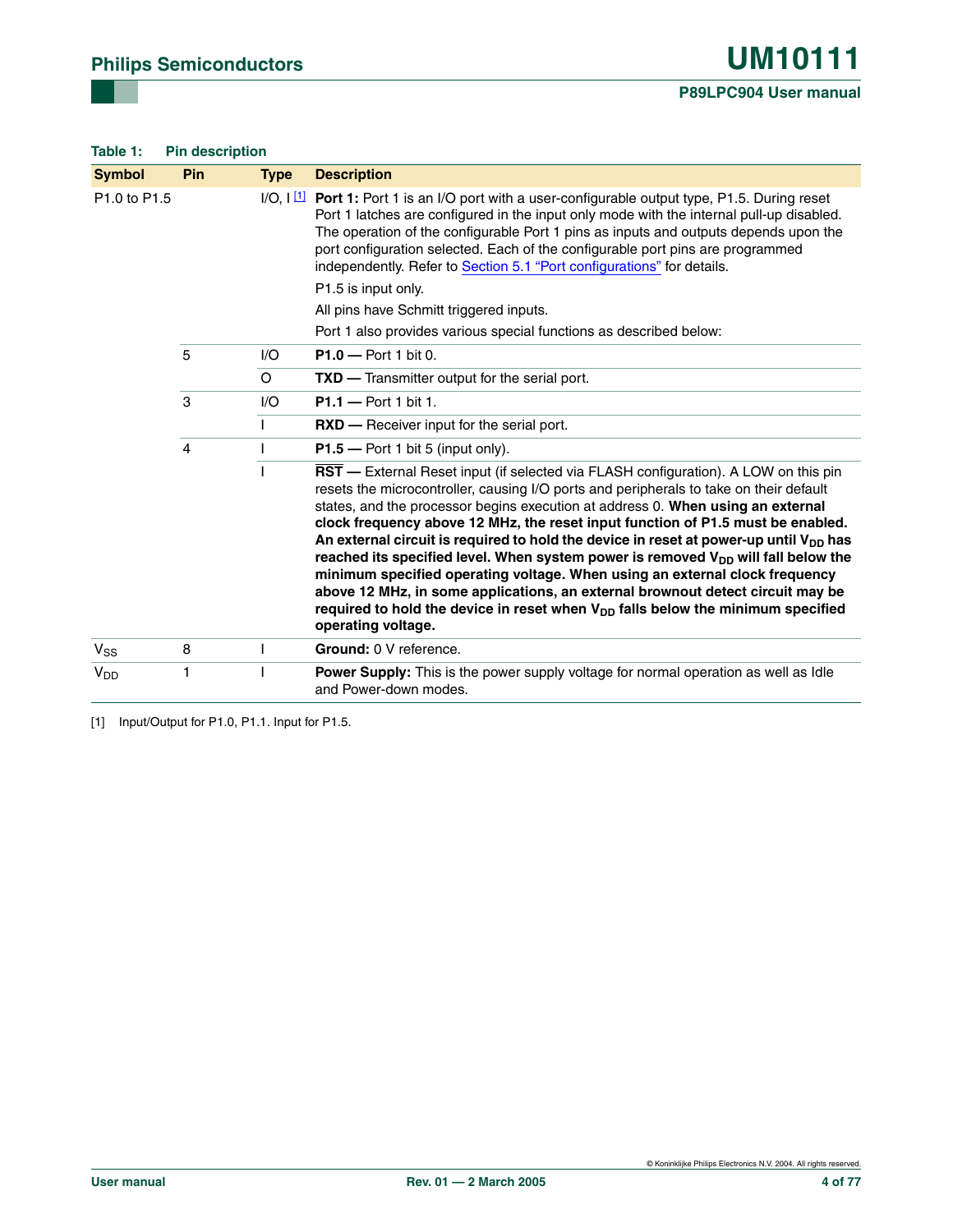#### **P89LPC904 User manual**

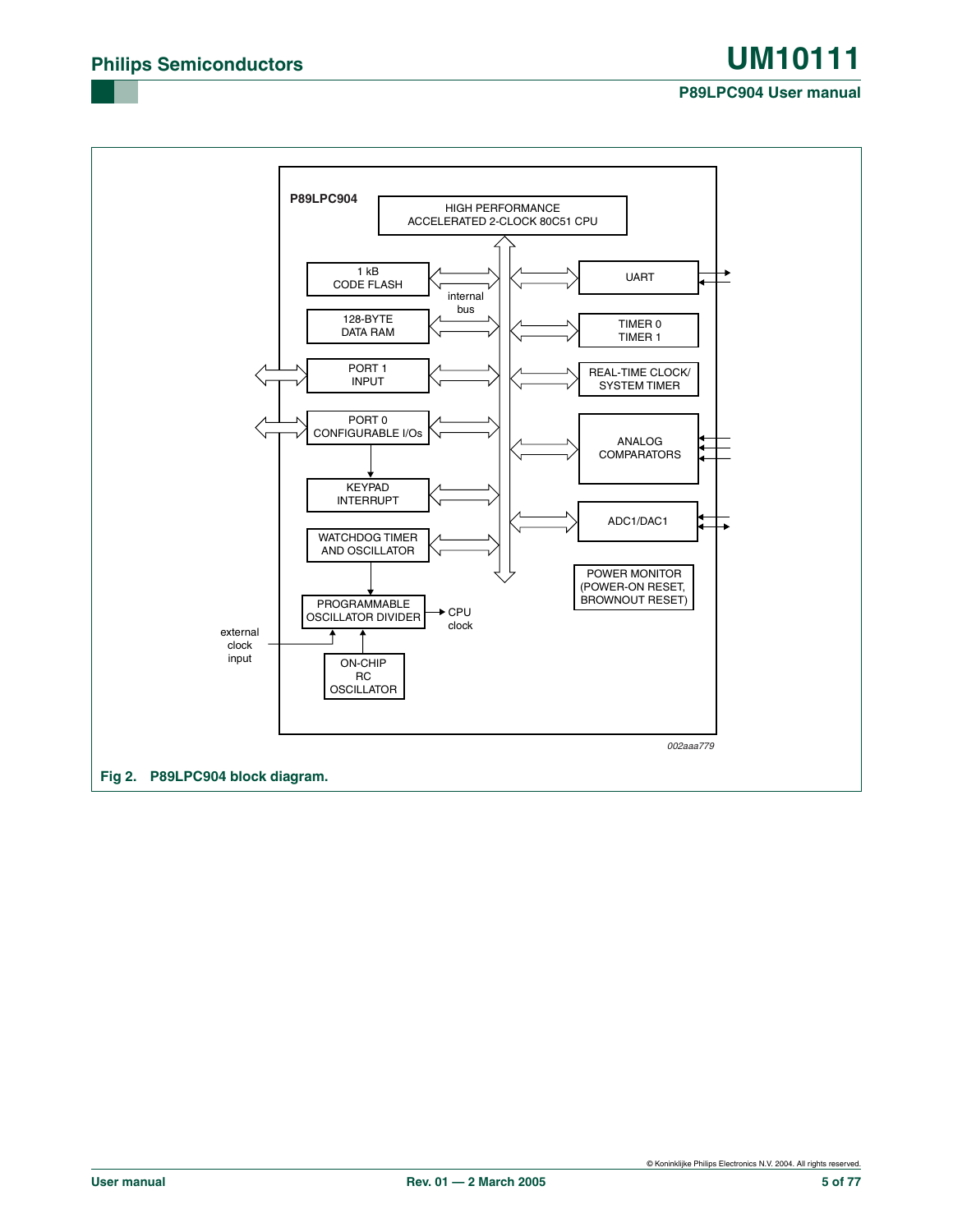#### **1.2 Special function registers**

**Remark:** Special Function Registers (SFRs) accesses are restricted in the following ways:

- **•** User must **not** attempt to access any SFR locations not defined.
- **•** Accesses to any defined SFR locations must be strictly for the functions for the SFRs.
- **•** SFR bits labeled '-', '0' or '1' can **only** be written and read as follows:
	- **–** '-' Unless otherwise specified, **must** be written with '0', but can return any value when read (even if it was written with '0'). It is a reserved bit and may be used in future derivatives.
	- **–** '0' **must** be written with '0', and will return a '0' when read.
	- **–** '1' **must** be written with '1', and will return a '1' when read.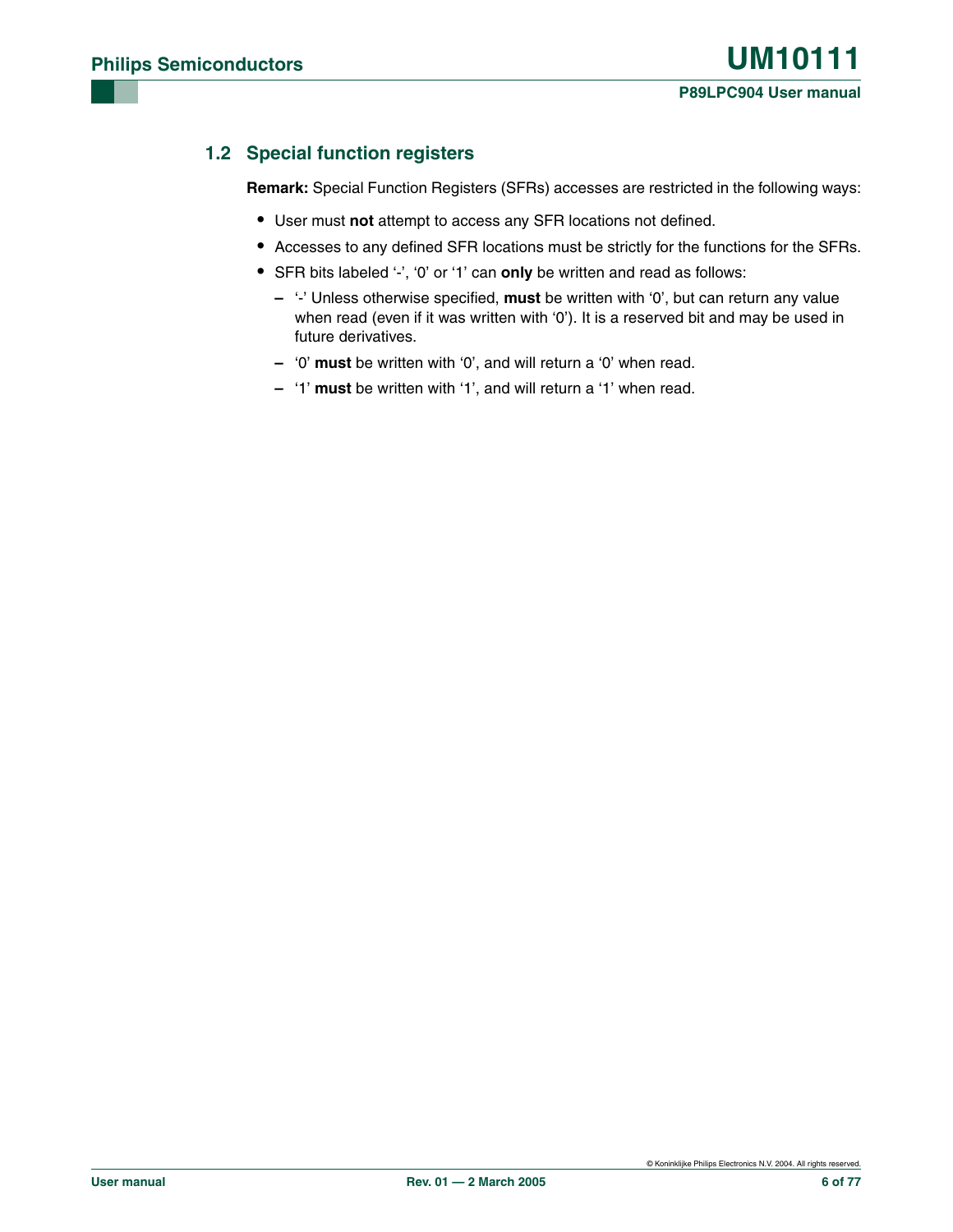# Philips Semiconductors **Philips Semiconductors**

**UM10111**

**P89LPC904 User manual**

P89LPC904 User manual

#### **Table 2: P89LPC904 Special function registers**

 *\* indicates SFRs that are bit addressable.* 

| <b>Name</b>      | <b>Description</b>                      | <b>SFR</b>         |                  | <b>Bit functions and addresses</b> |                  |                          |                 |                          |                          |                  | <b>Reset value</b> |               |
|------------------|-----------------------------------------|--------------------|------------------|------------------------------------|------------------|--------------------------|-----------------|--------------------------|--------------------------|------------------|--------------------|---------------|
|                  |                                         | addr.              | <b>MSB</b>       |                                    |                  |                          |                 |                          |                          | <b>LSB</b>       | <b>Hex</b>         | <b>Binary</b> |
|                  |                                         | <b>Bit address</b> | E7               | E <sub>6</sub>                     | E <sub>5</sub>   | E <sub>4</sub>           | E <sub>3</sub>  | E2                       | E <sub>1</sub>           | E <sub>0</sub>   |                    |               |
| ACC*             | Accumulator                             | EOH                |                  |                                    |                  |                          |                 |                          |                          |                  | 00                 | 00000000      |
| ADCON1           | A/D control register 1                  | 97H                | ENBI1            | <b>ENADCI</b><br>1                 | TMM1             | EDGE1                    | ADCI1           | ENADC1                   | ADCS11                   | ADCS10           | 00                 | 00000000      |
| <b>ADINS</b>     | A/D input select                        | A <sub>3</sub> H   | ADI13            | ÷,                                 | ADI11            | $\blacksquare$           | ä,              | ä,                       |                          | $\blacksquare$   | 00                 | 00000000      |
| <b>ADMODA</b>    | A/D mode register A                     | <b>COH</b>         | BND <sub>1</sub> | <b>BURST1</b>                      | SCC1             | SCAN1                    |                 | ä,                       |                          | ä,               | $00\,$             | 00000000      |
| <b>ADMODB</b>    | A/D mode register B                     | A <sub>1</sub> H   | CLK <sub>2</sub> | CLK1                               | CLK0             | $\blacksquare$           | ENDAC1          | $\overline{\phantom{a}}$ | BSA1                     | $\blacksquare$   | 00                 | 000x0000      |
| AD1BH            | A/D_1 boundary HIGH<br>register         | C4H                |                  |                                    |                  |                          |                 |                          |                          |                  | FF                 | 11111111      |
| AD1BL            | A/D_1 boundary LOW<br>register          | <b>BCH</b>         |                  |                                    |                  |                          |                 |                          |                          |                  | 00                 | 00000000      |
| AD1DAT0          | A/D_1 data register 0                   | D <sub>5</sub> H   |                  |                                    |                  |                          |                 |                          |                          |                  | 00                 | 00000000      |
| AD1DAT1          | A/D_1 data register 1                   | D6H                |                  |                                    |                  |                          |                 |                          |                          |                  | 00                 | 00000000      |
| AD1DAT2          | A/D_1 data register 2                   | D7H                |                  |                                    |                  |                          |                 |                          |                          |                  | 00                 | 00000000      |
| AD1DAT3          | A/D_1 data register 3                   | F <sub>5</sub> H   |                  |                                    |                  |                          |                 |                          |                          |                  | 00                 | 00000000      |
| AUXR1            | Auxiliary function register             | A <sub>2</sub> H   | <b>CLKLP</b>     | <b>EBRR</b>                        | ENT <sub>1</sub> | ENT <sub>0</sub>         | <b>SRST</b>     | 0                        | $\overline{\phantom{a}}$ | <b>DPS</b>       | 00[1]              | 000000x0      |
|                  |                                         | <b>Bit address</b> | F7               | F <sub>6</sub>                     | F <sub>5</sub>   | F <sub>4</sub>           | F <sub>3</sub>  | F <sub>2</sub>           | F <sub>1</sub>           | F <sub>0</sub>   |                    |               |
| $B^*$            | <b>B</b> register                       | F <sub>0</sub> H   |                  |                                    |                  |                          |                 |                          |                          |                  | 00                 | 00000000      |
| <b>BRGRO2</b>    | Baud rate generator rate<br>LOW         | <b>BEH</b>         |                  |                                    |                  |                          |                 |                          |                          |                  | 00                 | 00000000      |
| <b>BRGR12</b>    | Baud rate generator rate<br><b>HIGH</b> | <b>BFH</b>         |                  |                                    |                  |                          |                 |                          |                          |                  | 00                 | 00000000      |
| <b>BRGCON</b>    | Baud rate generator control             | <b>BDH</b>         | $\blacksquare$   |                                    |                  | $\blacksquare$           | ä,              |                          | <b>SBRGS</b>             | <b>BRGEN</b>     | 00                 | xxxxxx00      |
| CMP1             | Comparator 1 control register           | <b>ACH</b>         | $\blacksquare$   | $\blacksquare$                     | CE <sub>1</sub>  | $\blacksquare$           | CN <sub>1</sub> | $\blacksquare$           | CO <sub>1</sub>          | CMF1             | 00[1]              | xx000000      |
| CMP <sub>2</sub> | Comparator 2 control register           | <b>ADH</b>         | ÷,               | ä,                                 | CE <sub>2</sub>  | $\overline{\phantom{a}}$ | CN <sub>2</sub> | ÷,                       | CO <sub>2</sub>          | CMF <sub>2</sub> | $00^{[1]}$         | xx000000      |
| <b>DIVM</b>      | CPU clock divide-by-M<br>control        | 95H                |                  |                                    |                  |                          |                 |                          |                          |                  | 00                 | 00000000      |
| <b>DPTR</b>      | Data pointer (2 bytes)                  |                    |                  |                                    |                  |                          |                 |                          |                          |                  |                    |               |
| <b>DPH</b>       | Data pointer HIGH                       | 83H                |                  |                                    |                  |                          |                 |                          |                          |                  | 00                 | 00000000      |
| <b>DPL</b>       | Data pointer LOW                        | 82H                |                  |                                    |                  |                          |                 |                          |                          |                  | 00                 | 00000000      |
| <b>FMADRH</b>    | Program Flash address HIGH              | E7H                |                  |                                    |                  |                          |                 |                          |                          |                  | 00                 | 00000000      |

Rev. 01 - 2 March 2005

User manual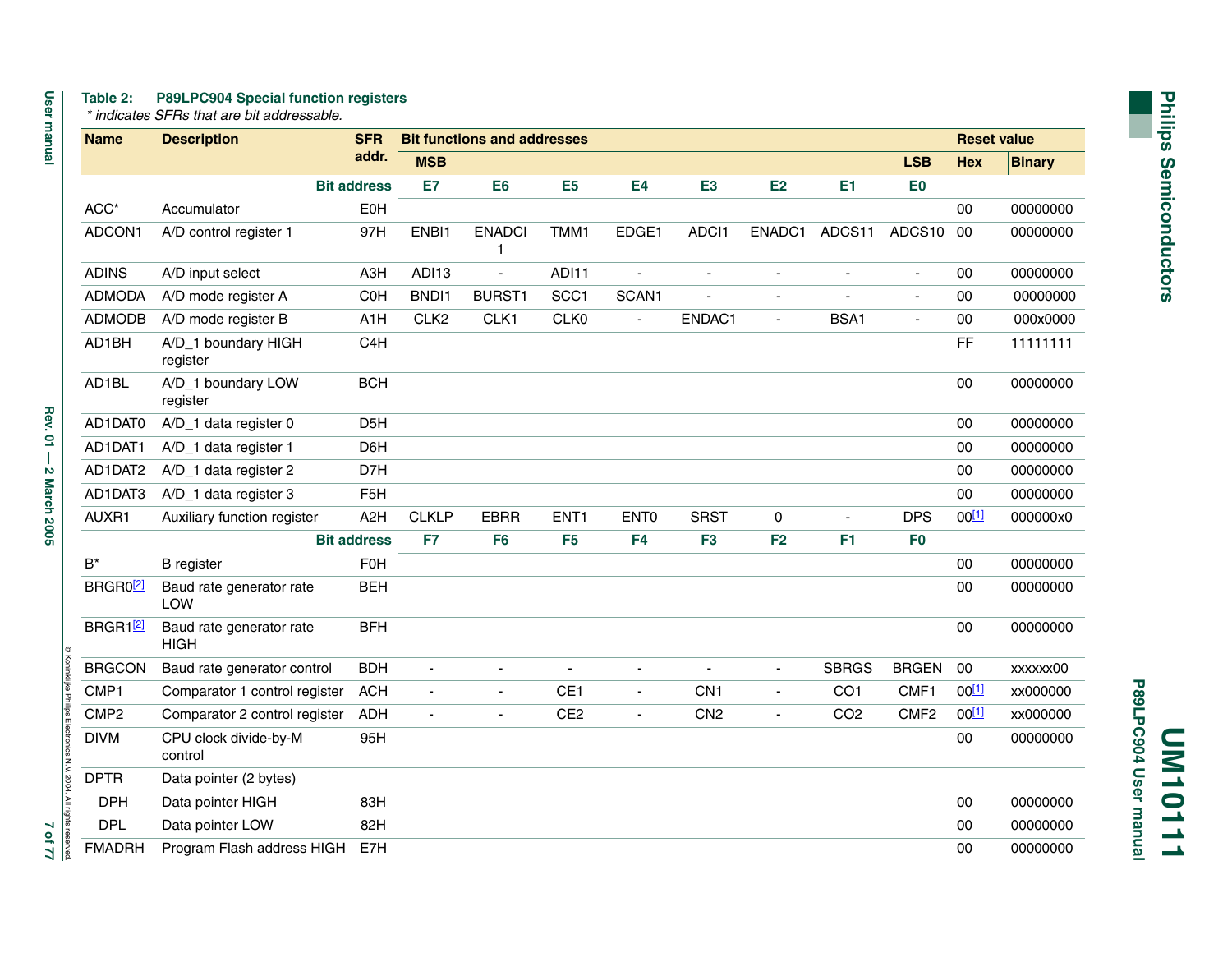#### **Table 2: P89LPC904 Special function registers**

User manual

|                 | <b>User manua</b>      |
|-----------------|------------------------|
| grits reserved. | í                      |
| þ               | Rev. 01 - 2 March 2005 |

|  | * indicates SFRs that are bit addressable. |
|--|--------------------------------------------|

| lanual                         | <b>Name</b>       | <b>Description</b>                |                    | <b>SFR</b>       | <b>Bit functions and addresses</b> |                |                         |                          |                          |                            |                        | <b>Reset value</b>       |            |               |
|--------------------------------|-------------------|-----------------------------------|--------------------|------------------|------------------------------------|----------------|-------------------------|--------------------------|--------------------------|----------------------------|------------------------|--------------------------|------------|---------------|
|                                |                   |                                   | addr.              |                  | <b>MSB</b>                         |                |                         |                          |                          |                            |                        | <b>LSB</b>               | <b>Hex</b> | <b>Binary</b> |
|                                | <b>FMADRL</b>     | Program Flash address LOW         |                    | E6H              |                                    |                |                         |                          |                          |                            |                        |                          | 00         | 00000000      |
|                                | <b>FMCON</b>      | Program Flash control (Read)      |                    | E4H              | <b>BUSY</b>                        |                |                         | $\overline{\phantom{a}}$ | <b>HVA</b>               | <b>HVE</b>                 | SV                     | O <sub>l</sub>           | 70         | 01110000      |
|                                |                   | Program Flash control (Write)     |                    | E4H              | FMCMD.<br>$\overline{7}$           | FMCMD.         | FMCMD.                  | FMCMD.                   | FMCMD.<br>3              | FMCMD.                     | FMCMD.<br>1            | FMCMD.                   |            |               |
|                                | <b>FMDATA</b>     | Program Flash data                |                    | E <sub>5</sub> H |                                    | 6              | 5                       | 4                        |                          | 2                          |                        | 0                        | 00         | 00000000      |
|                                |                   |                                   | <b>Bit address</b> |                  | <b>AF</b>                          | <b>AE</b>      | <b>AD</b>               | <b>AC</b>                | <b>AB</b>                | AA                         | A9                     | <b>A8</b>                |            |               |
|                                | IEN0*             | Interrupt enable 0                |                    | A8H              | EA                                 | <b>EWDRT</b>   | EBO                     | ES/ESR                   | ET1                      | EX <sub>1</sub>            | ET <sub>0</sub>        | EX <sub>0</sub>          | $00^{[1]}$ | 00000000      |
|                                |                   |                                   | <b>Bit address</b> |                  | EF                                 | EE             | <b>ED</b>               | EC                       | <b>EB</b>                | EA                         | E <sub>9</sub>         | E <sub>8</sub>           |            |               |
|                                | IEN1*             | Interrupt enable 1                |                    | E8H              | EAD                                | <b>EST</b>     |                         |                          |                          | EC                         | <b>EKBI</b>            | EI2C                     | $00^{[1]}$ | 00x00000      |
|                                |                   |                                   | <b>Bit address</b> |                  | <b>BF</b>                          | <b>BE</b>      | <b>BD</b>               | <b>BC</b>                | <b>BB</b>                | <b>BA</b>                  | <b>B9</b>              | <b>B8</b>                |            |               |
|                                | IP <sub>0</sub> * | Interrupt priority 0              |                    | B8H              | $\blacksquare$                     | <b>PWDRT</b>   | PBO                     | PS/PSR                   | PT <sub>1</sub>          | PX1                        | PT <sub>0</sub>        | PX <sub>0</sub>          | $00^{[1]}$ | x0000000      |
| <b>Rev. 01</b>                 | <b>IP0H</b>       | Interrupt priority 0 HIGH         |                    | B7H              | $\overline{a}$                     | <b>PWDRT</b>   | <b>PBOH</b>             | PSH/                     | PT <sub>1</sub> H        | PX1H                       | <b>PT0H</b>            | <b>PX0H</b>              | $00^{[1]}$ | x0000000      |
| $\overline{\phantom{a}}$       |                   |                                   |                    |                  |                                    | H              |                         | <b>PSRH</b>              |                          |                            |                        |                          |            |               |
|                                |                   |                                   | <b>Bit address</b> |                  | FF                                 | <b>FE</b>      | <b>FD</b>               | <b>FC</b>                | <b>FB</b>                | <b>FA</b>                  | F <sub>9</sub>         | F <sub>8</sub>           |            |               |
| 2 March 2005                   | $IP1*$            | Interrupt priority 1              |                    | F8H              | PAD                                | <b>PST</b>     |                         |                          | $\blacksquare$           | PC                         | <b>PKBI</b>            | PI <sub>2</sub> C        | $00^{[1]}$ | 00x00000      |
|                                | IP <sub>1</sub> H | Interrupt priority 1 HIGH         |                    | F7H              | PADH                               | <b>PSTH</b>    |                         | $\blacksquare$           | $\overline{a}$           | <b>PCH</b>                 | <b>PKBIH</b>           | PI2CH                    | $00^{[1]}$ | 00x00000      |
|                                | <b>KBCON</b>      | Keypad control register           |                    | 94H              | $\overline{\phantom{a}}$           |                |                         |                          |                          | $\blacksquare$             | <b>PATN</b><br>$\_SEL$ | <b>KBIF</b>              | $00^{[1]}$ | xxxxxx00      |
|                                | <b>KBMASK</b>     | Keypad interrupt mask<br>register |                    | 86H              |                                    |                |                         |                          |                          |                            |                        |                          | 00         | 00000000      |
|                                | <b>KBPATN</b>     | Keypad pattern register           |                    | 93H              |                                    |                |                         |                          |                          |                            |                        |                          | FF         | 11111111      |
|                                |                   |                                   | <b>Bit address</b> |                  | 87                                 | 86             | 85                      | 84                       | 83                       | 82                         | 81                     | 80                       |            |               |
| C Koninklijke Philips Electron | $PO*$             | Port 0                            |                    | 80H              | $\mathbf{r}$                       | $\blacksquare$ | <b>CMPREF</b><br>/CLKIN | <b>CINIA</b>             | $\blacksquare$           | CIN2A/<br>KBI <sub>2</sub> |                        |                          |            | $\boxed{1}$   |
|                                |                   |                                   | <b>Bit address</b> |                  | 97                                 | 96             | 95                      | 94                       | 93                       | 92                         | 91                     | 90                       |            |               |
|                                | $P1*$             | Port 1                            |                    | 90H              |                                    | $\blacksquare$ | <b>RST</b>              | $\blacksquare$           | ÷,                       | $\blacksquare$             | <b>RXD</b>             | <b>TXD</b>               |            | $\boxed{1}$   |
| ics N.V. 2004                  | P0M1              | Port 0 output mode 1              |                    | 84H              | $\blacksquare$                     | $\blacksquare$ | (P0M1.5)                | (POM1.4)                 | $\overline{\phantom{a}}$ | (P0M1.2)                   | ÷,                     | $\overline{\phantom{a}}$ | <b>FF</b>  | 11111111      |
|                                | P0M <sub>2</sub>  | Port 0 output mode 2              |                    | 85H              | $\mathbf{r}$                       | $\blacksquare$ | (P0M2.5)                | (P0M2.4)                 | $\blacksquare$           | (P0M2.2)                   | $\blacksquare$         | $\blacksquare$           | 00         | 00000000      |
|                                | <b>P1M1</b>       | Port 1 output mode 1              |                    | 91H              |                                    | $\blacksquare$ |                         |                          |                          |                            | $($ P1M1.1)            | $($ P1M1.0)              | D311       | xxxxxx11      |
| All rights reserved<br>8 of 77 | <b>P1M2</b>       | Port 1 output mode 2              |                    | 92H              | $\overline{\phantom{a}}$           |                |                         |                          |                          | $\sim$                     | $($ P1M2.1)            | $($ P1M2.0)              | $00^{[1]}$ | xxxxxx00      |

P89LPC904 User manual **P89LPC904 User manual UM10111**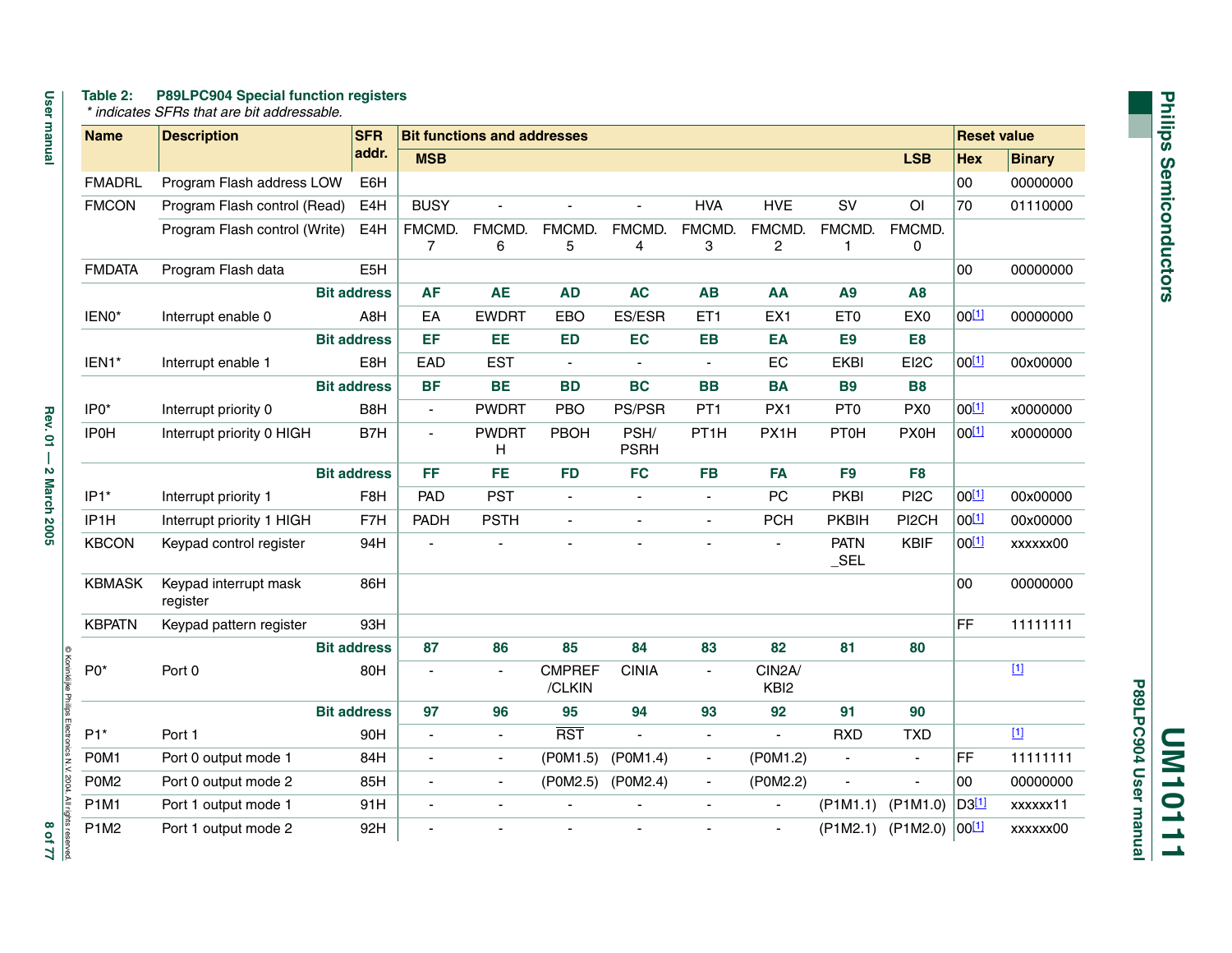#### **Table 2: P89LPC904 Special function registers**

 *\* indicates SFRs that are bit addressable.* 

| <b>Name</b>     | <b>SFR</b><br><b>Description</b>        |                    | <b>Bit functions and addresses</b> |                 |                 |                               |                          |                 |                          |                | <b>Reset value</b> |                         |
|-----------------|-----------------------------------------|--------------------|------------------------------------|-----------------|-----------------|-------------------------------|--------------------------|-----------------|--------------------------|----------------|--------------------|-------------------------|
|                 |                                         | addr.              | <b>MSB</b>                         |                 |                 |                               |                          |                 |                          | <b>LSB</b>     | Hex                | <b>Binary</b>           |
| <b>PCON</b>     | Power control register                  | 87H                | SMOD1                              | SMOD0           | <b>BOPD</b>     | <b>BOI</b>                    | GF1                      | GF <sub>0</sub> | PMOD1                    | PMOD0          | 00                 | 00000000                |
| <b>PCONA</b>    | Power control register A                | B <sub>5</sub> H   | <b>RTCPD</b>                       | $\overline{a}$  | <b>VCPD</b>     | <b>ADPD</b>                   | $\blacksquare$           |                 | <b>SPD</b>               |                | $00^{[1]}$         | 00000000                |
|                 |                                         | <b>Bit address</b> | D7                                 | D <sub>6</sub>  | D <sub>5</sub>  | D <sub>4</sub>                | D <sub>3</sub>           | D <sub>2</sub>  | D <sub>1</sub>           | D <sub>0</sub> |                    |                         |
| PSW*            | Program status word                     | D <sub>O</sub> H   | <b>CY</b>                          | <b>AC</b>       | F <sub>0</sub>  | RS <sub>1</sub>               | R <sub>S0</sub>          | OV              | F1                       | ${\sf P}$      | 00H                | 00000000                |
| <b>PT0AD</b>    | Port 0 digital input disable            | F6H                | $\blacksquare$                     | $\blacksquare$  | PT0AD.5         | PT0AD.4                       | $\blacksquare$           | PT0AD.2         |                          |                | 00H                | xx00x0xx                |
| <b>RSTSRC</b>   | Reset source register                   | <b>DFH</b>         | ÷,                                 | ÷,              | <b>BOF</b>      | <b>POF</b>                    | R_BK                     | R_WD            | R_SF                     | R_EX           |                    | $[3]$                   |
| <b>RTCCON</b>   | Real-time clock control                 | D <sub>1</sub> H   | <b>RTCF</b>                        | RTCS1           | RTCS0           |                               |                          |                 | <b>ERTC</b>              | <b>RTCEN</b>   | 60[1][6]           |                         |
| <b>RTCH</b>     | Real-time clock register HIGH           | D <sub>2</sub> H   |                                    |                 |                 |                               |                          |                 |                          |                | 00[6]              | 00000000                |
| <b>RTCL</b>     | Real-time clock register LOW            | D <sub>3</sub> H   |                                    |                 |                 |                               |                          |                 |                          |                | 00[6]              | 00000000                |
| <b>SADDR</b>    | Serial port address register            | A9H                |                                    |                 |                 |                               |                          |                 |                          |                | 00                 | 00000000                |
| <b>SADEN</b>    | Serial port address enable              | B9H                |                                    |                 |                 |                               |                          |                 |                          |                | 00                 | 00000000                |
| <b>SBUF</b>     | Serial Port data buffer<br>register     | 99H                |                                    |                 |                 |                               |                          |                 |                          |                | XX                 | XXXXXXXX                |
|                 |                                         | <b>Bit address</b> | 9F                                 | 9E              | 9D              | 9C                            | <b>9B</b>                | <b>9A</b>       | 99                       | 98             |                    |                         |
| SCON*           | Serial port control                     | 98H                | SM0/FE                             | SM <sub>1</sub> | SM <sub>2</sub> | <b>REN</b>                    | TB8                      | RB <sub>8</sub> | <b>TI</b>                | RI             | 00                 | 00000000                |
| <b>SSTAT</b>    | Serial port extended status<br>register | <b>BAH</b>         | <b>DBMOD</b>                       | <b>INTLO</b>    | <b>CIDIS</b>    | <b>DBISEL</b>                 | <b>FE</b>                | <b>BR</b>       | <b>OE</b>                | <b>STINT</b>   | 00                 | 00000000                |
| SP              | Stack pointer                           | 81H                |                                    |                 |                 |                               |                          |                 |                          |                | 07                 | 00000111                |
|                 |                                         | <b>Bit address</b> | <b>8F</b>                          | <b>8E</b>       | <b>8D</b>       | 8C                            | <b>8B</b>                | <b>8A</b>       | 89                       | 88             |                    |                         |
| TCON*           | Timer 0 and 1 control                   | 88H                | TF1                                | TR <sub>1</sub> | TF <sub>0</sub> | TR <sub>0</sub>               | $\overline{\phantom{a}}$ | $\blacksquare$  | $\overline{\phantom{a}}$ | $\blacksquare$ | 00                 | 00000000                |
| TH <sub>0</sub> | Timer 0 HIGH                            | 8CH                |                                    |                 |                 |                               |                          |                 |                          |                | 00                 | 00000000                |
| TH <sub>1</sub> | Timer 1 HIGH                            | 8DH                |                                    |                 |                 |                               |                          |                 |                          |                | 00                 | 00000000                |
| TL <sub>0</sub> | Timer 0 LOW                             | 8AH                |                                    |                 |                 |                               |                          |                 |                          |                | 00                 | 00000000                |
| TL <sub>1</sub> | Timer 1 LOW                             | 8BH                |                                    |                 |                 |                               |                          |                 |                          |                | 00                 | 00000000                |
| <b>TMOD</b>     | Timer 0 and 1 mode                      | 89H                | ÷,                                 | $\blacksquare$  | <b>T1M1</b>     | T <sub>1</sub> M <sub>0</sub> | ä,                       | $\overline{a}$  | T0M1                     | T0M0           | 00                 | 00000000                |
| <b>TRIM</b>     | Internal oscillator trim register       | 96H                | <b>RCCLK</b>                       | L.              | TRIM.5          | TRIM.4                        | TRIM.3                   | TRIM.2          | TRIM.1                   | TRIM.0         |                    | $\boxed{5}$ $\boxed{6}$ |
| <b>WDCON</b>    | Watchdog control register               | A7H                | PRE2                               | PRE1            | PRE0            | $\overline{\phantom{a}}$      | $\blacksquare$           | <b>WDRUN</b>    | <b>WDTOF</b>             | <b>WDCLK</b>   |                    | $[4]$ $[6]$             |
| <b>WDL</b>      | Watchdog load                           | C1H                |                                    |                 |                 |                               |                          |                 |                          |                | FF                 | 11111111                |
|                 |                                         |                    |                                    |                 |                 |                               |                          |                 |                          |                |                    |                         |

P89LPC904 User manual **P89LPC904 User manual UM10111**

**User manual Rev. 21 Jev. 2005 9 of 77**  $\sim$  0.01  $-$  2 March 2005 9 of 71  $\sim$  0.01  $\sim$  0.01  $\sim$ Rev. 01 - 2 March 2005

 $1196$ <br>pavassa supu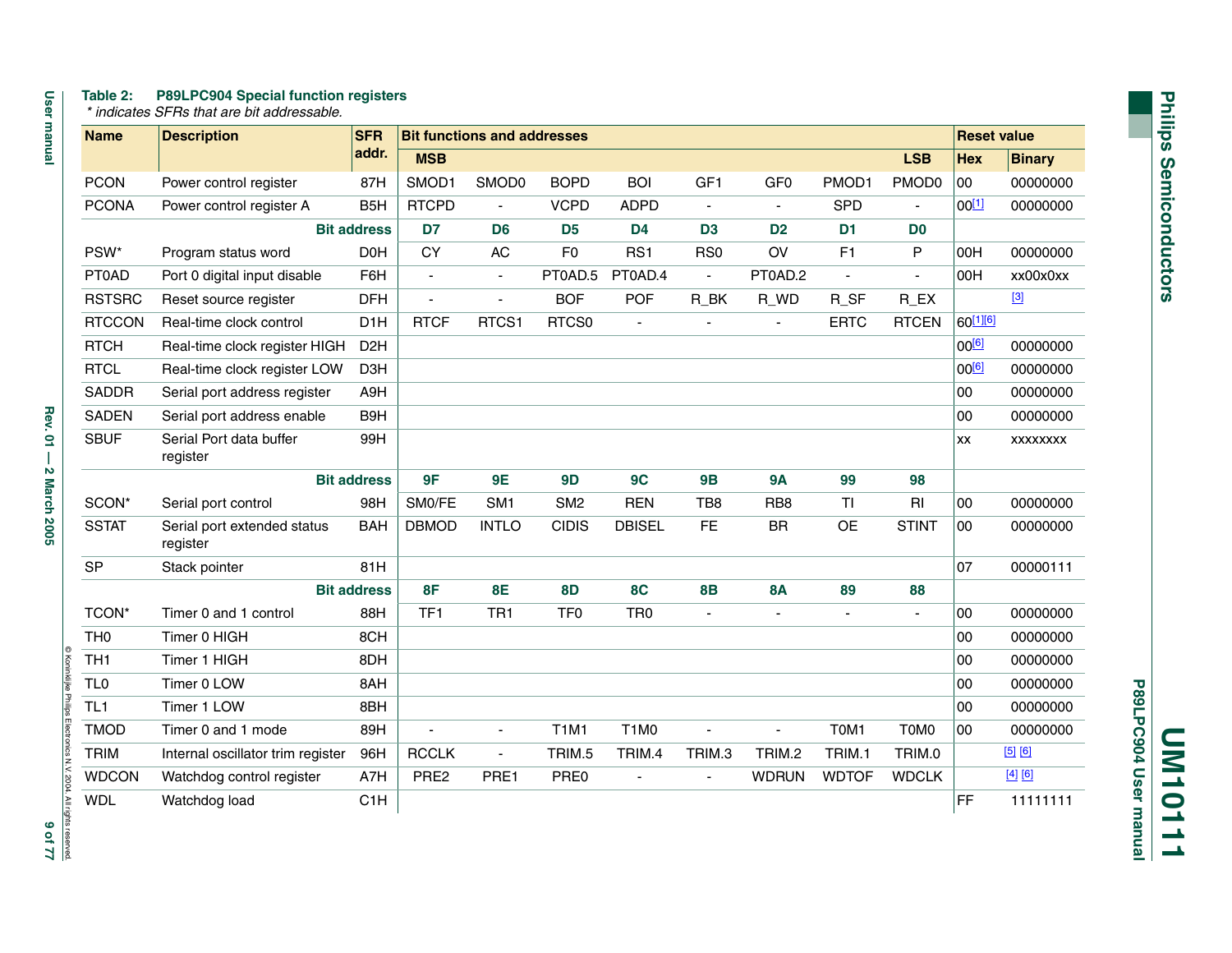#### **Table 2: P89LPC904 Special function registers**

 *\* indicates SFRs that are bit addressable.* 

| <b>Name</b>        | <b>Description</b> | <b>SFR</b> | <b>Bit functions and addresses</b> | Reset value |               |
|--------------------|--------------------|------------|------------------------------------|-------------|---------------|
|                    |                    | addr.      | <b>MSB</b><br><b>LSB</b>           | <b>Hex</b>  | <b>Binary</b> |
| WFEED1             | Watchdog feed 1    | C2H        |                                    |             |               |
| WFEED <sub>2</sub> | Watchdog feed 2    | СЗН        |                                    |             |               |

<span id="page-9-0"></span>[1] All ports are in input only (high-impedance) state after power-up.

<span id="page-9-1"></span>[2] BRGR1 and BRGR0 must only be written if BRGEN in BRGCON SFR is logic 0. If any are written while BRGEN = 1, the result is unpredictable.

<span id="page-9-2"></span>[3] The RSTSRC register reflects the cause of the P89LPC904 reset. Upon a power-up reset, all reset source flags are cleared except POF and BOF; the power-on reset value is xx110000.

- <span id="page-9-5"></span>[4] After reset, the value is 111001x1, i.e., PRE2-PRE0 are all logic 1, WDRUN = 1 and WDCLK = 1. WDTOF bit is logic 1 after Watchdog reset and is logic 0 after power-on reset. Other resets will not affect WDTOF.
- <span id="page-9-4"></span>[5] On power-on reset, the TRIM SFR is initialized with a factory preprogrammed value. Other resets will not cause initialization of the TRIM register.
- <span id="page-9-3"></span>[6] The only reset source that affects these SFRs is power-on reset.

**User manual**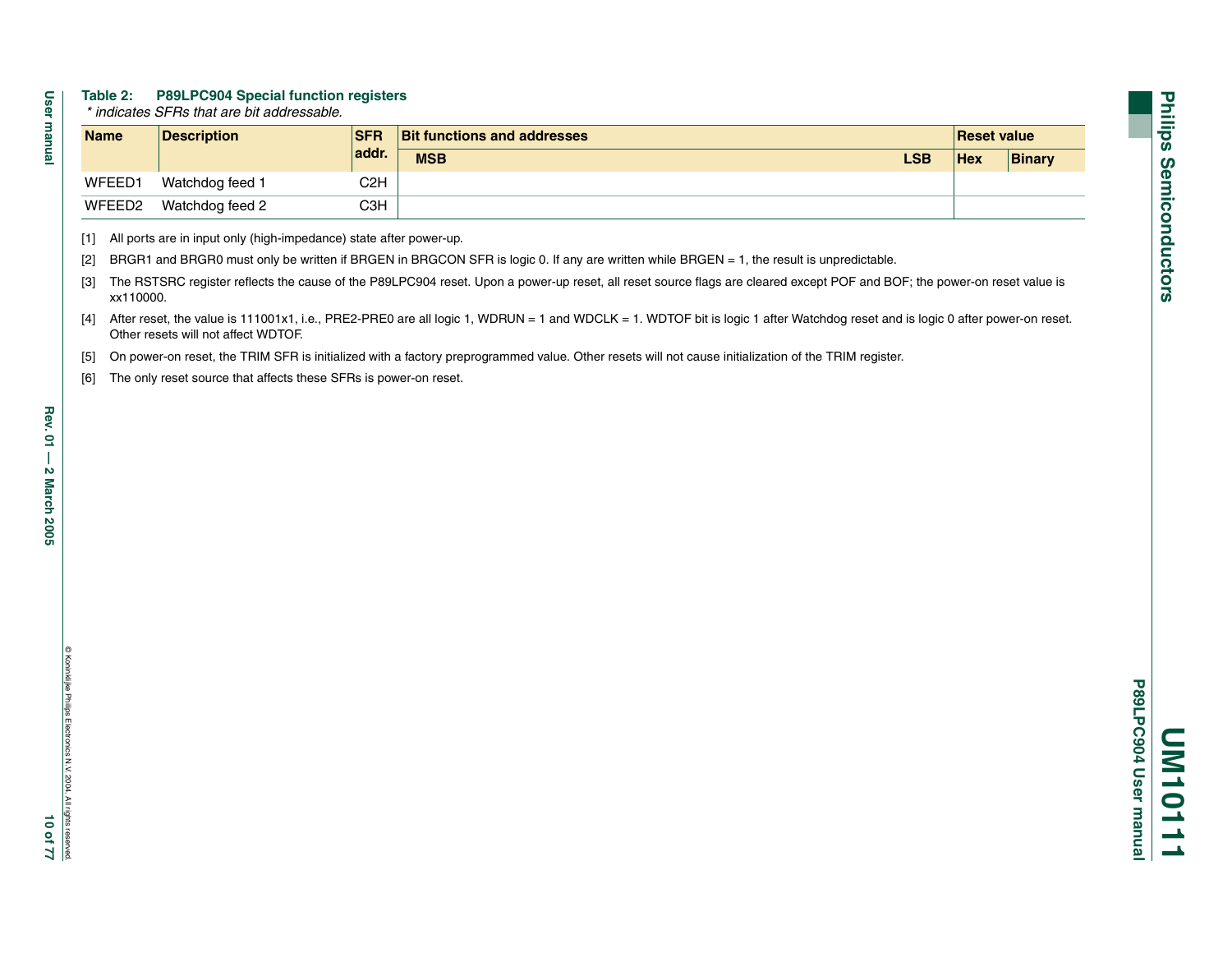



The various P89LPC904 memory spaces are as follows:

**DATA —** 128 bytes of internal data memory space (00h:7Fh) accessed via direct or indirect addressing, using instruction other than MOVX and MOVC. All or part of the Stack may be in this area.

**SFR —** Special Function Registers. Selected CPU registers and peripheral control and status registers, accessible only via direct addressing.

**CODE —** 1 kB of Code memory space, accessed as part of program execution and via the MOVC instruction.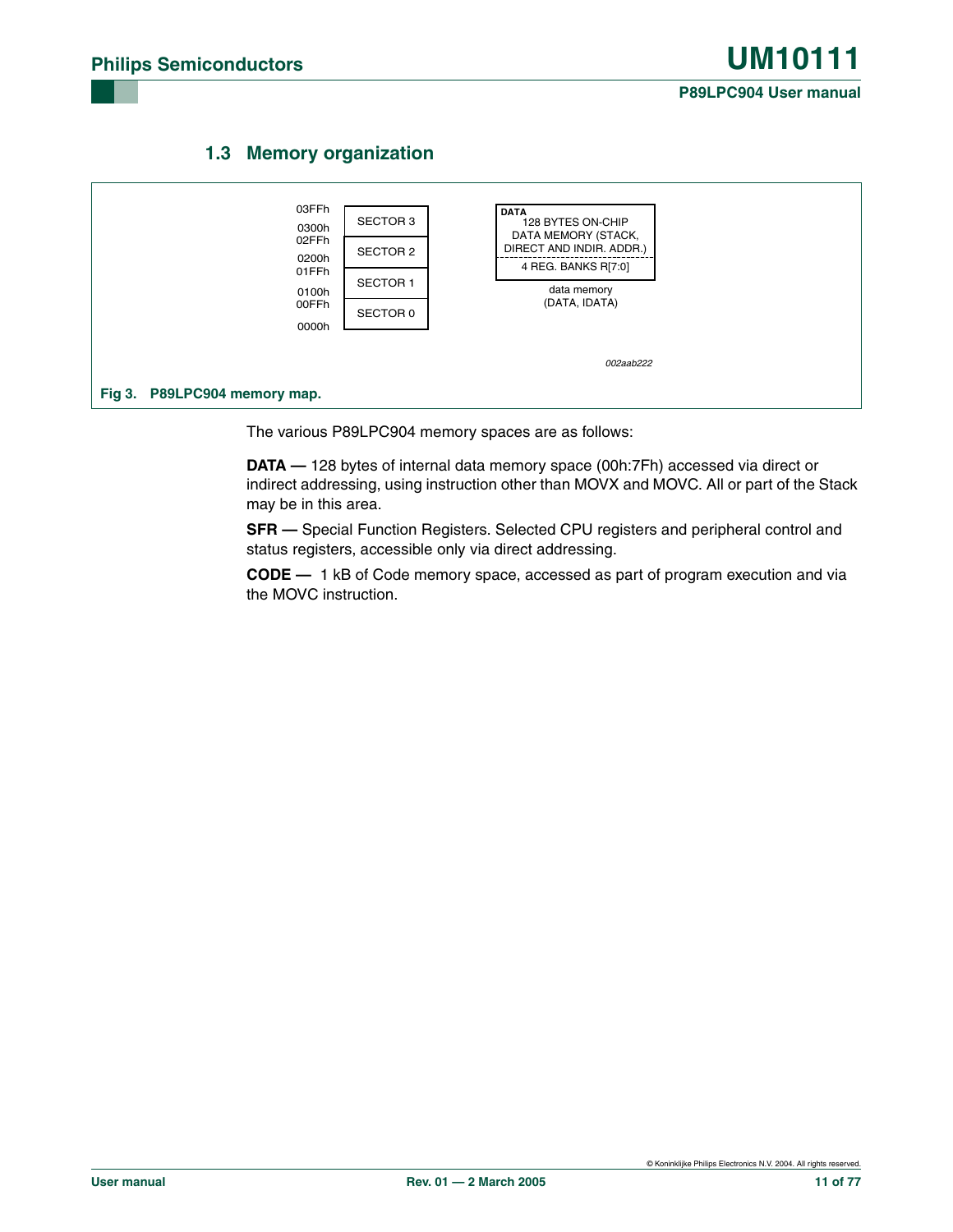#### **2. Clocks**

#### **2.1 Enhanced CPU**

The P89LPC904 uses an enhanced 80C51 CPU which runs at six times the speed of standard 80C51 devices. A machine cycle consists of two CPU clock cycles, and most instructions execute in one or two machine cycles.

#### **2.2 Clock definitions**

The P89LPC904 device has several internal clocks as defined below:

**OSCCLK —** Input to the DIVM clock divider. OSCCLK is selected from one of four clock sources and can also be optionally divided to a slower frequency (see [Figure 4](#page-12-0) and [Section 2.7 "CPU Clock \(CCLK\) modification: DIVM register"](#page-13-0)). **Note:** f<sub>osc</sub> is defined as the OSCCLK frequency.

**CCLK —** CPU clock; output of the DIVM clock divider. There are two CCLK cycles per machine cycle, and most instructions are executed in one to two machine cycles (two or four CCLK cycles).

**RCCLK —** The internal 7.373 MHz RC oscillator output.

**PCLK —** Clock for the various peripheral devices and is CCLK/2.

#### **2.2.1 Oscillator Clock (OSCCLK)**

The P89LPC904 provides several user-selectable clock options. These options are configured when the FLASH is programmed and include an on-chip Watchdog oscillator, an on-chip RC oscillator, or an external clock source.

#### **2.3 On-chip RC oscillator option**

The P89LPC904 has a TRIM register that can be used to tune the frequency of the RC oscillator. During reset, the TRIM value is initialized to a factory pre-programmed value to adjust the oscillator frequency to 7.373 MHz,  $\pm$  1 %. (Note: the initial value is better than 1 %; please refer to the data sheet for behavior over temperature). End user applications can write to the TRIM register to adjust the on-chip RC oscillator to other frequencies. Increasing the TRIM value will decrease the oscillator frequency.

| $\sim$     | <b>University the coomator train regions (Train Tagarcoo Con) but anovation</b> |                          |        |        |                                                         |        |        |        |
|------------|---------------------------------------------------------------------------------|--------------------------|--------|--------|---------------------------------------------------------|--------|--------|--------|
| <b>Bit</b> |                                                                                 |                          |        |        |                                                         |        |        |        |
| Svmbol     | <b>RCCLK</b>                                                                    | $\overline{\phantom{0}}$ | TRIM.5 | TRIM.4 | TRIM.3                                                  | TRIM.2 | TRIM.1 | TRIM.0 |
| Reset      |                                                                                 |                          |        |        | Bits 5:0 loaded with factory stored value during reset. |        |        |        |

#### **Table 3: On-chip RC oscillator trim register (TRIM - address 96h) bit allocation**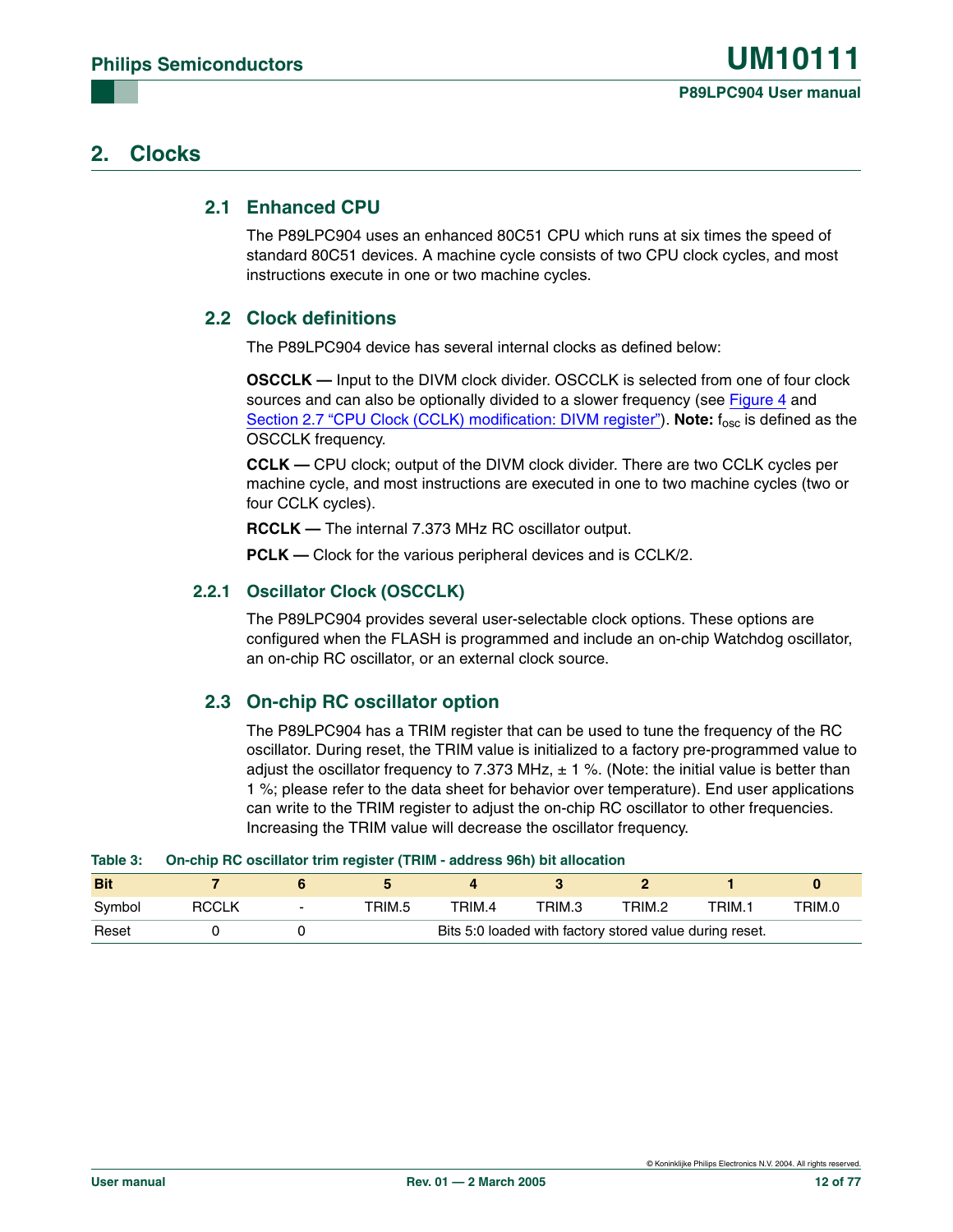| $1001G +$     |               | <u>UIFUIID NU USUIIAIUI IIIIII IUUSIUI IIIIIIII FAUULUSS VUII DII UUSUIDIIII</u>                                                                                                                              |
|---------------|---------------|---------------------------------------------------------------------------------------------------------------------------------------------------------------------------------------------------------------|
| <b>Bit</b>    | <b>Symbol</b> | <b>Description</b>                                                                                                                                                                                            |
| $\Omega$      | TRIM.0        | Trim value. Determines the frequency of the internal RC oscillator. During reset, these bits are                                                                                                              |
|               | TRIM.1        | loaded with a stored factory calibration value. When writing to either bit 6 or bit 7 of this register.<br>care should be taken to preserve the current TRIM value by reading this register, modifying bits 6 |
| $\mathcal{P}$ | TRIM.2        | or 7 as required, and writing the result to this register.                                                                                                                                                    |
| 3             | TRIM.3        |                                                                                                                                                                                                               |
| 4             | TRIM.4        |                                                                                                                                                                                                               |
| 5             | TRIM.5        |                                                                                                                                                                                                               |
| 6             |               | Reserved.                                                                                                                                                                                                     |
|               | <b>RCCLK</b>  | when $= 1$ , selects the RC Oscillator output as the CPU clock (CCLK)                                                                                                                                         |
|               |               |                                                                                                                                                                                                               |

#### **Table 4: On-chip RC oscillator trim register (TRIM - address 96h) bit description**

#### **2.4 Watchdog oscillator option**

The Watchdog has a separate oscillator which has a frequency of 400 kHz. This oscillator can be used to save power when a high clock frequency is not needed.

#### **2.5 External clock input option**

In this configuration, the processor clock is derived from an external source driving the P0.5/CMPREF/CLKIN pin. The rate may be from 0 Hz up to 18 MHz. **When using an external clock frequency above 12 MHz, the reset input function of P1.5 must be enabled. An external circuit is required to hold the device in reset at power-up until**  V<sub>DD</sub> has reached its specified level. When system power is removed V<sub>DD</sub> will fall **below the minimum specified operating voltage. When using an external clock frequency above 12 MHz, in some applications, an external brownout detect circuit**  may be required to hold the device in reset when V<sub>DD</sub> falls below the minimum **specified operating voltage.**



#### <span id="page-12-0"></span>**2.6 Oscillator Clock (OSCCLK) wake-up delay**

The P89LPC904 has an internal wake-up timer that delays the clock for 224 OSCCLK cycles plus 60 µs to 100 µs.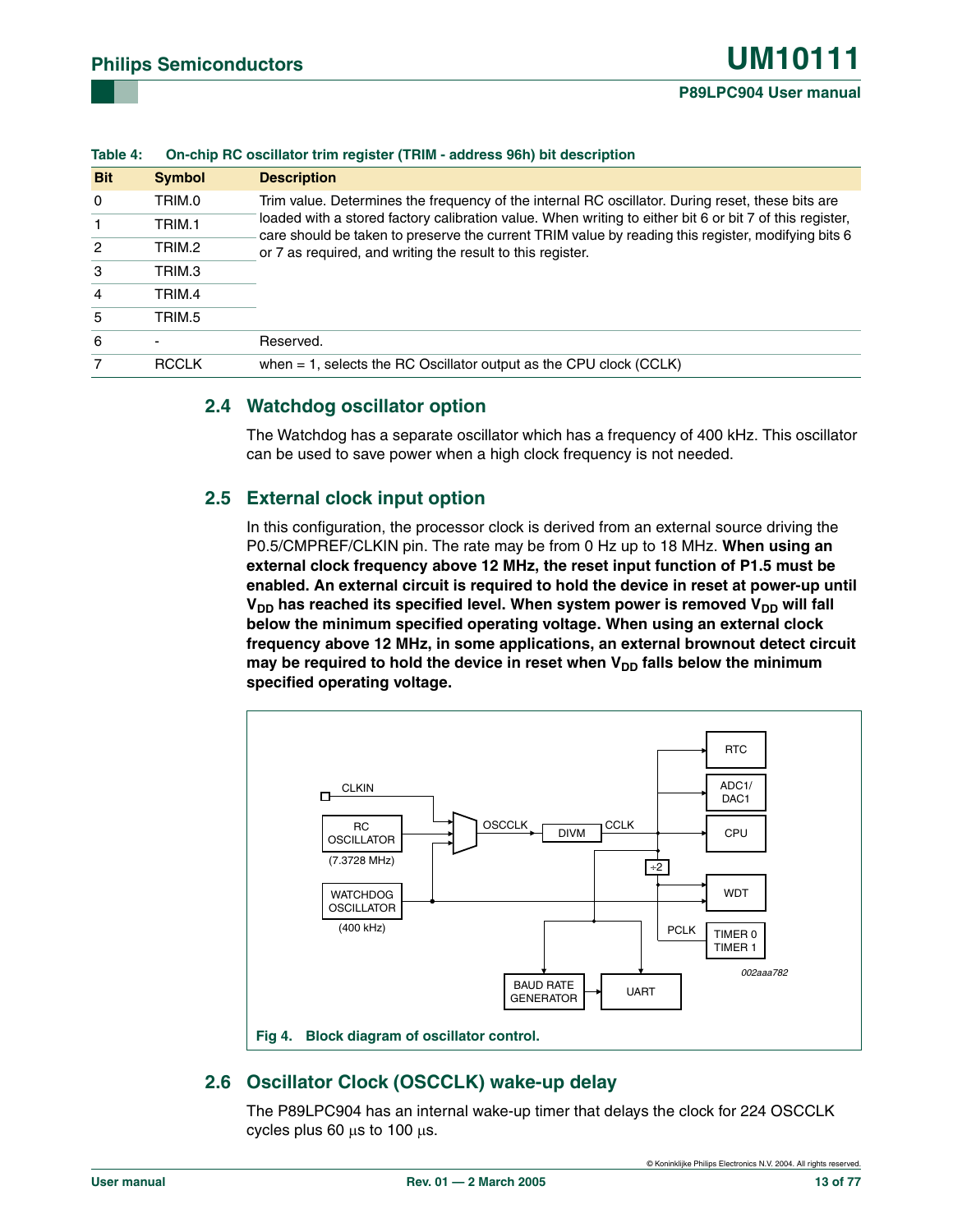#### <span id="page-13-0"></span>**2.7 CPU Clock (CCLK) modification: DIVM register**

The OSCCLK frequency can be divided down, by an integer, up to 510 times by configuring a dividing register, DIVM, to provide CCLK. This produces the CCLK frequency using the following formula:

CCLK frequency =  $f_{\rm osc}$  / (2N)

Where:  $f_{\rm osc}$  is the frequency of OSCCLK

N is the value of DIVM.

Since N ranges from 0 to 255, the CCLK frequency can be in the range of  $f_{\rm osc}$  to  $f_{\rm osc}$  (510. (for  $N = 0$ , CCLK =  $f_{\text{osc}}$ ).

This feature makes it possible to temporarily run the CPU at a lower rate, reducing power consumption. By dividing the clock, the CPU can retain the ability to respond to events other than those that can cause interrupts (i.e., events that allow exiting the Idle mode) by executing its normal program at a lower rate. This can often result in lower power consumption than in Idle mode. This can allow bypassing the oscillator start-up time in cases where Power-down mode would otherwise be used. The value of DIVM may be changed by the program at any time without interrupting code execution.

#### **2.8 Low power select**

The P89LPC904 is designed to run at 18 MHz (CCLK) maximum. However, if CCLK is 8 MHz or slower, the CLKLP SFR bit (AUXR1.7) can be set to a logic 1 to lower the power consumption further. On any reset, CLKLP is logic 0 allowing highest performance. This bit can then be set in software if CCLK is running at 8 MHz or slower.

#### **3. A/D converter**

The P89LPC904 has an 8-bit, 2-channel, multiplexed successive approximation analog-to-digital converter module (ADC1) and one DAC module (DAC1). A block diagram of the A/D converter is shown in [Figure 5.](#page-14-0) The A/D consists of a 2-input multiplexer which feeds a sample and hold circuit providing an input signal to one of two comparator inputs. The control logic in combination with the successive approximation register (SAR) drives a digital-to-analog converter which provides the other input to the comparator. The output of the comparator is fed to the SAR.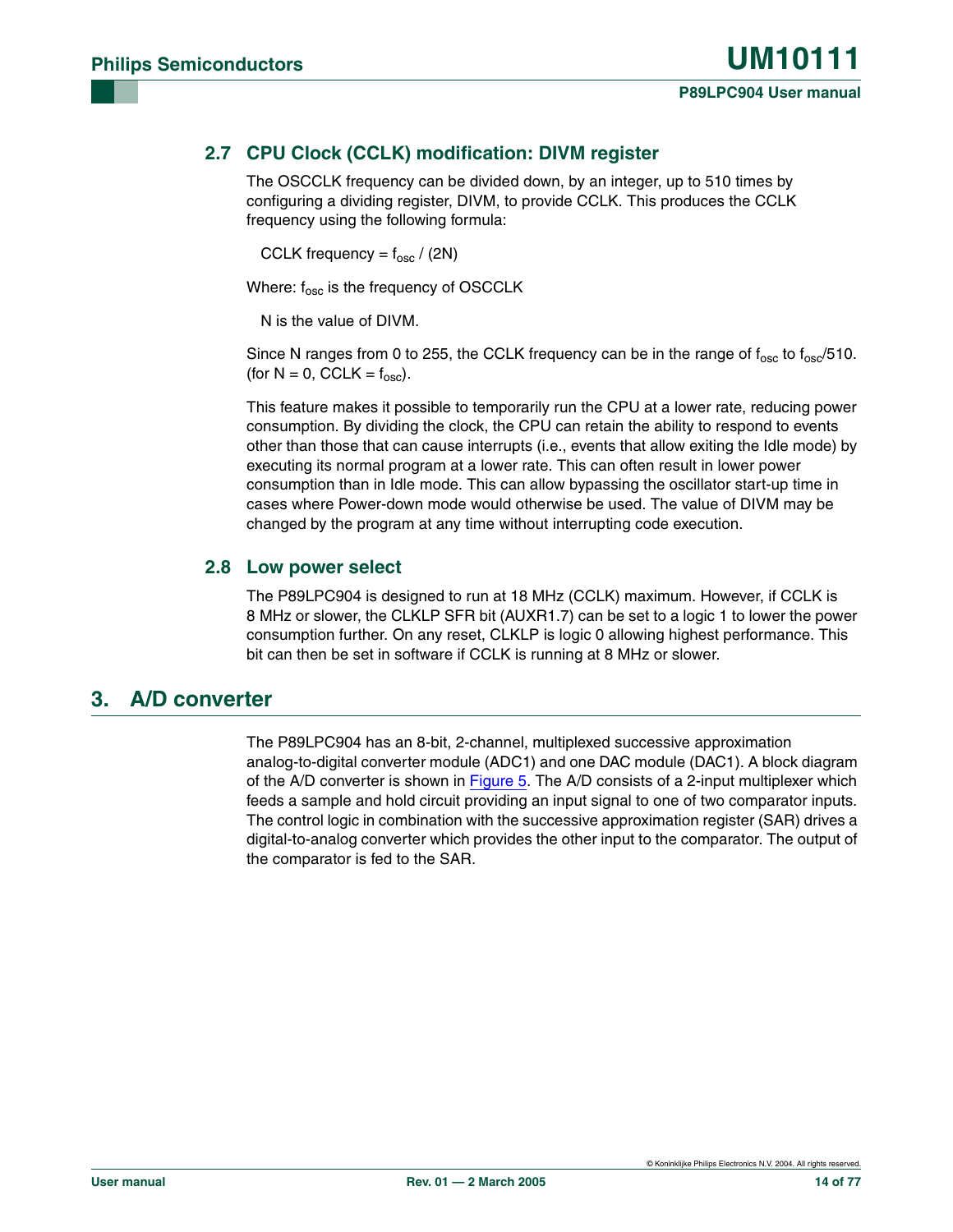#### **Fig 5. A/D converter block diagram.** + – comp DAC<sub>1</sub> SAR 8 INPUT **MUX CONTROL** LOGIC **CCLK** 002aaa783

#### <span id="page-14-0"></span>**3.1 Features**

- **•** An 8-bit, 2-channel, multiplexed input, successive approximation A/D converter
- **•** Four A/D result registers
- **•** Six operating modes
	- **–** Fixed channel, single conversion mode
	- **–** Fixed channel, continuous conversion mode
	- **–** Auto scan, single conversion mode
	- **–** Auto scan, continuous conversion mode
	- **–** Dual channel, continuous conversion mode
	- **–** Single step mode
- **•** Two conversion start modes
	- **–** Timer triggered start
	- **–** Start immediately
- **•** 8-bit conversion time of ≥ 3.9 µs at an ADC clock of 3.3 MHz
- **•** Interrupt or polled operation
- **•** Boundary limits interrupt
- **•** DAC output to a port pin with high output impedance
- **•** Clock divider
- **•** Power-down mode

#### **3.2 A/D operating modes**

#### **3.2.1 Fixed channel, single conversion mode**

A single input channel can be selected for conversion. A single conversion will be performed and the result placed in the result register which corresponds to the selected input channel (See [Table 5](#page-15-0)). An interrupt, if enabled, will be generated after the conversion completes. The input channel is selected in the ADINS register. This mode is selected by setting the SCAN1 bit in the ADMODA register.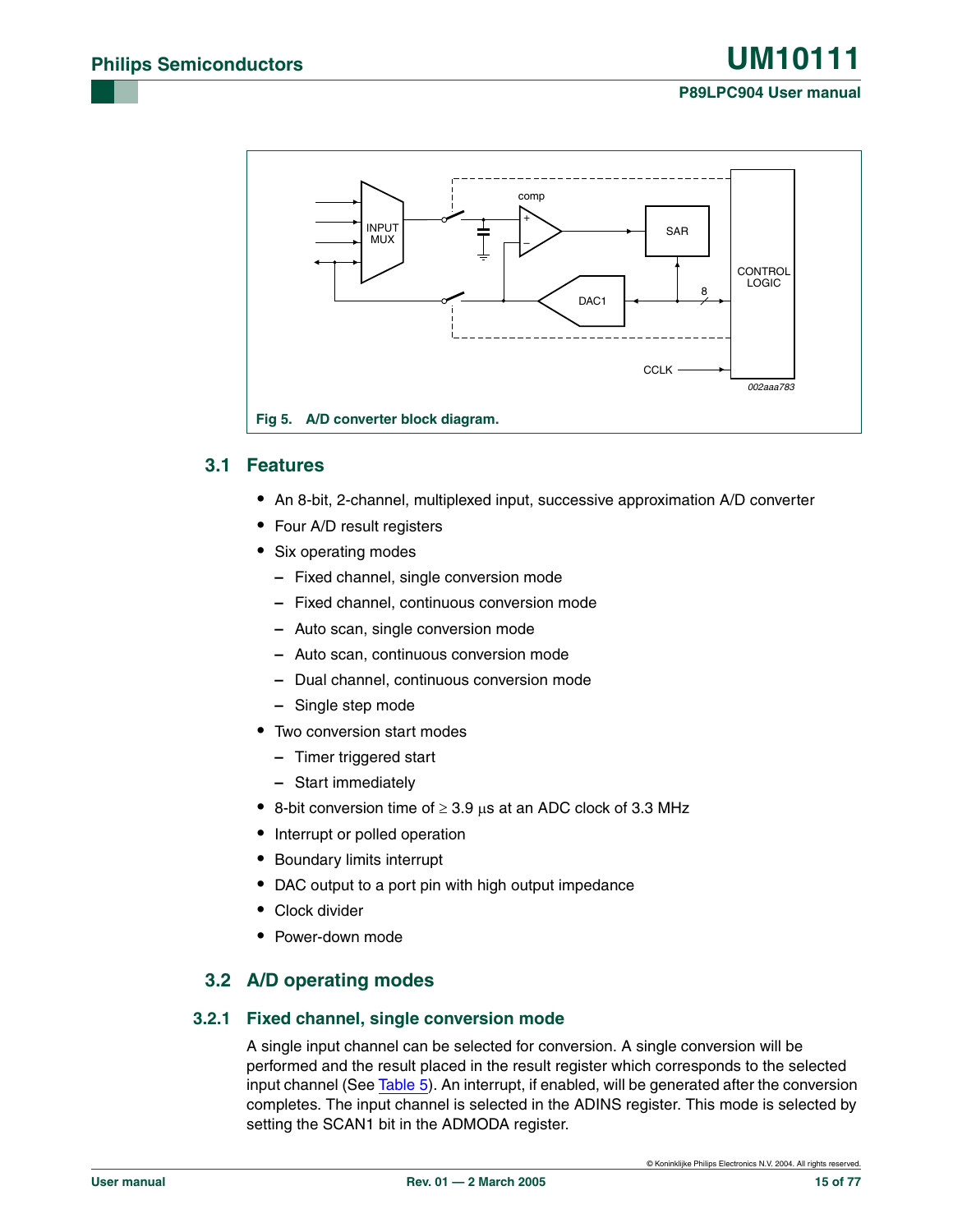<span id="page-15-0"></span>

| Table 5: | Input channels and Result registers for fixed channel single, auto scan single, |
|----------|---------------------------------------------------------------------------------|
|          | and autoscan continuous conversion modes.                                       |

| <b>Result register</b> | Input channel | <b>Result register</b> | Input channel    |
|------------------------|---------------|------------------------|------------------|
| AD1DAT1                | AD11          | AD1DAT3                | AD <sub>13</sub> |

#### **3.2.2 Fixed channel, continuous conversion mode**

A single input channel can be selected for continuous conversion. The results of the conversions will be sequentially placed in the four result registers [Table 6.](#page-15-1) An interrupt, if enabled, will be generated after every four conversions. Additional conversion results will again cycle through the four result registers, overwriting the previous results. Continuous conversions continue until terminated by the user. This mode is selected by setting the SCC1 bit in the ADMODA register.

<span id="page-15-1"></span>**Table 6: Result registers and conversion results for fixed channel, continuous conversion mode.**

| <b>Result register</b> | <b>Contains</b>                            |
|------------------------|--------------------------------------------|
| AD1DAT0                | Selected channel, first conversion result  |
| AD1DAT1                | Selected channel, second conversion result |
| AD1DAT2                | Selected channel, third conversion result  |
| AD1DAT3                | Selected channel, fourth conversion result |

#### **3.2.3 Auto scan, single conversion mode**

Any combination of the two input channels can be selected for conversion by setting a channel's respective bit in the ADINS register. The channels are converted from LSB to MSB order (in ADINS). A single conversion of each selected input will be performed and the result placed in the result register which corresponds to the selected input channel (See [Table 5](#page-15-0)). An interrupt, if enabled, will be generated after all selected channels have been converted. If only a single channel is selected this is equivalent to single channel, single conversion mode. This mode is selected by setting the SCAN1 bit in the ADMODA register.

#### **3.2.4 Auto scan, continuous conversion mode**

Any combination of the two input channels can be selected for conversion by setting a channel's respective bit in the ADINS register. The channels are converted from LSB to MSB order (in ADINS). A conversion of each selected input will be performed and the result placed in the result register which corresponds to the selected input channel (See [Table 5](#page-15-0)). An interrupt, if enabled, will be generated after all selected channels have been converted. The process will repeat starting with the first selected channel. Additional conversion results will again cycle through the result registers of the selected channels, overwriting the previous results. Continuous conversions continue until terminated by the user. This mode is selected by setting the BURST1 bit in the ADMODA register.

#### **3.2.5 Dual channel, continuous conversion mode**

Any combination of two of the four input channels can be selected for conversion. The result of the conversion of the first channel is placed in the first result register. The result of the conversion of the second channel is placed in the second result register. The first channel is again converted and its result stored in the third result register. The second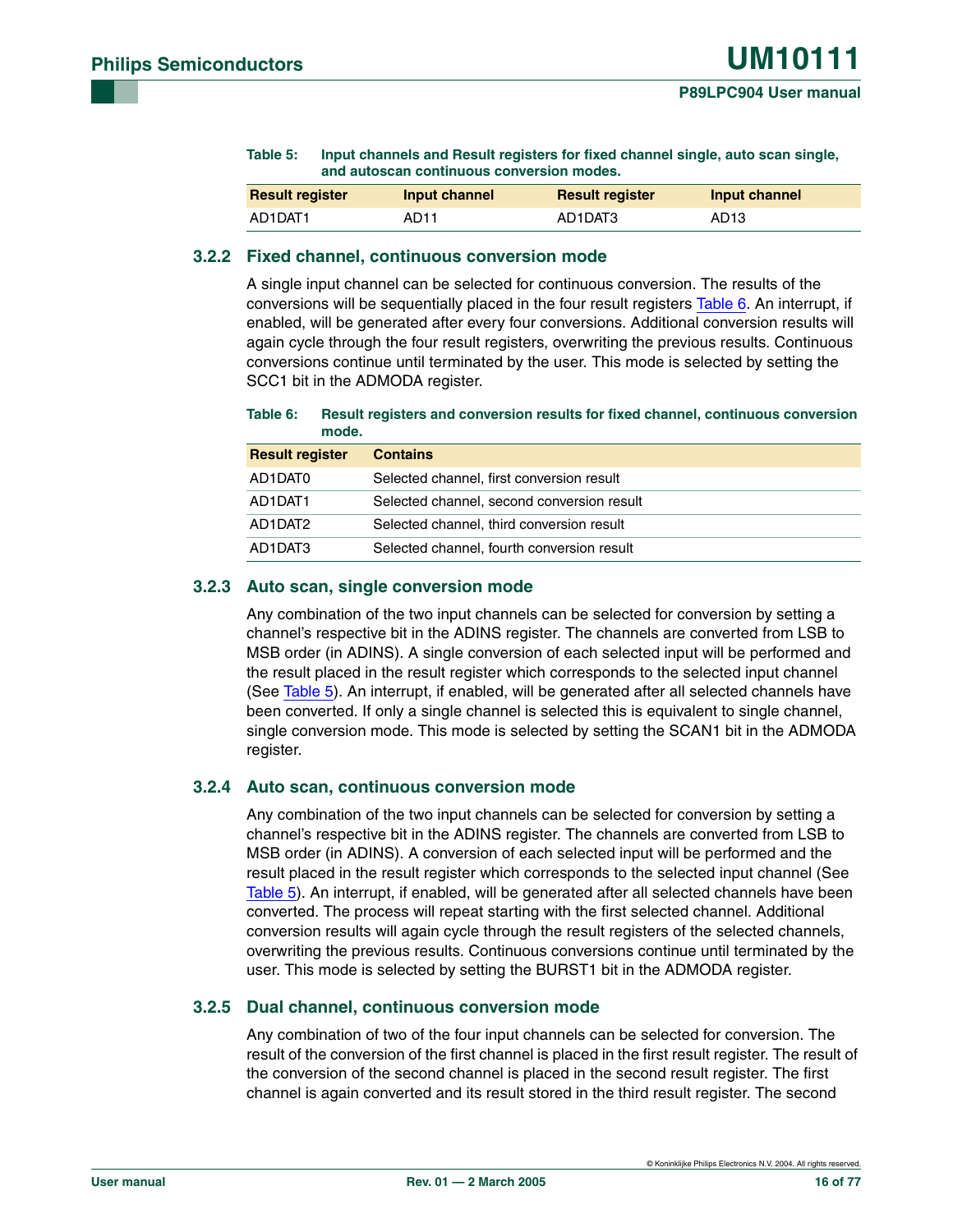channel is again converted and its result placed in the fourth result register (See [Table 7\)](#page-16-0). An interrupt is generated, if enabled, after every set of four conversions (two conversions per channel). This mode is selected by setting the SCC1 bit in the ADMODA register.

<span id="page-16-0"></span>**Table 7: Result registers and conversion results for dual channel, continuous conversion mode.**

| <b>Result register</b> | <b>Contains</b>                          |
|------------------------|------------------------------------------|
| AD1DAT0                | First channel, first conversion result   |
| AD1DAT1                | Second channel, first conversion result  |
| AD1DAT2                | First channel, second conversion result  |
| AD1DAT3                | Second channel, second conversion result |

#### **3.2.6 Single step**

This special mode allows 'single-stepping' in an auto scan conversion mode. Any combination of the four input channels can be selected for conversion. After each channel is converted, an interrupt is generated, if enabled, and the A/D waits for the next start condition. The result of each channel is placed in the result register which corresponds to the selected input channel (See [Table 5](#page-15-0)). May be used with any of the start modes. This mode is selected by clearing the BURST1, SCC1, and SCAN1 bits in the ADMODA register.

#### **3.2.7 Conversion mode selection bits**

The A/D uses three bits in ADMODA to select the conversion mode. These mode bits are summarized in  $Table 8$ , below. Combinations of the three bits, other than the combinations shown, are undefined.

| <b>BURST1 SCC1</b> |   |   | Scan1 ADC1 conversion mode |  |  |  |
|--------------------|---|---|----------------------------|--|--|--|
| 0                  | 0 | 0 | single step                |  |  |  |
|                    | 0 |   | fixed channel, single      |  |  |  |
|                    |   |   | auto scan, single          |  |  |  |
|                    |   | 0 | fixed channel, continuous  |  |  |  |
|                    |   |   | dual channel, continuous   |  |  |  |
|                    | Ω | 0 | auto scan, continuous      |  |  |  |

#### <span id="page-16-1"></span>**Table 8: Conversion mode bits.**

#### **3.3 Trigger modes**

#### **3.3.1 Timer triggered start**

An A/D conversion is started by the overflow of Timer 0. Once a conversion has started, additional Timer 0 triggers are ignored until the conversion has completed. The Timer triggered start mode is available in all A/D operating modes. This mode is selected by the TMM1 bit and the ADCS11 and ADCS10 bits (See [Table 10\)](#page-18-0).

#### **3.3.2 Start immediately**

Programming this mode immediately starts a conversion. This start mode is available in all A/D operating modes. This mode is selected by setting the ADCS11 and ADCS10 bits in the ADCON1 register (See [Table 10](#page-18-0)).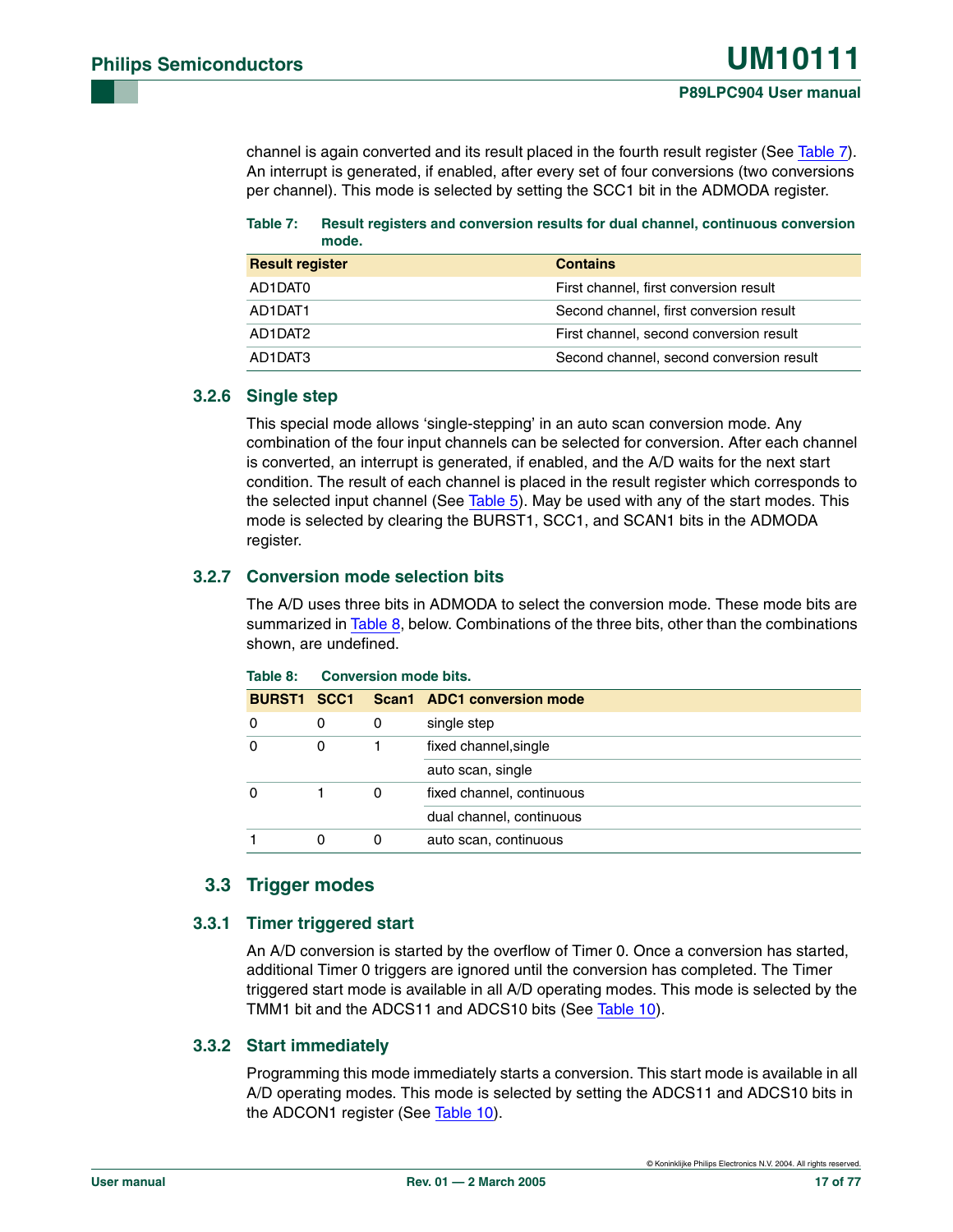#### **3.3.3 Boundary limits interrupt**

The A/D converter has both a HIGH and LOW boundary limit register. After the four MSBs have been converted, these four bits are compared with the four MSBs of the boundary HIGH and LOW registers. If the four MSBs of the conversion are outside the limit an interrupt will be generated, if enabled. If the conversion result is within the limits, the boundary limits will again be compared after all eight bits have been converted. An interrupt will be generated, if enabled, if the result is outside the boundary limits. The boundary limit may be disabled by clearing the boundary limit interrupt enable.

#### **3.4 DAC output to a port pin with high-impedance**

The AD1DAT3 register is used to hold the value fed to the DAC. After a value has been written to AD1DAT3 the DAC output will appear on the DAC1 pin. The DAC1 output is enabled by the ENDAC1 bit in the ADMODB register (See [Table 14\)](#page-18-1).

#### **3.5 Clock divider**

The A/D converter requires that its internal clock source be in the range of 500 kHz to 3.3 MHz to maintain accuracy. A programmable clock divider that divides the clock from 1 to 8 is provided for this purpose (See [Table 14\)](#page-18-1).

#### **3.6 I/O pins used with ADC functions**

The analog input pins maybe be used as either digital I/O or as inputs to A/D and thus have a digital input and output function. In order to give the best analog performance, pins that are being used with the ADC should have their digital outputs and inputs disabled and have the 5V tolerance disconnected. Digital outputs are disabled by putting the port pins into the input-only mode as described in the Port Configurations section (see [Table 20](#page-22-1)). Digital inputs will be disconnected automatically from these pins when the pin has been selected by setting its corresponding bit in the ADINS register and its corresponding A/D has been enabled

When used as digital I/O these pins are 5 V tolerant. If selected as input signals in ADINS, these pins will be 3V tolerant if the corresponding A/D is enabled and the device is not in power down. Otherwise the pin will remain 5V tolerant. Please refer to the *P89LPC904 data sheet* for specifications.

#### **3.7 Power-down and idle mode**

In idle mode the A/D converter, if enabled, will continue to function and can cause the device to exit idle mode when the conversion is completed if the A/D interrupt is enabled. In Power-down mode or Total Power-down mode, the A/D does not function. If the A/D is enabled, it will consume power. Power can be reduced by disabling the A/D.

| <b>Bit</b> |       |                    |      |   |       |        |        |                    |
|------------|-------|--------------------|------|---|-------|--------|--------|--------------------|
| Symbol     | ENBI1 | ENADC <sub>1</sub> | TMM1 | - | ADCI1 | ENADC1 | ADCS11 | ADCS <sub>10</sub> |
| Reset      |       |                    |      |   |       |        |        |                    |

#### **Table 9: A/D Control register 1 (ADCON1 - address 97h) bit allocation**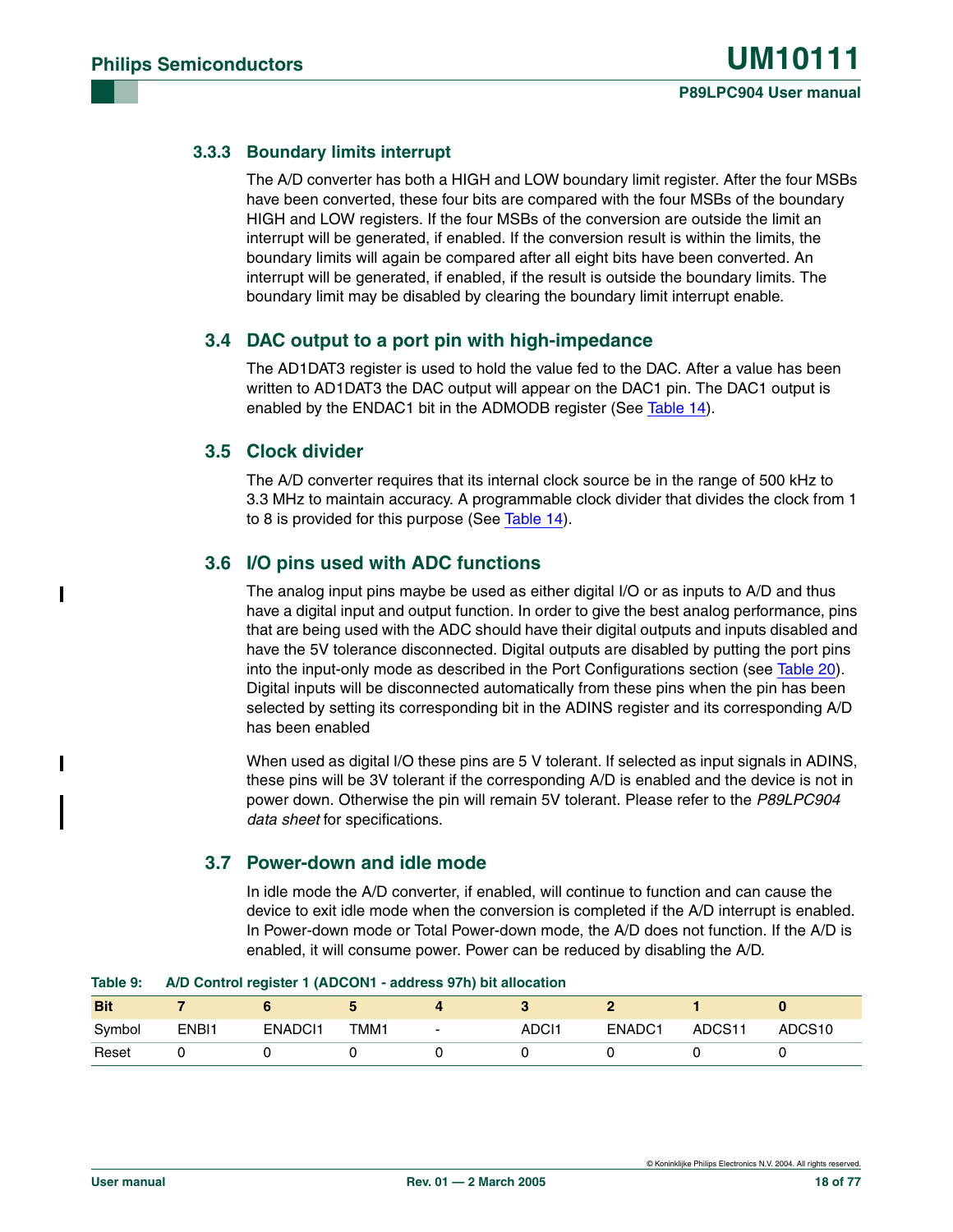| <b>Bit</b>     | <b>Symbol</b>      | <b>Description</b>                                                                                                                                      |
|----------------|--------------------|---------------------------------------------------------------------------------------------------------------------------------------------------------|
| 0              | ADCS <sub>10</sub> | $A/D$ start mode bits $[11:10]$ :                                                                                                                       |
| 1              | ADCS11             | $00 -$ Timer Trigger Mode when TMM1 = 1. Conversions starts on overflow of<br>Timer 0. Stop mode when $TMM1 = 0$ , no start occurs.                     |
|                |                    | 01 - Immediate Start Mode. Conversions starts immediately.                                                                                              |
| $\overline{c}$ | ENADC1             | Enable A/D channel 1. When set = 1, enables ADC1. Must also be set for $D/A$<br>operation of this channel.                                              |
| 3              | ADCI1              | A/D Conversion complete Interrupt 1. Set when any conversion or set of multiple<br>conversions has completed. Cleared by software.                      |
| 4              |                    | reserved                                                                                                                                                |
| 5              | TMM1               | Timer Trigger Mode 1. Selects either stop mode $(TMM1 = 0)$ or timer trigger mode<br>$(TMM1 = 1)$ when the ADCS11 and ADCS10 bits = 00.                 |
| 6              | ENADC <sub>1</sub> | Enable A/D Conversion complete Interrupt 1. When set, will cause an interrupt if the<br>ADCI1 flag is set and the A/D interrupt is enabled.             |
| 7              | ENBI1              | Enable A/D boundary interrupt 1. When set, will cause an interrupt if the boundary<br>interrupt 1 flag, BNDI1, is set and the A/D interrupt is enabled. |
|                |                    |                                                                                                                                                         |

#### <span id="page-18-0"></span>**Table 10: A/D Control register 1 (ADCON1 - address 97h) bit description**

#### **Table 11: A/D Mode Register A (ADMODA - address C0h) bit allocation**

| <b>Bit</b> |       |               |                  |                   |                          |   |                          |
|------------|-------|---------------|------------------|-------------------|--------------------------|---|--------------------------|
| Symbol     | BNBI1 | <b>BURST1</b> | SCC <sub>1</sub> | SCAN <sub>1</sub> | $\overline{\phantom{0}}$ | - | $\overline{\phantom{0}}$ |
| Reset      |       |               |                  |                   |                          |   |                          |

#### **Table 12: A/D Mode Register A (ADMODA - address C0h) bit description**

| <b>Bit</b> | <b>Symbol</b>            | <b>Description</b>                                                                                                                                      |
|------------|--------------------------|---------------------------------------------------------------------------------------------------------------------------------------------------------|
| 0:3        | $\overline{\phantom{0}}$ | reserved                                                                                                                                                |
| 4          | SCAN <sub>1</sub>        | when $= 1$ , selects single conversion mode (auto scan or fixed channel) for ADC1                                                                       |
| 5          | SCC <sub>1</sub>         | when $= 1$ , selects fixed channel, continuous conversion mode for ADC1                                                                                 |
| 6          | BURST <sub>1</sub>       | when $= 1$ , selects auto scan, continuous conversion mode for ADC1                                                                                     |
| 7          | BNB <sub>1</sub>         | ADC1 boundary interrupt flag. When set, indicates that the converted result from<br>ADC1 is outside of the range defined by the ADC1 boundary registers |

#### **Table 13: A/D Mode Register B (ADMODB - address A1h) bit allocation**

| <b>Bit</b> |                  |      |                  |                          |        |                          |      |                          |
|------------|------------------|------|------------------|--------------------------|--------|--------------------------|------|--------------------------|
| Symbol     | CLK <sub>2</sub> | CLK1 | CLK <sub>0</sub> | $\overline{\phantom{0}}$ | ENDAC1 | $\overline{\phantom{0}}$ | BSA1 | $\overline{\phantom{a}}$ |
| Reset      |                  |      |                  |                          |        |                          |      |                          |

#### <span id="page-18-1"></span>**Table 14: A/D Mode Register B (ADMODB - address A1h) bit description**

| <b>Bit</b> | <b>Symbol</b>      | <b>Description</b>                                                                                                                                                                                |
|------------|--------------------|---------------------------------------------------------------------------------------------------------------------------------------------------------------------------------------------------|
| $\Omega$   |                    | reserved                                                                                                                                                                                          |
|            | BSA1               | ADC1 Boundary Select All. When $= 1$ , BNDI1 will be set if any ADC1 input exceeds<br>the boundary limits. When $= 0$ , BNDI1 will be set only if the AD10 input exceeded<br>the boundary limits. |
| 2          |                    | reserved                                                                                                                                                                                          |
| 3          | ENDAC <sub>1</sub> | When $=$ 1 selects DAC mode for ADC1; when $=$ 0 selects ADC mode.                                                                                                                                |
| 4          |                    | reserved                                                                                                                                                                                          |

© Koninklijke Philips Electronics N.V. 2004. All rights reserved.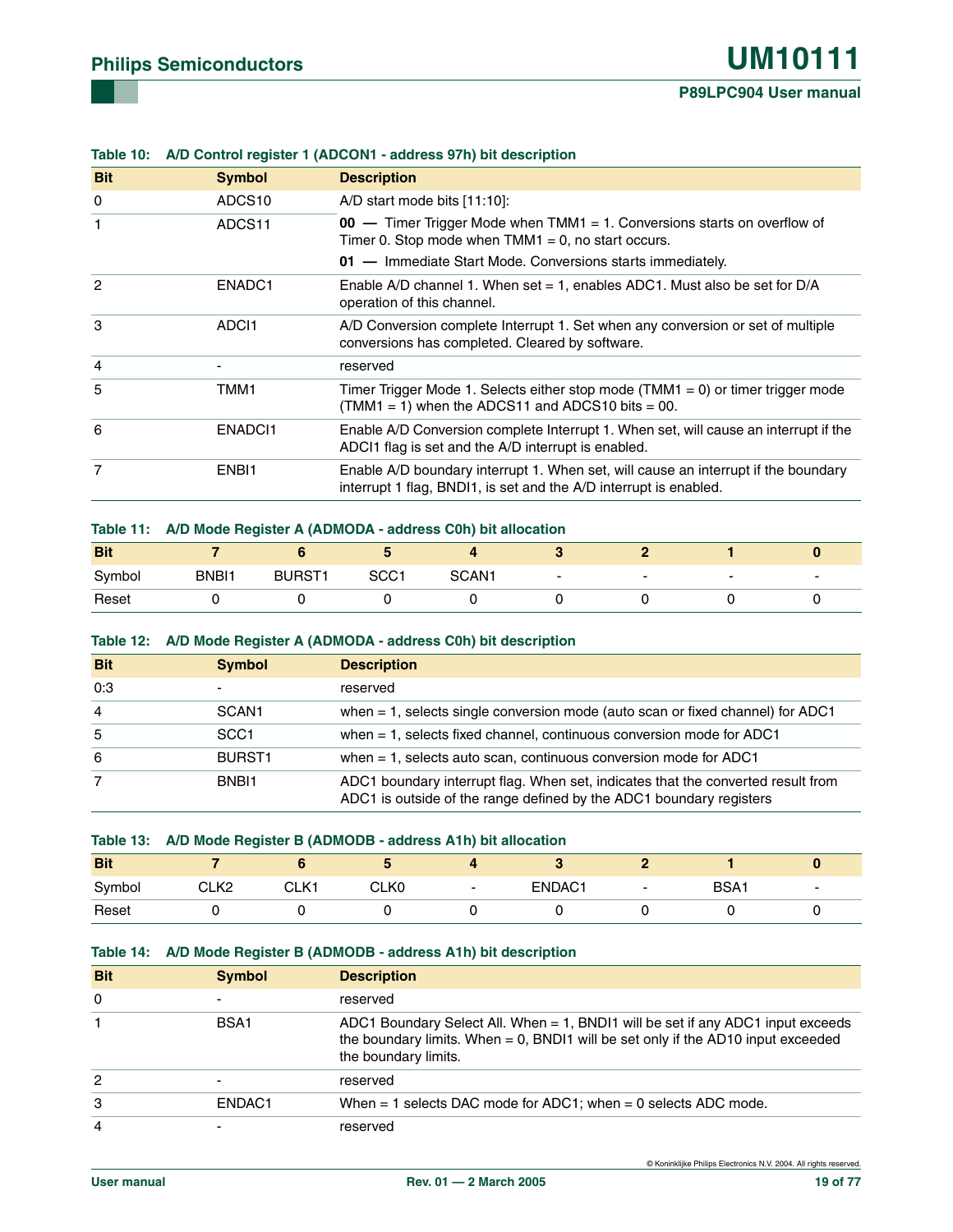| <b>Bit</b>     | <b>Symbol</b>    | <b>Description</b>                                                                                                                    |  |  |  |  |  |
|----------------|------------------|---------------------------------------------------------------------------------------------------------------------------------------|--|--|--|--|--|
| 5              | CLK <sub>0</sub> | Clock divider to produce the ADC clock. Divides CCLK by the value indicated below.                                                    |  |  |  |  |  |
| 6              | CLK <sub>1</sub> | The resulting ADC clock should be 3.3 MHz or less. A minimum of 0.5 MHz is<br>required to maintain A/D accuracy. A/D start mode bits: |  |  |  |  |  |
| $\overline{7}$ | CLK <sub>2</sub> | CLK2:0 - divisor                                                                                                                      |  |  |  |  |  |
|                |                  | $000 -$                                                                                                                               |  |  |  |  |  |
|                |                  | $001 - 2$                                                                                                                             |  |  |  |  |  |
|                |                  | $010 - 3$                                                                                                                             |  |  |  |  |  |
|                |                  | $011 -$<br>- 4                                                                                                                        |  |  |  |  |  |
|                |                  | $100 - 5$                                                                                                                             |  |  |  |  |  |
|                |                  | 101<br>- 6                                                                                                                            |  |  |  |  |  |
|                |                  | $110 -$                                                                                                                               |  |  |  |  |  |
|                |                  | - 8<br>111                                                                                                                            |  |  |  |  |  |

#### **Table 14: A/D Mode Register B (ADMODB - address A1h) bit description**

| Table 15: A/D Input Select register (ADINS - address A3h) bit allocation |  |  |
|--------------------------------------------------------------------------|--|--|
|                                                                          |  |  |

| <b>Bit</b> |                   |                          |      |                          |                          |                          |                          |                          |
|------------|-------------------|--------------------------|------|--------------------------|--------------------------|--------------------------|--------------------------|--------------------------|
| Symbol     | AIN <sub>13</sub> | $\overline{\phantom{0}}$ | AIN1 | $\overline{\phantom{0}}$ | $\overline{\phantom{0}}$ | $\overline{\phantom{0}}$ | $\overline{\phantom{0}}$ | $\overline{\phantom{0}}$ |
| Reset      |                   |                          |      |                          |                          |                          |                          |                          |

| Table 16: A/D Input Select register (ADINS - address A3h) bit description |  |  |
|---------------------------------------------------------------------------|--|--|
|                                                                           |  |  |

| <b>Bit</b> | <b>Symbol</b>            | <b>Description</b>                                         |
|------------|--------------------------|------------------------------------------------------------|
| 0:4        | $\overline{\phantom{0}}$ | reserved                                                   |
| 5          | AIN11                    | when set, enables the AD11 pin for sampling and conversion |
| 6          | $\overline{\phantom{0}}$ | reserved                                                   |
|            | AIN <sub>13</sub>        | when set, enables the AD13 pin for sampling and conversion |

#### **4. Interrupts**

The P89LPC904 uses a four priority level interrupt structure. This allows great flexibility in controlling the handling of the P89LPC904's 10 interrupt sources.

Each interrupt source can be individually enabled or disabled by setting or clearing a bit in the interrupt enable registers IEN0 or IEN1. The IEN0 register also contains a global enable bit, EA, which enables all interrupts.

Each interrupt source can be individually programmed to one of four priority levels by setting or clearing bits in the interrupt priority registers IP0, IP0H, IP1, and IP1H. An interrupt service routine in progress can be interrupted by a higher priority interrupt, but not by another interrupt of the same or lower priority. The highest priority interrupt service cannot be interrupted by any other interrupt source. If two requests of different priority levels are received simultaneously, the request of higher priority level is serviced.

If requests of the same priority level are pending at the start of an instruction cycle, an internal polling sequence determines which request is serviced. This is called the arbitration ranking. Note that the arbitration ranking is only used for pending requests of the same priority level. [Table 18](#page-20-0) summarizes the interrupt sources, flag bits, vector addresses, enable bits, priority bits, arbitration ranking, and whether each interrupt may wake up the CPU from a Power-down mode.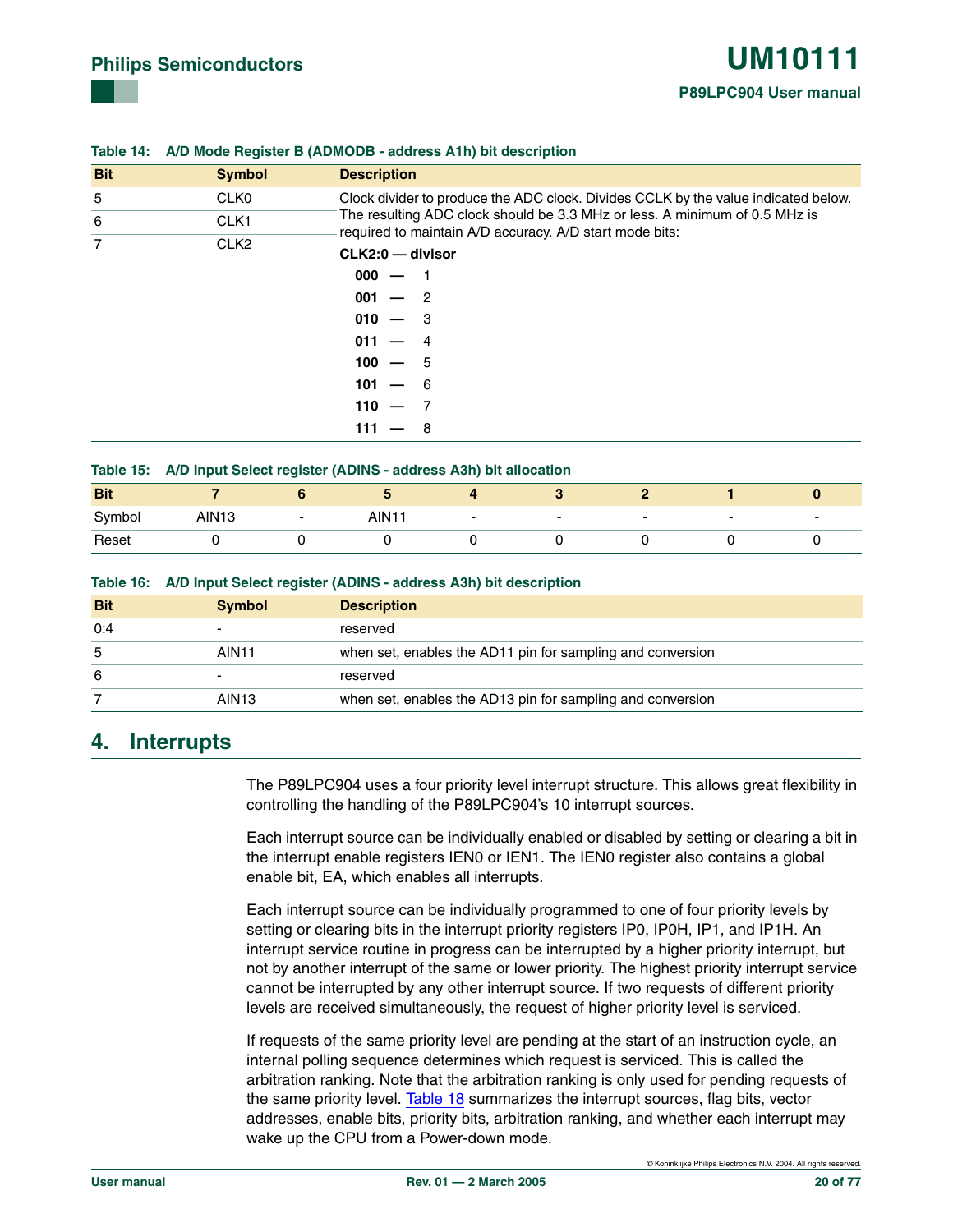#### **4.1 Interrupt priority structure**

#### <span id="page-20-1"></span>**Table 17: Interrupt priority level**

| <b>Priority bits</b> |            |                           |
|----------------------|------------|---------------------------|
| <b>IPxH</b>          | <b>IPx</b> | Interrupt priority level  |
|                      | 0          | Level 0 (lowest priority) |
|                      |            | Level 1                   |
|                      | 0          | Level 2                   |
|                      |            | Level 3                   |

There are four SFRs associated with the four interrupt levels: IP0, IP0H, IP1, IP1H. Every interrupt has two bits in IPx and IPxH  $(x = 0, 1)$  and can therefore be assigned to one of four levels, as shown in [Table 17.](#page-20-1)

#### <span id="page-20-0"></span>**Table 18: Summary of interrupts**

| <b>Description</b>             | Interrupt flag<br>bit(s) | <b>Vector</b><br>address | Interrupt enable<br>bit(s) | <b>Interrupt</b><br>priority | <b>Arbitration</b><br>ranking | <b>Power-</b><br>down<br>wake-up |
|--------------------------------|--------------------------|--------------------------|----------------------------|------------------------------|-------------------------------|----------------------------------|
| Timer 0 interrupt              | TF <sub>0</sub>          | 000Bh                    | ETO (IENO.1)               | IP0H.1, IP0.1                | $\overline{4}$                | <b>No</b>                        |
| Timer 1 interrupt              | TF <sub>1</sub>          | 001Bh                    | ET1 (IEN0.3)               | IP0H.3, IP0.3                | 10                            | <b>No</b>                        |
| Serial port Tx and Rx          | TI and RI                | 0023h                    | ES/ESR (IEN0.4)            | IP0H.4, IP0.4                | 13                            | <b>No</b>                        |
| Serial port Rx                 | RI                       |                          |                            |                              |                               |                                  |
| Brownout detect                | <b>BOF</b>               | 002Bh                    | EBO (IEN0.5)               | IP0H.5, IP0.5 2              |                               | Yes                              |
| Watchdog timer/Real-time clock | WDOVF/RTCF               | 0053h                    | EWDRT (IEN0.6)             | IP0H.6, IP0.6 3              |                               | Yes                              |
| <b>KBI</b> interrupt           | <b>KBIF</b>              | 003Bh                    | <b>EKBI (IEN1.1)</b>       | IP0H.0, IP0.0                | - 8                           | Yes                              |
| Comparator 1                   | CMF1                     | 0043h                    | EC (IEN1.2)                | IP0H.0, IP0.0                | 11                            | Yes                              |
| Serial port Tx                 | <b>TI</b>                | 006Bh                    | <b>EST (IEN1.6)</b>        | IP0H.0, IP0.0                | 12                            | <b>No</b>                        |
| ADC                            | ADCI1.BNDI1              | 0073h                    | <b>EAD (IEN1.7)</b>        | IP1H.7.IP1.7                 | 15 (lowest)                   | No                               |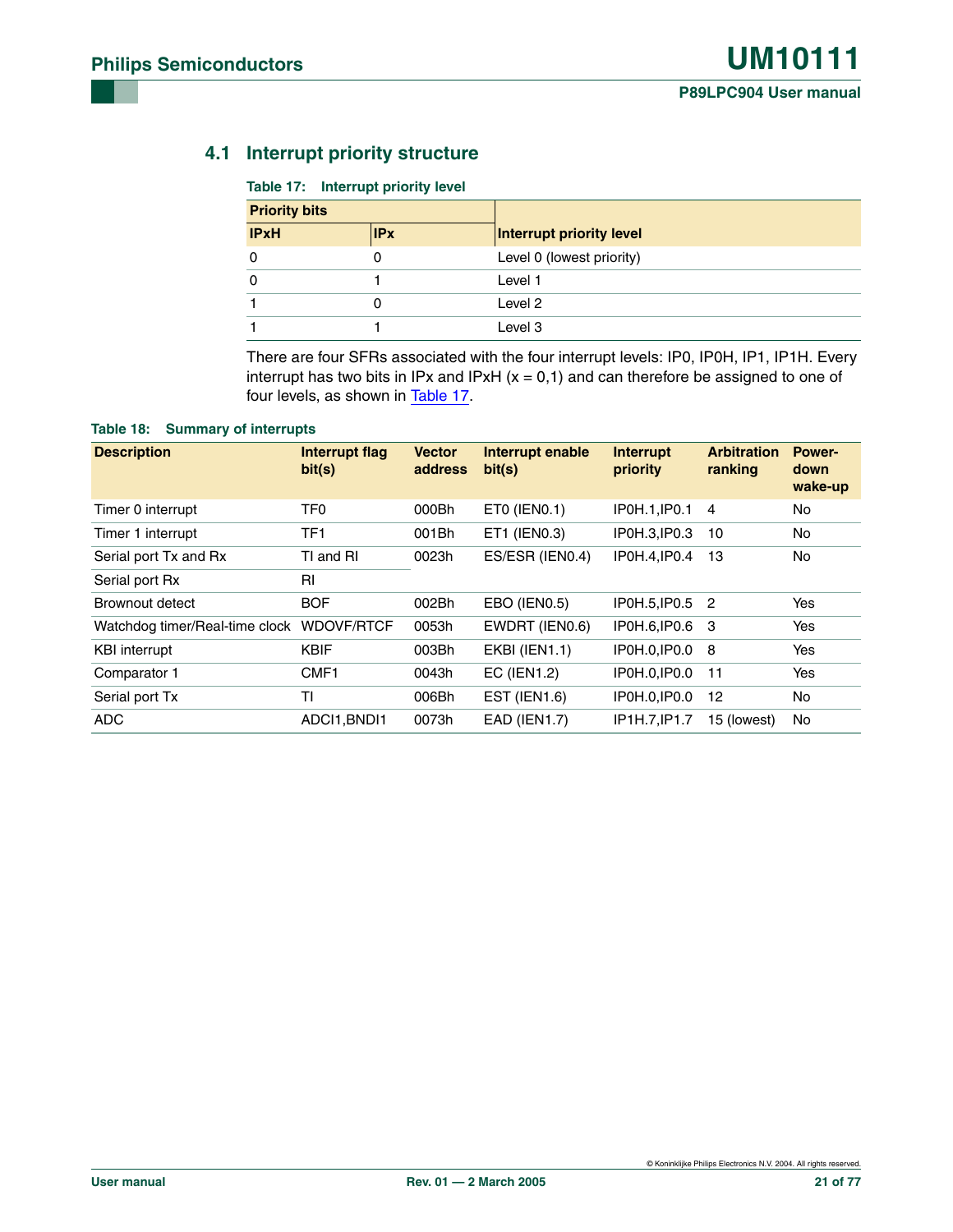#### **Fig 6. Interrupt sources, interrupt enables, and power-down wake up sources.** 002aaa792 IE0 EX<sub>0</sub> IE1 EX1 BOF EBO KBIF EKBI INTERRUPT TO CPU WAKE-UP (IF IN POWER-DOWN) EWDRT CMF<sub>2</sub> CMF1 EC EA (IE0.7) TF1 ET1 TI & RI/RI ES/ESR TI EST SI EI2C RTCF ERTC (RTCCON.1) WDOVF TF0 ET<sub>0</sub> ENADCI1 -ADCI1 ENBI1 BNDI1 EAD

## **5. I/O ports**

The P89LPC904 has two I/O ports: Port 0, and Port 1. The exact number of I/O pins available depends upon the clock and reset option chosen (see [Table 19](#page-21-0)).

#### <span id="page-21-0"></span>**Table 19: Number of I/O pins available**

| <b>Clock source</b>            | <b>Reset option</b>                          | Number of I/O<br>pins |
|--------------------------------|----------------------------------------------|-----------------------|
| On-chip oscillator or Watchdog | No external reset (except during power up) 6 |                       |
| oscillator                     | External RST pin supported                   |                       |
| External clock input           | No external reset (except during power up) 5 |                       |
|                                | External RST pin supported <sup>[1]</sup>    |                       |

<span id="page-21-1"></span>[1] Required for operation above 12 MHz.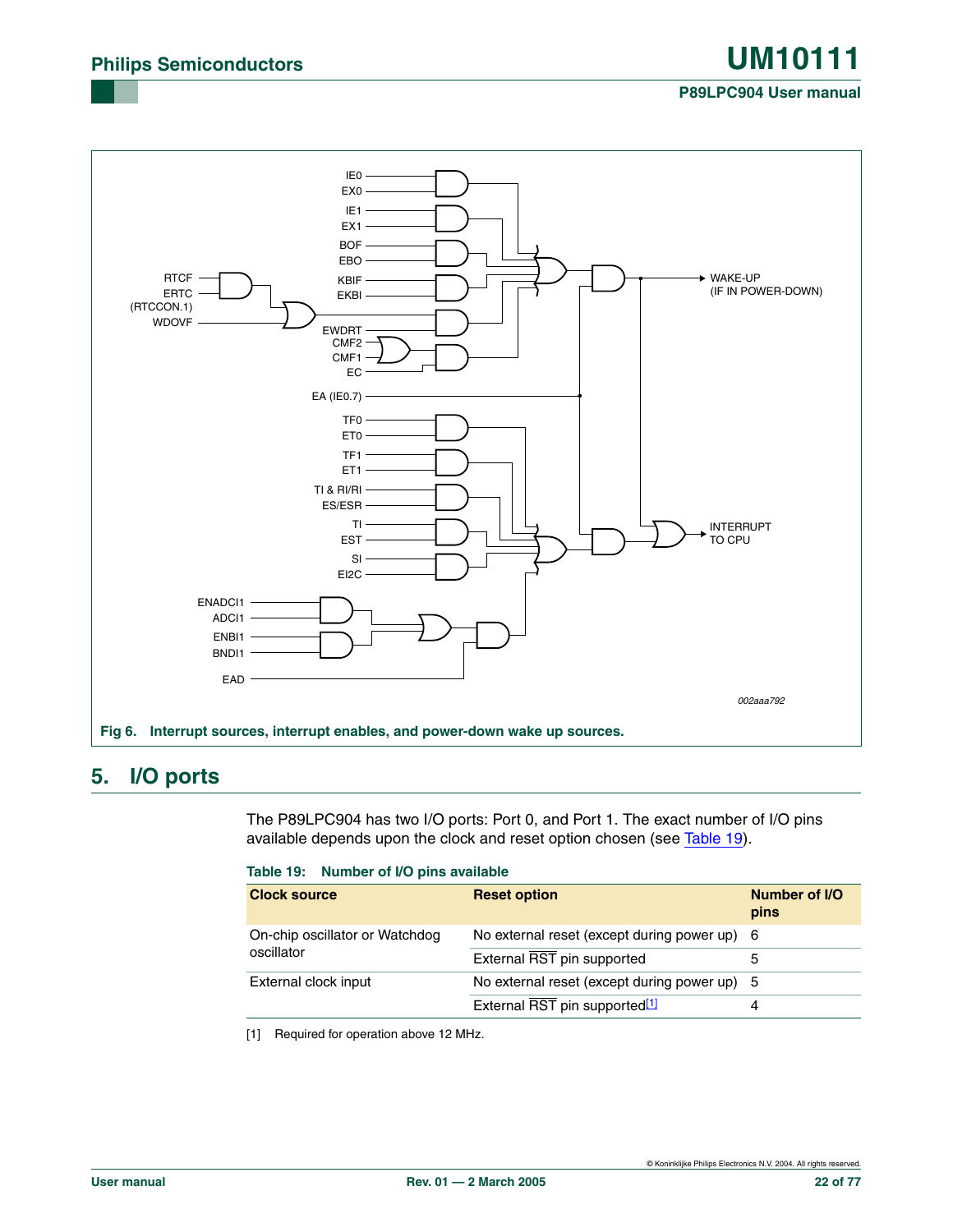#### <span id="page-22-0"></span>**5.1 Port configurations**

All but three I/O port pins on the P89LPC904 may be configured by software to one of four types on a pin-by-pin basis, as shown in [Table 20](#page-22-1). These are: quasi-bidirectional (standard 80C51 port outputs), push-pull, open drain, and input-only. Two configuration registers for each port select the output type for each port pin.

P1.5 (RST) can only be an input and cannot be configured.

|        | Table 20. Fort output comiguration settings |                             |  |  |
|--------|---------------------------------------------|-----------------------------|--|--|
| PxM1.y | PxM2.y                                      | Port output mode            |  |  |
|        |                                             | Quasi-bidirectional         |  |  |
|        |                                             | Push-pull                   |  |  |
|        |                                             | Input only (high-impedance) |  |  |
|        |                                             | Open drain                  |  |  |

<span id="page-22-1"></span>

|  |  | Table 20: Port output configuration settings |  |
|--|--|----------------------------------------------|--|
|--|--|----------------------------------------------|--|

#### **5.2 Quasi-bidirectional output configuration**

Quasi-bidirectional outputs can be used both as an input and output without the need to reconfigure the port. This is possible because when the port outputs a logic HIGH, it is weakly driven, allowing an external device to pull the pin LOW. When the pin is driven LOW, it is driven strongly and able to sink a large current. There are three pull-up transistors in the quasi-bidirectional output that serve different purposes.

One of these pull-ups, called the 'very weak' pull-up, is turned on whenever the port latch for the pin contains a logic 1. This very weak pull-up sources a very small current that will pull the pin HIGH if it is left floating.

A second pull-up, called the 'weak' pull-up, is turned on when the port latch for the pin contains a logic 1 and the pin itself is also at a logic 1 level. This pull-up provides the primary source current for a quasi-bidirectional pin that is outputting a 1. If this pin is pulled LOW by an external device, the weak pull-up turns off, and only the very weak pull-up remains on. In order to pull the pin LOW under these conditions, the external device has to sink enough current to overpower the weak pull-up and pull the port pin below its input threshold voltage.

The third pull-up is referred to as the 'strong' pull-up. This pull-up is used to speed up LOW-to-HIGH transitions on a quasi-bidirectional port pin when the port latch changes from a logic 0 to a logic 1. When this occurs, the strong pull-up turns on for two CPU clocks quickly pulling the port pin HIGH.

The quasi-bidirectional port configuration is shown in [Figure 7.](#page-23-0)

Although the P89LPC904 is a 3 V device most of the pins are 5 V-tolerant. If 5 V is applied to a pin configured in quasi-bidirectional mode, there will be a current flowing from the pin to  $V_{DD}$  causing extra power consumption. Therefore, applying 5 V to pins configured in quasi-bidirectional mode is discouraged.

A quasi-bidirectional port pin has a Schmitt triggered input that also has a glitch suppression circuit.

(Please refer to the *P89LPC904 data sheet, Dynamic characteristics* for glitch filter specifications).

© Koninklijke Philips Electronics N.V. 2004. All rights reserved.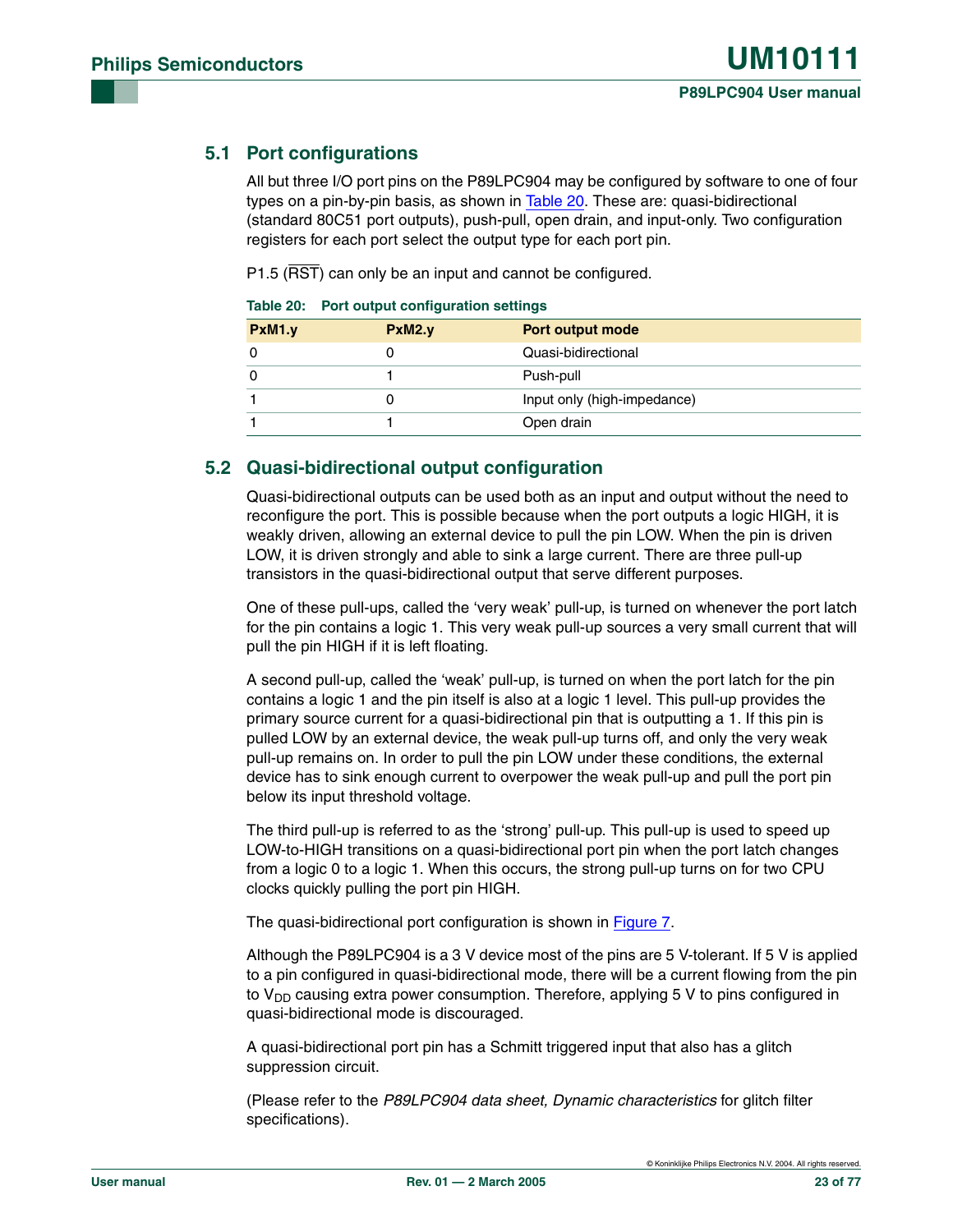#### **Fig 7. Quasi-bidirectional output.** 002aaa914 2 CPU CLOCK DELAY port latch data strong  $\overline{A}$  very  $\overline{A}$  weak input data  $P \vdash$ <sub>strong</sub>  $P \vdash$ <sub>very</sub> P weak V<sub>DD</sub> PORT PIN glitch rejection

#### <span id="page-23-0"></span>**5.3 Open drain output configuration**

The open drain output configuration turns off all pull-ups and only drives the pull-down transistor of the port pin when the port latch contains a logic 0. To be used as a logic output, a port configured in this manner must have an external pull-up, typically a resistor tied to  $V_{DD}$ . The pull-down for this mode is the same as for the quasi-bidirectional mode.

The open drain port configuration is shown in [Figure 8](#page-23-1).

An open drain port pin has a Schmitt triggered input that also has a glitch suppression circuit.

Please refer to the *P89LPC904 data sheet, Dynamic characteristics* for glitch filter specifications.

<span id="page-23-1"></span>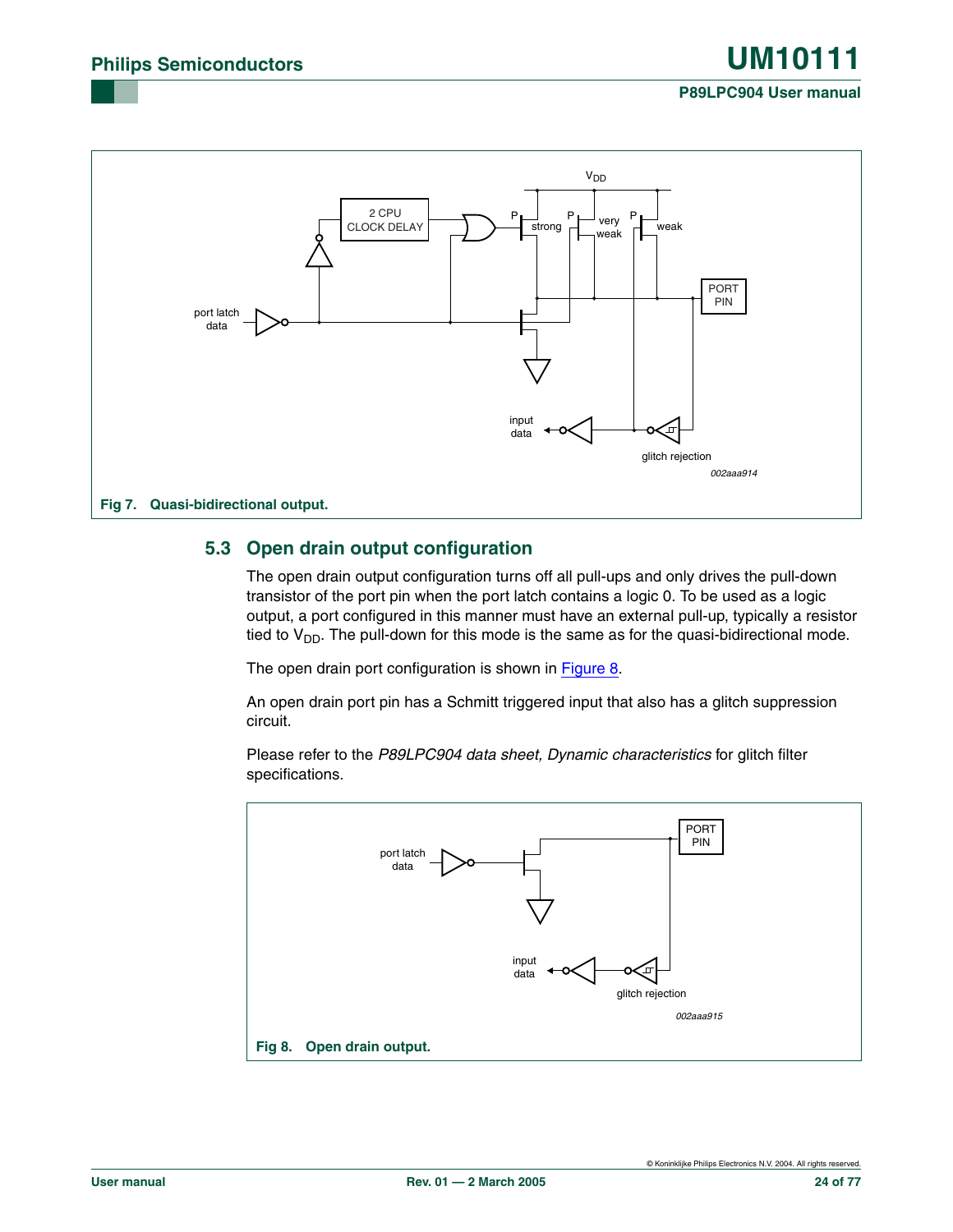#### **5.4 Input-only configuration**

The input port configuration is shown in [Figure 9.](#page-24-0) It is a Schmitt triggered input that also has a glitch suppression circuit.

(Please refer to the *P89LPC904 data sheet, Dynamic characteristics* for glitch filter specifications).



#### <span id="page-24-0"></span>**5.5 Push-pull output configuration**

The push-pull output configuration has the same pull-down structure as both the open drain and the quasi-bidirectional output modes, but provides a continuous strong pull-up when the port latch contains a logic 1. The push-pull mode may be used when more source current is needed from a port output.

The push-pull port configuration is shown in [Figure 10](#page-24-1).

A push-pull port pin has a Schmitt triggered input that also has a glitch suppression circuit.

(Please refer to the *P89LPC904 data sheet, Dynamic characteristics* for glitch filter specifications).



#### <span id="page-24-2"></span><span id="page-24-1"></span>**5.6 Port 0 analog functions**

The P89LPC904 incorporates two Analog Comparators. In order to give the best analog performance and minimize power consumption, pins that are being used for analog functions must have both the digital outputs and digital inputs disabled.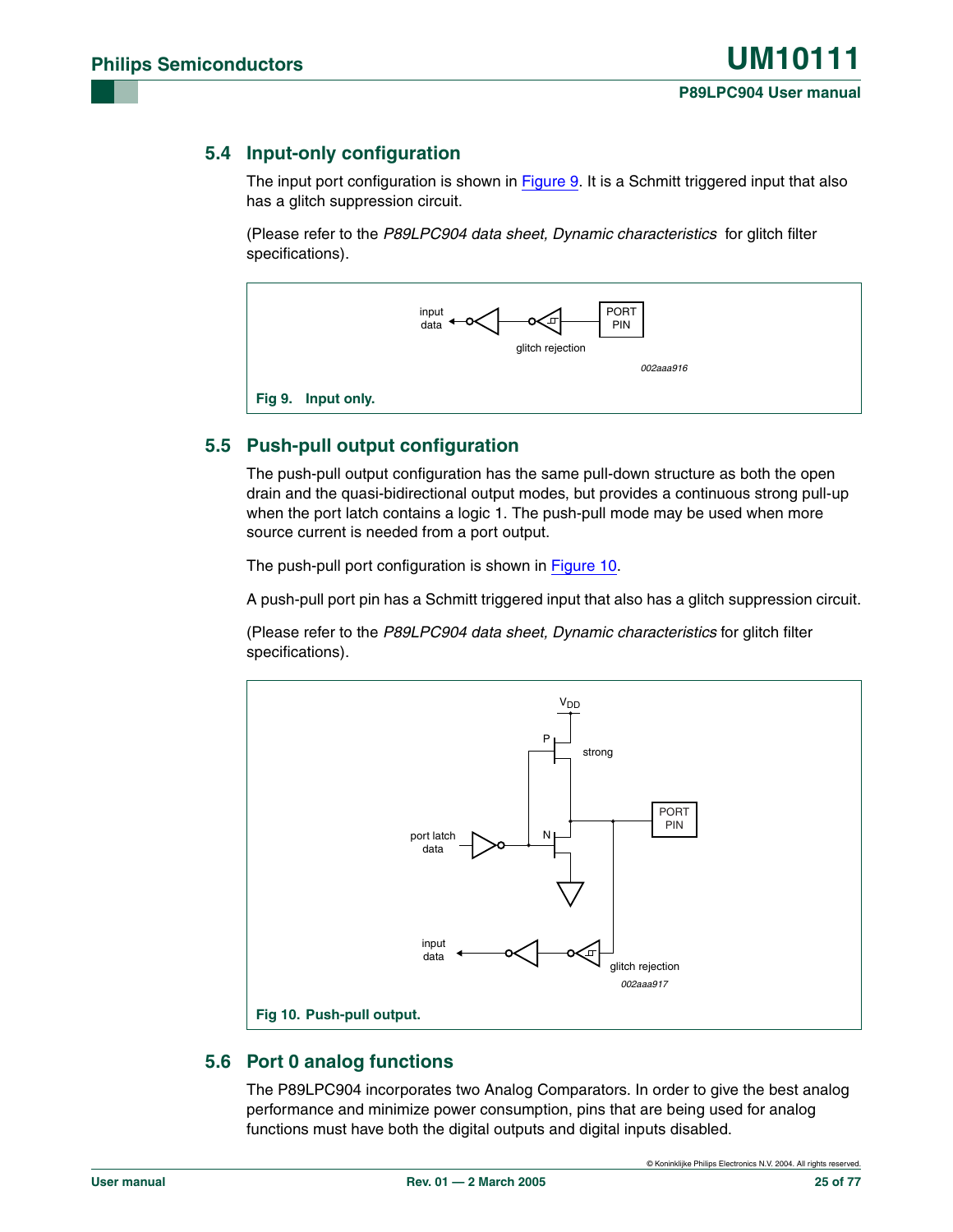Digital outputs are disabled by putting the port pins into the input-only mode as described in the Port Configurations section (see [Figure 9](#page-24-0)).

Digital inputs on Port 0 may be disabled through the use of the PT0AD register. Setting the corresponding bit in PT0AD disables that pin's digital input. Port bits that have their digital inputs disabled will be read as logic 0 by any instruction that accesses the port.

On any reset, PT0AD bits default to logic 0s to enable the digital functions.

#### **5.7 Additional port features**

After power-up, all pins are in Input-Only mode. **Please note that this is different from most 80C51 family devices.**

- **•** After power-up, all I/O pins except P1.5, may be configured by software.
- **•** Pin P1.5 is input only.

Every output on the P89LPC904 has been designed to sink typical LED drive current. However, there is a maximum total output current for all ports which must not be exceeded. Please refer to the *P89LPC904 data sheet* for detailed specifications.

All ports pins that can function as an output have slew rate controlled outputs to limit noise generated by quickly switching output signals. The slew rate is factory-set to approximately 10 ns rise and fall times.

| Port pin         | <b>Configuration SFR bits</b>   |                                 |                                        |                                                           |
|------------------|---------------------------------|---------------------------------|----------------------------------------|-----------------------------------------------------------|
|                  | PxM1.v                          | PxM2.v                          | <b>Alternate usage</b>                 | <b>Notes</b>                                              |
| P <sub>0.2</sub> | P0M1.2                          | P0M2.2                          | KBI2, CIN2A, AD11                      | Refer to section section "Port 0                          |
| P <sub>0.4</sub> | P0M1.4                          | P0M2.4                          | KBI4, CIN1A, AD13,<br>DAC <sub>1</sub> | analog functions" on page 25 for<br>use as analog inputs. |
| P <sub>0.5</sub> | P0M1.5                          | P0M2.5                          | <b>KBI5, CMPREF</b>                    |                                                           |
| P <sub>1.0</sub> | P <sub>1</sub> M <sub>1.0</sub> | P1M2.0                          | TxD.                                   |                                                           |
| P <sub>1.1</sub> | P1M1.1                          | P <sub>1</sub> M <sub>2.1</sub> | <b>RxD</b>                             |                                                           |
| P <sub>1.5</sub> | P <sub>1</sub> M <sub>1.5</sub> | P1M2.5                          | <b>RST</b>                             |                                                           |

#### **Table 21: Port output configuration**

#### **6. Power monitoring functions**

The P89LPC904 incorporates power monitoring functions designed to prevent incorrect operation during initial power-on and power loss or reduction during operation. This is accomplished with two hardware functions: Power-on Detect and Brownout Detect.

#### **6.1 Brownout detection**

The Brownout Detect function determines if the power supply voltage drops below a certain level. The default operation for a Brownout Detection is to cause a processor reset. However, it may alternatively be configured to generate an interrupt by setting the BOI (PCON.4) bit and the EBO (IEN0.5) bit.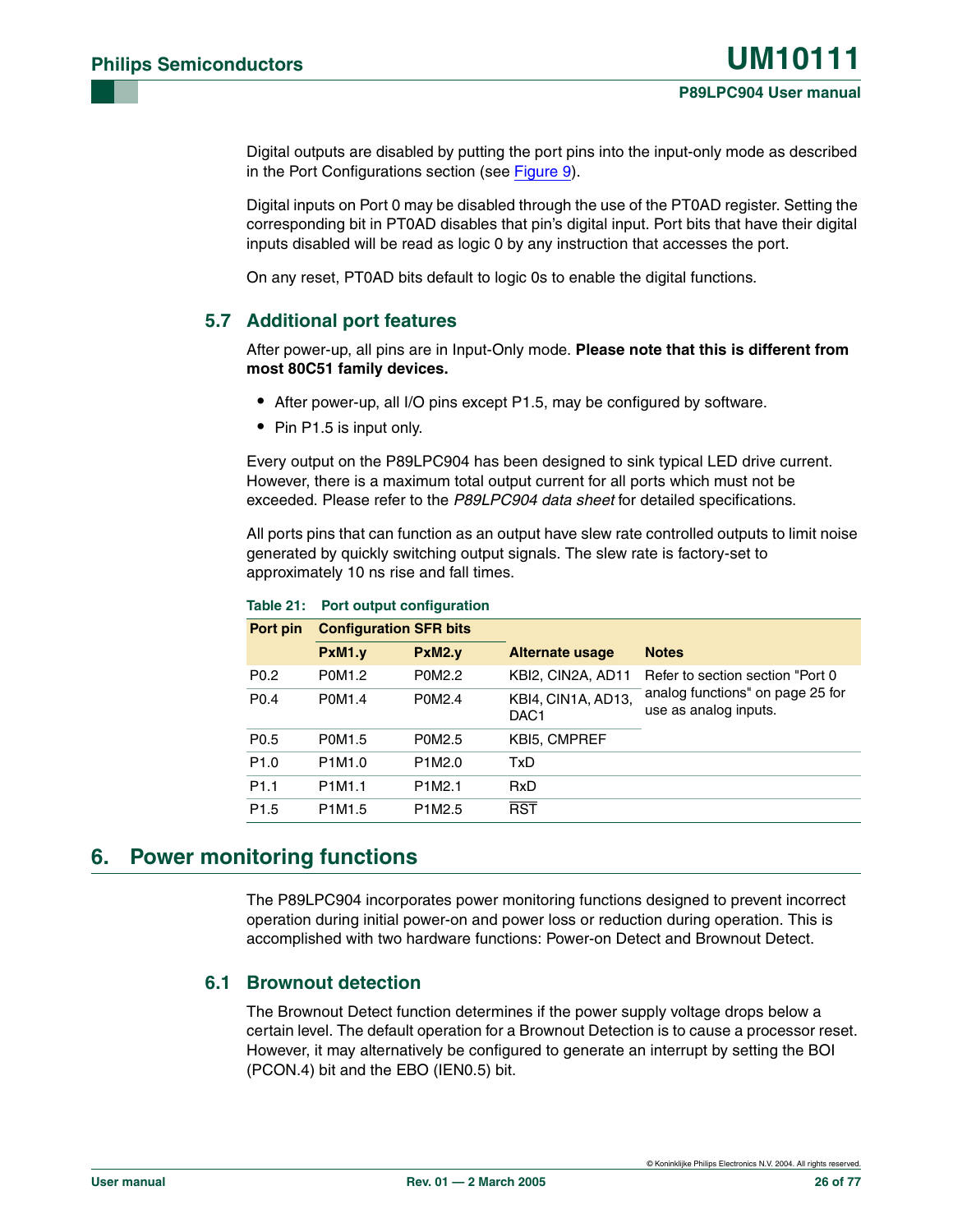Enabling and disabling of Brownout Detection is done via the BOPD (PCON.5) bit, bit field PMOD1-0 (PCON.1-0) and user configuration bit BOE (UCFG1.5). If BOE is in an unprogrammed state, brownout is disabled regardless of PMOD1-0 and BOPD. If BOE is in a programmed state, PMOD1-0 and BOPD will be used to determine whether Brownout Detect will be disabled or enabled. PMOD1-0 is used to select the power reduction mode. If PMOD1-0 = '11', the circuitry for the Brownout Detection is disabled for lowest power consumption. BOPD defaults to logic 0, indicating brownout detection is enabled on power-on if BOE is programmed.

If Brownout Detection is enabled, the brownout condition occurs when  $V_{DD}$  falls below the Brownout trip voltage, V<sub>BO</sub> (see P89LPC904 Static Characteristics), and is negated when  $V_{DD}$  rises above  $V_{BO}$ . If the P89LPC904 device is to operate with a power supply that can be below 2.7 V, BOE should be left in the unprogrammed state so that the device can operate at 2.4 V, otherwise continuous brownout reset may prevent the device from operating.

If Brownout Detect is enabled (BOE programmed, PMOD1-0 ≠ '11', BOPD = 0), BOF (RSTSRC.5) will be set when a brownout is detected, regardless of whether a reset or an interrupt is enabled. BOF will stay set until it is cleared in software by writing logic 0 to the bit. Note that if BOE is unprogrammed, BOF is meaningless. If BOE is programmed, and a initial power-on occurs, BOF will be set in addition to the power-on flag (POF - RSTSRC.4).

For correct activation of Brownout Detect, certain  $V_{DD}$  rise and fall times must be observed. Please see the data sheet for specifications.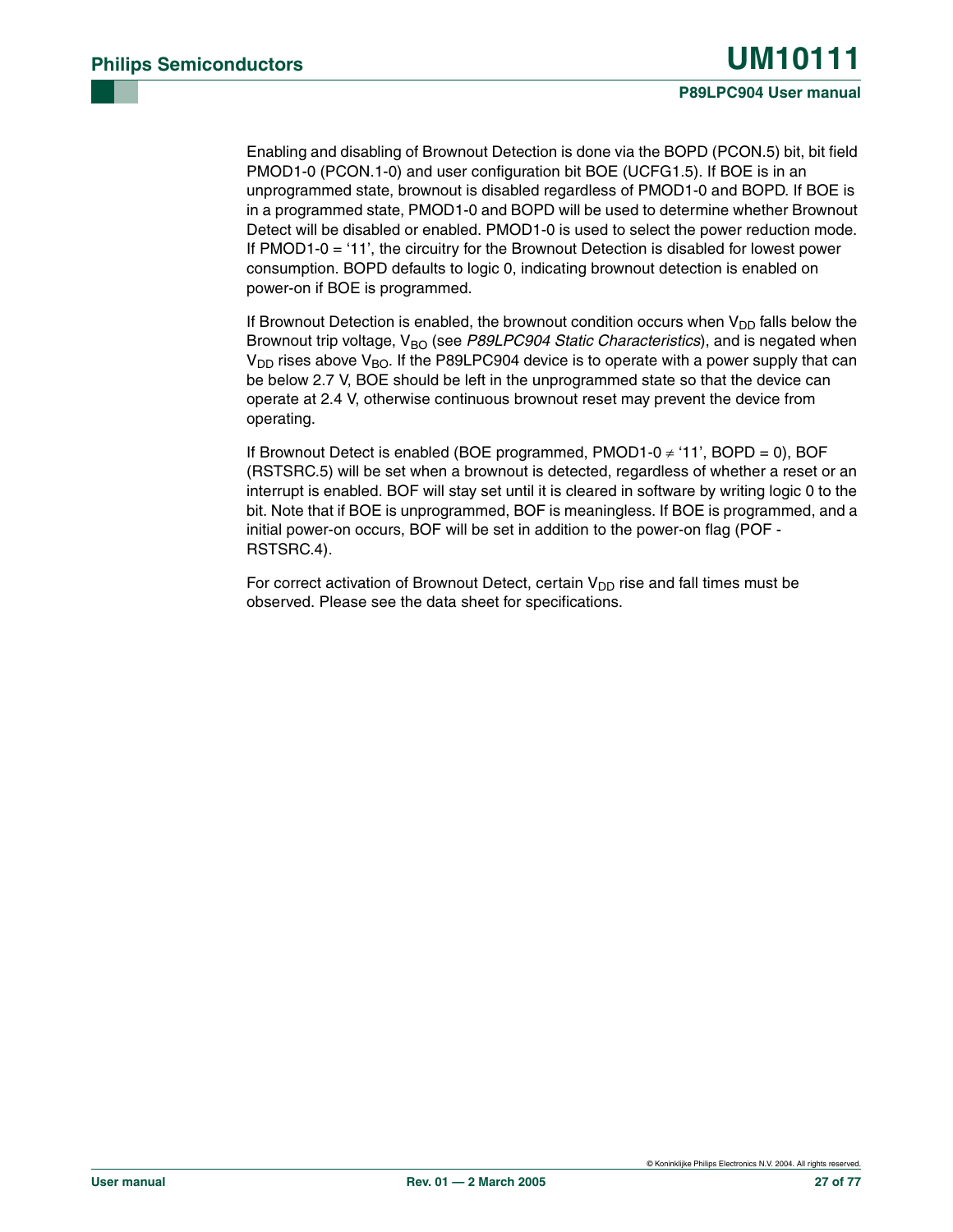#### **Table 22: Brownout options**

| <b>BOE</b><br>(UCFG1.5) | PMOD <sub>1-0</sub><br>(PCON.1-0)                     | <b>BOPD</b><br>(PCON.5)                  | <b>BOI</b><br>(PCON.4)                              | <b>EBO</b><br>(IEN0.5) | <b>EA (IEN0.7)</b> | <b>Description</b>                                                                                                                                                                                                                |                                     |                                   |                                                                                                                                                                                                        |
|-------------------------|-------------------------------------------------------|------------------------------------------|-----------------------------------------------------|------------------------|--------------------|-----------------------------------------------------------------------------------------------------------------------------------------------------------------------------------------------------------------------------------|-------------------------------------|-----------------------------------|--------------------------------------------------------------------------------------------------------------------------------------------------------------------------------------------------------|
| 0 (erased)              | XX                                                    | X.                                       | X.                                                  | X                      | X                  | Brownout disabled. V <sub>DD</sub>                                                                                                                                                                                                |                                     |                                   |                                                                                                                                                                                                        |
| 1(program<br>med)       | 11 (total<br>power-down)                              | X                                        | X                                                   | $\mathsf{x}$           | X                  | operating range is 2.4 V to 3.6 V.                                                                                                                                                                                                |                                     |                                   |                                                                                                                                                                                                        |
|                         | $\neq$ 11 (any mode<br>other than total<br>power-down | 1(brownout<br>detect<br>powered<br>down) | X                                                   | $\mathsf{x}$           | X                  | Brownout disabled. V <sub>DD</sub><br>operating range is 2.4 V to 3.6 V.<br>However, BOPD is default to<br>logic 0 upon power-up.                                                                                                 |                                     |                                   |                                                                                                                                                                                                        |
|                         |                                                       | 0 (brownout<br>detect active)            | 0 (brownout<br>detect<br>generates<br>reset)        | X                      | X                  | Brownout reset enabled. V <sub>DD</sub><br>operating range is 2.7 V to 3.6 V.<br>Upon a brownout reset, BOF<br>(RSTSRC.5) will be set to<br>indicate the reset source. BOF<br>can be cleared by writing logic 0<br>to the bit.    |                                     |                                   |                                                                                                                                                                                                        |
|                         |                                                       |                                          | 1 (brownout<br>detect<br>generates an<br>interrupt) |                        |                    |                                                                                                                                                                                                                                   | 1 (enable<br>brownout<br>interrupt) | 1 (global<br>interrupt<br>enable) | Brownout interrupt enabled. V <sub>DD</sub><br>operating range is 2.7 V to 3.6 V.<br>Upon a brownout interrupt, BOF<br>(RSTSRC.5) will be set. BOF can<br>be cleared by writing logic 0 to<br>the bit. |
|                         |                                                       |                                          |                                                     | $\mathbf{0}$           | X                  | Both brownout reset and                                                                                                                                                                                                           |                                     |                                   |                                                                                                                                                                                                        |
|                         |                                                       |                                          |                                                     | X                      | $\Omega$           | interrupt disabled. $V_{DD}$ operating<br>range is 2.4 V to 3.6 V. However,<br>BOF (RSTSRC.5) will be set<br>when $V_{DD}$ falls to the Brownout<br>Detection trip point. BOF can be<br>cleared by writing logic 0 to the<br>bit. |                                     |                                   |                                                                                                                                                                                                        |

[1] Cannot be used with operation above 12 MHz as this requires  $V_{DD}$  of 3.0 V or above.

#### **6.2 Power-on detection**

The Power-On Detect has a function similar to the Brownout Detect, but is designed to work as power initially comes up, before the power supply voltage reaches a level where the Brownout Detect can function. The POF flag (RSTSRC.4) is set to indicate an initial power-on condition. The POF flag will remain set until cleared by software by writing logic 0 to the bit. Note that if BOE (UCFG1.5) is programmed, BOF (RSTSRC.5) will be set when POF is set. If BOE is unprogrammed, BOF is meaningless.

#### <span id="page-27-0"></span>**6.3 Power reduction modes**

The P89LPC904 supports three different power reduction modes as determined by SFR bits PCON.1-0 (see [Table 23](#page-28-0)).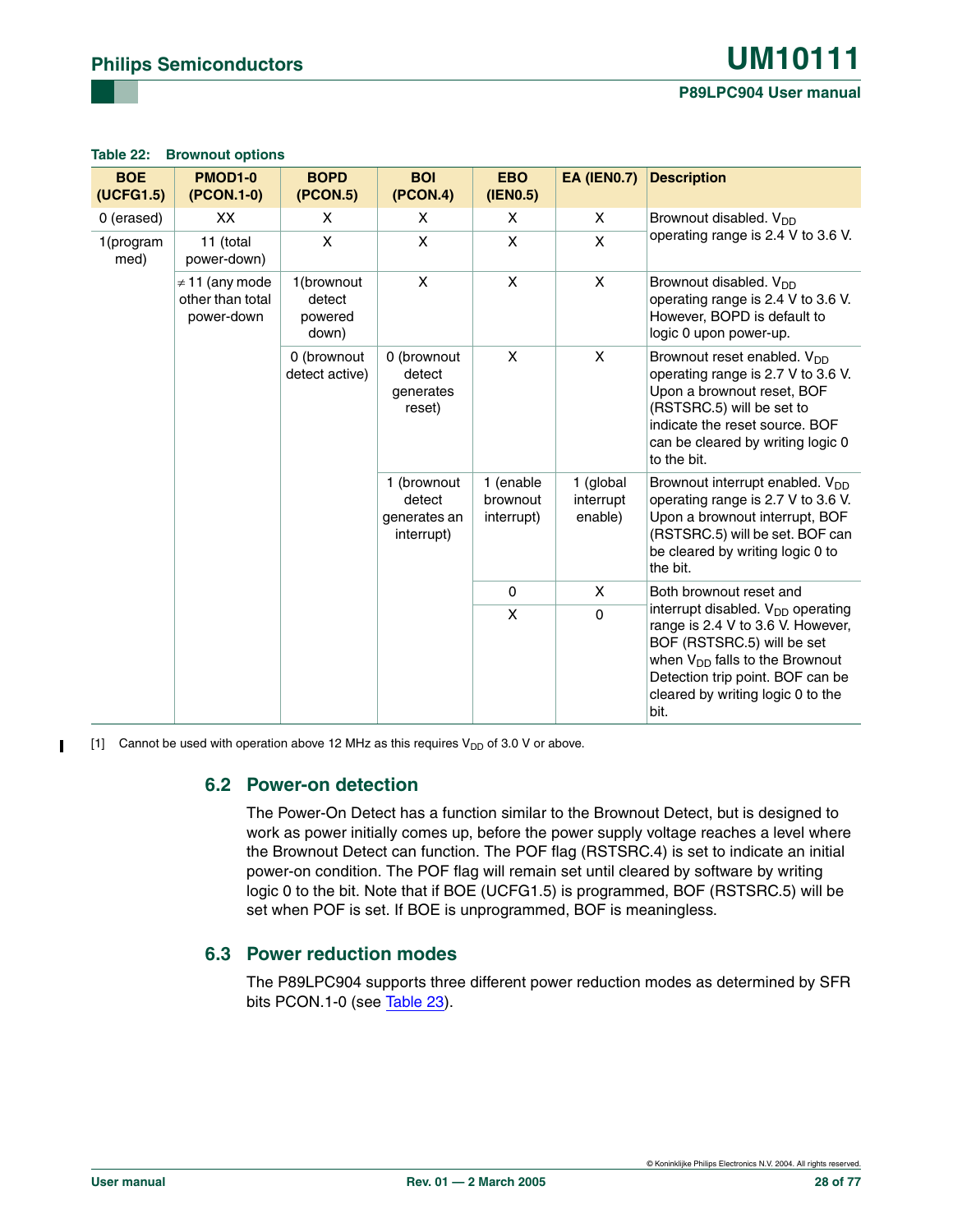<span id="page-28-0"></span>

| Table 23:                | <b>Power reduction modes</b> |                                                                                                                                                                                                                                                                                                                                                                                                                                                                                     |  |  |  |  |
|--------------------------|------------------------------|-------------------------------------------------------------------------------------------------------------------------------------------------------------------------------------------------------------------------------------------------------------------------------------------------------------------------------------------------------------------------------------------------------------------------------------------------------------------------------------|--|--|--|--|
| <b>PMOD1</b><br>(PCON.1) | <b>PMOD0</b><br>(PCON.0)     | <b>Description</b>                                                                                                                                                                                                                                                                                                                                                                                                                                                                  |  |  |  |  |
| 0                        | 0                            | Normal mode (default) - no power reduction.                                                                                                                                                                                                                                                                                                                                                                                                                                         |  |  |  |  |
| 0                        | 1                            | Idle mode. The Idle mode leaves peripherals running in order to allow them to activate the<br>processor when an interrupt is generated. Any enabled interrupt source or reset may terminate Idle<br>mode.                                                                                                                                                                                                                                                                           |  |  |  |  |
| $\mathbf{1}$             | 0                            | Power-down mode:                                                                                                                                                                                                                                                                                                                                                                                                                                                                    |  |  |  |  |
|                          |                              | The Power-down mode stops the oscillator in order to minimize power consumption.                                                                                                                                                                                                                                                                                                                                                                                                    |  |  |  |  |
|                          |                              | The P89LPC904 exits Power-down mode via any reset, or certain interrupts - brownout Interrupt,<br>keyboard, Real-time Clock/System Timer, Watchdog, and comparator trips. Waking up by reset is<br>only enabled if the corresponding reset is enabled, and waking up by interrupt is only enabled if the<br>corresponding interrupt is enabled and the EA SFR bit (IEN0.7) is set.                                                                                                  |  |  |  |  |
|                          |                              | In Power-down mode the internal RC oscillator is disabled unless both the RC oscillator has been<br>selected as the system clock AND the RTC is enabled.                                                                                                                                                                                                                                                                                                                            |  |  |  |  |
|                          |                              | In Power-down mode, the power supply voltage may be reduced to the RAM keep-alive voltage<br>VRAM. This retains the RAM contents at the point where Power-down mode was entered. SFR<br>contents are not guaranteed after $V_{DD}$ has been lowered to VRAM, therefore it is recommended to<br>wake up the processor via Reset in this situation. V <sub>DD</sub> must be raised to within the operating range<br>before the Power-down mode is exited.                             |  |  |  |  |
|                          |                              | When the processor wakes up from Power-down mode, it will begin execution after 256 CPU<br>clocks.                                                                                                                                                                                                                                                                                                                                                                                  |  |  |  |  |
|                          |                              | Some chip functions continue to operate and draw power during Power-down mode, increasing the<br>total power used during power-down. These include:                                                                                                                                                                                                                                                                                                                                 |  |  |  |  |
|                          |                              | • Brownout Detect                                                                                                                                                                                                                                                                                                                                                                                                                                                                   |  |  |  |  |
|                          |                              | • Watchdog timer if WDCLK (WDCON.0) is logic 1                                                                                                                                                                                                                                                                                                                                                                                                                                      |  |  |  |  |
|                          |                              | • Comparators (Note: Comparators can be powered down separately with PCONA.5 set to<br>logic 1 and comparators disabled)                                                                                                                                                                                                                                                                                                                                                            |  |  |  |  |
|                          |                              | Real-time Clock/System Timer (and the crystal oscillator circuitry if this block is using it, unless<br>RTCPD, i.e., PCONA.7 is logic 1)                                                                                                                                                                                                                                                                                                                                            |  |  |  |  |
| $\mathbf{1}$             | 1                            | Total Power-down mode: This is the same as Power-down mode except that the Brownout<br>Detection circuitry and the voltage comparators are also disabled to conserve additional power.<br>Note that a brownout reset or interrupt will not occur. Voltage comparator interrupts and Brownout<br>interrupt cannot be used as a wake-up source. The internal RC oscillator is disabled unless both<br>the RC oscillator has been selected as the system clock AND the RTC is enabled. |  |  |  |  |
|                          |                              | The following are the wake-up options supported:                                                                                                                                                                                                                                                                                                                                                                                                                                    |  |  |  |  |
|                          |                              | Watchdog timer if WDCLK (WDCON.0) is logic 1. Could generate Interrupt or Reset, either one<br>can wake up the device                                                                                                                                                                                                                                                                                                                                                               |  |  |  |  |
|                          |                              | Keyboard Interrupt                                                                                                                                                                                                                                                                                                                                                                                                                                                                  |  |  |  |  |
|                          |                              | Real-time Clock/System Timer (unless RTCPD, i.e., PCONA.7 is logic 1)<br>∙                                                                                                                                                                                                                                                                                                                                                                                                          |  |  |  |  |
|                          |                              | Note: Using the internal RC-oscillator to clock the RTC during power-down may result in relatively<br>high power consumption. Lower power consumption can be achieved by using an external low<br>frequency clock when the Real-time Clock is running during power-down.                                                                                                                                                                                                            |  |  |  |  |
|                          |                              |                                                                                                                                                                                                                                                                                                                                                                                                                                                                                     |  |  |  |  |
| Table 24:                |                              | Power Control register (PCON - address 87h) bit allocation                                                                                                                                                                                                                                                                                                                                                                                                                          |  |  |  |  |
| <b>Bit</b>               | $\overline{7}$               | $\overline{2}$<br>6<br>5<br>3<br>$\bf{0}$<br>4                                                                                                                                                                                                                                                                                                                                                                                                                                      |  |  |  |  |

| <b>Bit</b> |                   |                   |             |            |     |     |                   |                   |
|------------|-------------------|-------------------|-------------|------------|-----|-----|-------------------|-------------------|
| Symbol     | SMOD <sub>1</sub> | SMOD <sub>0</sub> | <b>BOPD</b> | <b>BOI</b> | GF1 | GF0 | PMOD <sub>1</sub> | PMOD <sub>0</sub> |
| Reset      |                   |                   |             |            |     |     |                   |                   |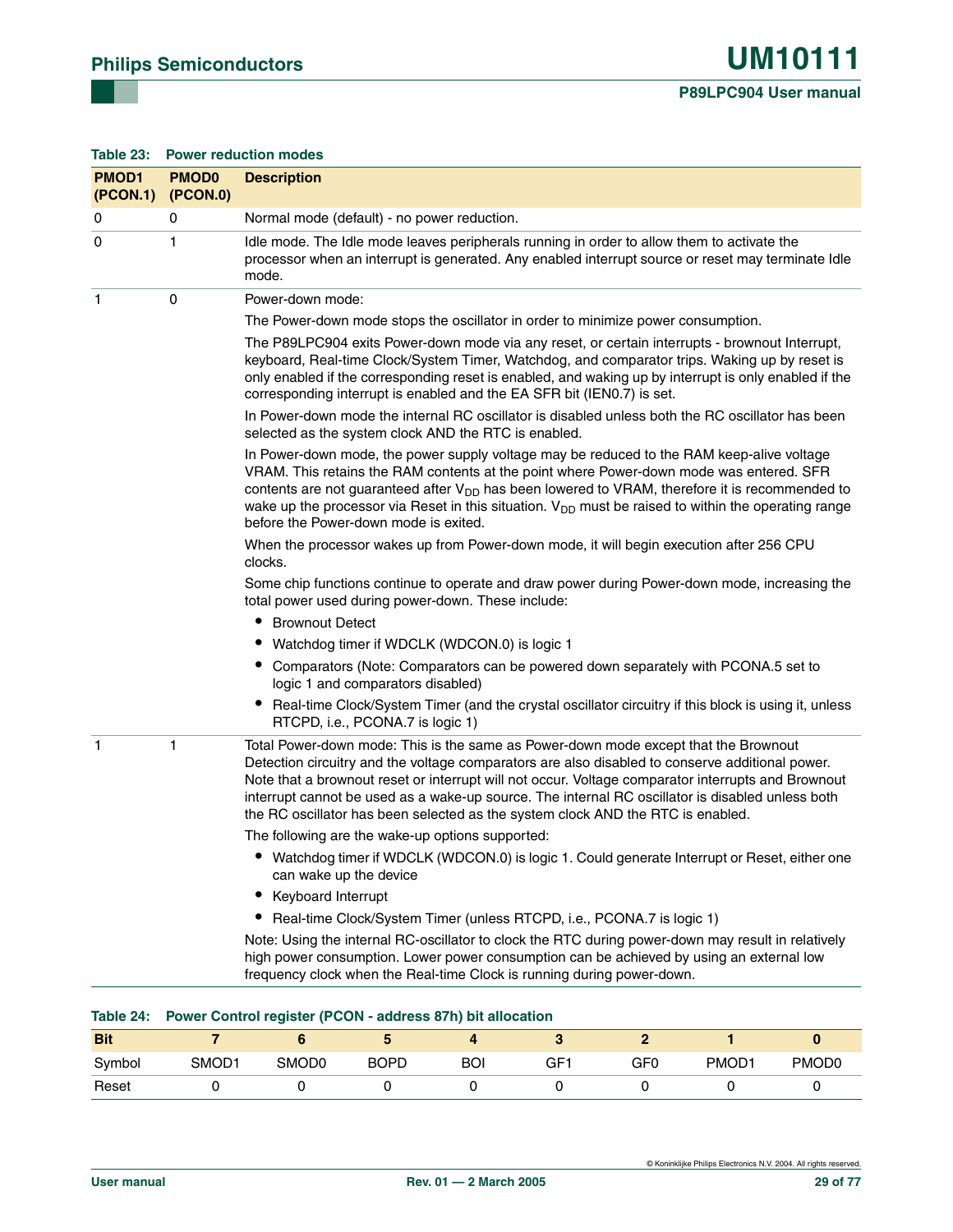| <b>Bit</b>     | <b>Symbol</b>     | <b>Description</b>                                                                                                                                                                                                                                                                    |
|----------------|-------------------|---------------------------------------------------------------------------------------------------------------------------------------------------------------------------------------------------------------------------------------------------------------------------------------|
| 0              | PMOD <sub>0</sub> | Power Reduction Mode (see Section 6.3)                                                                                                                                                                                                                                                |
| 1              | PMOD <sub>1</sub> |                                                                                                                                                                                                                                                                                       |
| $\overline{2}$ | GF <sub>0</sub>   | General Purpose Flag 0. May be read or written by user software, but has no effect<br>on operation                                                                                                                                                                                    |
| 3              | GF1               | General Purpose Flag 1. May be read or written by user software, but has no effect<br>on operation                                                                                                                                                                                    |
| 4              | <b>BOI</b>        | Brownout Detect Interrupt Enable. When logic 1, Brownout Detection will generate a<br>interrupt. When logic 0, Brownout Detection will cause a reset                                                                                                                                  |
| 5              | <b>BOPD</b>       | Brownout Detect power-down. When logic 1, Brownout Detect is powered down and<br>therefore disabled. When logic 0, Brownout Detect is enabled. (Note: BOPD must<br>be logic 0 before any programming or erasing commands can be issued. Otherwise<br>these commands will be aborted.) |
| 6              | SMOD <sub>0</sub> | Framing Error Location:                                                                                                                                                                                                                                                               |
|                |                   | When logic 0, bit 7 of SCON is accessed as SM0 for the UART                                                                                                                                                                                                                           |
|                |                   | When logic 1, bit 7 of SCON is accessed as the framing error status (FE) for the<br><b>UART</b>                                                                                                                                                                                       |
| 7              | SMOD <sub>1</sub> | Double Baud Rate bit for the serial port (UART) when Timer 1 is used as the baud<br>rate source. When logic 1, the Timer 1 overflow rate is supplied to the UART. When<br>logic 0, the Timer 1 overflow rate is divided by two before being supplied to the<br>UART. (See Section 10) |

#### **Table 25: Power Control register (PCON - address 87h) bit description**

|            |              | Table 26: Power Control register A (PCONA - address B5h) bit allocation |      |  |      |  |     |  |
|------------|--------------|-------------------------------------------------------------------------|------|--|------|--|-----|--|
| <b>Bit</b> |              |                                                                         |      |  |      |  |     |  |
| Svmbol     | <b>RTCPD</b> | $\overline{\phantom{0}}$                                                | VCPD |  | 12PD |  | SPD |  |
| Reset      |              |                                                                         |      |  |      |  |     |  |

#### **Table 27: Power Control register A (PCONA - address B5h) bit description**

| <b>Bit</b>     | <b>Symbol</b> | <b>Description</b>                                                                                                                                                                                                                             |
|----------------|---------------|------------------------------------------------------------------------------------------------------------------------------------------------------------------------------------------------------------------------------------------------|
| 0              |               | reserved                                                                                                                                                                                                                                       |
| 1              | <b>SPD</b>    | Serial Port (UART) power-down: When logic 1, the internal clock to the UART is<br>disabled. Note that in either Power-down mode or Total Power-down mode, the<br>UART clock will be disabled regardless of this bit.                           |
| $\overline{c}$ |               | reserved                                                                                                                                                                                                                                       |
| 3              | I2PD          | I <sup>2</sup> C power-down: When logic 1, the internal clock to the I <sup>2</sup> C-bus is disabled. Note<br>that in either Power-down mode or Total Power-down mode, the I <sup>2</sup> C clock will be<br>disabled regardless of this bit. |
| 4              |               | reserved                                                                                                                                                                                                                                       |
| 5              | <b>VCPD</b>   | Analog Voltage Comparators power-down: When logic 1, the voltage comparators<br>are powered down. User must disable the voltage comparators prior to setting this<br>bit.                                                                      |
| 6              |               | reserved                                                                                                                                                                                                                                       |
| 7              | <b>RTCPD</b>  | Real-time Clock power-down: When logic 1, the internal clock to the Real-time<br>Clock is disabled.                                                                                                                                            |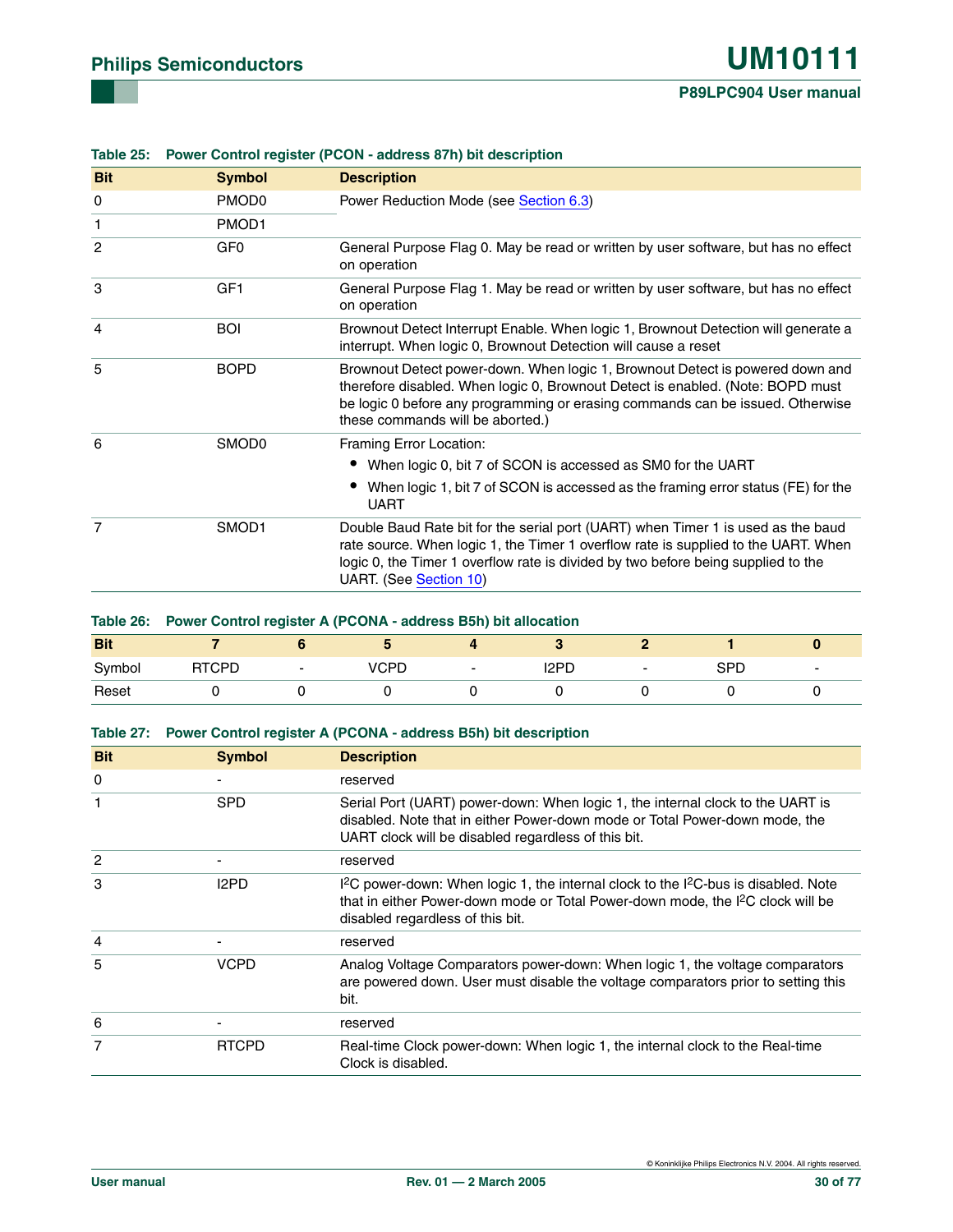#### **7. Reset**

The P1.5/RST pin can function as either an active LOW reset input or as a digital input, P1.5. The RPE (Reset Pin Enable) bit in UCFG1, when set to 1, enables the external reset input function on P1.5. When cleared, P1.5 may be used as an input pin.

NOTE: During a power-on sequence, The RPE selection is overridden and this pin will always functions as a reset input. An external circuit connected to this pin should not hold this pin LOW during a Power-on sequence as this will keep the device in reset. After power-on this input will function either as an external reset input or as a digital input as defined by the RPE bit. Only a power-on reset will temporarily override the selection defined by RPE bit. Other sources of reset will not override the RPE bit.

NOTE: During a power cycle, V<sub>DD</sub> must fall below V<sub>POR</sub> (see *P89LPC904 data sheet, Static characteristics*) before power is reapplied, in order to ensure a power-on reset.

**Note: When using an oscillator frequency above 12 MHz, the reset input function of P1.5 must be enabled. An external circuit is required to hold the device in reset at**  power-up until V<sub>DD</sub> has reached its specified level. When system power is removed V<sub>DD</sub> will fall below the minimum specified operating voltage. When using an **oscillator frequency above 12 MHz, in some applications, an external brownout**  detect circuit may be required to hold the device in reset when V<sub>DD</sub> falls below the **minimum specified operating voltage.**

Reset can be triggered from the following sources (see [Figure 11](#page-31-0)):

- **•** External reset pin (during power-on or if user configured via UCFG1)
- **•** Power-on Detect
- **•** Brownout Detect
- **•** Watchdog timer
- **•** Software reset
- **•** UART break detect reset

For every reset source, there is a flag in the Reset Register, RSTSRC. The user can read this register to determine the most recent reset source. These flag bits can be cleared in software by writing a logic 0 to the corresponding bit. More than one flag bit may be set:

- **•** During a power-on reset, both POF and BOF are set but the other flag bits are cleared.
- **•** For any other reset, any previously set flag bits that have not been cleared will remain set.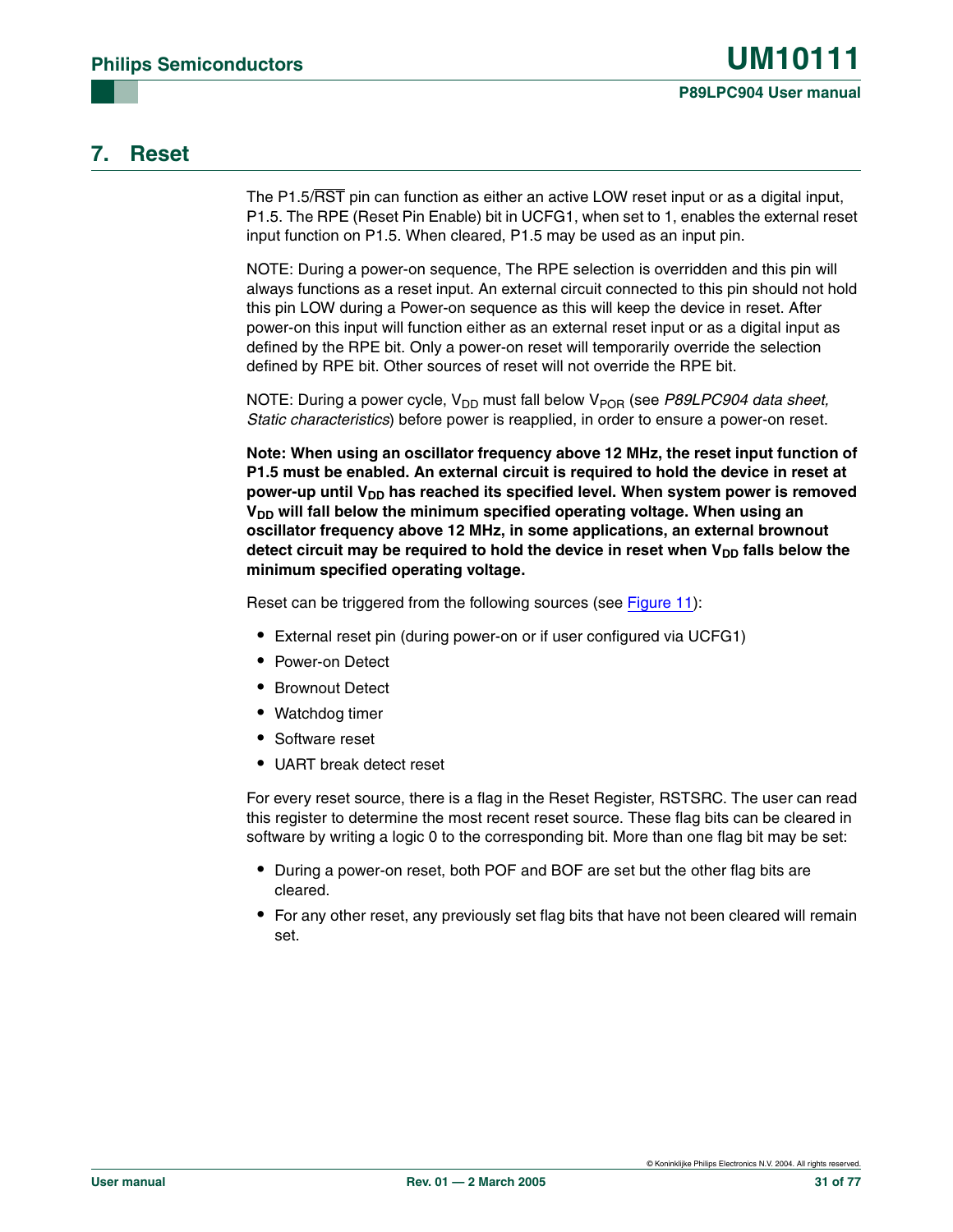

#### <span id="page-31-0"></span>**Table 28: Reset Sources register (RSTSRC - address DFh) bit allocation**

| <b>Bit</b>          |                                                  |                          |            |            |                       |                |           |    |
|---------------------|--------------------------------------------------|--------------------------|------------|------------|-----------------------|----------------|-----------|----|
| Symbol              | $\overline{\phantom{a}}$                         | $\overline{\phantom{0}}$ | <b>BOF</b> | <b>POF</b> | BK<br>R<br><u>-__</u> | <b>WD</b><br>R | R SF<br>— | EX |
| Reset <sup>[1</sup> | $\ddot{\phantom{0}}$<br>$\overline{\phantom{a}}$ | $\overline{\phantom{a}}$ |            |            |                       |                |           |    |

<span id="page-31-1"></span>[1] The value shown is for a power-on reset. Other reset sources will set their corresponding bits.

#### **Table 29: Reset Sources register (RSTSRC - address DFh) bit description**

|                | <b>Bit Symbol</b> | <b>Description</b>                                                                                                                                                                                                                                                                                                          |
|----------------|-------------------|-----------------------------------------------------------------------------------------------------------------------------------------------------------------------------------------------------------------------------------------------------------------------------------------------------------------------------|
| 0              | R EX              | external reset Flag. When this bit is logic 1, it indicates external pin reset. Cleared by software by writing a<br>logic 0 to the bit or a Power-on reset. If RST is still asserted after the Power-on reset is over, R_EX will be<br>set.                                                                                 |
| 1              | $R_SF$            | software reset Flag. Cleared by software by writing a logic 0 to the bit or a Power-on reset                                                                                                                                                                                                                                |
| $\overline{2}$ | R WD              | Watchdog timer reset flag. Cleared by software by writing a logic 0 to the bit or a Power-on reset. (NOTE:<br>UCFG1.7 must be $= 1$ )                                                                                                                                                                                       |
| 3              | R BK              | break detect reset. If a break detect occurs and EBRR (AUXR1.6) is set to logic 1, a system reset will occur.<br>This bit is set to indicate that the system reset is caused by a break detect. Cleared by software by writing a<br>logic 0 to the bit or on a Power-on reset.                                              |
| 4              | <b>POF</b>        | Power-on Detect Flag. When Power-on Detect is activated, the POF flag is set to indicate an initial power-up<br>condition. The POF flag will remain set until cleared by software by writing a logic 0 to the bit. (Note: On a<br>Power-on reset, both BOF and this bit will be set while the other flag bits are cleared.) |
| 5              | <b>BOF</b>        | Brownout Detect Flag. When Brownout Detect is activated, this bit is set. It will remain set until cleared by<br>software by writing a logic 0 to the bit. (Note: On a Power-on reset, both POF and this bit will be set while the<br>other flag bits are cleared.)                                                         |
| $6:7 -$        |                   | reserved                                                                                                                                                                                                                                                                                                                    |

#### **7.1 Reset vector**

Following reset, the P89LPC904 will fetch instructions from either address 0000h or the Boot address. The Boot address is formed by using the Boot Vector as the HIGH byte of the address and the LOW byte of the address = 00h. The Boot address will be used if a

© Koninklijke Philips Electronics N.V. 2004. All rights reserved.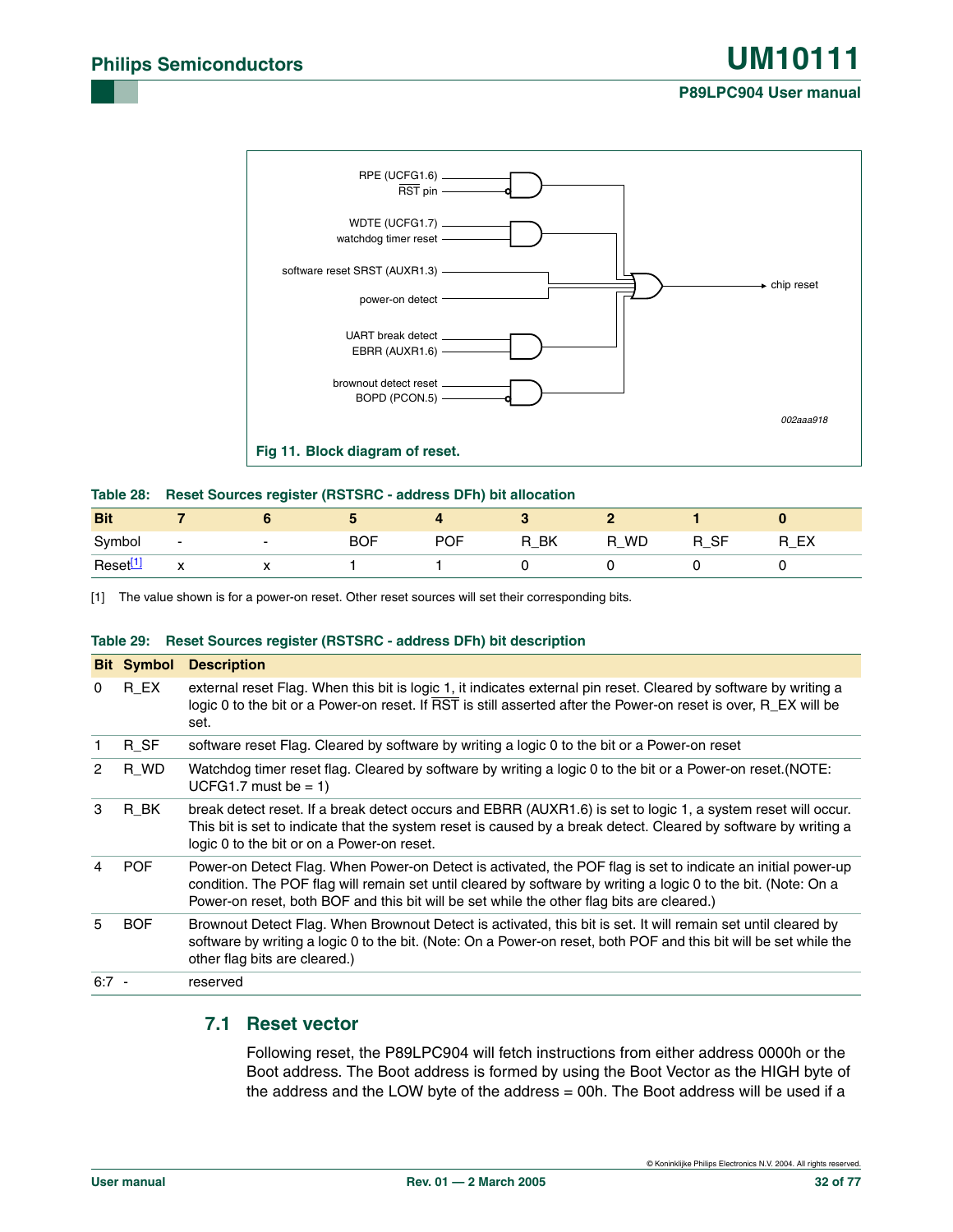UART break reset occurs or the non-volatile Boot Status bit (BOOTSTAT.0) = 1, or the device has been forced into ISP mode. Otherwise, instructions will be fetched from address 0000H.

#### **8. Timers 0 and 1**

The P89LPC904 has two general-purpose timers which are compatible with the 80C51 Timer 0 and Timer 1, and are incremented every PCLK when running.

Timer 0 and Timer 1 have four operating modes (modes 0, 1, 2, and 3), which are selected by bit-pairs (TnM1, TnM0) in TMOD. Modes 0, 1, and 2 are the same for both Timers. Mode 3 is different. The operating modes are described later in this section.

|  |  |  | Table 30: Timer Mode register (TMOD - address 89h) bit allocation |
|--|--|--|-------------------------------------------------------------------|
|  |  |  |                                                                   |

| <b>Bit</b> |                          | $\bullet$ |      |                          |                          |      |      |
|------------|--------------------------|-----------|------|--------------------------|--------------------------|------|------|
| Symbol     | $\overline{\phantom{0}}$ | T1M1      | T1M0 | $\overline{\phantom{0}}$ | $\overline{\phantom{0}}$ | T0M1 | T0M0 |
| Reset      |                          |           |      |                          |                          |      |      |

#### **Table 31: Timer Mode register (TMOD - address 89h) bit description**

| <b>Bit</b> | Symbol                        | <b>Description</b>                                                                                                                                                                                                                                                      |
|------------|-------------------------------|-------------------------------------------------------------------------------------------------------------------------------------------------------------------------------------------------------------------------------------------------------------------------|
| 0          | T0M0                          | Mode Select for Timer 0.                                                                                                                                                                                                                                                |
| 1          | T0M1                          |                                                                                                                                                                                                                                                                         |
|            |                               | The following timer modes are selected by timer mode bits T0M1.T0M0:                                                                                                                                                                                                    |
|            |                               | 00 - 8048, Timer0 serves as a 5-bit prescaler. (Mode 0).                                                                                                                                                                                                                |
|            |                               | 01 - 16-bit Timer, THO and TLO are cascaded; there is no prescaler. (Mode 1).                                                                                                                                                                                           |
|            |                               | 10 -8-bit auto-reload Timer. THO holds a value which is loaded into TLO when it overflows. (Mode 2).                                                                                                                                                                    |
|            |                               | 11 - Timer 0 is a dual 8-bit Timer/Counter in this mode. TL0 is an 8-bit Timer/Counter controlled by the<br>standard Timer 0 control bits. TH0 is an 8-bit timer only, controlled by the Timer 1 control bits (see text).<br>Timer 1 in this mode is stopped. (Mode 3). |
| 2:3        |                               | reserved                                                                                                                                                                                                                                                                |
| 4          | T <sub>1</sub> M <sub>0</sub> | Mode Select for Timer 1.                                                                                                                                                                                                                                                |
| 5          | <b>T1M1</b>                   |                                                                                                                                                                                                                                                                         |
|            |                               | The following timer modes are selected by timer mode bits T1M1, T1M0:                                                                                                                                                                                                   |
|            |                               | 00 - 8048 Timer1, TL1 serves as 5-bit prescaler. (Mode 0).                                                                                                                                                                                                              |
|            |                               | 01 - 16-bit Timer, TH1 and TL1 are cascaded; there is no prescaler. (Mode 1).                                                                                                                                                                                           |
|            |                               | 10 -8-bit auto-reload Timer. TH1 holds a value which is loaded into TL1 when it overflows. (Mode 2).                                                                                                                                                                    |
|            |                               | 11 - Timer 0 is a dual 8-bit Timer/Counter in this mode. TL0 is an 8-bit Timer/Counter controlled by the<br>standard Timer 0 control bits. THO is an 8-bit timer only, controlled by the Timer 1 control bits (see text).<br>Timer 1 in this mode is stopped. (Mode 3). |
| $6:7 -$    |                               | reserved                                                                                                                                                                                                                                                                |

#### **8.1 Mode 0**

Putting either Timer into Mode 0 makes it look like an 8048 Timer, which is an 8-bit Counter with a divide-by-32 prescaler. [Figure 12](#page-34-0) shows Mode 0 operation.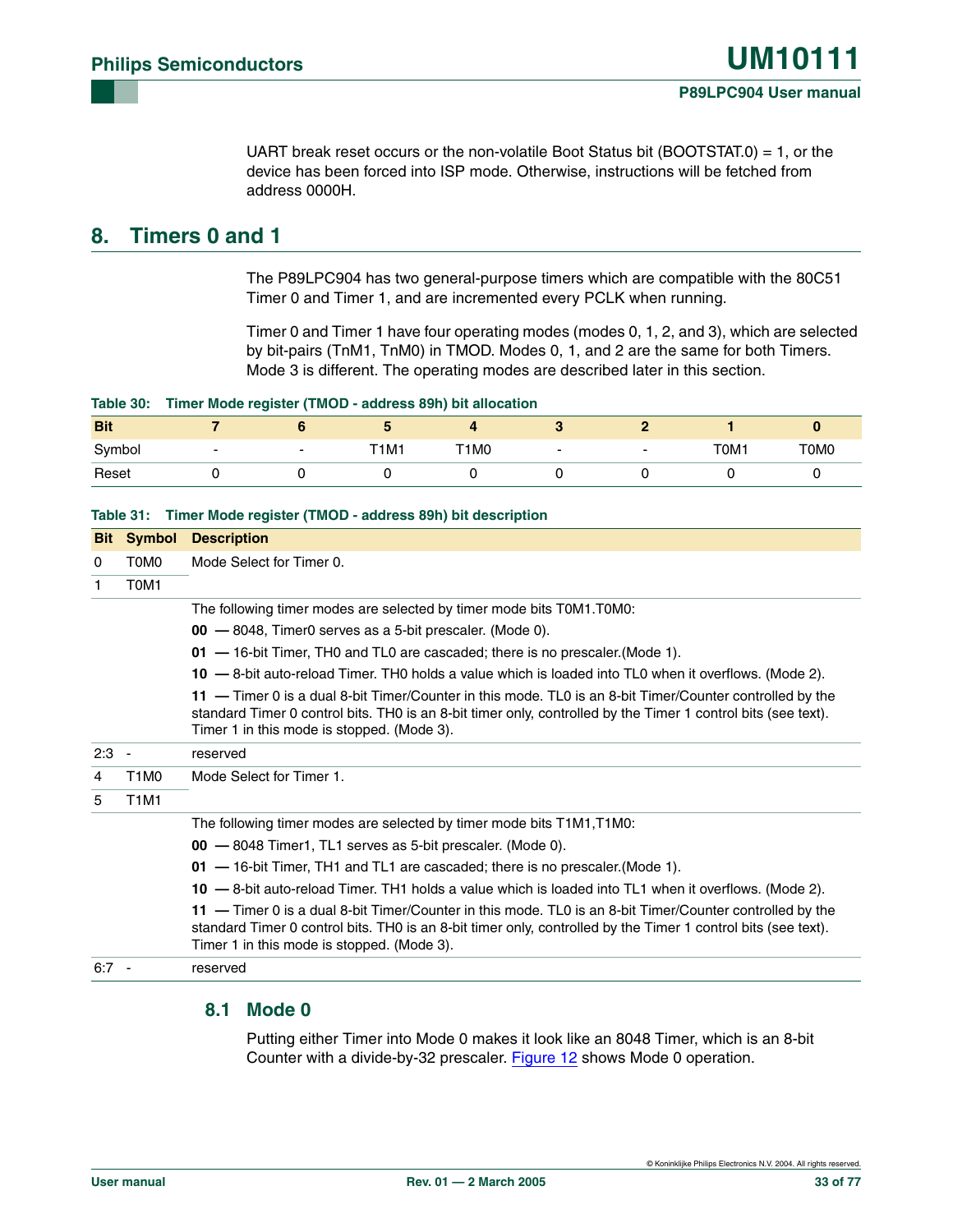In this mode, the Timer register is configured as a 13-bit register. As the count rolls over from all logic 1s to all logic 0s, it sets the Timer interrupt flag TFn. The count input is enabled to the Timer when  $TRn = 1$ . TRn is a control bit in the Special Function Register TCON ([Table 33](#page-33-0)).

The 13-bit register consists of all 8 bits of THn and the lower 5 bits of TLn. The upper 3 bits of TLn are indeterminate and should be ignored. Setting the run flag (TRn) does not clear the registers.

Mode 0 operation is the same for Timer 0 and Timer 1. See [Figure 12](#page-34-0).

#### **8.2 Mode 1**

Mode 1 is the same as Mode 0, except that all 16 bits of the timer register (THn and TLn) are used. See [Figure 13.](#page-34-1)

#### **8.3 Mode 2**

Mode 2 configures the Timer register as an 8-bit Counter (TLn) with automatic reload, as shown in [Figure 14.](#page-34-2) Overflow from TLn not only sets TFn, but also reloads TLn with the contents of THn, which must be preset by software. The reload leaves THn unchanged. Mode 2 operation is the same for Timer 0 and Timer 1.

#### **8.4 Mode 3**

When Timer 1 is in Mode 3 it is stopped. The effect is the same as setting  $TR1 = 0$ .

Timer 0 in Mode 3 establishes TL0 and TH0 as two separate 8-bit counters. The logic for Mode 3 on Timer 0 is shown in [Figure 15](#page-35-0). TL0 uses the Timer 0 control bits: TR0 and TF0. TH0 takes over the use of TR1 and TF1 from Timer 1. Thus, TH0 now controls the 'Timer 1' interrupt.

Mode 3 is provided for applications that require an extra 8-bit timer. With Timer 0 in Mode 3, an P89LPC904 device can look like it has three Timer/Counters.

Note: When Timer 0 is in Mode 3, Timer 1 can be turned on and off by switching it into and out of its own Mode 3. It can still be used by the serial port as a baud rate generator, or in any application not requiring an interrupt.

|  |  |  |  |  |  | Table 32: Timer/Counter Control register (TCON) - address 88h) bit allocation |
|--|--|--|--|--|--|-------------------------------------------------------------------------------|
|--|--|--|--|--|--|-------------------------------------------------------------------------------|

| <b>Bit</b> |     |               | $\sim$          |                 |            |     |                 |
|------------|-----|---------------|-----------------|-----------------|------------|-----|-----------------|
| Symbol     | ΤEΙ | TD.<br>∽<br>. | TF <sub>0</sub> | TR <sub>0</sub> | . –<br>IE1 | IE0 | IT <sub>0</sub> |
| Reset      |     |               |                 |                 |            |     |                 |

#### <span id="page-33-0"></span>**Table 33: Timer/Counter Control register (TCON - address 88h) bit description**

|   | <b>Bit Symbol</b> | <b>Description</b>                                                                                                                                         |
|---|-------------------|------------------------------------------------------------------------------------------------------------------------------------------------------------|
| 0 | IT <sub>0</sub>   | Interrupt 0 Type control bit. Set/cleared by software to specify falling edge/LOW level triggered external<br>interrupts.                                  |
|   | IE0               | Interrupt 0 Edge flag. Set by hardware when external interrupt 0 edge is detected. Cleared by hardware<br>when the interrupt is processed, or by software. |
| 2 | IT1               | Interrupt 1 Type control bit. Set/cleared by software to specify falling edge/LOW level triggered external<br>interrupts.                                  |

© Koninklijke Philips Electronics N.V. 2004. All rights reserved.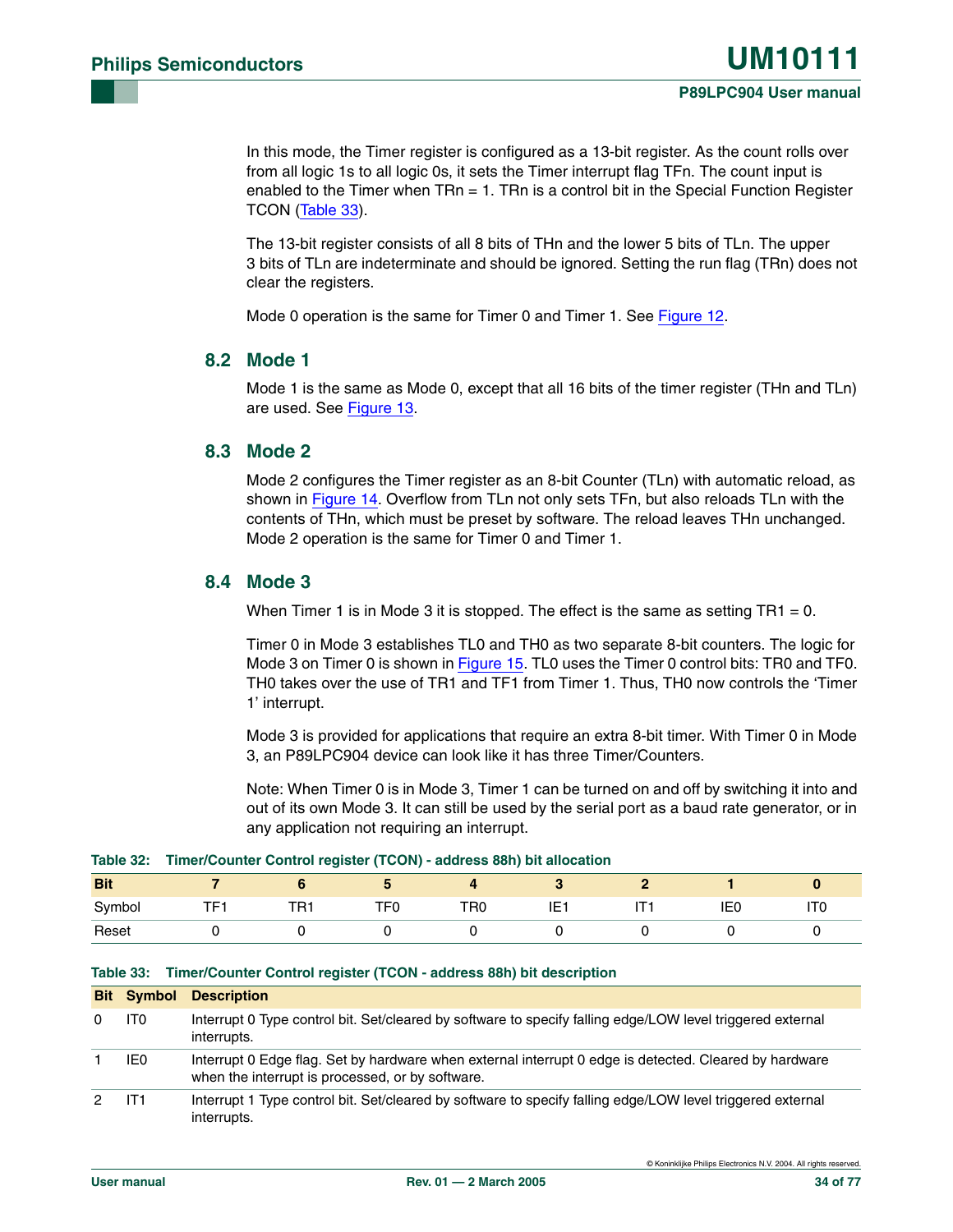#### **P89LPC904 User manual**

|   | <b>Bit Symbol</b> | <b>Description</b>                                                                                                                                                                                                |
|---|-------------------|-------------------------------------------------------------------------------------------------------------------------------------------------------------------------------------------------------------------|
| 3 | IE1               | Interrupt 1 Edge flag. Set by hardware when external interrupt 1 edge is detected. Cleared by hardware<br>when the interrupt is processed, or by software.                                                        |
| 4 | TR <sub>0</sub>   | Timer 0 Run control bit. Set/cleared by software to turn Timer/Counter 0 on/off.                                                                                                                                  |
| 5 | TF0               | Timer 0 overflow flag. Set by hardware on Timer/Counter overflow. Cleared by hardware when the processor<br>vectors to the interrupt routine, or by software. (except in mode 6, where it is cleared in hardware) |
| 6 | TR1               | Timer 1 Run control bit. Set/cleared by software to turn Timer/Counter 1 on/off                                                                                                                                   |
|   | TF1               | Timer 1 overflow flag. Set by hardware on Timer/Counter overflow. Cleared by hardware when the interrupt<br>is processed, or by software (except in mode 6, see above, when it is cleared in hardware).           |





<span id="page-34-0"></span>

<span id="page-34-2"></span><span id="page-34-1"></span>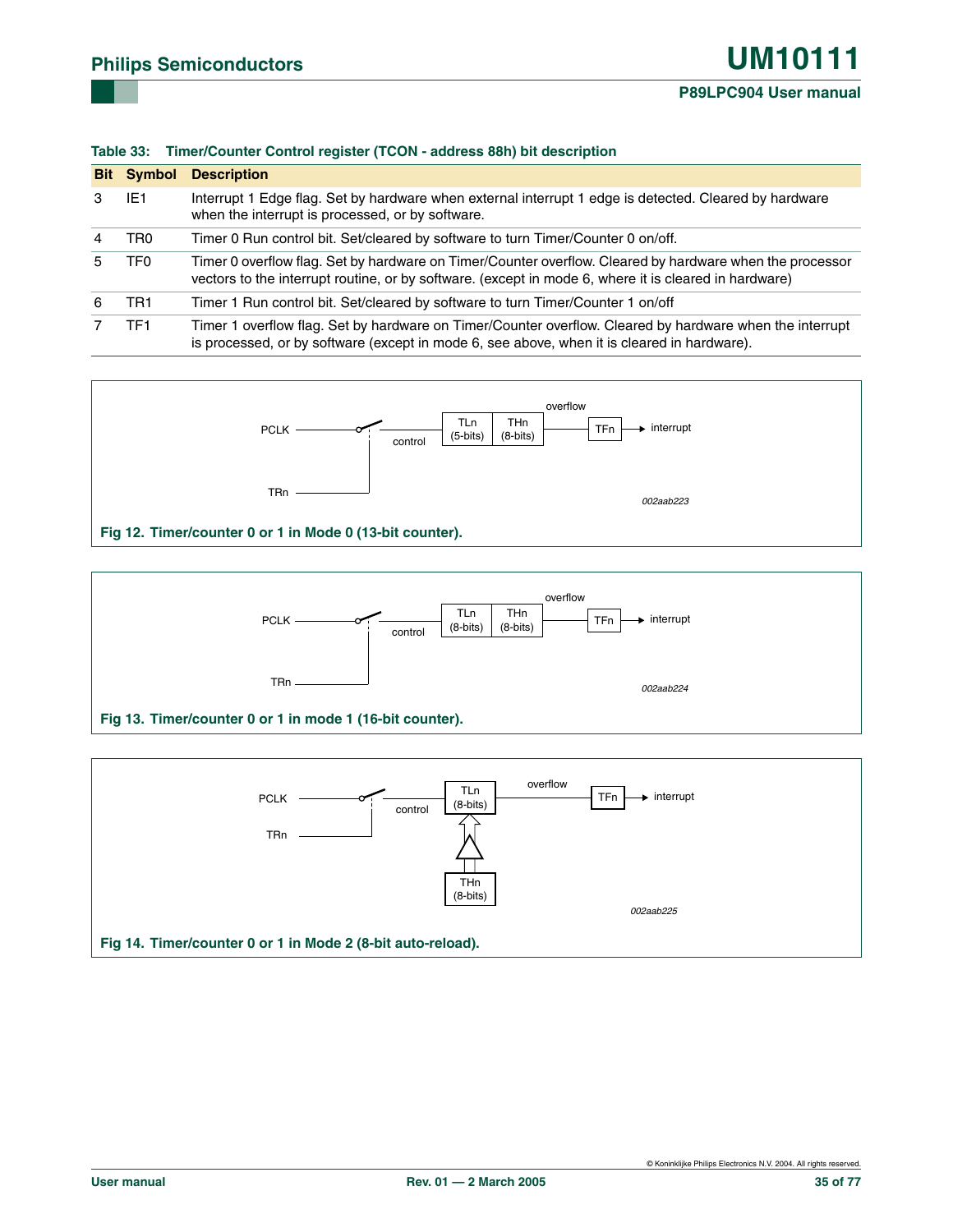#### **P89LPC904 User manual**



#### <span id="page-35-0"></span>**9. Real-time clock system timer**

The P89LPC904 has a simple Real-time Clock/System Timer that allows a user to continue running an accurate timer while the rest of the device is powered down. The Real-time Clock can be an interrupt or a wake-up source (see [Figure 16](#page-36-0)).

The Real-time Clock is a 23-bit down counter. The clock source for this counter can be either the CPU clock (CCLK) or the XTAL1-2 oscillator, provided that the XTAL1-2 oscillator is not being used as the CPU clock. If the XTAL1-2 oscillator is used as the CPU clock, then the RTC will use CCLK as its clock source regardless of the state of the RTCS1:0 in the RTCCON register. There are three SFRs used for the RTC:

**RTCCON —** Real-time Clock control.

**RTCH —** Real-time Clock counter reload HIGH (bits [22:15]).

**RTCL —** Real-time Clock counter reload LOW (bits [14:7]).

The Real-time clock system timer can be enabled by setting the RTCEN (RTCCON.0) bit. The Real-time Clock is a 23-bit down counter (initialized to all 0's when RTCEN = 0) that is comprised of a 7-bit prescaler and a 16-bit loadable down counter. When RTCEN is written with logic 1, the counter is first loaded with (RTCH, RTCL, '1111111') and will count down. When it reaches all 0's, the counter will be reloaded again with (RTCH, RTCL, '1111111') and a flag - RTCF (RTCCON.7) - will be set.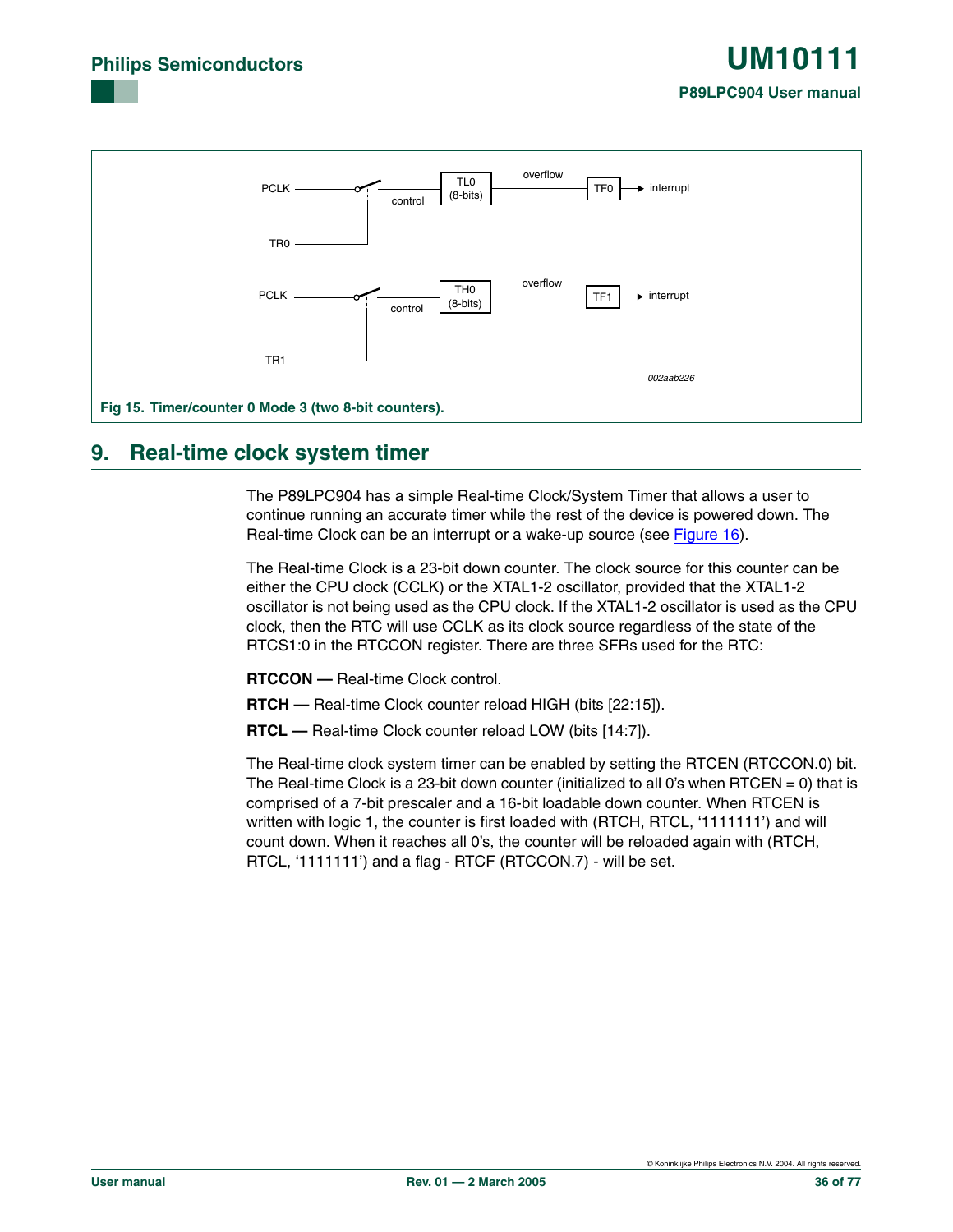

### **9.1 Real-time clock source**

RTCS1-0 (RTCCON[6:5]) are used to select the clock source for the RTC if either the Internal RC oscillator or the internal WD oscillator is used as the CPU clock. If the internal crystal oscillator or the external clock input on XTAL1 is used as the CPU clock, then the RTC will use CCLK as its clock source.

### **9.2 Changing RTCS1-0**

RTCS1-0 cannot be changed if the RTC is currently enabled (RTCCON.0 = 1). Setting RTCEN and updating RTCS1-0 may be done in a single write to RTCCON. However, if RTCEN = 1, this bit must first be cleared before updating RTCS1-0.

### **9.3 Real-time clock interrupt/wake-up**

If ERTC (RTCCON.1), EWDRT (IEN1[6:0]) and EA (IEN0.7) are set to logic 1, RTCF can be used as an interrupt source. This interrupt vector is shared with the Watchdog timer. It can also be a source to wake up the device.

### **9.4 Reset sources affecting the Real-time clock**

Only power-on reset will reset the Real-time Clock and its associated SFRs to their default state.

| <b>FOSC2:0</b> | <b>RCCLK</b> | <b>RTCS1:0</b> | <b>RTC clock source</b> | <b>CPU clock source</b> |
|----------------|--------------|----------------|-------------------------|-------------------------|
| 000            | x            | XХ             | undefined               | undefined               |
| 001            |              |                |                         |                         |
| 010            |              |                |                         |                         |

<span id="page-36-0"></span>

|  |  | Table 34: Real-time Clock/System Timer clock sources |  |  |  |
|--|--|------------------------------------------------------|--|--|--|
|--|--|------------------------------------------------------|--|--|--|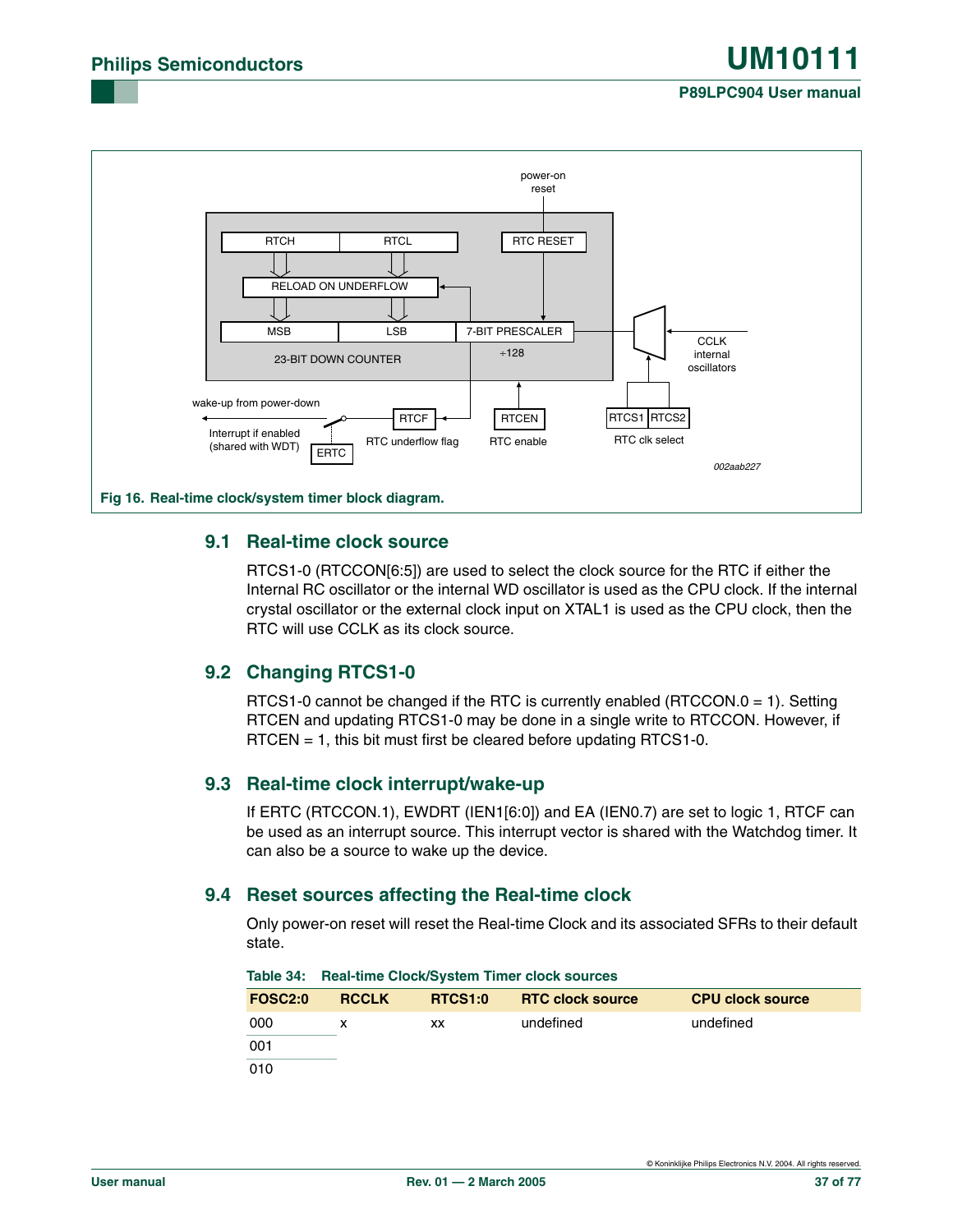#### **P89LPC904 User manual**

| <b>FOSC2:0</b> | <b>RCCLK</b> | <b>RTCS1:0</b> | <b>RTC clock source</b>                        | <b>CPU clock source</b>    |
|----------------|--------------|----------------|------------------------------------------------|----------------------------|
| 011            | $\pmb{0}$    | 00             | External clock input                           | Internal RC oscillator     |
|                |              | 01             |                                                | /DIVM                      |
|                |              | 10             |                                                |                            |
|                |              | 11             | Internal RC oscillator<br>/DIVM                |                            |
|                | $\mathbf{1}$ | 00             | Internal RC oscillator<br>External clock input |                            |
|                |              | 01             |                                                |                            |
|                |              | 10             |                                                |                            |
|                |              | 11             | Internal RC oscillator                         |                            |
| 100            | 0            | 00             | External clock input                           | Watchdog oscillator /DIVM  |
|                |              | 01             |                                                |                            |
|                |              | 10             |                                                |                            |
|                |              | 11             | Watchdog oscillator<br>/DIVM                   |                            |
|                | $\mathbf{1}$ | 00             | External clock input                           | Internal RC oscillator     |
|                |              | 01             |                                                |                            |
|                |              | 10             |                                                |                            |
|                |              | 11             | Internal RC oscillator                         |                            |
| 101            | x            | XX             | undefined                                      | undefined                  |
| 110            |              |                |                                                |                            |
| 111            | 0            | 00             | External clock input                           | External clock input/DIVM  |
|                |              | 01             | /DIVM                                          |                            |
|                |              | 10             |                                                |                            |
|                |              | 11             |                                                | External clock input /DIVM |
|                | 1            | 00             | External clock input                           | Internal RC oscillator     |
|                |              | 01             |                                                |                            |
|                |              | 10             |                                                |                            |
|                |              | 11             | Internal RC oscillator                         |                            |

| Table 34: Real-time Clock/System Timer clock sources |
|------------------------------------------------------|
|                                                      |

|            |             | Table 35: Real-time Clock Control register (RTCCON - address D1h) bit allocation |       |                          |                          |                          |             |              |
|------------|-------------|----------------------------------------------------------------------------------|-------|--------------------------|--------------------------|--------------------------|-------------|--------------|
| <b>Bit</b> |             |                                                                                  |       |                          |                          |                          |             |              |
| Symbol     | <b>RTCF</b> | RTCS <sub>1</sub>                                                                | RTCS0 | $\overline{\phantom{a}}$ | $\overline{\phantom{0}}$ | $\overline{\phantom{0}}$ | <b>ERTC</b> | <b>RTCEN</b> |
| Reset      |             |                                                                                  |       |                          |                          |                          |             |              |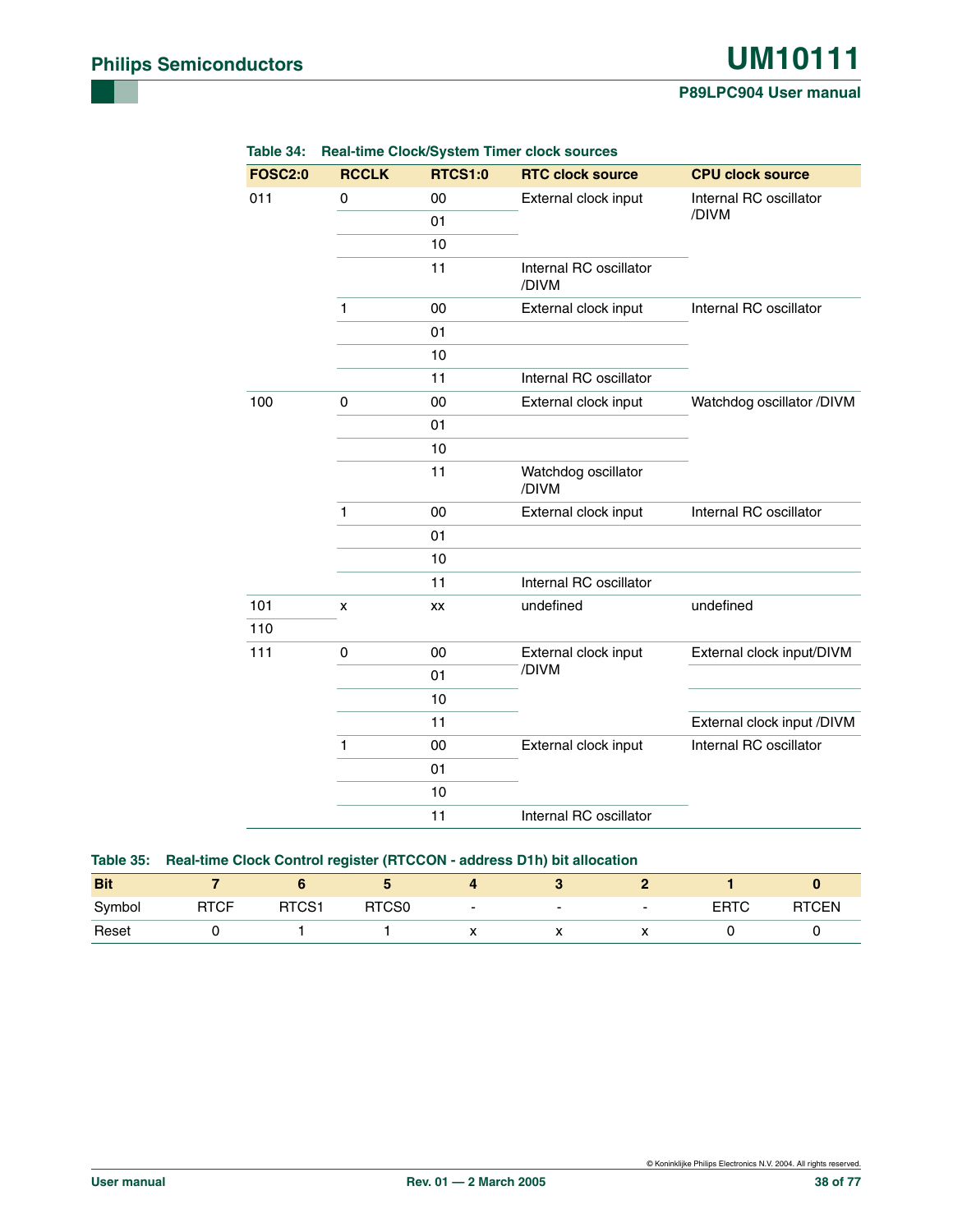#### **Table 36: Real-time Clock Control register (RTCCON - address D1h) bit description**

| <b>Bit</b> | Symbol            | <b>Description</b>                                                                                                                                                                                                                                                                                                                                   |
|------------|-------------------|------------------------------------------------------------------------------------------------------------------------------------------------------------------------------------------------------------------------------------------------------------------------------------------------------------------------------------------------------|
| $\Omega$   | <b>RTCEN</b>      | Real-time Clock enable. The Real-time Clock will be enabled if this bit is logic 1. Note that this bit will not<br>power-down the Real-time Clock. The RTCPD bit (PCONA.7) if set, will power-down and disable this block<br>regardless of RTCEN.                                                                                                    |
|            | <b>ERTC</b>       | Real-time Clock interrupt enable. The Real-time Clock shares the same interrupt as the Watchdog timer.<br>Note that if the user configuration bit WDTE (UCFG1.7) is logic 0, the Watchdog timer can be enabled to<br>generate an interrupt. Users can read the RTCF (RTCCON.7) bit to determine whether the Real-time Clock<br>caused the interrupt. |
| $2:4 -$    |                   | reserved                                                                                                                                                                                                                                                                                                                                             |
| 5          | RTCS <sub>0</sub> | Real-time Clock source select (see Table 34).                                                                                                                                                                                                                                                                                                        |
| 6          | RTCS <sub>1</sub> |                                                                                                                                                                                                                                                                                                                                                      |
| 7          | <b>RTCF</b>       | Real-time Clock Flag. This bit is set to logic 1 when the 23-bit Real-time Clock reaches a count of logic 0. It<br>can be cleared in software.                                                                                                                                                                                                       |

# **10. UART**

The P89LPC904 has an enhanced UART that is compatible with the conventional 80C51 UART except that Timer 2 overflow cannot be used as a baud rate source. The P89LPC904 does include an independent Baud Rate Generator. The baud rate can be selected from the oscillator (divided by a constant), Timer 1 overflow, or the independent Baud Rate Generator. In addition to the baud rate generation, enhancements over the standard 80C51 UART include Framing Error detection, break detect, automatic address recognition, selectable double buffering and several interrupt options.

The UART can be operated in four modes, as described in the following sections.

#### **10.1 Mode 0**

Serial data enters and exits through RxD. TxD outputs the shift clock. 8 bits are transmitted or received, LSB first. The baud rate is fixed at  $\mathrm{\mathit{1}_{16}}$  of the CPU clock frequency.

#### **10.2 Mode 1**

10 bits are transmitted (through TxD) or received (through RxD): a start bit (logic 0), 8 data bits (LSB first), and a stop bit (logic 1). When data is received, the stop bit is stored in RB8 in Special Function Register SCON. The baud rate is variable and is determined by the Timer 1 overflow rate or the Baud Rate Generator (see [Section 10.6 "Baud Rate generator](#page-39-0)  [and selection"\)](#page-39-0).

#### **10.3 Mode 2**

11 bits are transmitted (through TxD) or received (through RxD): start bit (logic 0), 8 data bits (LSB first), a programmable 9th data bit, and a stop bit (logic 1). When data is transmitted, the 9th data bit (TB8 in SCON) can be assigned the value of 0 or 1. Or, for example, the parity bit (P, in the PSW) could be moved into TB8. When data is received, the 9th data bit goes into RB8 in Special Function Register SCON and the stop bit is not saved. The baud rate is programmable to either 1/16 or 1/32 of the CCLK frequency, as determined by the SMOD1 bit in PCON.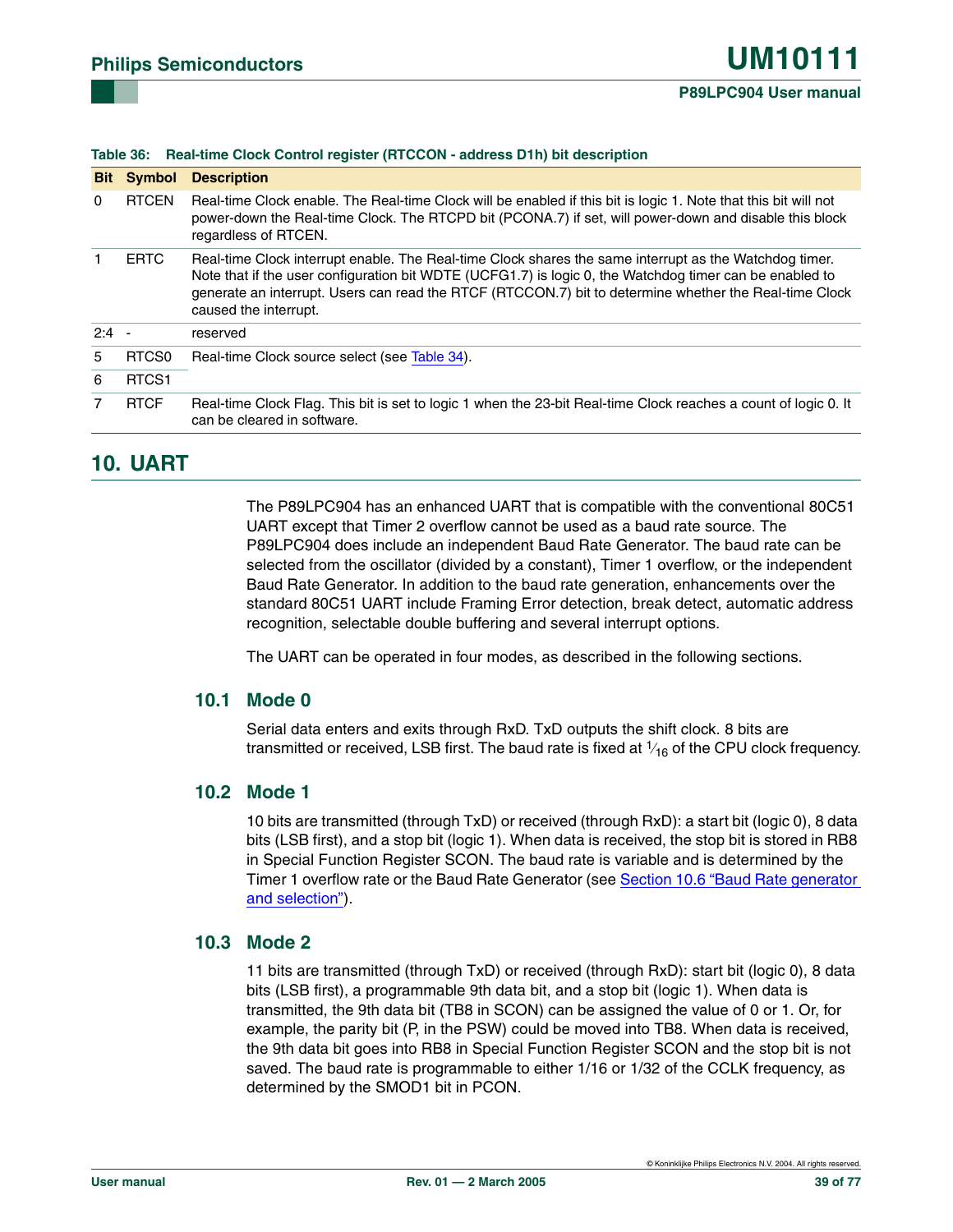### **10.4 Mode 3**

11 bits are transmitted (through TxD) or received (through RxD): a start bit (logic 0), 8 data bits (LSB first), a programmable 9th data bit, and a stop bit (logic 1). Mode 3 is the same as Mode 2 in all respects except baud rate. The baud rate in Mode 3 is variable and is determined by the Timer 1 overflow rate or the Baud Rate Generator (see [Section 10.6](#page-39-0)  ["Baud Rate generator and selection" on page 40](#page-39-0)).

In all four modes, transmission is initiated by any instruction that uses SBUF as a destination register. Reception is initiated in Mode 0 by the condition  $RI = 0$  and  $REN = 1$ . Reception is initiated in the other modes by the incoming start bit if  $REN = 1$ .

### **10.5 SFR space**

The UART SFRs are at the following locations shown in [Table 37.](#page-39-1)

| <b>Register</b> | <b>Description</b>                 | <b>SFR location</b> |
|-----------------|------------------------------------|---------------------|
| <b>PCON</b>     | Power Control                      | 87H                 |
| <b>SCON</b>     | Serial Port (UART) Control         | 98H                 |
| <b>SBUF</b>     | Serial Port (UART) Data Buffer     | 99H                 |
| <b>SADDR</b>    | Serial Port (UART) Address         | A9H                 |
| <b>SADEN</b>    | Serial Port (UART) Address Enable  | B9H                 |
| <b>SSTAT</b>    | Serial Port (UART) Status          | <b>BAH</b>          |
| BRGR1           | Baud Rate Generator Rate HIGH Byte | <b>BFH</b>          |
| BRGR0           | Baud Rate Generator Rate LOW Byte  | <b>BEH</b>          |
| <b>BRGCON</b>   | Baud Rate Generator Control        | <b>BDH</b>          |

#### <span id="page-39-1"></span>**Table 37: UART SFR addresses**

### <span id="page-39-0"></span>**10.6 Baud Rate generator and selection**

The P89LPC904 enhanced UART has an independent Baud Rate Generator. The baud rate is determined by a value programmed into the BRGR1 and BRGR0 SFRs. The UART can use either Timer 1 or the baud rate generator output as determined by BRGCON.2-1 (see [Figure 17\)](#page-40-0). Note that Timer T1 is further divided by 2 if the SMOD1 bit (PCON.7) is set. The independent Baud Rate Generator uses CCLK.

### **10.7 Updating the BRGR1 and BRGR0 SFRs**

The baud rate SFRs, BRGR1 and BRGR0 must only be loaded when the Baud Rate Generator is disabled (the BRGEN bit in the BRGCON register is logic 0). This avoids the loading of an interim value to the baud rate generator. (CAUTION: If either BRGR0 or BRGR1 is written when BRGEN  $= 1$ , the result is unpredictable.)

| <b>SCON.7</b><br>(SMO) | SCON.6<br>(SM1) | PCON.7<br>(SMOD1) | <b>BRGCON.1</b><br>(SBRGS) | <b>Receive/transmit baud rate for UART</b> |
|------------------------|-----------------|-------------------|----------------------------|--------------------------------------------|
| 0                      |                 |                   |                            | CCLK/16                                    |
| 0                      |                 |                   |                            | $CCLK/(256 - TH1)64$                       |
|                        |                 |                   | 0                          | $CCLK/(256 - TH1)32$                       |
|                        |                 |                   |                            | $CCLK/((BRGR1,BRGR0) + 16)$                |

#### <span id="page-39-2"></span>**Table 38: UART baud rate generation.**

© Koninklijke Philips Electronics N.V. 2004. All rights reserved.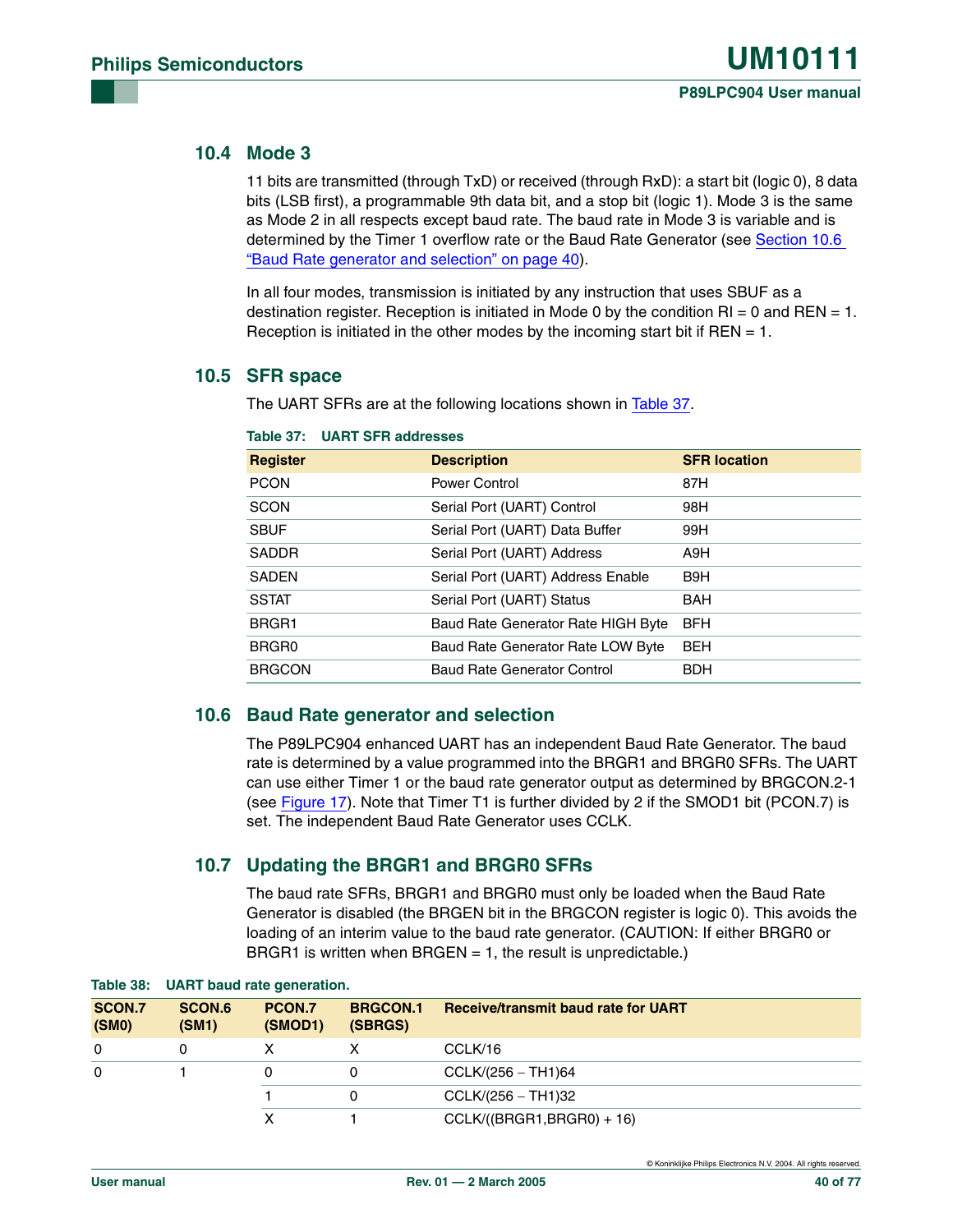|                 |                 | Table 36: UART baud rate generation. |                            |                                            |  |  |  |
|-----------------|-----------------|--------------------------------------|----------------------------|--------------------------------------------|--|--|--|
| SCON.7<br>(SMO) | SCON.6<br>(SM1) | PCON.7<br>(SMOD1)                    | <b>BRGCON.1</b><br>(SBRGS) | <b>Receive/transmit baud rate for UART</b> |  |  |  |
|                 | 0               | 0                                    | х                          | CCLK/32                                    |  |  |  |
|                 |                 |                                      |                            | CCLK/16                                    |  |  |  |
|                 |                 | 0                                    | 0                          | $CCLK/(256 - TH1)64$                       |  |  |  |
|                 |                 |                                      | 0                          | $CCLK/(256 - TH1)32$                       |  |  |  |
|                 |                 | x                                    |                            | $CCLK/((BRGR1,BRGR0) + 16)$                |  |  |  |
|                 |                 |                                      |                            |                                            |  |  |  |

### **Table 38: UART baud rate generation.**

|  |  |  | Table 39: Baud Rate Generator Control register (BRGCON - address BDh) bit allocation |
|--|--|--|--------------------------------------------------------------------------------------|
|--|--|--|--------------------------------------------------------------------------------------|

| <b>Bit</b> |       |                          |                          |                          |                          |                          |              |              |
|------------|-------|--------------------------|--------------------------|--------------------------|--------------------------|--------------------------|--------------|--------------|
| Symbol     | $- -$ | $\overline{\phantom{0}}$ | $\overline{\phantom{0}}$ | $\overline{\phantom{0}}$ | $\overline{\phantom{0}}$ | $\overline{\phantom{a}}$ | <b>SBRGS</b> | <b>BRGEN</b> |
| Reset      |       |                          | ◠                        |                          |                          |                          |              |              |

#### **Table 40: Baud Rate Generator Control register (BRGCON - address BDh) bit description**

|          |       | <b>Bit Symbol Description</b>                                                                                              |
|----------|-------|----------------------------------------------------------------------------------------------------------------------------|
| $\Omega$ | BRGEN | Baud Rate Generator Enable. Enables the baud rate generator. BRGR1 and BRGR0 can only be written<br>when $B R G E N = 0$ . |
|          | SBRGS | Select Baud Rate Generator as the source for baud rates to UART in modes 1 and 3 (see Table 38 for<br>details)             |
| $2:7 -$  |       | reserved                                                                                                                   |



#### <span id="page-40-0"></span>**10.8 Framing error**

A Framing error occurs when the stop bit is sensed as a logic 0. A Framing error is reported in the status register (SSTAT). In addition, if SMOD0 (PCON.6) is 1, framing errors can be made available in SCON.7. If SMOD0 is 0, SCON.7 is SM0. It is recommended that SM0 and SM1 (SCON.7-6) are programmed when SMOD0 is logic 0.

#### **10.9 Break detect**

A break detect is reported in the status register (SSTAT). A break is detected when any 11 consecutive bits are sensed LOW. Since a break condition also satisfies the requirements for a framing error, a break condition will also result in reporting a framing error. Once a break condition has been detected, the UART will go into an idle state and remain in this idle state until a stop bit has been received. The break detect can be used to reset the device and force the device into ISP mode by setting the EBRR bit (AUXR1.6).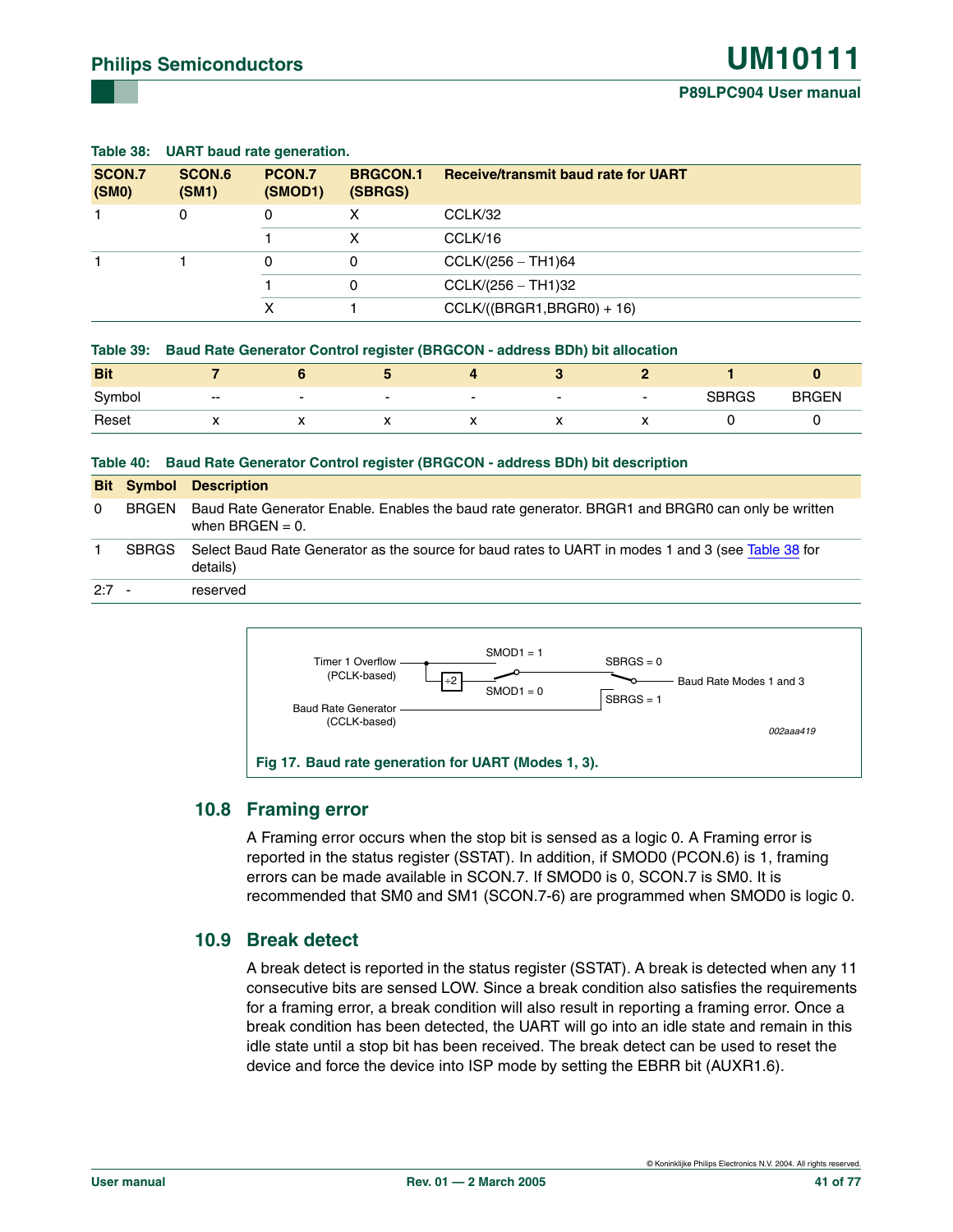#### **Table 41: Serial Port Control register (SCON - address 98h) bit allocation**

| <b>Bit</b> |          |                          |                          |     |     |                 |                |
|------------|----------|--------------------------|--------------------------|-----|-----|-----------------|----------------|
| Symbol     | SM0/FE   | SM <sub>1</sub>          | SM <sub>2</sub>          | RFN | TB8 | RB <sub>8</sub> | R <sub>l</sub> |
| Reset      | $\cdots$ | $\overline{\phantom{a}}$ | $\overline{\phantom{a}}$ |     |     | $\lambda$       |                |

#### **Table 42: Serial Port Control register (SCON - address 98h) bit description**

|                | <b>Bit Symbol</b> | <b>Description</b>                                                                                                                                                                                                                                                                                                                                                                                                                                                                                            |
|----------------|-------------------|---------------------------------------------------------------------------------------------------------------------------------------------------------------------------------------------------------------------------------------------------------------------------------------------------------------------------------------------------------------------------------------------------------------------------------------------------------------------------------------------------------------|
| $\Omega$       | <b>RI</b>         | Receive interrupt flag. Set by hardware at the end of the 8th bit time in Mode 0, or approximately halfway<br>through the stop bit time in Mode 1. For Mode 2 or Mode 3, if SMOD0, it is set near the middle of the 9th<br>data bit (bit 8). If SMOD0 = 1, it is set near the middle of the stop bit (see SM2 - SCON.5 - for exceptions).<br>Must be cleared by software.                                                                                                                                     |
| 1              | ΤI                | Transmit interrupt flag. Set by hardware at the end of the 8th bit time in Mode 0, or at the stop bit (see<br>description of INTLO bit in SSTAT register) in the other modes. Must be cleared by software.                                                                                                                                                                                                                                                                                                    |
| 2              | RB <sub>8</sub>   | The 9th data bit that was received in Modes 2 and 3. In Mode 1 (SM2 must be 0), RB8 is the stop bit that<br>was received. In Mode 0, RB8 is undefined.                                                                                                                                                                                                                                                                                                                                                        |
| 3              | TB8               | The 9th data bit that will be transmitted in Modes 2 and 3. Set or clear by software as desired.                                                                                                                                                                                                                                                                                                                                                                                                              |
| 4              | <b>REN</b>        | Enables serial reception. Set by software to enable reception. Clear by software to disable reception.                                                                                                                                                                                                                                                                                                                                                                                                        |
| 5              | SM <sub>2</sub>   | Enables the multiprocessor communication feature in Modes 2 and 3. In Mode 2 or 3, if SM2 is set to 1, then<br>RI will not be activated if the received 9th data bit (RB8) is 0. In Mode 0, SM2 should be 0. In Mode 1, SM2<br>must be 0.                                                                                                                                                                                                                                                                     |
| 6              | SM1               | With SM0 defines the serial port mode, see Table 43.                                                                                                                                                                                                                                                                                                                                                                                                                                                          |
| $\overline{7}$ | SM0/FE            | The use of this bit is determined by SMOD0 in the PCON register. If $SMOD = 0$ , this bit is read and written<br>as SM0, which with SM1, defines the serial port mode. If SMOD0 = 1, this bit is read and written as FE<br>(Framing Error). FE is set by the receiver when an invalid stop bit is detected. Once set, this bit cannot be<br>cleared by valid frames but is cleared by software. (Note: UART mode bits SM0 and SM1 should be<br>programmed when SMOD0 is logic 0 - default mode on any reset.) |

<span id="page-41-0"></span>

| <b>UART</b> mode       | <b>UART</b> baud rate               |
|------------------------|-------------------------------------|
| Mode 0: shift register | CCLK/16 (default mode on any reset) |
| Mode 1: 8-bit UART     | Variable (see Table 38)             |
| Mode 2: 9-bit UART     | CCLK/32 or CCLK/16                  |
| Mode 3: 9-bit UART     | Variable (see Table 38)             |
|                        | Table 43: Serial Port modes         |

|            | Table 44: Serial Port Status register (SSTAT - address BAh) bit allocation |              |       |               |    |    |    |       |  |  |  |
|------------|----------------------------------------------------------------------------|--------------|-------|---------------|----|----|----|-------|--|--|--|
| <b>Bit</b> |                                                                            |              |       |               |    |    |    |       |  |  |  |
| Svmbol     | <b>DBMOD</b>                                                               | <b>INTLO</b> | CIDIS | <b>DBISEL</b> | FF | ΒR | ΟF | STINT |  |  |  |
| Reset      |                                                                            |              |       |               |    |    |    |       |  |  |  |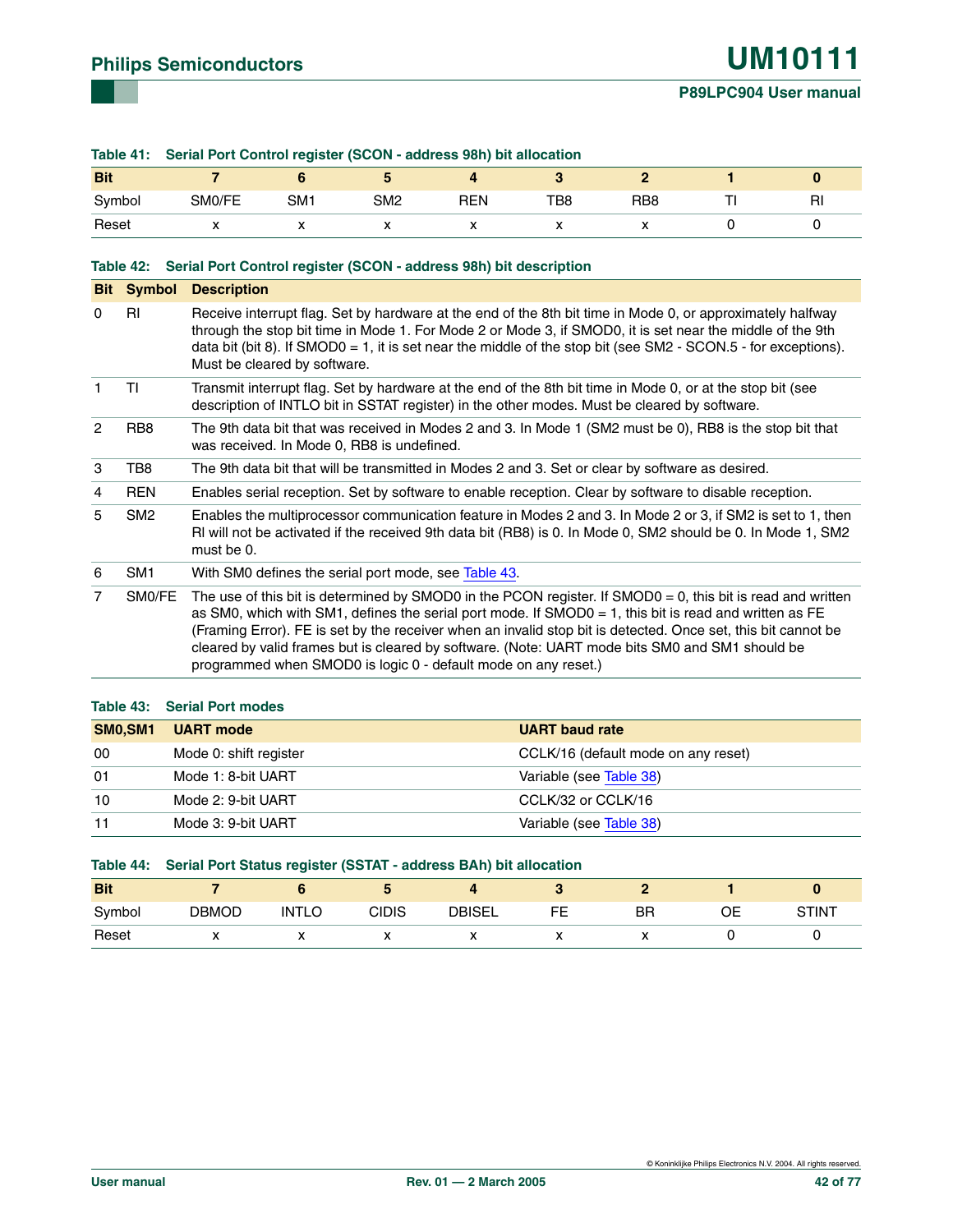|                | <b>Bit Symbol</b> | <b>Description</b>                                                                                                                                                                                                                                                                                                                                                                                                                                                                                                                                                                                                                                                                                                                                                                                                                                                                                                                                                       |
|----------------|-------------------|--------------------------------------------------------------------------------------------------------------------------------------------------------------------------------------------------------------------------------------------------------------------------------------------------------------------------------------------------------------------------------------------------------------------------------------------------------------------------------------------------------------------------------------------------------------------------------------------------------------------------------------------------------------------------------------------------------------------------------------------------------------------------------------------------------------------------------------------------------------------------------------------------------------------------------------------------------------------------|
| $\Omega$       | <b>STINT</b>      | Status Interrupt Enable. When set = 1, FE, BR, or OE can cause an interrupt. The interrupt used (vector<br>address 0023h) is shared with RI (CIDIS = 1) or the combined TI/RI (CIDIS = 0). When cleared = 0, FE, BR,<br>OE cannot cause an interrupt. (Note: FE, BR, or OE is often accompanied by a RI, which will generate an<br>interrupt regardless of the state of STINT). Note that BR can cause a break detect reset if EBRR (AUXR1.6)<br>is set to logic 1.                                                                                                                                                                                                                                                                                                                                                                                                                                                                                                      |
| $\mathbf{1}$   | <b>OE</b>         | Overrun Error flag is set if a new character is received in the receiver buffer while it is still full (before the<br>software has read the previous character from the buffer), i.e., when bit 8 of a new byte is received while RI<br>in SCON is still set. Cleared by software.                                                                                                                                                                                                                                                                                                                                                                                                                                                                                                                                                                                                                                                                                       |
| $\overline{c}$ | <b>BR</b>         | Break Detect flag. A break is detected when any 11 consecutive bits are sensed LOW. Cleared by software.                                                                                                                                                                                                                                                                                                                                                                                                                                                                                                                                                                                                                                                                                                                                                                                                                                                                 |
| 3              | <b>FE</b>         | Framing error flag is set when the receiver fails to see a valid STOP bit at the end of the frame. Cleared by<br>software.                                                                                                                                                                                                                                                                                                                                                                                                                                                                                                                                                                                                                                                                                                                                                                                                                                               |
| 4              | <b>DBISEL</b>     | Double buffering transmit interrupt select. Used only if double buffering is enabled. This bit controls the<br>number of interrupts that can occur when double buffering is enabled. When set, one transmit interrupt is<br>generated after each character written to SBUF, and there is also one more transmit interrupt generated at<br>the beginning (INTLO = 0) or the end (INTLO = 1) of the STOP bit of the last character sent (i.e., no more<br>data in buffer). This last interrupt can be used to indicate that all transmit operations are over. When cleared<br>= 0, only one transmit interrupt is generated per character written to SBUF. Must be logic 0 when double<br>buffering is disabled. Note that except for the first character written (when buffer is empty), the location of the<br>transmit interrupt is determined by INTLO. When the first character is written, the transmit interrupt is<br>generated immediately after SBUF is written. |
| 5              | <b>CIDIS</b>      | Combined Interrupt Disable. When set = 1, Rx and Tx interrupts are separate. When cleared = 0, the UART<br>uses a combined Tx/Rx interrupt (like a conventional 80C51 UART). This bit is reset to logic 0 to select<br>combined interrupts.                                                                                                                                                                                                                                                                                                                                                                                                                                                                                                                                                                                                                                                                                                                              |
| 6              | <b>INTLO</b>      | Transmit interrupt position. When cleared $= 0$ , the Tx interrupt is issued at the beginning of the stop bit.<br>When set $= 1$ , the Tx interrupt is issued at end of the stop bit. Must be logic 0 for mode 0. Note that in the<br>case of single buffering, if the Tx interrupt occurs at the end of a STOP bit, a gap may exist before the next<br>start bit.                                                                                                                                                                                                                                                                                                                                                                                                                                                                                                                                                                                                       |
| $\overline{7}$ | <b>DBMOD</b>      | Double buffering mode. When set = 1 enables double buffering. Must be logic 0 for UART mode 0. In order<br>to be compatible with existing 80C51 devices, this bit is reset to logic 0 to disable double buffering.                                                                                                                                                                                                                                                                                                                                                                                                                                                                                                                                                                                                                                                                                                                                                       |

#### **Table 45: Serial Port Status register (SSTAT - address BAh) bit description**

### **10.10 More about UART Mode 0**

In Mode 0, a write to SBUF will initiate a transmission. At the end of the transmission, TI (SCON.1) is set, which must be cleared in software. Double buffering must be disabled in this mode.

Reception is initiated by clearing RI (SCON.0). Synchronous serial transfer occurs and RI will be set again at the end of the transfer. When RI is cleared, the reception of the next character will begin. Refer to [Figure 18.](#page-43-0)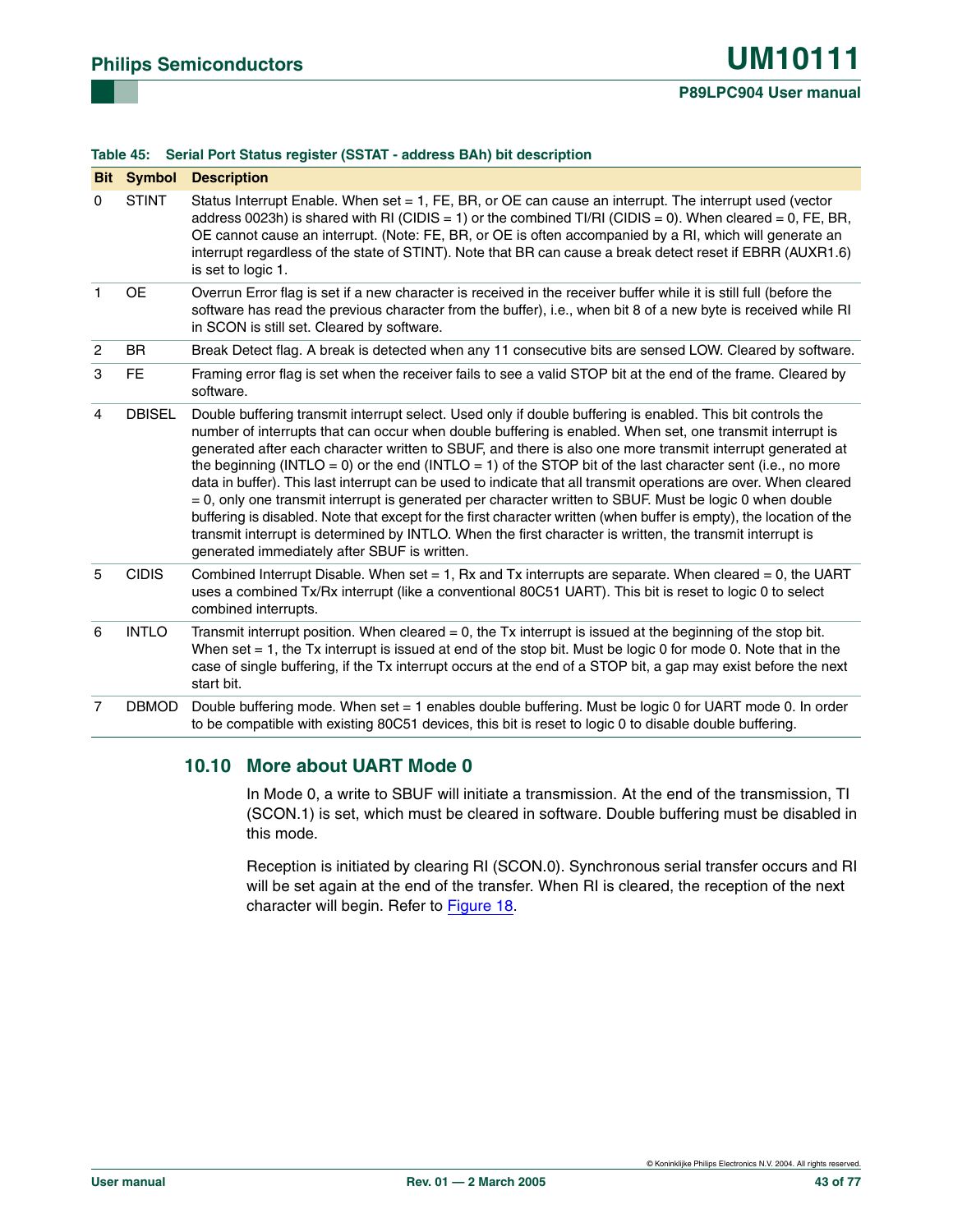#### **P89LPC904 User manual**



### <span id="page-43-0"></span>**10.11 More about UART Mode 1**

Reception is initiated by detecting a 1-to-0 transition on RxD. RxD is sampled at a rate 16 times the programmed baud rate. When a transition is detected, the divide-by-16 counter is immediately reset. Each bit time is thus divided into 16 counter states. At the 7th, 8th, and 9th counter states, the bit detector samples the value of RxD. The value accepted is the value that was seen in at least 2 of the 3 samples. This is done for noise rejection. If the value accepted during the first bit time is not 0, the receive circuits are reset and the receiver goes back to looking for another 1-to-0 transition. This provides rejection of false start bits. If the start bit proves valid, it is shifted into the input shift register, and reception of the rest of the frame will proceed.

The signal to load SBUF and RB8, and to set RI, will be generated if, and only if, the following conditions are met at the time the final shift pulse is generated:  $RI = 0$  and either  $S$ M2 = 0 or the received stop bit = 1. If either of these two conditions is not met, the received frame is lost. If both conditions are met, the stop bit goes into RB8, the 8 data bits go into SBUF, and RI is activated.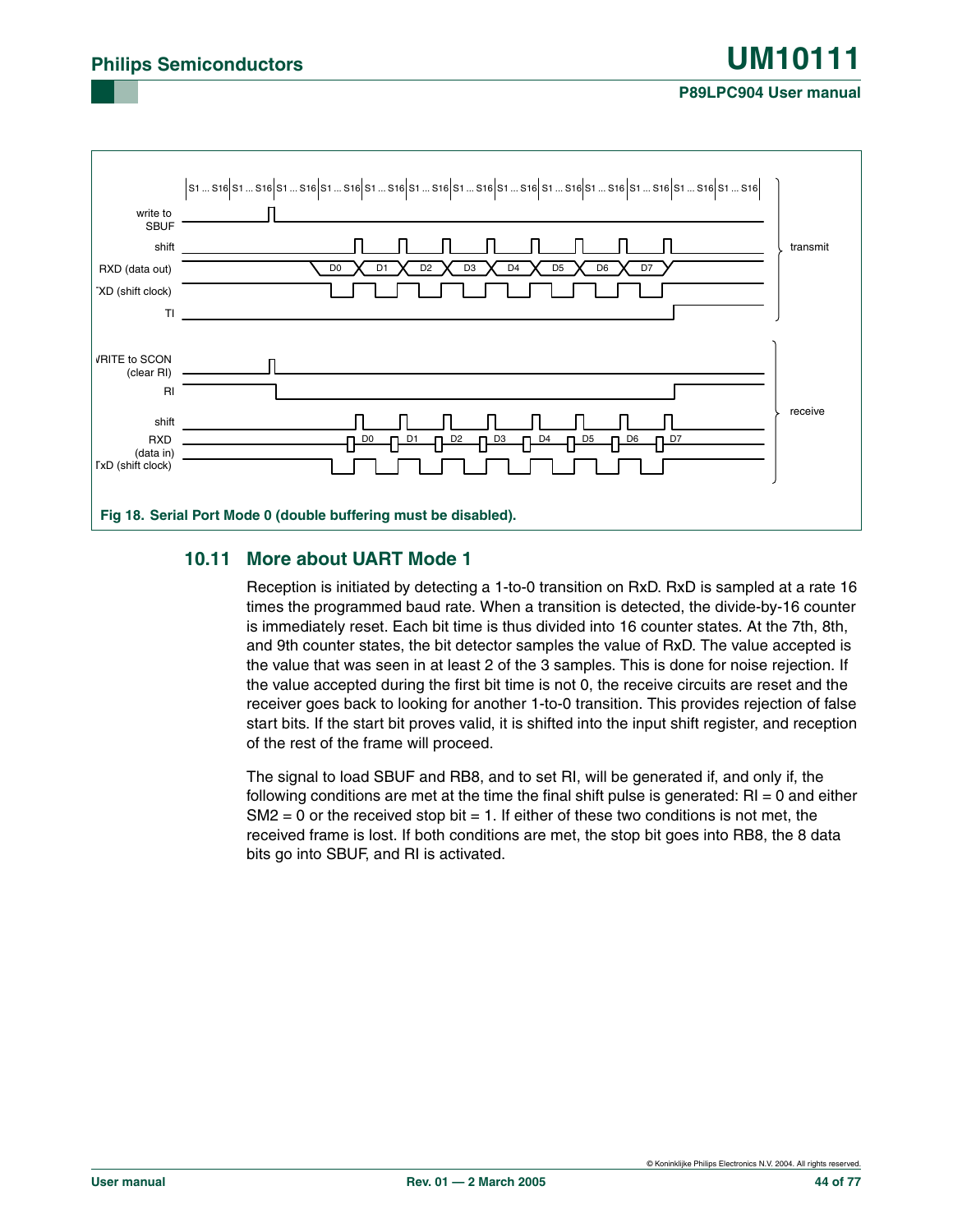### **P89LPC904 User manual**



### **10.12 More about UART Modes 2 and 3**

Reception is the same as in Mode 1.

The signal to load SBUF and RB8, and to set RI, will be generated if, and only if, the following conditions are met at the time the final shift pulse is generated. (a)  $\text{RI} = 0$ , and (b) Either SM2 = 0, or the received 9th data bit = 1. If either of these conditions is not met, the received frame is lost, and RI is not set. If both conditions are met, the received 9th data bit goes into RB8, and the first 8 data bits go into SBUF.



### <span id="page-44-0"></span>**10.13 Framing error and RI in Modes 2 and 3 with SM2 = 1**

If SM2 = 1 in modes 2 and 3, RI and FE behaves as in the following table.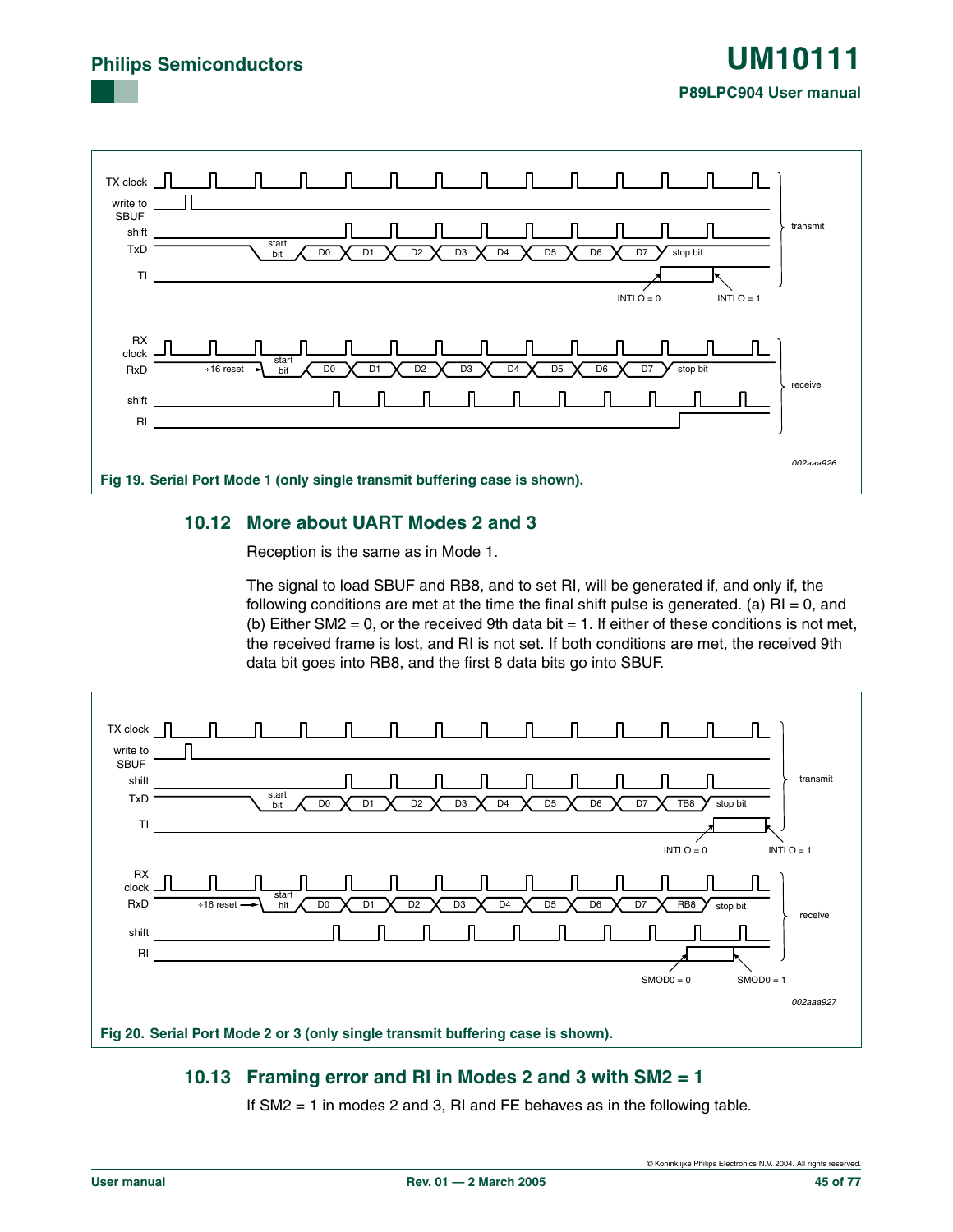| <b>Mode</b> | PCON.6<br>(SMOD0) | RB <sub>8</sub> | <b>RI</b>                                                                        | FE.                    |
|-------------|-------------------|-----------------|----------------------------------------------------------------------------------|------------------------|
| 2           | $\Omega$          | 0               | No RI when $RB8 = 0$                                                             | Occurs during STOP bit |
|             |                   |                 | Similar to Figure 20, with SMOD0 = 0, RI occurs during<br>RB8, one bit before FE | Occurs during STOP bit |
| 3           |                   | 0               | No RI when $RB8 = 0$                                                             | Will NOT occur         |
|             |                   |                 | Similar to Figure 20, with SMOD0 = 1, RI occurs during<br>STOP bit               | Occurs during STOP bit |

#### **Table 46: FE and RI when SM2= 1 in Modes 2 and 3.**

### **10.14 Break detect**

 A break is detected when 11 consecutive bits are sensed LOW and is reported in the status register (SSTAT). For Mode 1, this consists of the start bit, 8 data bits, and two stop bit times. For Modes 2 and 3, this consists of the start bit, 9 data bits, and one stop bit. The break detect bit is cleared in software or by a reset. The break detect can be used to reset the device and force the device into ISP mode. This occurs if the UART is enabled and the the EBRR bit (AUXR1.6) is set and a break occurs.

### **10.15 Double buffering**

The UART has a transmit double buffer that allows buffering of the next character to be written to SBUF while the first character is being transmitted. Double buffering allows transmission of a string of characters with only one stop bit between any two characters, provided the next character is written between the start bit and the stop bit of the previous character.

Double buffering can be disabled. If disabled (DBMOD, i.e. SSTAT. $7 = 0$ ), the UART is compatible with the conventional 80C51 UART. If enabled, the UART allows writing to SnBUF while the previous data is being shifted out.

### **10.16 Double buffering in different modes**

Double buffering is only allowed in Modes 1, 2 and 3. When operated in Mode 0, double buffering must be disabled (DBMOD =  $0$ ).

#### <span id="page-45-1"></span>**10.17 Transmit interrupts with double buffering enabled (Modes 1,2, and 3)**

Unlike the conventional UART, when double buffering is enabled, the Tx interrupt is generated when the double buffer is ready to receive new data. The following occurs during a transmission (assuming eight data bits):

- 1. The double buffer is empty initially.
- 2. The CPU writes to SBUF.
- <span id="page-45-0"></span>3. The SBUF data is loaded to the shift register and a Tx interrupt is generated immediately.
- 4. If there is more data, go to [6,](#page-46-0) else continue.
- 5. If there is no more data, then:
	- **–** If DBISEL is logic 0, no more interrupts will occur.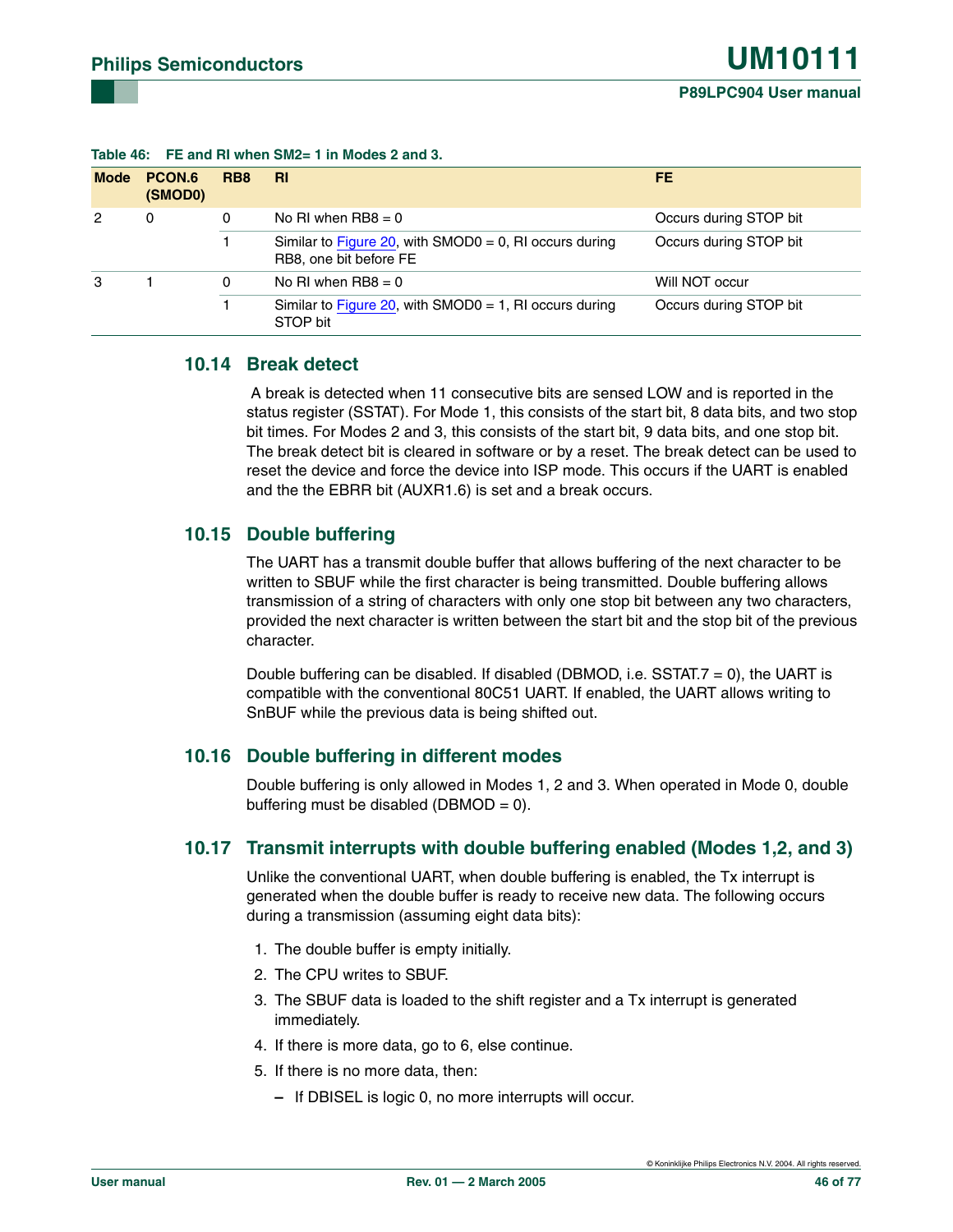- **–** If DBISEL is logic 1 and INTLO is logic 0, a Tx interrupt will occur at the beginning of the STOP bit of the data currently in the shifter (which is also the last data).
- **–** If DBISEL is logic 1 and INTLO is logic 1, a Tx interrupt will occur at the end of the STOP bit of the data currently in the shifter (which is also the last data).
- **–** Note that if DBISEL is logic 1 and the CPU is writing to SBUF when the STOP bit of the last data is shifted out, there can be an uncertainty of whether a Tx interrupt is generated already with the UART not knowing whether there is any more data following.
- <span id="page-46-0"></span>6. If there is more data, the CPU writes to SBUF again. Then:
	- **–** If INTLO is logic 0, the new data will be loaded and a Tx interrupt will occur at the beginning of the STOP bit of the data currently in the shifter.
	- **–** If INTLO is logic 1, the new data will be loaded and a Tx interrupt will occur at the end of the STOP bit of the data currently in the shifter.



#### **–** Go to [3](#page-45-0).

### **10.18 The 9th bit (bit 8) in double buffering (Modes 1, 2, and 3)**

If double buffering is disabled (DBMOD, i.e. SSTAT. $7 = 0$ ), TB8 can be written before or after SBUF is written, provided TB8 is updated before that TB8 is shifted out. TB8 must not be changed again until after TB8 shifting has been completed, as indicated by the Tx interrupt.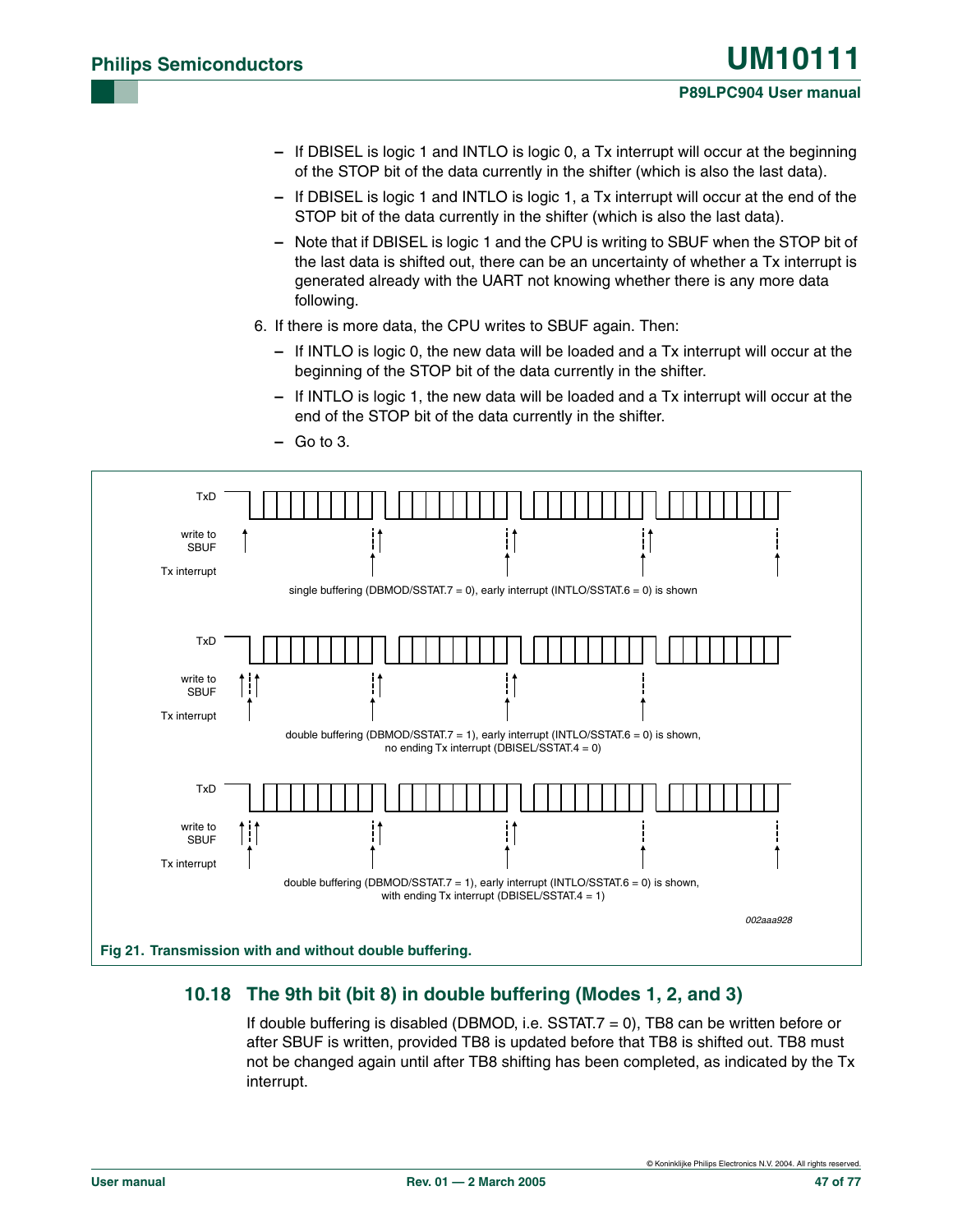If double buffering is enabled, TB8 MUST be updated before SBUF is written, as TB8 will be double-buffered together with SBUF data. The operation described in [Section 10.17](#page-45-1) becomes as follows:

- 1. The double buffer is empty initially.
- 2. The CPU writes to TB8.
- 3. The CPU writes to SBUF.
- <span id="page-47-2"></span>4. The SBUF/TB8 data is loaded to the shift register and a Tx interrupt is generated immediately.
- 5. If there is more data, go to [7,](#page-47-0) else continue on [6](#page-47-1).
- <span id="page-47-1"></span>6. If there is no more data, then:
	- **–** If DBISEL is logic 0, no more interrupt will occur.
	- **–** If DBISEL is logic 1 and INTLO is logic 0, a Tx interrupt will occur at the beginning of the STOP bit of the data currently in the shifter (which is also the last data).
	- **–** If DBISEL is logic 1 and INTLO is logic 1, a Tx interrupt will occur at the end of the STOP bit of the data currently in the shifter (which is also the last data).
- <span id="page-47-0"></span>7. If there is more data, the CPU writes to TB8 again.
- 8. The CPU writes to SBUF again. Then:
	- **–** If INTLO is logic 0, the new data will be loaded and a Tx interrupt will occur at the beginning of the STOP bit of the data currently in the shifter.
	- **–** If INTLO is logic 1, the new data will be loaded and a Tx interrupt will occur at the end of the STOP bit of the data currently in the shifter.
- 9. Go to [4](#page-47-2).
- 10.Note that if DBISEL is logic 1 and the CPU is writing to SBUF when the STOP bit of the last data is shifted out, there can be an uncertainty of whether a Tx interrupt is generated already with the UART not knowing whether there is any more data following.

### **10.19 Multiprocessor communications**

UART modes 2 and 3 have a special provision for multiprocessor communications. In these modes, 9 data bits are received or transmitted. When data is received, the 9th bit is stored in RB8. The UART can be programmed such that when the stop bit is received, the serial port interrupt will be activated only if  $RBB = 1$ . This feature is enabled by setting bit SM2 in SCON. One way to use this feature in multiprocessor systems is as follows:

When the master processor wants to transmit a block of data to one of several slaves, it first sends out an address byte which identifies the target slave. An address byte differs from a data byte in that the 9th bit is 1 in an address byte and 0 in a data byte. With  $S$ M2  $=$  1, no slave will be interrupted by a data byte. An address byte, however, will interrupt all slaves, so that each slave can examine the received byte and see if it is being addressed. The addressed slave will clear its SM2 bit and prepare to receive the data bytes that follow. The slaves that weren't being addressed leave their SM2 bits set and go on about their business, ignoring the subsequent data bytes.

Note that SM2 has no effect in Mode 0, and must be logic 0 in Mode 1.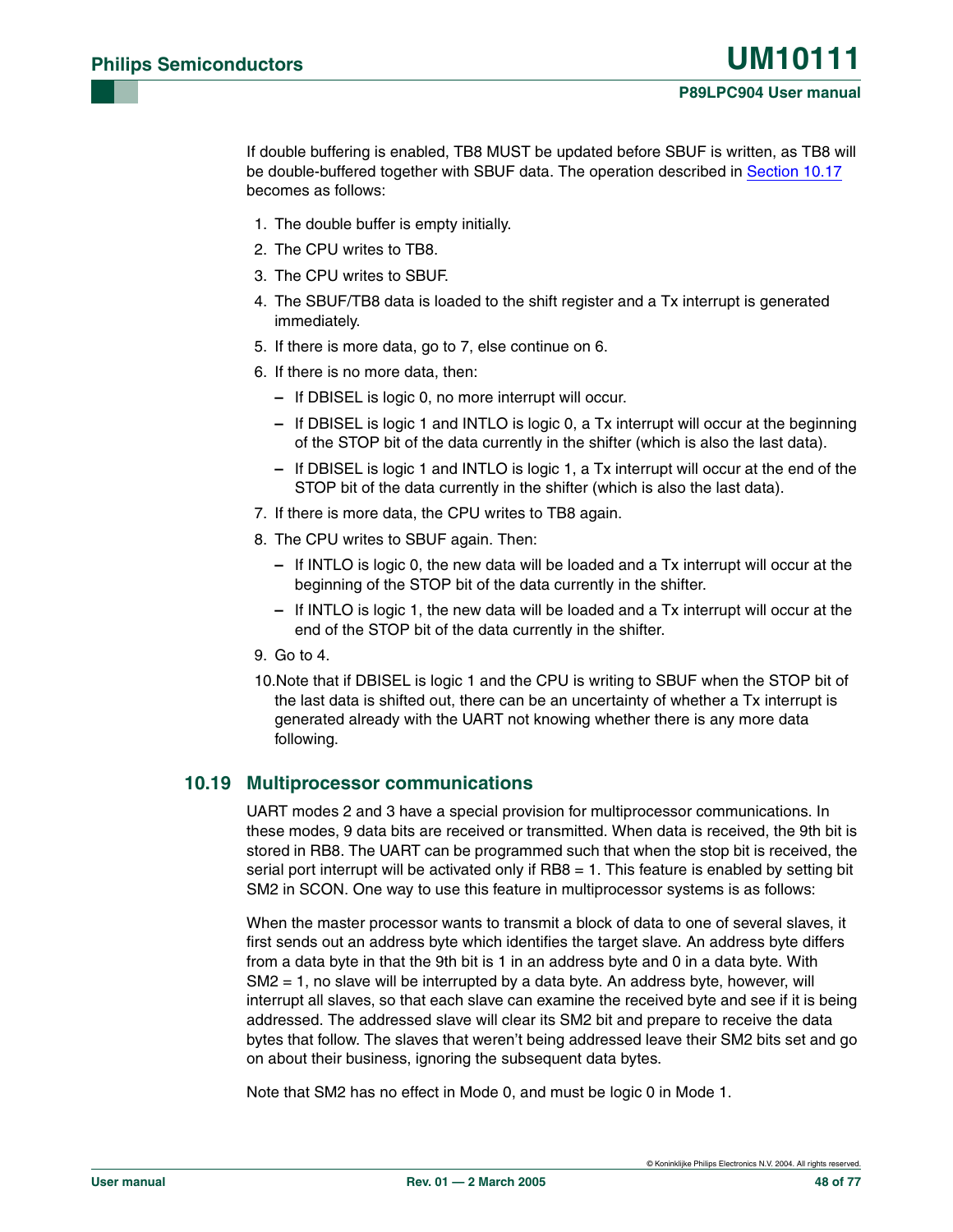### **10.20 Automatic address recognition**

Automatic address recognition is a feature which allows the UART to recognize certain addresses in the serial bit stream by using hardware to make the comparisons. This feature saves a great deal of software overhead by eliminating the need for the software to examine every serial address which passes by the serial port. This feature is enabled by setting the SM2 bit in SCON. In the 9 bit UART modes (mode 2 and mode 3), the Receive Interrupt flag (RI) will be automatically set when the received byte contains either the 'Given' address or the 'Broadcast' address. The 9 bit mode requires that the 9th information bit is a 1 to indicate that the received information is an address and not data.

Using the Automatic Address Recognition feature allows a master to selectively communicate with one or more slaves by invoking the Given slave address or addresses. All of the slaves may be contacted by using the Broadcast address. Two special Function Registers are used to define the slave's address, SADDR, and the address mask, SADEN. SADEN is used to define which bits in the SADDR are to be used and which bits are 'don't care'. The SADEN mask can be logically ANDed with the SADDR to create the 'Given' address which the master will use for addressing each of the slaves. Use of the Given address allows multiple slaves to be recognized while excluding others. The following examples will help to show the versatility of this scheme:

#### **Table 47: Slave 0/1 examples**

| <b>Example 1</b> |  |                            | <b>Example 2</b> |  |                     |
|------------------|--|----------------------------|------------------|--|---------------------|
| Slave 0          |  | $SADDR = 11000000$ Slave 1 |                  |  | $SADDR = 1100 0000$ |
|                  |  | $SADEN = 111111101$        |                  |  | $SADEN = 111111110$ |
|                  |  | Given $= 11000000$         |                  |  | Given $= 1100000X$  |

In the above example SADDR is the same and the SADEN data is used to differentiate between the two slaves. Slave 0 requires a 0 in bit 0 and it ignores bit 1. Slave 1 requires a 0 in bit 1 and bit 0 is ignored. A unique address for Slave 0 would be 1100 0010 since slave 1 requires a 0 in bit 1. A unique address for slave 1 would be 1100 0001 since a 1 in bit 0 will exclude slave 0. Both slaves can be selected at the same time by an address which has bit  $0 = 0$  (for slave 0) and bit  $1 = 0$  (for slave 1). Thus, both could be addressed with 1100 0000.

In a more complex system the following could be used to select slaves 1 and 2 while excluding slave 0:

| <b>Example 1</b> |       |  | <b>Example 2</b>           |         |       |  | <b>Example 3</b>   |  |         |              |  |               |
|------------------|-------|--|----------------------------|---------|-------|--|--------------------|--|---------|--------------|--|---------------|
|                  |       |  | Slave 0 $SADDR = 11000000$ | Slave 1 |       |  | $SADDR = 11100000$ |  | Slave 2 | <b>SADDR</b> |  | $= 11000000$  |
|                  |       |  | $SADEN = 11111001$         |         |       |  | $SADEN = 11111010$ |  |         | SADEN        |  | $= 111111100$ |
|                  | Given |  | $= 1100$<br>0XX0           |         | Given |  | $= 11100X0X$       |  |         | Given        |  | $= 1110000XX$ |

In the above example the differentiation among the 3 slaves is in the lower 3 address bits. Slave 0 requires that bit  $0 = 0$  and it can be uniquely addressed by 1110 0110. Slave 1 requires that bit  $1 = 0$  and it can be uniquely addressed by 1110 and 0101. Slave 2 requires that bit 2 = 0 and its unique address is 1110 0011. To select Slaves 0 and 1 and exclude Slave 2 use address 1110 0100, since it is necessary to make bit  $2 = 1$  to exclude slave 2. The Broadcast Address for each slave is created by taking the logical OR of SADDR and SADEN. Zeros in this result are treated as don't-cares. In most cases,

**Table 48: Slave 0/1/2 examples**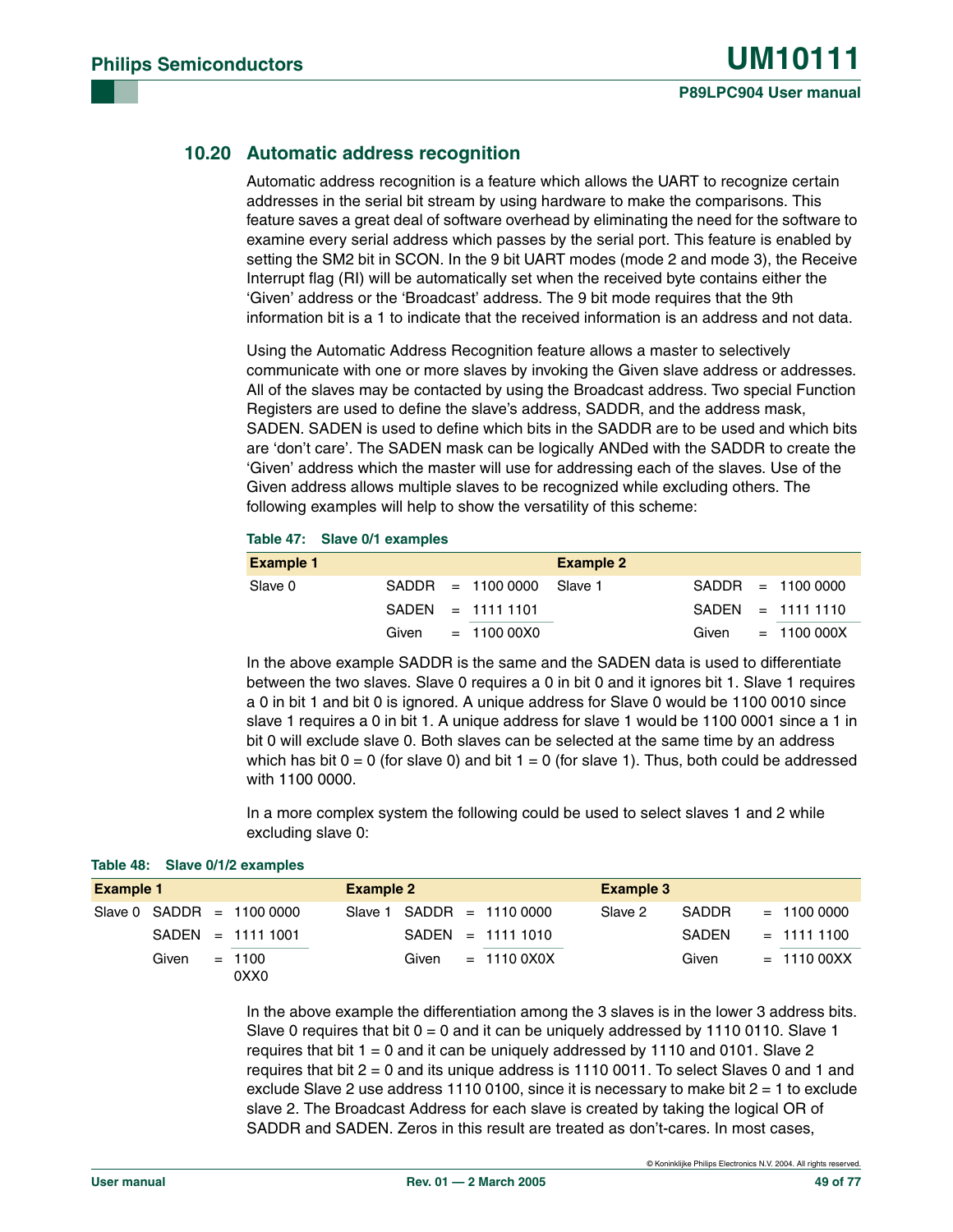interpreting the don't-cares as ones, the broadcast address will be FF hexadecimal. Upon reset SADDR and SADEN are loaded with 0s. This produces a given address of all 'don't cares' as well as a Broadcast address of all 'don't cares'. This effectively disables the Automatic Addressing mode and allows the microcontroller to use standard UART drivers which do not make use of this feature.

# **11. Analog comparators**

Two analog comparators are provided on the P89LPC904. Input options allow use of the comparators in different configurations. Comparator operation is such that the output is a logic 1 (which may be read in a register) when the positive input is greater than the negative input (selectable from a pin or an internal reference voltage). Otherwise the output is a zero. Each comparator may be configured to cause an interrupt when the output value changes.

### **11.1 Comparator configuration**

Each comparator has a control register, CMP1 for comparator 1 and CMP2 for comparator 2. The control registers are identical and are shown in [Table 50](#page-49-0).

The overall connections to both comparators are shown in [Figure 22](#page-50-0). There are two possible configurations for each comparator, as determined by the control bits in the corresponding CMPn register. These configurations are shown in [Figure 23](#page-51-0).

When each comparator is first enabled, the comparator output and interrupt flag are not guaranteed to be stable for 10 microseconds. The corresponding comparator interrupt should not be enabled during that time, and the comparator interrupt flag must be cleared before the interrupt is enabled in order to prevent an immediate interrupt service.

| Table 49: Comparator Control register (CMP1 - address ACh, CMP2 - address ADh) bit allocation |  |
|-----------------------------------------------------------------------------------------------|--|

| <b>Bit</b> |    |                          |     |     |     |             |
|------------|----|--------------------------|-----|-----|-----|-------------|
| Symbol     | -  | $\overline{\phantom{0}}$ | CEn | CNn | COn | <b>CMFn</b> |
| Reset      | ,, | $\ddot{\phantom{0}}$     |     |     |     |             |

#### <span id="page-49-0"></span>**Table 50: Comparator Control register (CMP1 - address ACh, CMP2 - address ADh) bit description**

| <b>Bit</b> | Symbol          | <b>Description</b>                                                                                                                                                                                                                           |
|------------|-----------------|----------------------------------------------------------------------------------------------------------------------------------------------------------------------------------------------------------------------------------------------|
| 0          | <b>CMFn</b>     | Comparator interrupt flag. This bit is set by hardware whenever the comparator output COn changes state.<br>This bit will cause a hardware interrupt if enabled. Cleared by software.                                                        |
|            | CO <sub>n</sub> | Comparator output, synchronized to the CPU clock to allow reading by software.                                                                                                                                                               |
| 2          |                 | reserved                                                                                                                                                                                                                                     |
| 3          | CN <sub>n</sub> | Comparator negative input select. When logic 0, the comparator reference pin CMPREF is selected as the<br>negative comparator input. When logic 1, the internal comparator reference, Vref, is selected as the<br>negative comparator input. |
| 4          |                 | reserved                                                                                                                                                                                                                                     |
| 5          | CE <sub>n</sub> | Comparator enable. When set, the corresponding comparator function is enabled. Comparator output is<br>stable 10 microseconds after CEn is set.                                                                                              |
| 6          |                 | reserved                                                                                                                                                                                                                                     |
|            |                 | reserved                                                                                                                                                                                                                                     |

© Koninklijke Philips Electronics N.V. 2004. All rights reserved.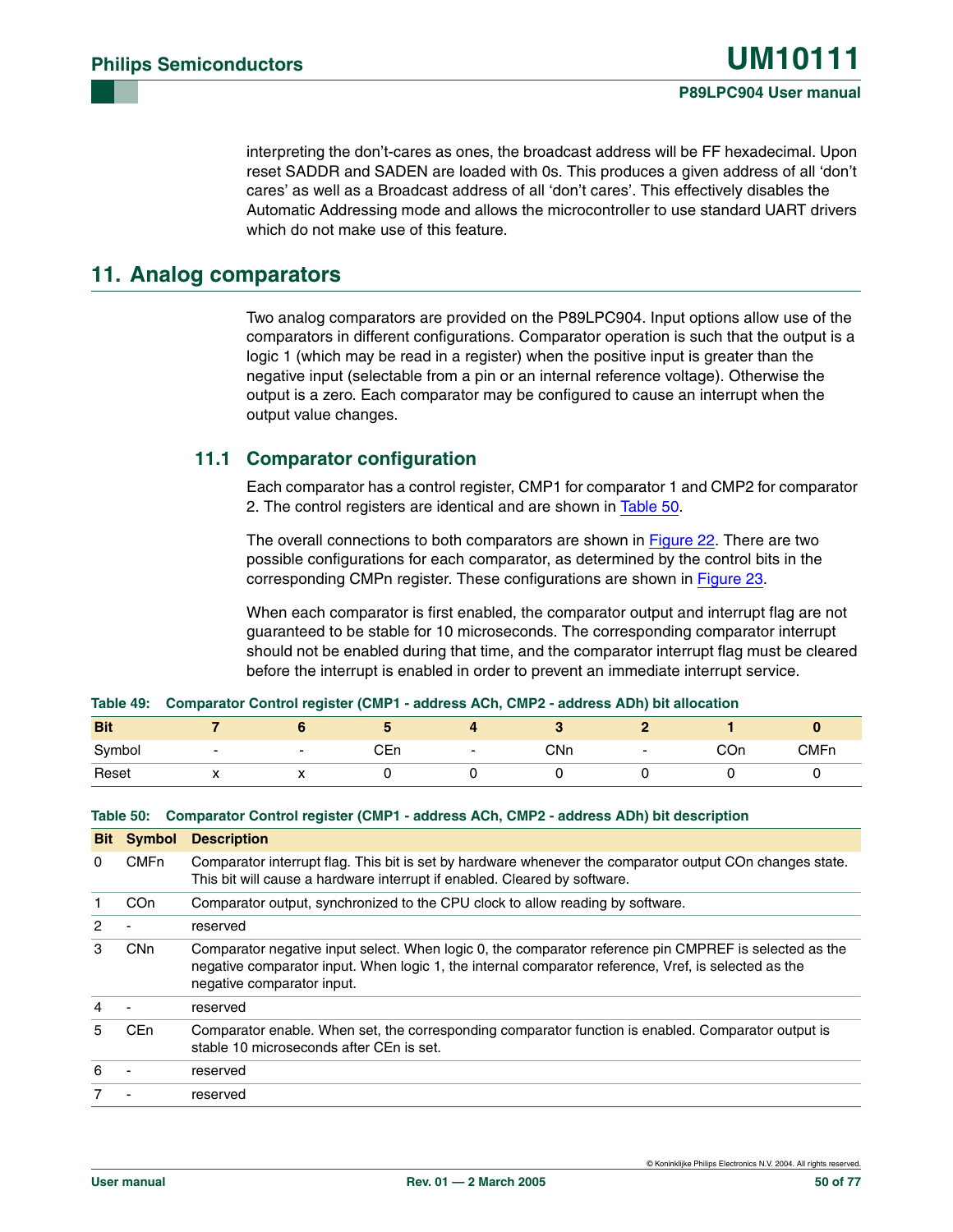

### <span id="page-50-0"></span>**11.2 Internal reference voltage**

An internal reference voltage, Vref, may supply a default reference when a single comparator input pin is used. Please refer to the *P89LPC904 data sheet* for specifications.

### **11.3 Comparator interrupt**

Each comparator has an interrupt flag CMFn contained in its configuration register. This flag is set whenever the comparator output changes state. The flag may be polled by software or may be used to generate an interrupt. The two comparators use one common interrupt vector. The interrupt will be generated when the interrupt enable bit EC in the IEN1 register is set and the interrupt system is enabled via the EA bit in the IEN0 register. If both comparators enable interrupts, after entering the interrupt service routine, the user will need to read the flags to determine which comparator caused the interrupt.

When a comparator is disabled the comparator's output, COx, goes HIGH. If the comparator output was LOW and then is disabled, the resulting transition of the comparator output from a LOW to HIGH state will set the comparator flag, CMFx. This will cause an interrupt if the comparator interrupt is enabled. The user should therefore disable the comparator interrupt prior to disabling the comparator. Additionally, the user should clear the comparator flag, CMFx, after disabling the comparator.

### **11.4 Comparators and power reduction modes**

Either or both comparators may remain enabled when power-down or Idle mode is activated, but both comparators are disabled automatically in Total Power-down mode.

If a comparator interrupt is enabled (except in Total Power-down mode), a change of the comparator output state will generate an interrupt and wake up the processor. If the comparator output to a pin is enabled, the pin should be configured in the push-pull mode in order to obtain fast switching times while in Power-down mode. The reason is that with the **oscillator** stopped, the temporary strong pull-up that normally occurs during switching on a quasi-bidirectional port pin does not take place.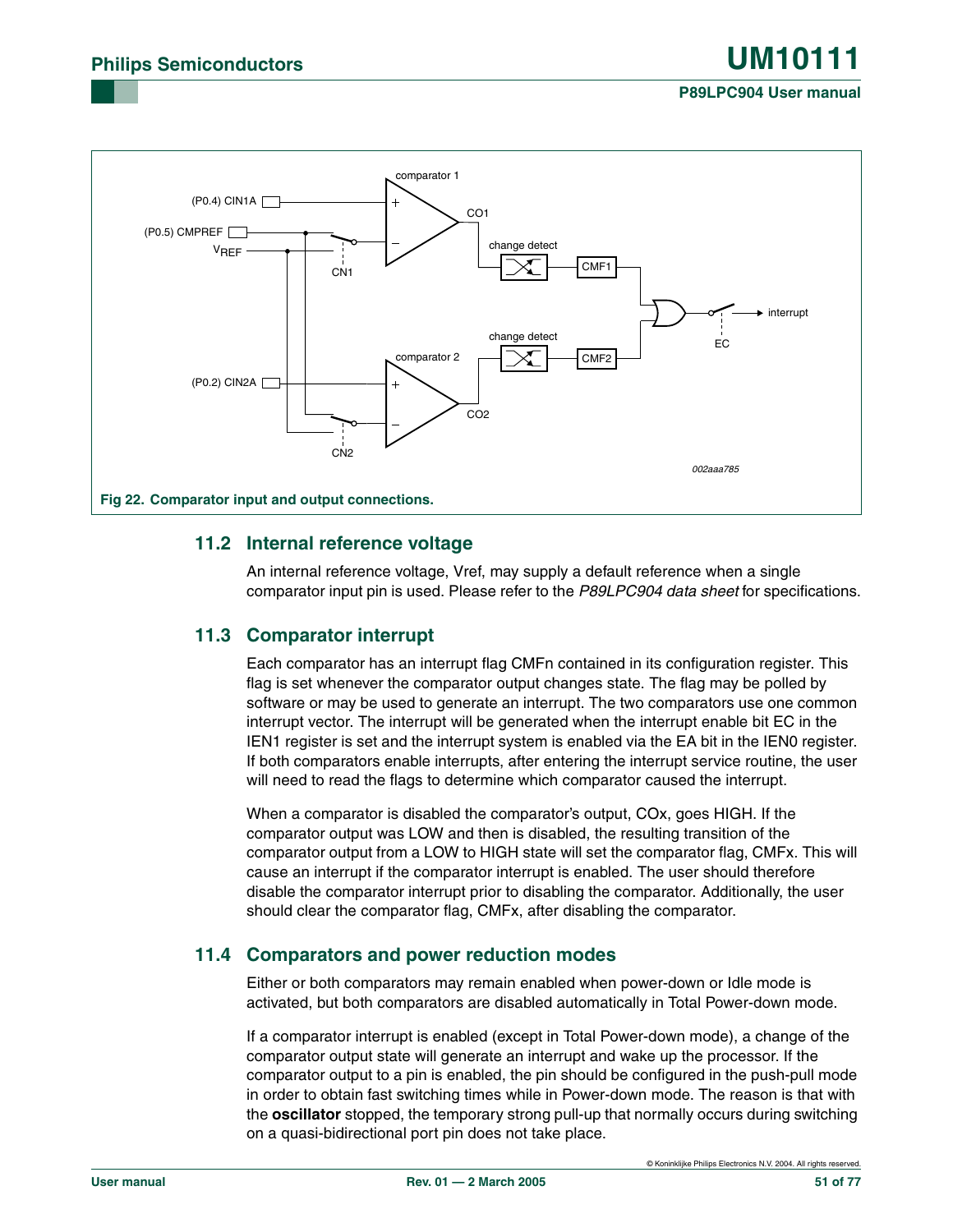Comparators consume power in power-down and Idle modes, as well as in the normal operating mode. This should be taken into consideration when system power consumption is an issue. To minimize power consumption, the user can power-down the comparators by disabling the comparators and setting PCONA.5 to logic 1, or simply putting the device in Total Power-down mode.



### <span id="page-51-0"></span>**11.5 Comparators configuration example**

The code shown below is an example of initializing one comparator. Comparator 1 is configured to use the CIN1A and CMPREF inputs, outputs the comparator result to the CMP1 pin, and generates an interrupt when the comparator output changes.

```
CMPINIT:
 MOV PT0AD,#030h ;Disable digital INPUTS on pins CIN1A, CMPREF.
 ANL P0M2,#0CFh ;Disable digital OUTPUTS on pins that are used
 ORL P0M1,#030h ;for analog functions: CIN1A, CMPREF.
 MOV CMP1,#020h ;Turn on comparator 1 and set up for:
                   ; - Positive input on CIN1A.
                   ; - Negative input from CMPREF pin.
 CALL delay10us ;start up for at least 10 microseconds before use.
 ANL CMP1,#0FEh ;Clear comparator 1 interrupt flag.
 SETB EC ;Enable the comparator interrupt. The priority is left at 
                  the current value.
SETB EA ; Enable the interrupt system (if needed).
RET ;Return to caller.
```
The interrupt routine used for the comparator must clear the interrupt flag (CMF1 in this case) before returning.

# **12. Keypad interrupt (KBI)**

The Keypad Interrupt function is intended primarily to allow a single interrupt to be generated when Port 0 is equal to or not equal to a certain pattern. This function can be used for bus address recognition or keypad recognition. The user can configure the port via SFRs for different tasks.

There are three SFRs used for this function. The Keypad Interrupt Mask Register (KBMASK) is used to define which input pins connected to Port 0 are enabled to trigger the interrupt. The Keypad Pattern Register (KBPATN) is used to define a pattern that is compared to the value of Port 0. The Keypad Interrupt Flag (KBIF) in the Keypad Interrupt Control Register (KBCON) is set when the condition is matched while the Keypad Interrupt function is active. An interrupt will be generated if it has been enabled by setting the EKBI bit in IEN1 register and EA = 1. The PATN\_SEL bit in the Keypad Interrupt Control Register (KBCON) is used to define equal or not-equal for the comparison.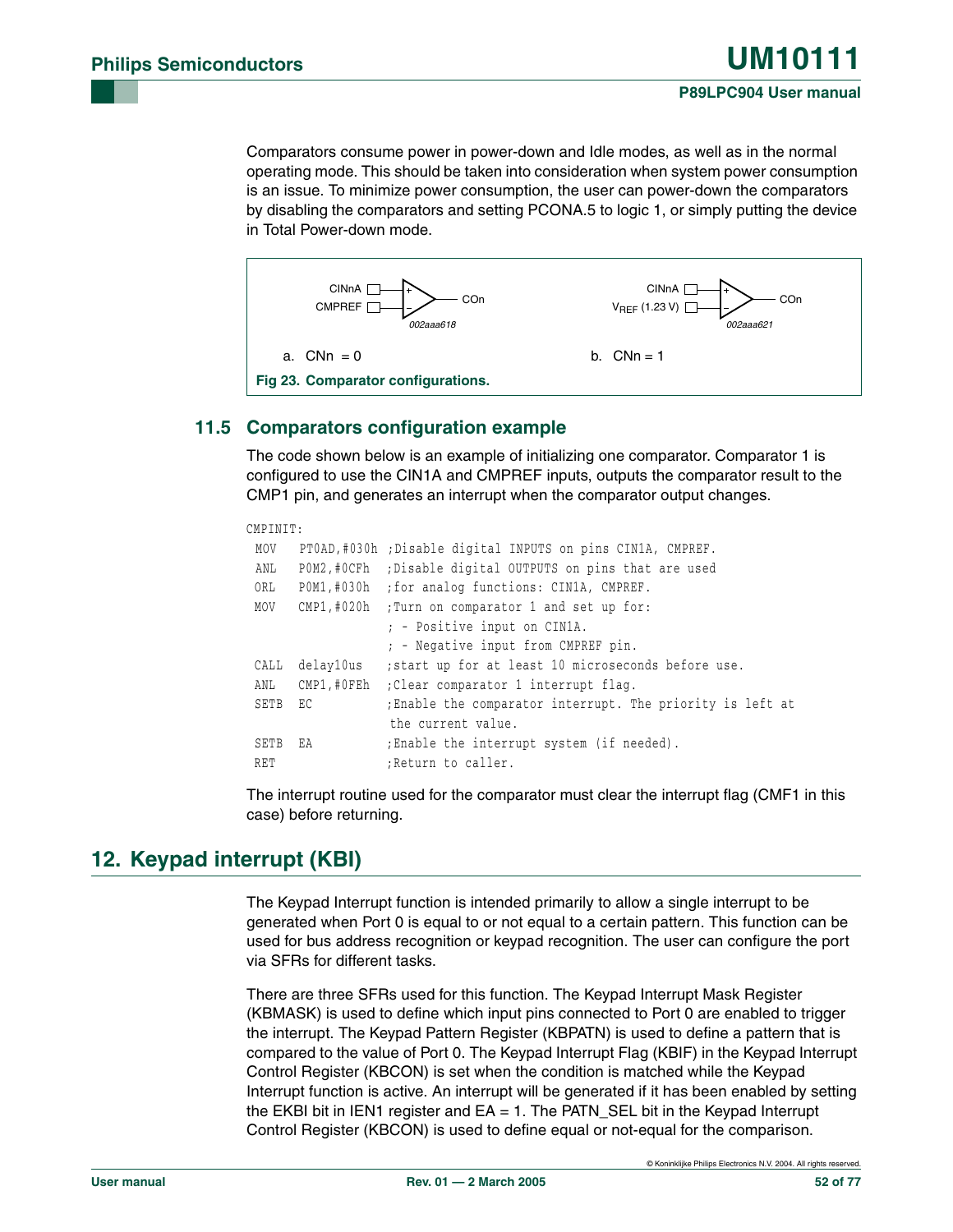In order to use the Keypad Interrupt as an original KBI function like in the 87LPC76x series, the user needs to set KBPATN =  $0$ FFH and PATN\_SEL = 0 (not equal), then any key connected to Port0 which is enabled by KBMASK register is will cause the hardware to set KBIF = 1 and generate an interrupt if it has been enabled. The interrupt may be used to wake up the CPU from Idle or Power-down modes. This feature is particularly useful in handheld, battery powered systems that need to carefully manage power consumption yet also need to be convenient to use.

In order to set the flag and cause an interrupt, the pattern on Port 0 must be held longer than 6 CCLKs.

|            | . .      |          |          |          |          |          |          |          |
|------------|----------|----------|----------|----------|----------|----------|----------|----------|
| <b>Bit</b> |          |          |          |          |          |          |          |          |
| Symbol     | KBPATN.7 | KBPATN.6 | KBPATN.5 | KBPATN.4 | KBPATN.3 | KBPATN.2 | KBPATN.1 | KBPATN.0 |
| Reset      |          |          |          |          |          |          |          |          |

#### **Table 51: Keypad Pattern register (KBPATN - address 93h) bit allocation**

|  |  | Table 52: Keypad Pattern register (KBPATN - address 93h) bit description |  |  |
|--|--|--------------------------------------------------------------------------|--|--|
|--|--|--------------------------------------------------------------------------|--|--|

| <b>Bit Symbol</b>  | <b>Access Description</b> |
|--------------------|---------------------------|
| 0:7 KBPATN.7:0 R/W | Pattern bit 0 - bit 7     |

#### **Table 53: Keypad Control register (KBCON - address 94h) bit allocation**

| <b>Bit</b> |     |                          |                          |                          |                          |                          |          |             |
|------------|-----|--------------------------|--------------------------|--------------------------|--------------------------|--------------------------|----------|-------------|
| Symbol     | -   | $\overline{\phantom{0}}$ | $\overline{\phantom{0}}$ | $\overline{\phantom{0}}$ | $\overline{\phantom{0}}$ | $\overline{\phantom{0}}$ | PATN_SEL | <b>KBIF</b> |
| Reset      | . . |                          | $\overline{\phantom{a}}$ | "                        | $\overline{\phantom{a}}$ |                          |          |             |

#### **Table 54: Keypad Control register (KBCON - address 94h) bit description**

|          | <b>Bit Symbol</b> |     | <b>Access Description</b>                                                                                                                                                                                                                      |
|----------|-------------------|-----|------------------------------------------------------------------------------------------------------------------------------------------------------------------------------------------------------------------------------------------------|
| $\Omega$ | <b>KBIF</b>       | R/W | Keypad Interrupt Flag. Set when Port 0 matches user defined conditions specified in KBPATN,<br>KBMASK, and PATN_SEL. Needs to be cleared by software by writing logic 0.                                                                       |
|          | PATN SEL          | R/W | Pattern Matching Polarity selection. When set, Port 0 has to be equal to the user-defined<br>Pattern in KBPATN to generate the interrupt. When clear, Port 0 has to be not equal to the<br>value of KBPATN register to generate the interrupt. |
| $2:7 -$  |                   |     | reserved                                                                                                                                                                                                                                       |

|            | Table 55: Keypad Interrupt Mask register (KBMASK - address 86h) bit allocation |  |  |                                                                |  |  |          |  |
|------------|--------------------------------------------------------------------------------|--|--|----------------------------------------------------------------|--|--|----------|--|
| <b>Bit</b> |                                                                                |  |  |                                                                |  |  |          |  |
| Symbol     |                                                                                |  |  | KBMASK.7 KBMASK.6 KBMASK.5 KBMASK.4 KBMASK.3 KBMASK.2 KBMASK.1 |  |  | KBMASK.0 |  |
| Reset      |                                                                                |  |  |                                                                |  |  |          |  |

#### **Table 56: Keypad Interrupt Mask register (KBMASK - address 86h) bit description**

|         | <b>Bit Symbol</b> | <b>Description</b>                                       |
|---------|-------------------|----------------------------------------------------------|
| $0:1 -$ |                   | Reserved, should always be written with a logic 0.       |
| 2       | KBMASK.2          | When set, enables P0.2 as a cause of a Keypad Interrupt. |
| $3:7 -$ |                   | Reserved, should always be written with a logic 0.       |

[1] The Keypad Interrupt must be enabled in order for the settings of the KBMASK register to be effective.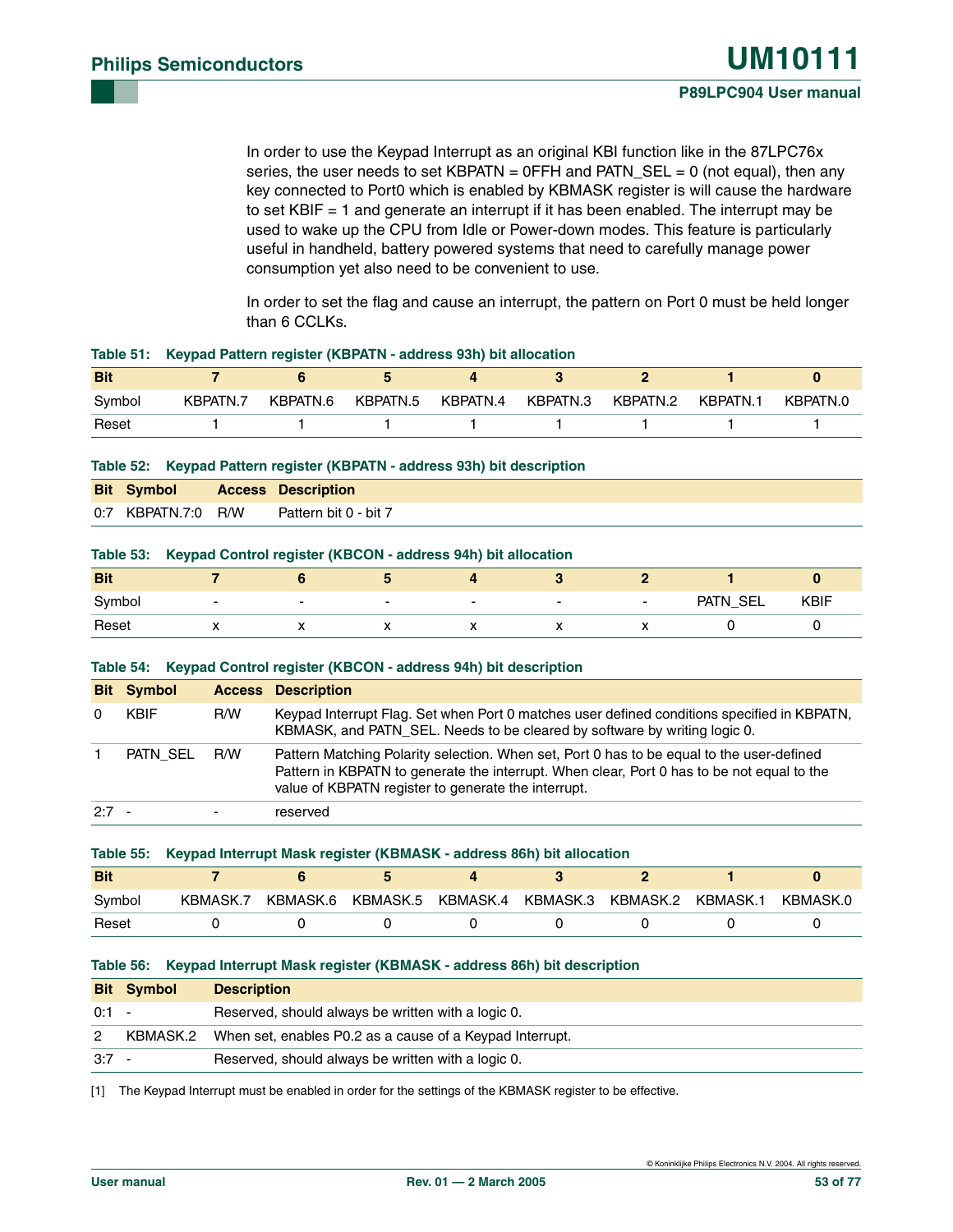# **13. Watchdog timer (WDT)**

The Watchdog timer subsystem protects the system from incorrect code execution by causing a system reset when it underflows as a result of a failure of software to feed the timer prior to the timer reaching its terminal count. The Watchdog timer can only be reset by a power-on reset.

### **13.1 Watchdog function**

The user has the ability using the WDCON and UCFG1 registers to control the run /stop condition of the WDT, the clock source for the WDT, the prescaler value, and whether the WDT is enabled to reset the device on underflow. In addition, there is a safety mechanism which forces the WDT to be enabled by values programmed into UCFG1 either through IAP or a commercial programmer.

The WDTE bit (UCFG1.7), if set, enables the WDT to reset the device on underflow. Following reset, the WDT will be running regardless of the state of the WDTE bit.

The WDRUN bit (WDCON.2) can be set to start the WDT and cleared to stop the WDT. Following reset this bit will be set and the WDT will be running. All writes to WDCON need to be followed by a feed sequence (see [Section 13.2](#page-54-0)). Additional bits in WDCON allow the user to select the clock source for the WDT and the prescaler.

When the timer is not enabled to reset the device on underflow, the WDT can be used in 'timer mode' and be enabled to produce an interrupt (IEN0.6) if desired.

The Watchdog Safety Enable bit, WDSE (UCFG1.4) along with WDTE, is designed to force certain operating conditions at power-up. Refer to [Table 57](#page-54-1) for details.

[Figure 26](#page-58-0) shows the Watchdog timer in Watchdog mode. It consists of a programmable 13-bit prescaler, and an 8-bit down counter. The down counter is clocked (decremented) by a tap taken from the prescaler. The clock source for the prescaler is either PCLK or the Watchdog oscillator selected by the WDCLK bit in the WDCON register. (Note that switching of the clock sources will not take effect immediately - see [Section 13.3](#page-56-0)).

The Watchdog asserts the Watchdog reset when the Watchdog count underflows and the Watchdog reset is enabled. When the Watchdog reset is enabled, writing to WDL or WDCON must be followed by a feed sequence for the new values to take effect.

If a Watchdog reset occurs, the internal reset is active for at least one Watchdog clock cycle (PCLK or the Watchdog oscillator clock). If CCLK is still running, code execution will begin immediately after the reset cycle. If the processor was in Power-down mode, the Watchdog reset will start the oscillator and code execution will resume after the oscillator is stable.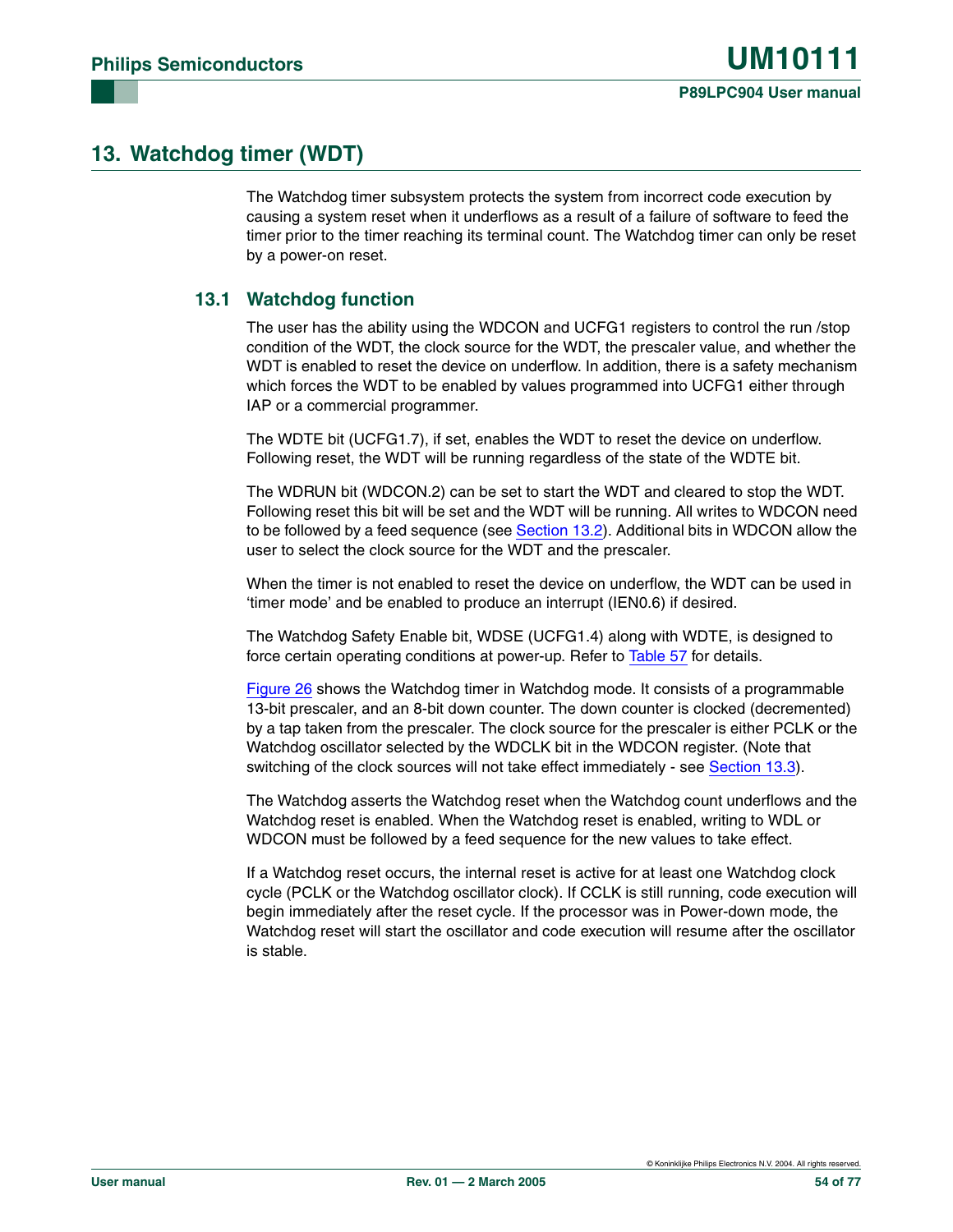#### <span id="page-54-1"></span>**Table 57: Watchdog timer configuration.**

|          | <b>WDTE (UCFG1.7) WDSE (UCFG1.4)</b> | <b>FUNCTION</b>                                                                                                                                                                    |
|----------|--------------------------------------|------------------------------------------------------------------------------------------------------------------------------------------------------------------------------------|
| $\Omega$ | х                                    | The Watchdog reset is disabled. The timer can be used as an internal timer and<br>can be used to generate an interrupt. WDSE has no effect.                                        |
|          | 0                                    | The Watchdog reset is enabled. The user can set WDCLK to choose the clock<br>source.                                                                                               |
|          |                                      | The watchdog reset is enabled, along with additional safety features:<br>1. WDCLK is forced to 1 (using watchdog oscillator)<br>2. WDCON and WDL register can only be written once |

3. WDRUN is forced to 1 and cannot be cleared by software.



### <span id="page-54-2"></span><span id="page-54-0"></span>**13.2 Feed sequence**

The Watchdog timer control register and the 8-bit down counter (See [Figure 25\)](#page-57-0) are not directly loaded by the user. The user writes to the WDCON and the WDL SFRs. At the end of a feed sequence, the values in the WDCON and WDL SFRs are loaded to the control register and the 8-bit down counter. Before the feed sequence, any new values written to these two SFRs will not take effect. To avoid a Watchdog reset, the Watchdog timer needs to be fed (via a special sequence of software action called the feed sequence) prior to reaching an underflow.

To feed the Watchdog, two write instructions must be sequentially executed successfully. Between the two write instructions, SFR reads are allowed, but writes are not allowed. The instructions should move A5H to the WFEED1 register and then 5AH to the WFEED2 register. An incorrect feed sequence will cause an immediate Watchdog reset. The program sequence to feed the Watchdog timer is as follows:

```
 CLR EA ;disable interrupt
MOV WFEED1,#0A5h ;do watchdog feed part 1
MOV WFEED2,#05Ah ;do watchdog feed part 2
SETB EA ;enable interrupt
```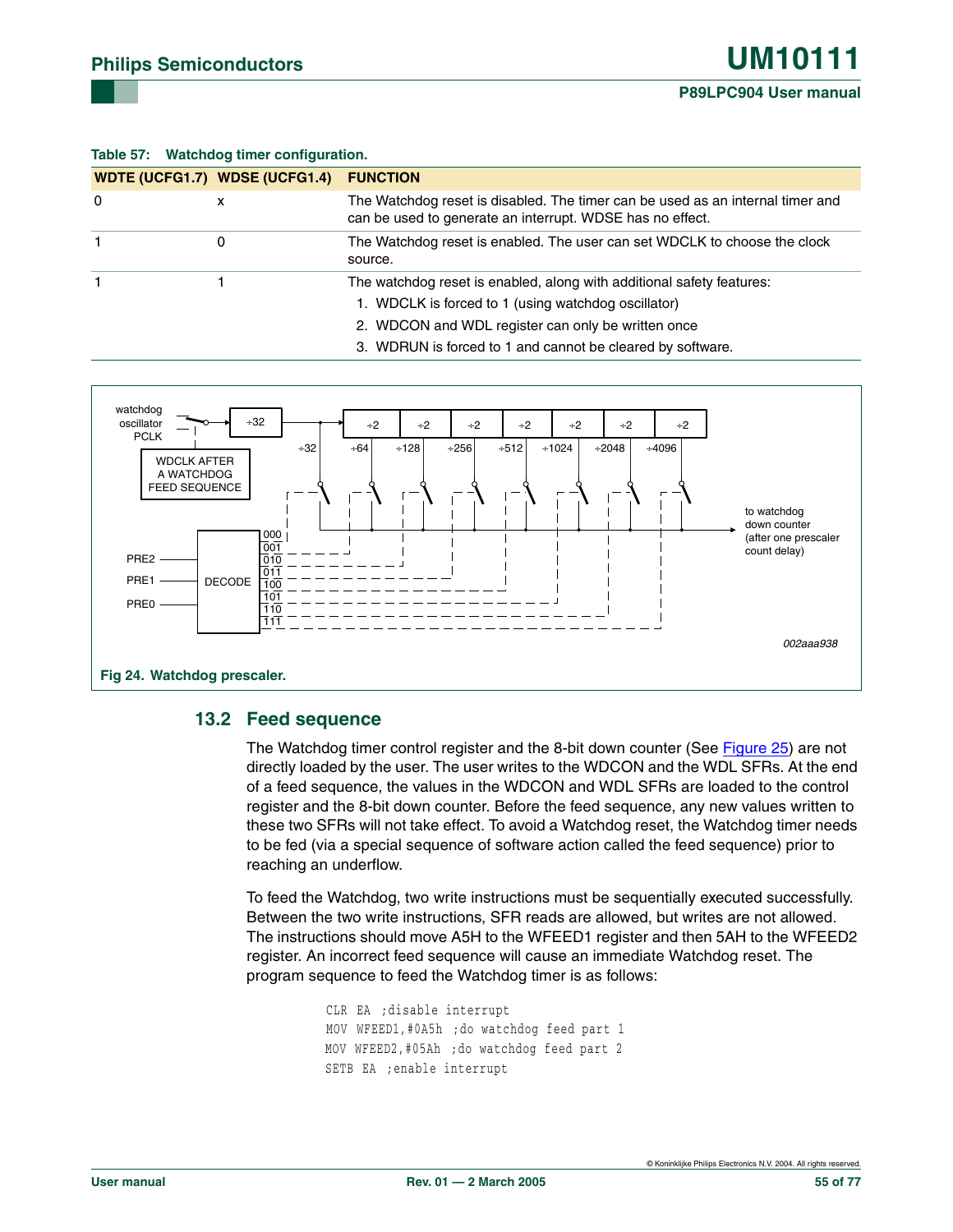This sequence assumes that the P89LPC904 interrupt system is enabled and there is a possibility of an interrupt request occurring during the feed sequence. If an interrupt was allowed to be serviced and the service routine contained any SFR writes, it would trigger a Watchdog reset. If it is known that no interrupt could occur during the feed sequence, the instructions to disable and re-enable interrupts may be removed.

In Watchdog mode (WDTE  $= 1$ ), writing the WDCON register must be IMMEDIATELY followed by a feed sequence to load the WDL to the 8-bit down counter, and the WDCON to the shadow register. If writing to the WDCON register is not immediately followed by the feed sequence, a Watchdog reset will occur.

For example: setting WDRUN = 1:

MOV ACC,WDCON ;get WDCON SETB ACC.2 ;set WD\_RUN = 1 MOV WDL,#0FFh ;New count to be loaded to 8-bit down counter CLR EA ;disable interrupt MOV WDCON,ACC ;write back to WDCON (after the watchdog is enabled, a feed must occur ; immediately) MOV WFEED1,#0A5h ;do watchdog feed part 1 MOV WFEED2,#05Ah ;do watchdog feed part 2 SETB EA ;enable interrupt

In timer mode (WDTE  $= 0$ ), WDCON is loaded to the control register every CCLK cycle (no feed sequence is required to load the control register), but a feed sequence is required to load from the WDL SFR to the 8-bit down counter before a time-out occurs.

The number of Watchdog clocks before timing out is calculated by the following equations:

$$
tclks = (2^{(5+PRE)}) (WDL + I) + I \tag{1}
$$

where:

PRE is the value of prescaler (PRE2 to PRE0) which can be the range 0 to 7, and;

WDL is the value of Watchdog load register which can be the range of 0 to 255.

The minimum number of tclks is:

$$
tclls = (2^{(5+\theta)})(0+1) + 1 = 33
$$
\n(2)

The maximum number of tclks is:

$$
tclks = (2^{(5+7)})(255 + 1) + 1 = 1048577
$$
\n(3)

[Table 60](#page-56-1) shows sample P89LPC904 timeout values.

|  | Table 58: Watchdog Timer Control register (WDCON - address A7h) bit allocation |  |  |
|--|--------------------------------------------------------------------------------|--|--|
|  |                                                                                |  |  |

| <b>Bit</b> |                  |      |                  |                          |                          |              |              |              |
|------------|------------------|------|------------------|--------------------------|--------------------------|--------------|--------------|--------------|
| Symbol     | PRE <sub>2</sub> | PRE1 | PRE <sub>0</sub> | $\overline{\phantom{0}}$ | $\overline{\phantom{0}}$ | <b>WDRUN</b> | <b>WDTOF</b> | <b>WDCLK</b> |
| Reset      |                  |      |                  |                          |                          |              | 1/0          |              |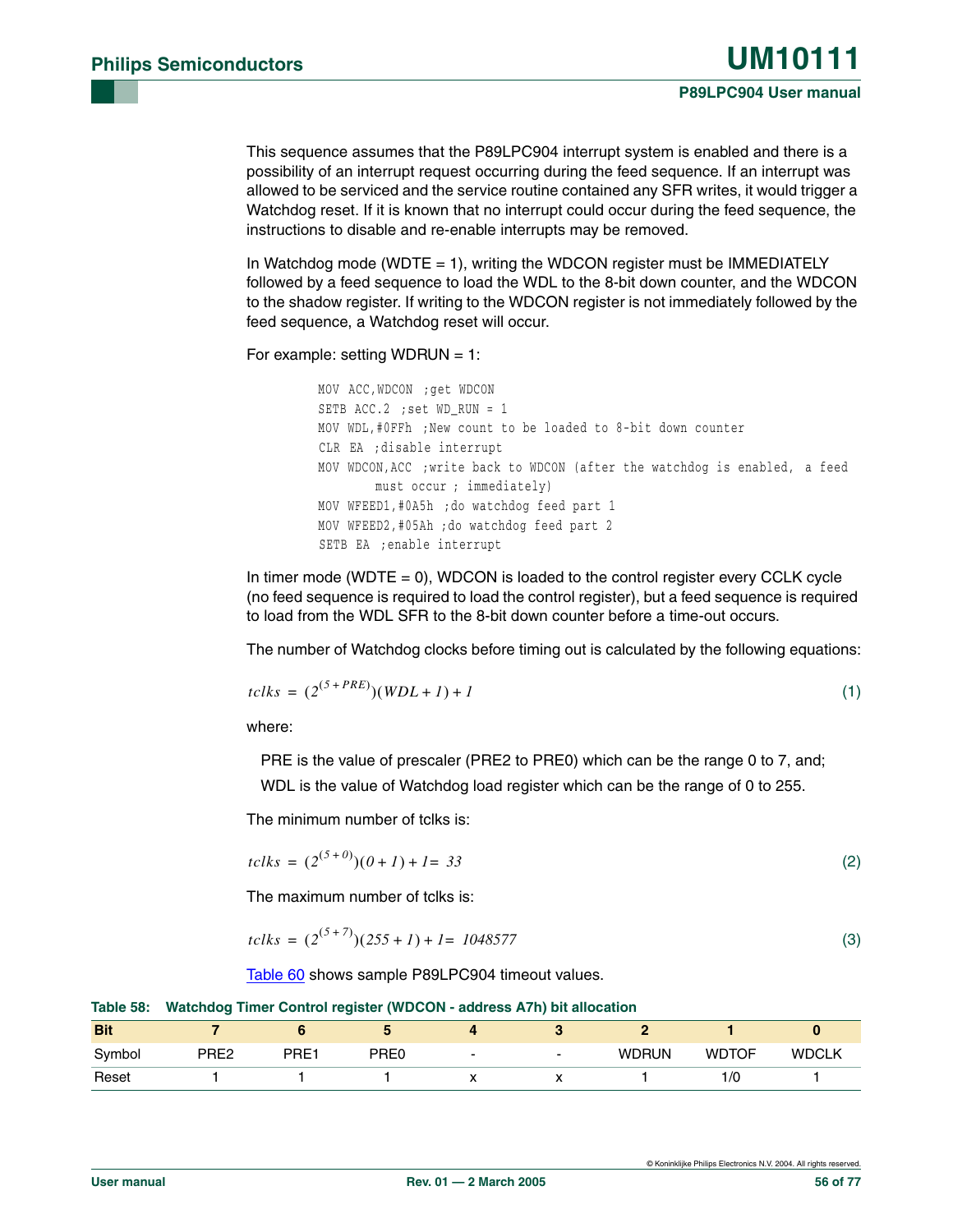#### **Table 59: Watchdog Timer Control register (WDCON - address A7h) bit description**

| <b>Bit</b> | Symbol           | <b>Description</b>                                                                                                                                                                                                                                                                                               |
|------------|------------------|------------------------------------------------------------------------------------------------------------------------------------------------------------------------------------------------------------------------------------------------------------------------------------------------------------------|
| 0          | <b>WDCLK</b>     | Watchdog input clock select. When set, the Watchdog oscillator is selected. When cleared, PCLK is<br>selected. (If the CPU is powered down, the Watchdog is disabled if WDCLK = 0, see Section 13.5). (Note: If<br>both WDTE and WDSE are set to 1, this bit is forced to 1.) Refer to Section 13.3 for details. |
|            | <b>WDTOF</b>     | Watchdog Timer Time-Out Flag. This bit is set when the 8-bit down counter underflows. In Watchdog mode,<br>a feed sequence will clear this bit. It can also be cleared by writing logic 0 to this bit in software.                                                                                               |
| 2          | <b>WDRUN</b>     | Watchdog Run Control. The Watchdog timer is started when WDRUN = 1 and stopped when WDRUN = 0.<br>This bit is forced to logic 1 (Watchdog running) and cannot be cleared to zero if both WDTE and WDSE are<br>set to 1.                                                                                          |
| $3:4 -$    |                  | reserved                                                                                                                                                                                                                                                                                                         |
| 5          | PRE <sub>0</sub> |                                                                                                                                                                                                                                                                                                                  |
| 6          | PRE1             | Clock Prescaler Tap Select. Refer to Table 60 for details.                                                                                                                                                                                                                                                       |
| 7          | PRE <sub>2</sub> |                                                                                                                                                                                                                                                                                                                  |

#### <span id="page-56-1"></span>**Table 60: Watchdog timeout vales.**

| <b>PRE2 to PRE0</b> | <b>WDL (in decimal)</b> | <b>Timeout Period</b>         | <b>Watchdog Clock Source</b>                                    |                                                        |  |
|---------------------|-------------------------|-------------------------------|-----------------------------------------------------------------|--------------------------------------------------------|--|
|                     |                         | (in Watchdog clock<br>cycles) | <b>400 KHz Watchdog</b><br><b>Oscillator Clock</b><br>(Nominal) | 12 MHz CCLK (6 MHz<br><b>CCLK/2 Watchdog</b><br>Clock) |  |
| 000                 | $\Omega$                | 33                            | $82.5 \,\mu s$                                                  | $5.50 \,\mu s$                                         |  |
|                     | 255                     | 8,193                         | 20.5 ms                                                         | $1.37$ ms                                              |  |
| 001                 | 0                       | 65                            | 162.5 $\mu$ s                                                   | 10.8 $\mu$ s                                           |  |
|                     | 255                     | 16,385                        | 41.0 ms                                                         | 2.73 ms                                                |  |
| 010                 | 0                       | 129                           | $322.5 \,\mu s$                                                 | $21.5 \,\mu s$                                         |  |
|                     | 255                     | 32,769                        | 81.9 ms                                                         | 5.46 ms                                                |  |
| 011                 | $\Omega$                | 257                           | $642.5 \,\mu s$                                                 | $42.8 \,\mu s$                                         |  |
|                     | 255                     | 65,537                        | 163.8 ms                                                        | 10.9 <sub>ms</sub>                                     |  |
| 100                 | $\Omega$                | 513                           | $1.28$ ms                                                       | $85.5 \,\mu s$                                         |  |
|                     | 255                     | 131,073                       | 327.7 ms                                                        | 21.8 ms                                                |  |
| 101                 | 0                       | 1,025                         | $2.56$ ms                                                       | 170.8 $\mu$ s                                          |  |
|                     | 255                     | 262,145                       | 655.4 ms                                                        | 43.7 ms                                                |  |
| 110                 | 0                       | 2,049                         | 5.12 ms                                                         | $341.5 \,\mu s$                                        |  |
|                     | 255                     | 524,289                       | 1.31 s                                                          | 87.4 ms                                                |  |
| 111                 | 0                       | 4097                          | 10.2 <sub>ms</sub>                                              | 682.8 ms                                               |  |
|                     | 255                     | 1,048,577                     | 2.62 s                                                          | 174.8 ms                                               |  |

### <span id="page-56-0"></span>**13.3 Watchdog clock source**

The Watchdog timer system has an on-chip 400 KHz oscillator. The Watchdog timer can be clocked from either the Watchdog oscillator or from PCLK (refer to [Figure 24](#page-54-2)) by configuring the WDCLK bit in the Watchdog Control Register WDCON. When the Watchdog feature is enabled, the timer must be fed regularly by software in order to prevent it from resetting the CPU.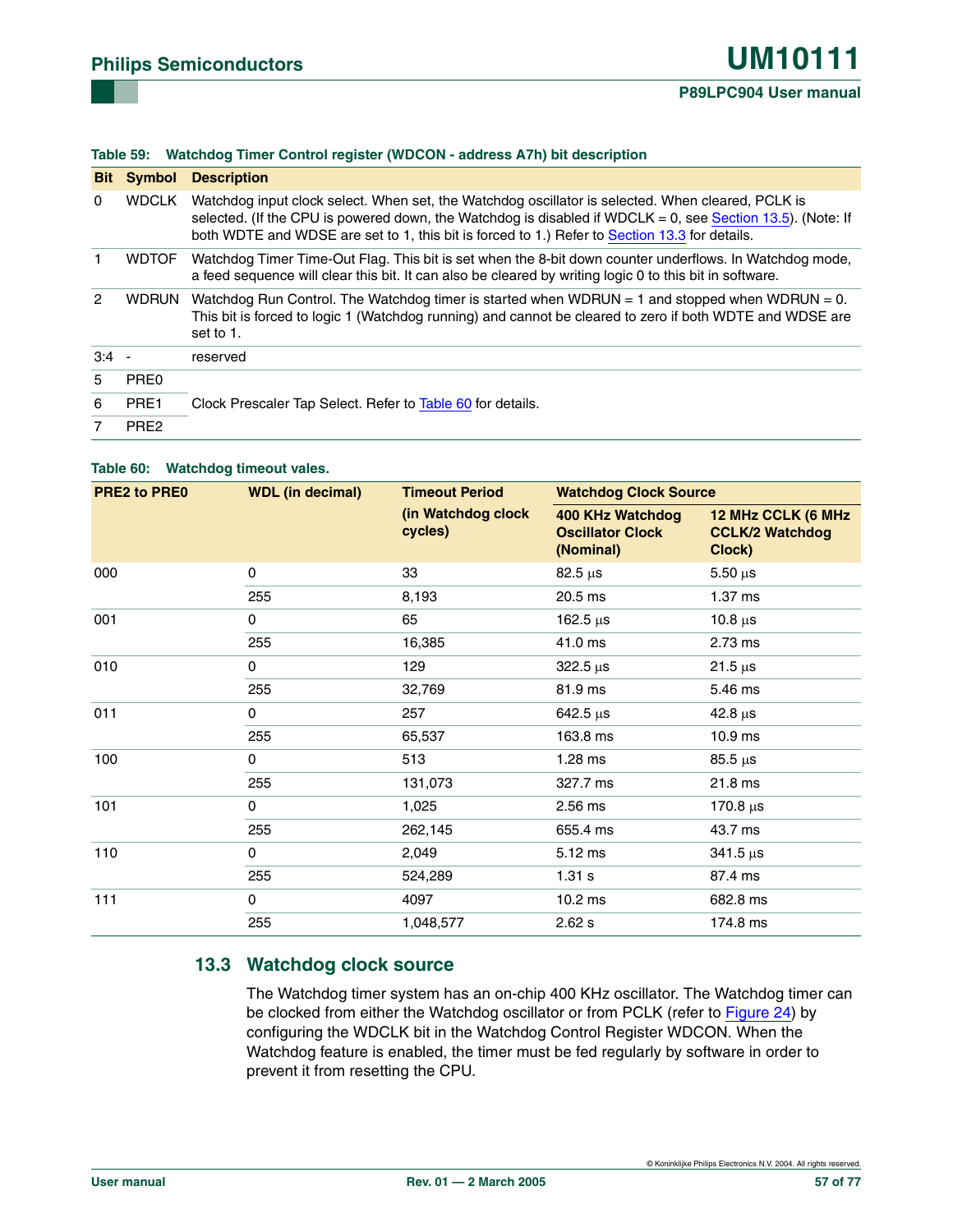After changing WDCLK (WDCON.0), switching of the clock source will not immediately take effect. As shown in [Figure 26](#page-58-0), the selection is loaded after a Watchdog feed sequence. In addition, due to clock synchronization logic, it can take two old clock cycles before the old clock source is deselected, and then an additional two new clock cycles before the new clock source is selected.

Since the prescaler starts counting immediately after a feed, switching clocks can cause some inaccuracy in the prescaler count. The inaccuracy could be as much as two old clock source counts plus two new clock cycles.

Note: When switching clocks, it is important that the old clock source is left enabled for two clock cycles after the feed completes. Otherwise, the Watchdog may become disabled when the old clock source is disabled. For example, suppose PCLK (WCLK  $= 0$ ) is the current clock source. After WCLK is set to logic 1, the program should wait at least two PCLK cycles (4 CCLKs) after the feed completes before going into Power-down mode. Otherwise, the Watchdog could become disabled when CCLK turns off. The Watchdog oscillator will never become selected as the clock source unless CCLK is turned on again first.

<span id="page-57-0"></span>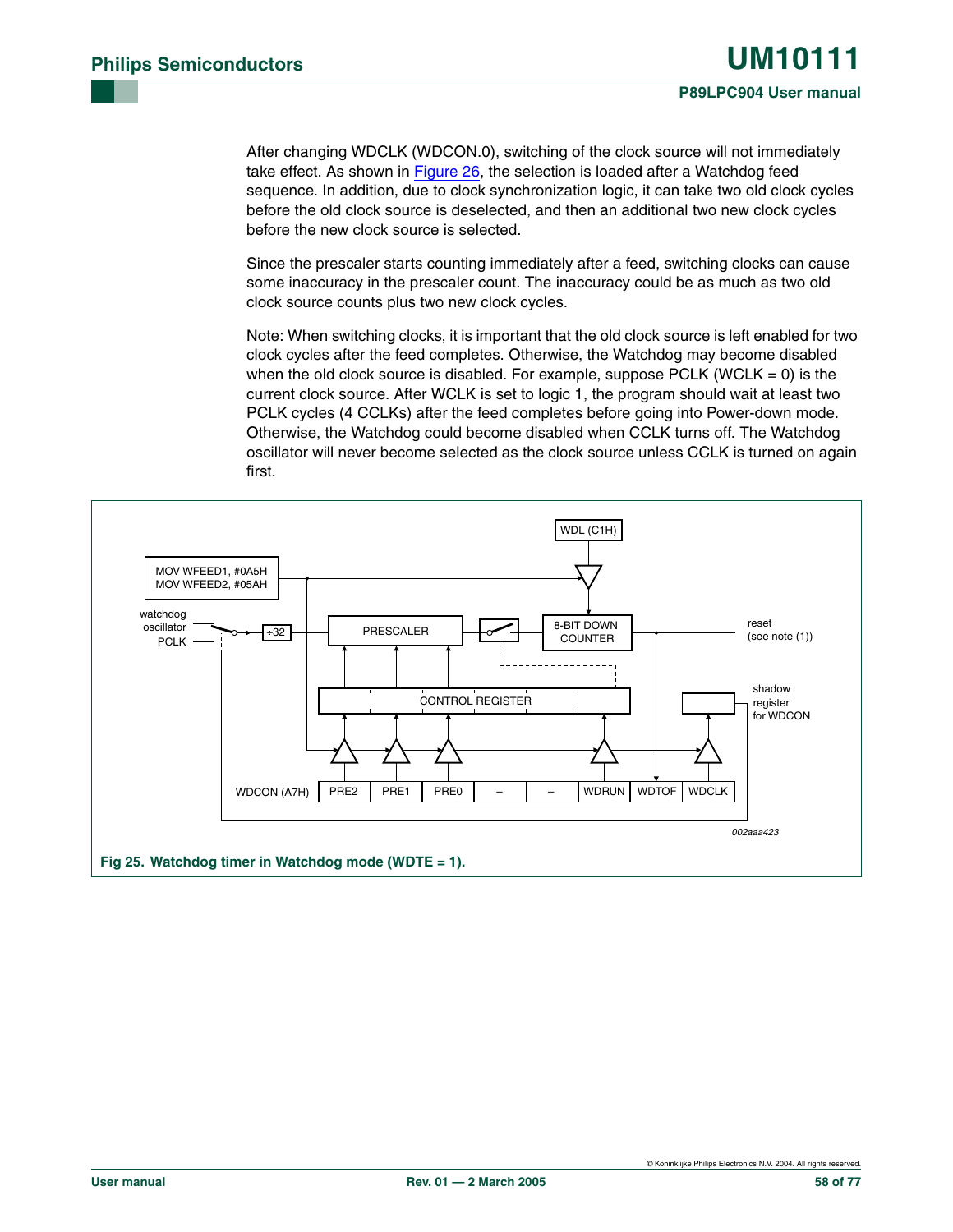#### **P89LPC904 User manual**



### <span id="page-58-0"></span>**13.4 Watchdog timer in Timer mode**

[Figure 26](#page-58-0) shows the Watchdog timer in Timer Mode. In this mode, any changes to WDCON are written to the shadow register after one Watchdog clock cycle. A Watchdog underflow will set the WDTOF bit. If IEN0.6 is set, the Watchdog underflow is enabled to cause an interrupt. WDTOF is cleared by writing a logic 0 to this bit in software. When an underflow occurs, the contents of WDL is reloaded into the down counter and the Watchdog timer immediately begins to count down again.

A feed is necessary to cause WDL to be loaded into the down counter before an underflow occurs. Incorrect feeds are ignored in this mode.

### <span id="page-58-1"></span>**13.5 Power-down operation**

The WDT oscillator will continue to run in power-down, consuming approximately 50  $\mu$ A, as long as the WDT oscillator is selected as the clock source for the WDT. Selecting PCLK as the WDT source will result in the WDT oscillator going into power-down with the rest of the device (see [Section 13.3](#page-56-0)). Power-down mode will also prevent PCLK from running and therefore the Watchdog is effectively disabled.

### **13.6 Periodic wake-up from power-down without an external oscillator**

Without using an external oscillator source, the power consumption required in order to have a periodic wake-up is determined by the power consumption of the internal oscillator source used to produce the wake-up. The Real-time clock running from the internal RC oscillator can be used. The power consumption of this oscillator is approximately 300  $\mu$ A. Instead, if the WDT is used to generate interrupts the current is reduced to approximately  $50 \mu$ A. Whenever the WDT underflows, the device will wake up.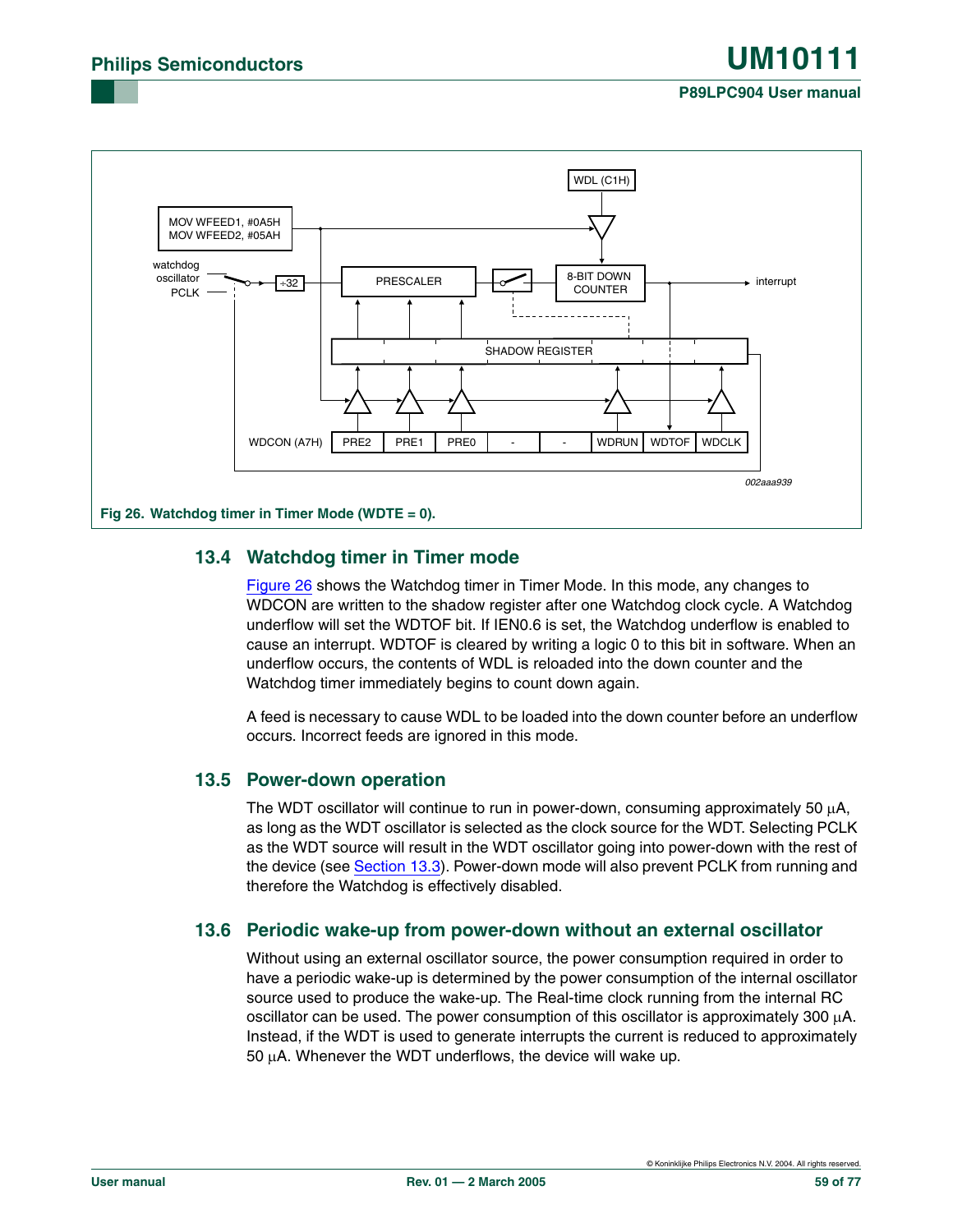# **14. Additional features**

The AUXR1 register contains several special purpose control bits that relate to several chip features. AUXR1 is described in [Table 62.](#page-59-0)

|            | Table 61: AUXR1 register (address A2h) bit allocation |      |             |             |      |  |  |     |
|------------|-------------------------------------------------------|------|-------------|-------------|------|--|--|-----|
| <b>Bit</b> |                                                       |      |             |             |      |  |  |     |
| Symbol     | <b>CLKLP</b>                                          | EBRR | <b>FNT1</b> | <b>ENTO</b> | SRST |  |  | DPS |
| Reset      |                                                       |      |             |             |      |  |  |     |

#### <span id="page-59-0"></span>**Table 62: AUXR1 register (address A2h) bit description**

|                | <b>Bit Symbol</b> | <b>Description</b>                                                                                                                                                                                              |
|----------------|-------------------|-----------------------------------------------------------------------------------------------------------------------------------------------------------------------------------------------------------------|
| 0              | <b>DPS</b>        | Data Pointer Select. Chooses one of two Data Pointers.                                                                                                                                                          |
|                |                   | Not used. Allowable to set to a logic 1.                                                                                                                                                                        |
| 2              | $\mathbf 0$       | This bit contains a hard-wired 0. Allows toggling of the DPS bit by incrementing AUXR1, without interfering<br>with other bits in the register.                                                                 |
| 3              | <b>SRST</b>       | Software Reset. When set by software, resets the P89LPC904 as if a hardware reset occurred.                                                                                                                     |
| $\overline{4}$ |                   | reserved                                                                                                                                                                                                        |
| 5              |                   | reserved                                                                                                                                                                                                        |
| 6              | EBRR              | UART Break Detect Reset Enable. If logic 1, UART Break Detect will cause a chip reset and force the device<br>into ISP mode.                                                                                    |
| 7              | <b>CLKLP</b>      | Clock Low Power Select. When set, reduces power consumption in the clock circuits. Can be used when the<br>clock frequency is 8 MHz or less. After reset this bit is cleared to support up to 12 MHz operation. |

### **14.1 Software reset**

The SRST bit in AUXR1 gives software the opportunity to reset the processor completely, as if an external reset or Watchdog reset had occurred. If a value is written to AUXR1 that contains a logic 1 at bit position 3, all SFRs will be initialized and execution will resume at program address 0000. Care should be taken when writing to AUXR1 to avoid accidental software resets.

### **14.2 Dual Data Pointers**

The dual Data Pointers (DPTR) adds to the ways in which the processor can specify the address used with certain instructions. The DPS bit in the AUXR1 register selects one of the two Data Pointers. The DPTR that is not currently selected is not accessible to software unless the DPS bit is toggled.

Specific instructions affected by the Data Pointer selection are:

**INC DPTR —** Increments the Data Pointer by 1.

**JMP @A+DPTR —** Jump indirect relative to DPTR value.

**MOV DPTR, #data16 —** Load the Data Pointer with a 16-bit constant.

**MOVC A, @A+DPTR —** Move code byte relative to DPTR to the accumulator.

**MOVX A, @DPTR —** Move data byte the accumulator to data memory relative to DPTR.

**MOVX@DPTR, A —** Move data byte from data memory relative to DPTR to the accumulator.

© Koninklijke Philips Electronics N.V. 2004. All rights reserved.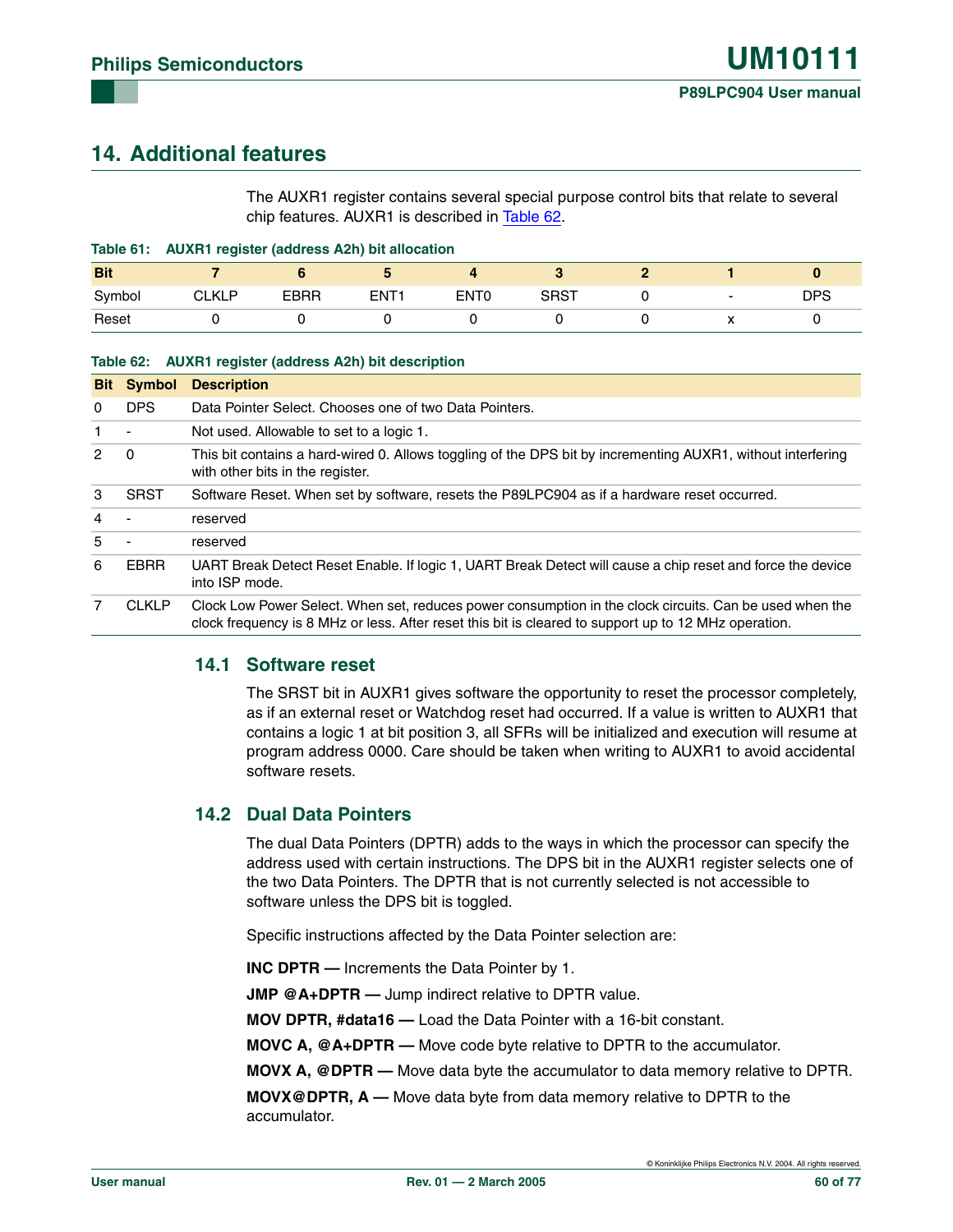Also, any instruction that reads or manipulates the DPH and DPL registers (the upper and lower bytes of the current DPTR) will be affected by the setting of DPS. The MOVX instructions have limited application for the P89LPC904 since the part does not have an external data bus. However, they may be used to access Flash configuration information (see Flash Configuration section) or auxiliary data (XDATA) memory.

Bit 2 of AUXR1 is permanently wired as a logic 0. This is so that the DPS bit may be toggled (thereby switching Data Pointers) simply by incrementing the AUXR1 register, without the possibility of inadvertently altering other bits in the register.

# **15. Flash memory**

The P89LPC904 Flash memory provides in-circuit electrical erasure and programming. The Flash can be read and written as bytes. On-chip erase and write timing generation contribute to a user-friendly programming interface. The P89LPC904 Flash reliably stores memory contents even after 100,000 erase and program cycles. The cell is designed to optimize the erase and programming mechanisms. The P89LPC904 uses  $V_{DD}$  as the supply voltage to perform the Program/Erase algorithms.

### **15.1 Features**

- **•** In-Circuit serial Programming (ICP) with industry-standard commercial programmers.
- **•** IAP-Lite allows individual and multiple bytes of code memory to be used for data storage and programmed under control of the end application.
- **•** Boot vector allows user provided Flash loader code to reside anywhere in the Flash memory space, providing flexibility to the user.
- **•** Programming and erase over the full operating voltage range.
- **•** Read/Programming/Erase using IAP-Lite.
- **•** Any flash erase/program operation in 4 ms.
- **•** Programmable security for the code in the Flash for each sector.
- **•** > 100,000 typical erase/program cycles for each byte.
- **•** 10-year minimum data retention.

### **15.2 Using Flash as data storage: IAP-Lite**

The Flash code memory array of this device supports IAP-Lite. Any byte in a non-secured sector of the code memory array may be read using the MOVC instruction and thus is suitable for use as non-volatile data storage. IAP-Lite provides an erase-program function that makes it easy for one or more bytes within a page to be erased and programmed in a single operation without the need to erase or program any other bytes in the page. IAP-Lite is performed in the application under the control of the microcontroller's firmware using four SFRs and an internal 16-byte 'page register' to facilitate erasing and programing within unsecured sectors. These SFRs are:

- **•** FMCON (Flash Control Register). When read, this is the status register. When written, this is a command register. Note that the status bits are cleared to logic 0s when the command is written.
- **•** FMDATA (Flash Data Register). Accepts data to be loaded into the page register.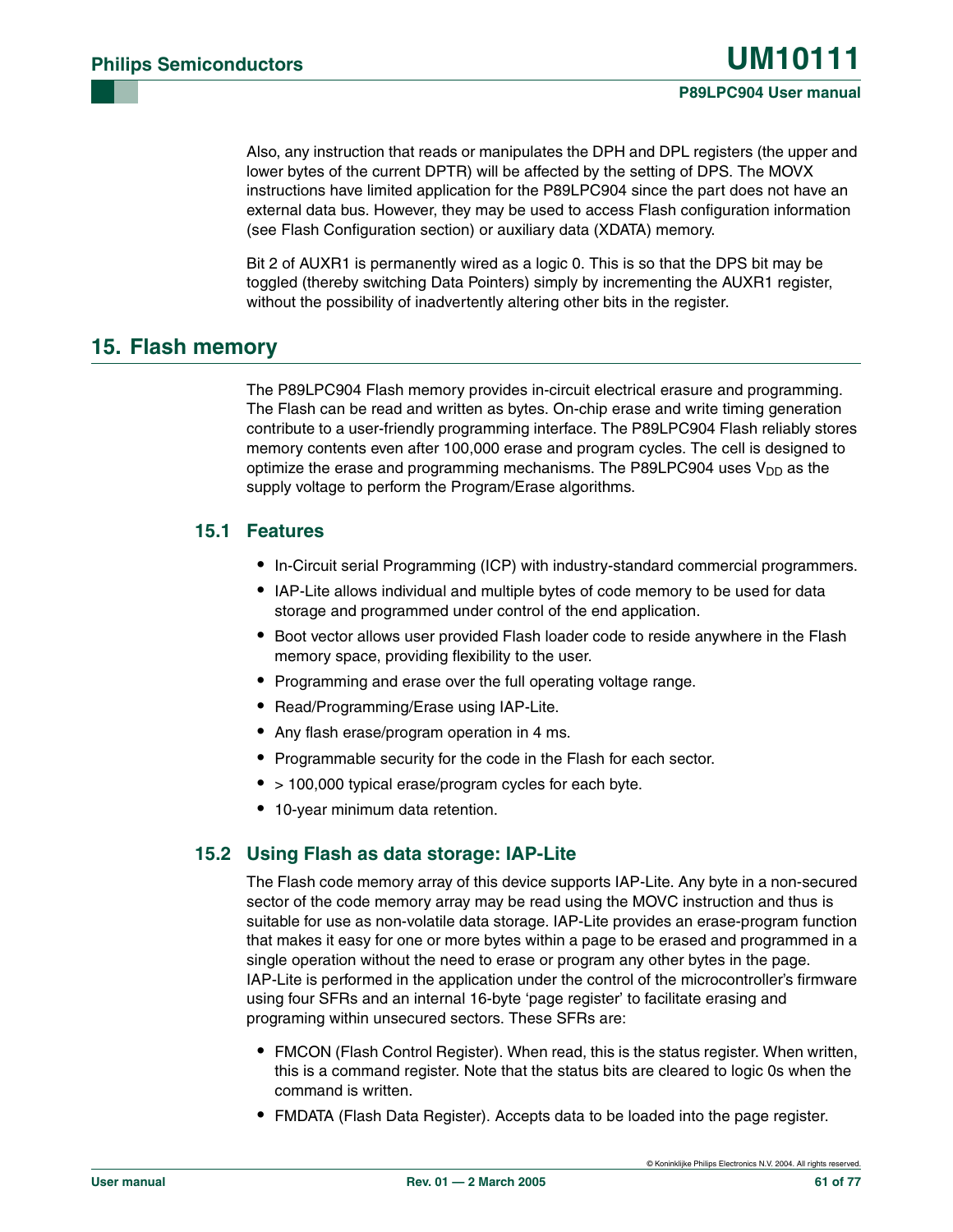**•** FMADRL, FMADRH (Flash memory address LOW, Flash memory address HIGH). Used to specify the byte address within the page register or specify the page within user code memory.

The page register consists of 16 bytes and an update flag for each byte. When a LOAD command is issued to FMCON the page register contents and all of the update flags will be cleared. When FMDATA is written, the value written to FMDATA will be stored in the page register at the location specified by the lower 4 bits of FMADRL. In addition, the update flag for that location will be set. FMADRL will auto-increment to the next location. Auto-increment after writing to the last byte in the page register will 'wrap -around' to the first byte in the page register, but will not affect FMADRL[7:4]. Bytes loaded into the page register do not have to be continuous. Any byte location can be loaded into the page register by changing the contents of FMADRL prior to writing to FMDATA. However, each location in the page register can only be written once following each LOAD command. Attempts to write to a page register location more than once should be avoided.

FMADRH and FMADRL[7:4] are used to select a page of code memory for the erase-program function. When the erase-program command is written to FMCON, the locations within the code memory page that correspond to updated locations in the page register, will have their contents erased and programmed with the contents of their corresponding locations in the page register. Only the bytes that were loaded into the page register will be erased and programmed in the user code array. Other bytes within the user code memory will not be affected.

Writing the erase-program command (68H) to FMCON will start the erase-program process and place the CPU in a program-idle state. The CPU will remain in this idle state until the erase-program cycle is either completed or terminated by an interrupt. When the program-idle state is exited FMCON will contain status information for the cycle.

If an interrupt occurs during an erase/programming cycle, the erase/programming cycle will be aborted and the OI flag (Operation Interrupted) in FMCON will be set. If the application permits interrupts during erasing-programming the user code should check the OI flag (FMCON.0) after each erase-programming operation to see if the operation was aborted. If the operation was aborted, the user's code will need to repeat the process starting with loading the page register.

The erase-program cycle takes 4 ms to complete, regardless of the number of bytes that were loaded into the page register.

Erasing-programming of a single byte (or multiple bytes) in code memory is accomplished using the following steps:

- **•** Write the LOAD command (00H) to FMCON. The LOAD command will clear all locations in the page register and their corresponding update flags.
- **•** Write the address within the page register to FMADRL. Since the loading the page register uses FMADRL[3:0], and since the erase-program command uses FMADRH and FMADRL[7:4], the user can write the byte location within the page register (FMADRL[3:0]) and the code memory page address (FMADRH and FMADRL[7:4]) at this time.
- **•** Write the data to be programmed to FMDATA. This will increment FMADRL pointing to the next byte in the page register.

© Koninklijke Philips Electronics N.V. 2004. All rights reserved.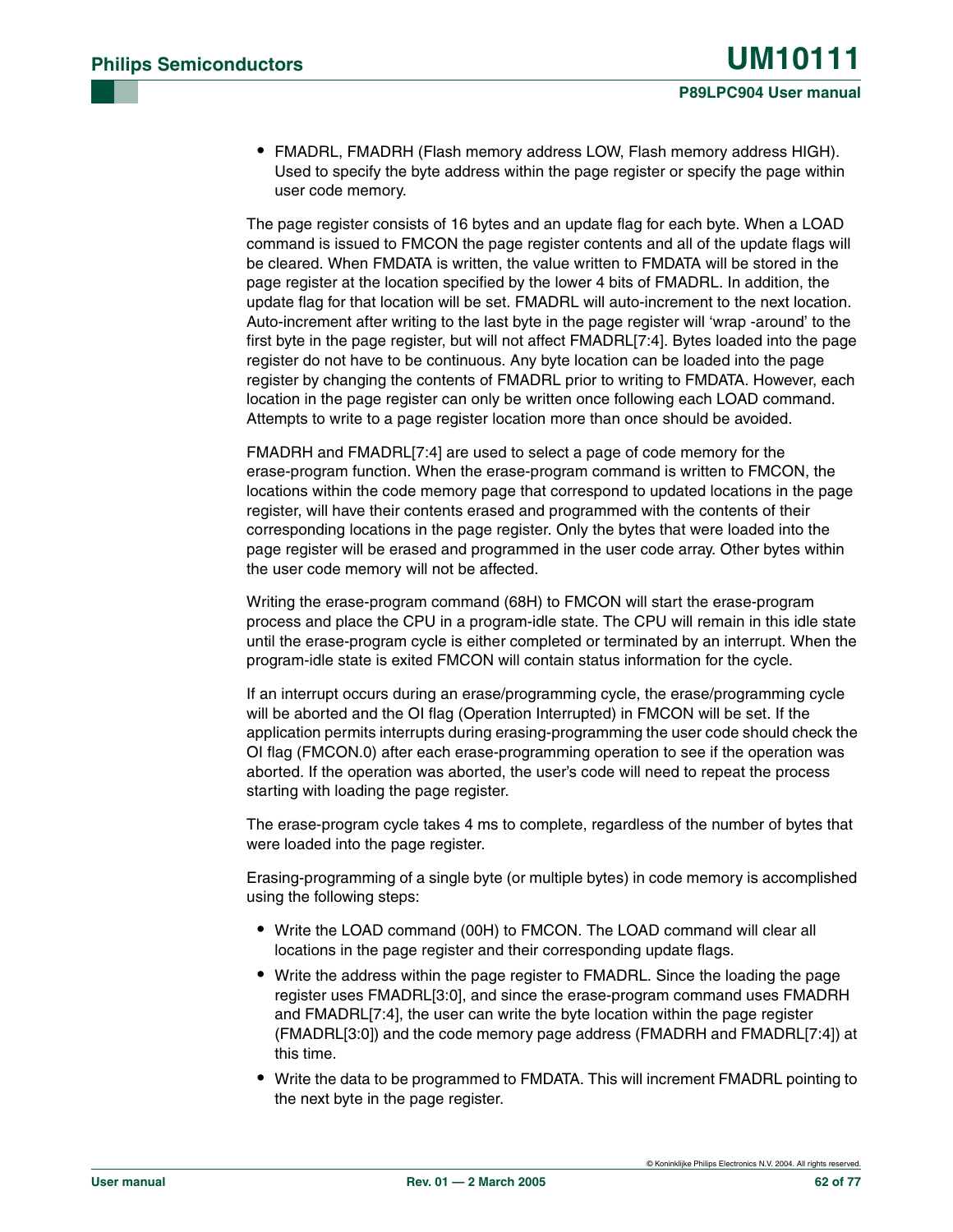- **•** Write the address of the next byte to be programmed to FMADRL, if desired. (Not needed for contiguous bytes since FMADRL is auto-incremented). All bytes to be programmed must be within the same page.
- **•** Write the data for the next byte to be programmed to FMDATA.
- **•** Repeat writing of FMADRL and/or FMDATA until all desired bytes have been loaded into the page register.
- **•** Write the page address in user code memory to FMADRH and FMADRL[7:4], if not previously included when writing the page register address to FMADRL[3:0].
- **•** Write the erase-program command (68H) to FMCON, starting the erase-program cycle.
- **•** Read FMCON to check status. If aborted, repeat starting with the LOAD command.

#### **Table 63: Flash Memory Control register (FMCON - address E4h) bit allocation**

| <b>Bit</b> |                          |                          |                          |         |         |         |         |         |
|------------|--------------------------|--------------------------|--------------------------|---------|---------|---------|---------|---------|
| Symbol (R) | $\overline{\phantom{0}}$ | $\overline{\phantom{0}}$ | $\overline{\phantom{0}}$ |         | HVA     | HVF     |         |         |
| Symbol (W) | FMCMD.7                  | FMCMD.6                  | FMCMD.5                  | FMCMD.4 | FMCMD.3 | FMCMD.2 | FMCMD.1 | FMCMD.0 |
| Reset      |                          |                          |                          |         |         |         |         |         |

| <b>Bit</b>     | <b>Symbol</b> | <b>Access</b> | <b>Description</b>                                                                                                                                                                                        |
|----------------|---------------|---------------|-----------------------------------------------------------------------------------------------------------------------------------------------------------------------------------------------------------|
| 0              | ΟI            | R             | Operation interrupted. Set when cycle aborted due to an interrupt or reset.                                                                                                                               |
|                | FMCMD.0       | w             | Command byte bit 0.                                                                                                                                                                                       |
| 1              | <b>SV</b>     | R             | Security violation. Set when an attempt is made to program, erase, or CRC a secured sector or<br>page.                                                                                                    |
|                | FMCMD.1       | w             | Command byte bit 1                                                                                                                                                                                        |
| $\overline{2}$ | HVE           | R.            | High voltage error. Set when an error occurs in the high voltage generator.                                                                                                                               |
|                | FMCMD.2       | W             | Command byte bit 2.                                                                                                                                                                                       |
| 3              | HVA.          | R             | High voltage abort. Set if either an interrupt or a brown-out is detected during a program or<br>erase cycle. Also set if the brown-out detector is disabled at the start of a program or erase<br>cycle. |
|                | FMCMD.3       | w             | Command byte bit 3.                                                                                                                                                                                       |
| 4:7            |               | R.            | reserved                                                                                                                                                                                                  |
| 4:7            | FMCMD.4       | W             | Command byte bit 4.                                                                                                                                                                                       |
| 4:7            | FMCMD.5       | w             | Command byte bit 5.                                                                                                                                                                                       |
| 4:7            | FMCMD.6       | W             | Command byte bit 6.                                                                                                                                                                                       |
| 4:7            | FMCMD.7       | W             | Command byte bit 7.                                                                                                                                                                                       |

#### **Table 64: Flash Memory Control register (FMCON - address E4h) bit description**

An assembly language routine to load the page register and perform an erase/program operation is shown below.

;\*\*\*\*\*\*\*\*\*\*\*\*\*\*\*\*\*\*\*\*\*\*\*\*\*\*\*\*\*\*\*\*\*\*\*\*\*\*\*\*\*\*\*\*\*\*\*\*\*\* ;\* pgm user code \* ;\*\*\*\*\*\*\*\*\*\*\*\*\*\*\*\*\*\*\*\*\*\*\*\*\*\*\*\*\*\*\*\*\*\*\*\*\*\*\*\*\*\*\*\*\*\*\*\*\*\* ;\* \* ;\* Inputs: \* ; \*R3 = number of bytes to program (byte) ;\*R4 = page address MSB(byte) \*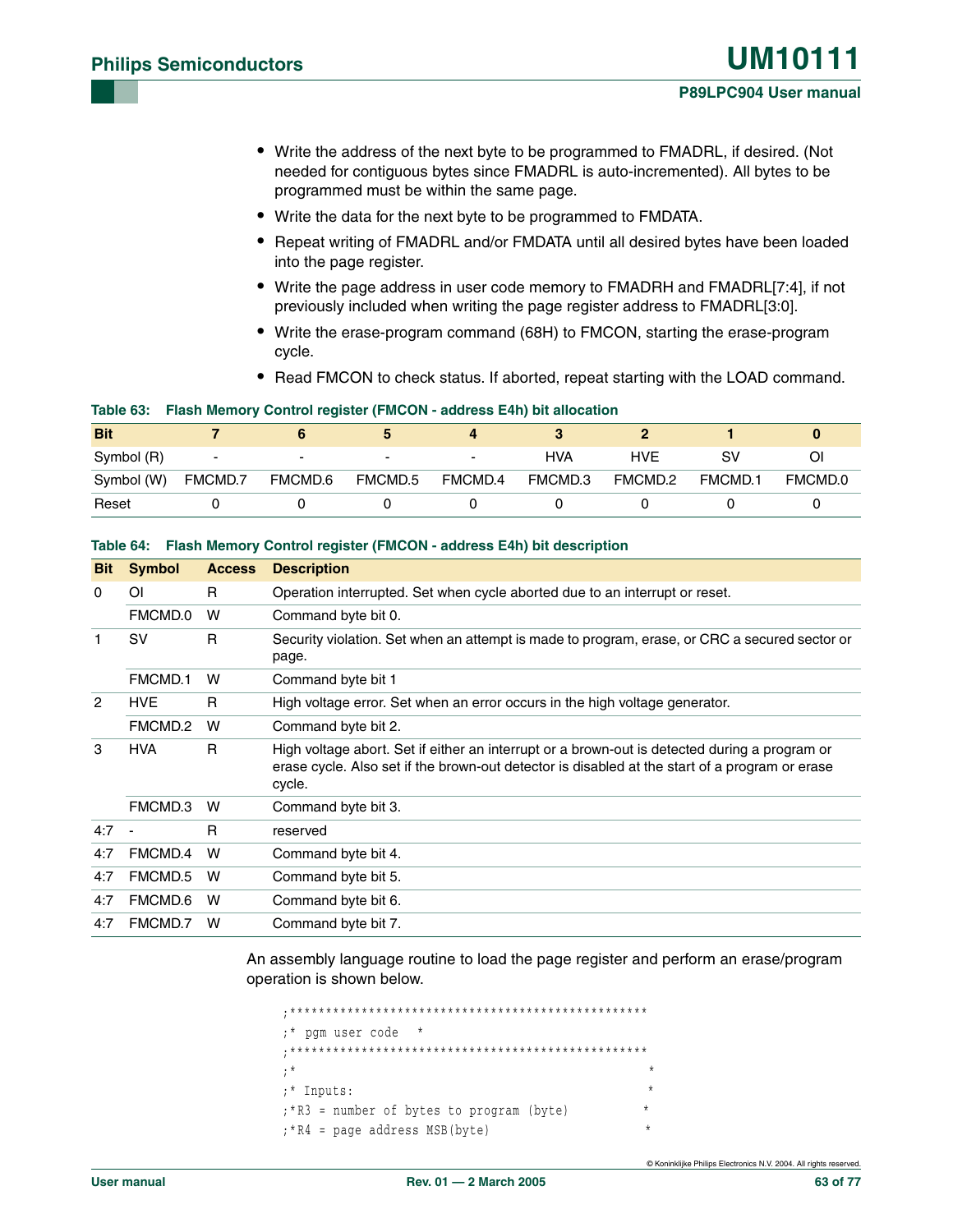|      | $\star$<br>;*R5 = page address LSB(byte)<br>$\star$<br>;*R7 = pointer to data buffer in RAM(byte) |                                        |                                                   |  |  |  |  |  |  |
|------|---------------------------------------------------------------------------------------------------|----------------------------------------|---------------------------------------------------|--|--|--|--|--|--|
|      |                                                                                                   |                                        | $\star$                                           |  |  |  |  |  |  |
|      | ;* Outputs:                                                                                       |                                        | $\star$                                           |  |  |  |  |  |  |
|      | $; *R7 = status (byte)$                                                                           |                                        | $\star$                                           |  |  |  |  |  |  |
|      |                                                                                                   | ;* C = clear on no error, set on error |                                                   |  |  |  |  |  |  |
|      |                                                                                                   |                                        |                                                   |  |  |  |  |  |  |
|      | LOAD EQU 00H                                                                                      |                                        |                                                   |  |  |  |  |  |  |
| EP   |                                                                                                   | EOU 68H                                |                                                   |  |  |  |  |  |  |
|      |                                                                                                   |                                        |                                                   |  |  |  |  |  |  |
|      | PGM USER:                                                                                         |                                        |                                                   |  |  |  |  |  |  |
|      | MOV                                                                                               |                                        | FMCON, #LOAD ; load command, clears page register |  |  |  |  |  |  |
|      | MOV                                                                                               |                                        | FMADRH, R4 ; get high address                     |  |  |  |  |  |  |
|      | MOV                                                                                               |                                        | FMADRL, R5 ; get low address                      |  |  |  |  |  |  |
|      | MOV A, R7                                                                                         |                                        | $\cdot$ :                                         |  |  |  |  |  |  |
|      | MOV                                                                                               | R0, A                                  | get pointer into RO;                              |  |  |  |  |  |  |
|      | LOAD_PAGE:                                                                                        |                                        |                                                   |  |  |  |  |  |  |
|      | MOV                                                                                               |                                        | FMDAT, GRO ; write data to page register          |  |  |  |  |  |  |
|      | INC                                                                                               | R <sub>0</sub>                         | point to next byte;                               |  |  |  |  |  |  |
|      | DJNZ                                                                                              |                                        | R3, LOAD_PAGE ; do until count is zero            |  |  |  |  |  |  |
|      | MOV                                                                                               |                                        | FMCON, #EP ; else erase and program the page      |  |  |  |  |  |  |
|      |                                                                                                   |                                        |                                                   |  |  |  |  |  |  |
|      | MOV                                                                                               | R7,FMCON                               | ; copy status for return                          |  |  |  |  |  |  |
|      | MOV                                                                                               | A, R7                                  | read status;                                      |  |  |  |  |  |  |
|      | ANL                                                                                               | A,#0FH                                 | ; save only four lower bits                       |  |  |  |  |  |  |
|      | JNZ                                                                                               | BAD                                    | $\ddot{i}$                                        |  |  |  |  |  |  |
|      | CLR                                                                                               | $\mathcal{C}$                          | clear error flag if good;                         |  |  |  |  |  |  |
|      | RET                                                                                               |                                        | ; and return                                      |  |  |  |  |  |  |
| BAD: |                                                                                                   |                                        |                                                   |  |  |  |  |  |  |
|      | SETB                                                                                              | C                                      | ; set error flag                                  |  |  |  |  |  |  |
|      | <b>RET</b>                                                                                        |                                        | ; and return                                      |  |  |  |  |  |  |

A C-language routine to load the page register and perform an erase/program operation is shown below.

```
#include <REG931.H>
unsigned char idata dbytes[16]; // data buffer
unsigned char Fm_stat; // status result
bit PGM_USER (unsigned char, unsigned char);
bit prog_fail;
void main ()
{
    prog_fail=PGM_USER(0x00,0xC0);
}
bit PGM_USER (unsigned char page_hi, unsigned char page_lo)
      {
           #define LOAD 0x00// clear page register, enable loading
           #define EP 0x68// erase and program page
           unsigned char i;// loop count
```
© Koninklijke Philips Electronics N.V. 2004. All rights reserved.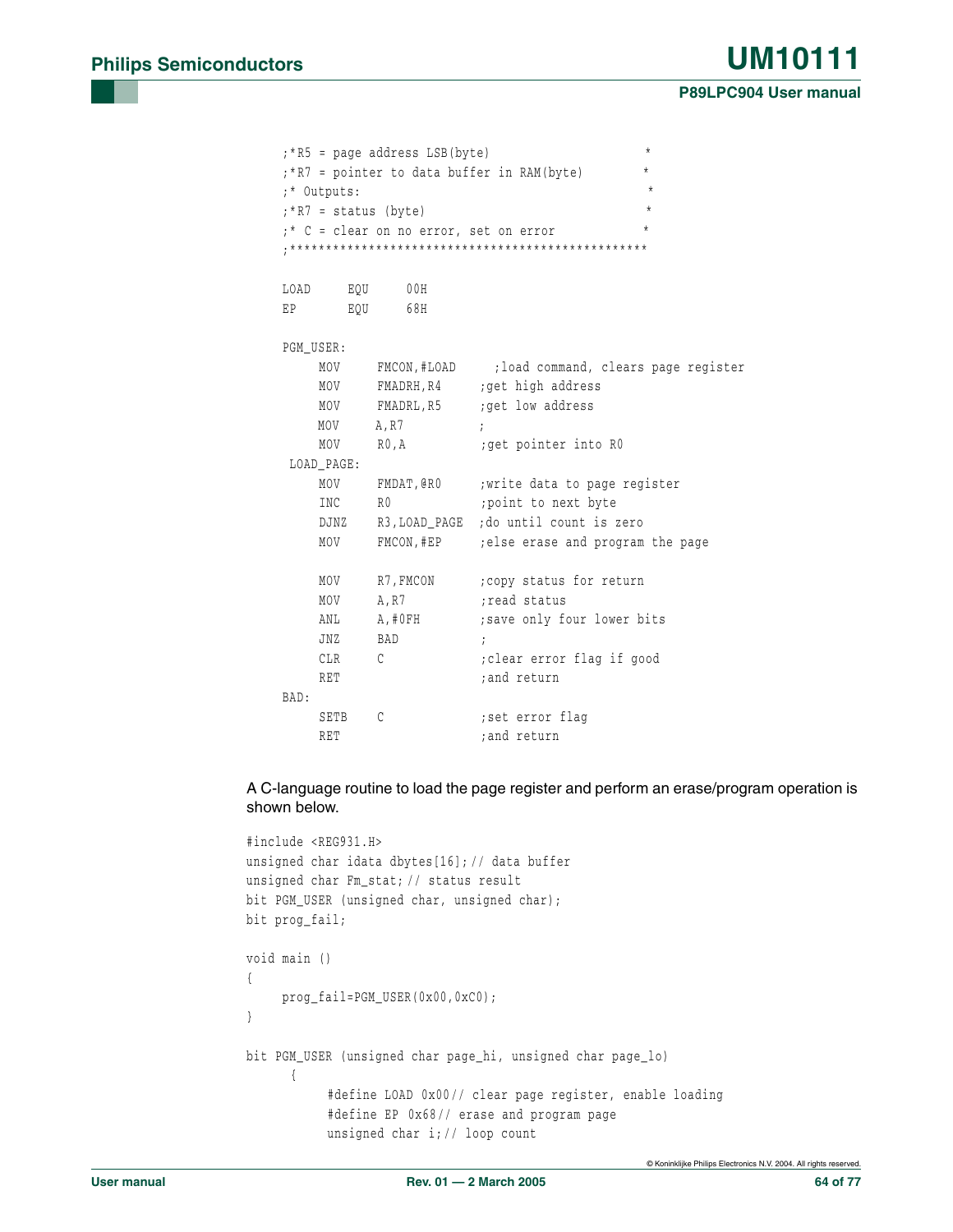```
FMCON = LOAD; //load command, clears page reg
FMADRH = page hi; //
FMADRL = page_lo; //write my page address to addr regs
for(i=0; i<16; i=i+1){
           FMDATA = dbytes[i];
}
FMCON = EP; //erase and prog page command
Fm_stat = FMCON; //read the result status
if ((Fm_stat & 0x0F)!=0) prog_fail=1; else prog_fail=0;
return(prog_fail);
```
### **15.3 In-circuit programming (ICP)**

}

In-Circuit Programming is a method intended to allow commercial programmers to program and erase these devices without removing the microcontroller from the system. The In-Circuit Programming facility consists of a series of internal hardware resources to facilitate remote programming of the P89LPC904 through a two-wire serial interface. Philips has made in-circuit programming in an embedded application possible with a minimum of additional expense in components and circuit board area. The ICP function uses five pins ( $V_{\text{DD}}$ ,  $V_{\text{SS}}$ , P0.5, P0.4, and  $\overline{\text{RST}}$ ). Only a small connector needs to be available to interface your application to an external programmer in order to use this feature.

### **15.4 Power on reset code execution**

The P89LPC904 contains two special Flash elements: the BOOT VECTOR and the Boot Status Bit. Following reset, the P89LPC904 examines the contents of the Boot Status Bit. If the Boot Status Bit is set to zero, power-up execution starts at location 0000H, which is the normal start address of the user's application code. When the Boot Status Bit is set to a logic one, the contents of the Boot Vector is used as the HIGH byte of the execution address and the LOW byte is set to 00H.

The factory default settings for these devices are show in [Table 65,](#page-64-0) below.

| TUMP VVI       | <u>DOOL IOUUCI QUULCOO QITU QCIQUIL DOOL VCOLOI</u> |            |                        |                  |                 |                |               |                     |
|----------------|-----------------------------------------------------|------------|------------------------|------------------|-----------------|----------------|---------------|---------------------|
| <b>Product</b> | <b>Flash size</b>                                   | <b>End</b> | <b>Signature bytes</b> |                  |                 | <b>Sector</b>  | Page          | <b>Default Boot</b> |
|                |                                                     | address    | Mfa. id                | $\overline{d}$ 1 | Id <sub>2</sub> | size           | size          | vector              |
| P89LPC904      | $1K \times 8$                                       | 03FFh      | 15h                    | DDh              | 21h             | $256 \times 8$ | $16 \times 8$ | 00h                 |

#### <span id="page-64-0"></span>**Table 65: Boot loader address and default Boot vector**

### **15.5 Hardware activation of Boot Vector address**

The device can be forced into using the Boot Vector address for code execution during a power-on sequence (see [Figure 27\)](#page-65-0). This is accomplished by powering up the device with the reset pin initially held LOW and holding the pin LOW for a fixed time after  $V_{DD}$  rises to its normal operating value. This is followed by three, and only three, properly timed LOW-going pulses. Fewer or more than three pulses will result in the device not entering ISP mode. Timing specifications may be found in the data sheet for this device.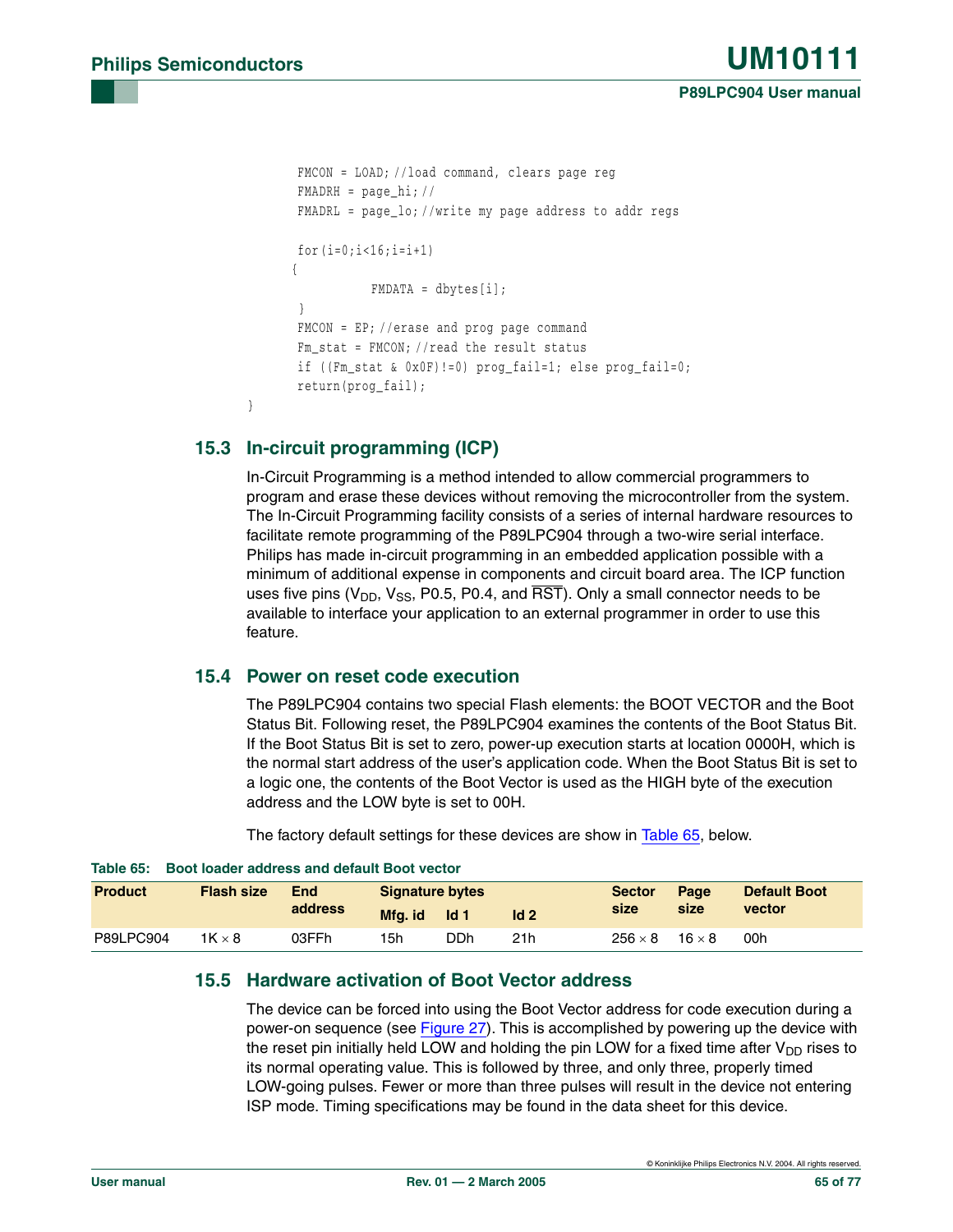This has the same effect as having a non-zero status bit. This allows an application to be built that will normally execute the user code starting at address 0000 but can be manually forced into using the Boot Vector address.



### <span id="page-65-0"></span>**15.6 Flash write enable**

This device has hardware write enable protection. This protection applies to IAP-Lite mode and applies to both the user code memory space and the user configuration bytes (UCFG1, BOOTVEC, and BOOTSTAT). This protection does not apply to ICP mode. If the Activate Write Enable (AWE) bit in BOOTSTAT.7 is a logic 0, an internal Write Enable (WE) flag is forced set and writes to the flash memory and configuration bytes are enabled. If the Active Write Enable (AWE) bit is a logic 1 then the state of the internal WE flag can be controlled by the user.

The WE flag is SET by writing the Set Write Enable (08H) command to FMCON followed by a key value (96H) to FMDATA:

MOV FMCON,#08H

MOV FMDATA,#96H

The WE flag is CLEARED by writing the Clear Write Enable (0BH) command to FMCON followed by a key value (96H) to FMDATA, or by a reset:

MOV FMCON,#0BH

MOV FMDATA,#96H

### **15.7 Configuration byte protection**

In addition to the hardware write enable protection, described above, the 'configuration bytes' may be separately write protected. These configuration bytes include UCFG1, BOOTVEC, and BOOTSTAT. This protection applies to IAP-Lite mode and does not apply to ICP mode.

If the Configuration Write Protect Writ (CWP) bit in BOOTSTAT.6 is a logic 1 writes to the configuration bytes are disabled. If the Configuration Write Protect (CWP) bit in BOOTSTAT.6 is a logic 0 writes to the configuration bytes are enabled. The CWP bit is set by programming the BOOTSTAT register. This bit is cleared by using the Clear Configuration Protection function in IAP-Lite.

The Clear Configuration Protection command can be disabled in IAP-Lite mode by programming the Disable Clear Configuration Protection (DCCP) bit in BOOTSTAT.7 to a logic 1. When DCCP is set, the CCP command may still be used in ICP mode. This bit is cleared by writing the Clear Configuration Protection command in ICP or mode.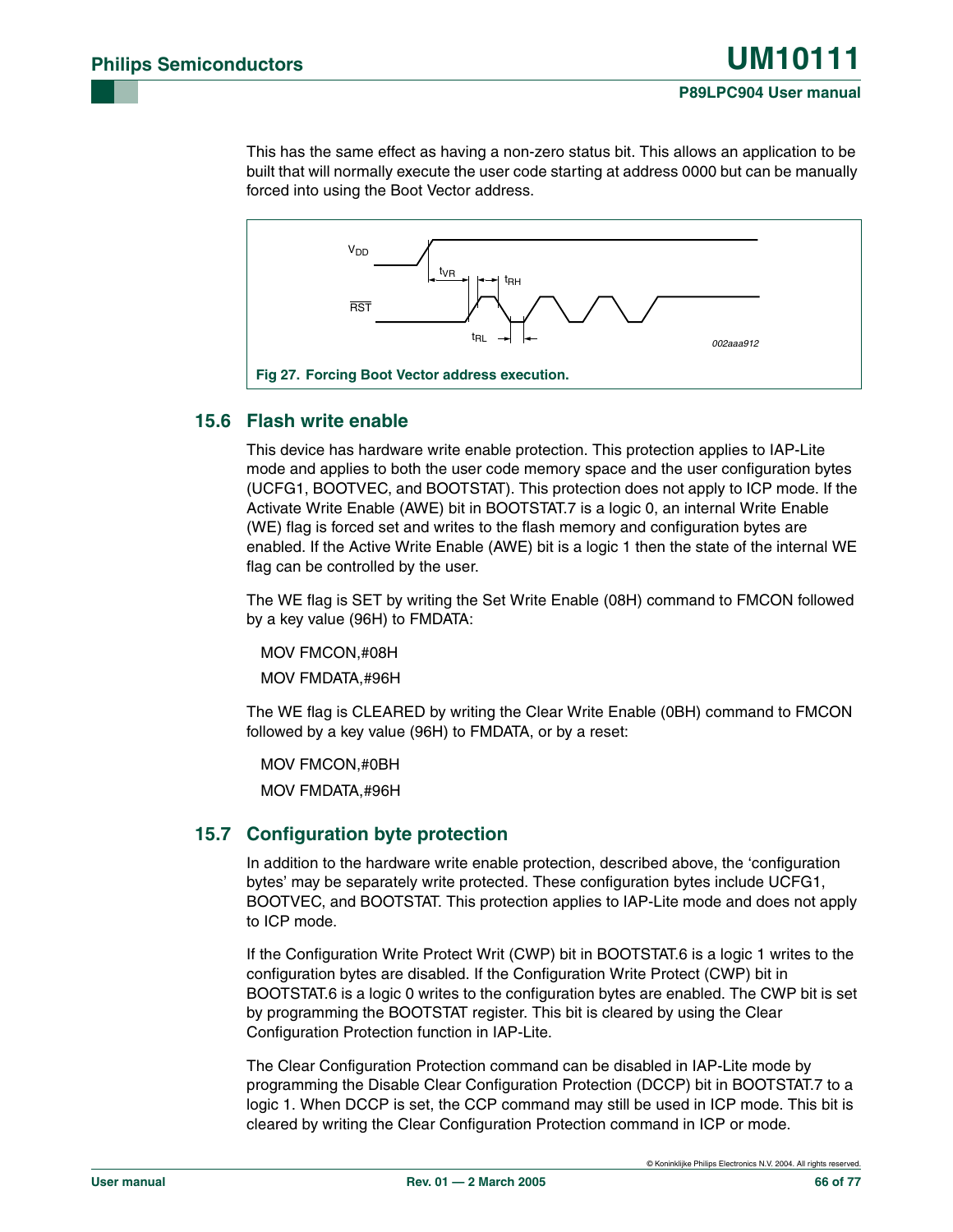### **15.8 IAP-Lite error status**

It is not possible to use the Flash memory as the source of program instructions while programming or erasing this same Flash memory. During an IAP-Lite write operation the CPU enters a program-idle state. The CPU will remain in this program-idle state until the erase/program cycle is completed. These cycles are self timed. When the cycle is completed, code execution resumes. If an interrupt occurs during this cycle, the cycle will be aborted so that the Flash memory can be used as the source of instructions to service the interrupt. An IAP-Lite error condition will be indicated by reading status from FMCON.The status information returned is shown in [Table 66](#page-66-0). If the application permits interrupts during the IAP-Lite cycle, the user code should check this status after each operation to see if an error occurred. If the operation was aborted, the user's code will need to repeat the operation.

#### <span id="page-66-0"></span>**Table 66: FMCON error status**

| <b>Bit</b> |                          | <b>Flag Description</b>                                                                                                                                          |
|------------|--------------------------|------------------------------------------------------------------------------------------------------------------------------------------------------------------|
| 0          | ΟI                       | Operation Interrupted. Indicates that an operation was aborted due to an interrupt<br>occurring during a program or erase cycle.                                 |
|            | SV.                      | Security Violation. Set if program or erase operation fails due to security settings.<br>Cycle is aborted. Memory contents are unchanged. CRC output is invalid. |
| 2          |                          | HVE High Voltage Error. Set if error detected in high voltage generation circuits. Cycle is<br>aborted. Memory contents may be corrupted.                        |
| 3          |                          | HVA High Voltage Abort due to interrupt or brownout disabled.                                                                                                    |
| 4:7        | $\overline{\phantom{a}}$ | unused; reads as a logic 0                                                                                                                                       |

### **15.9 User configuration bytes**

A number of user-configurable features of the P89LPC904 must be defined at power-up and therefore cannot be set by the program after start of execution. These features are configured through the use of an Flash byte UCFG1 shown in [Table 68](#page-66-1).

| ---------             |             |            |            |             |   |                   |                   |                   |
|-----------------------|-------------|------------|------------|-------------|---|-------------------|-------------------|-------------------|
| <b>Bit</b>            |             |            |            |             |   |                   |                   |                   |
| Symbol                | <b>WDTE</b> | <b>RPE</b> | <b>BOE</b> | <b>WDSE</b> | ٠ | FOSC <sub>2</sub> | FOSC <sub>1</sub> | FOSC <sub>0</sub> |
| Unprogrammed<br>value |             |            |            |             |   |                   |                   |                   |

#### **Table 67: Flash User Configuration Byte (UCFG1) bit allocation**

#### <span id="page-66-1"></span>**Table 68: Flash User Configuration Byte (UCFG1) bit description**

|                |                   | <b>Bit Symbol Description</b>                                                                                         |
|----------------|-------------------|-----------------------------------------------------------------------------------------------------------------------|
| $\Omega$       | FOSC <sub>0</sub> | CPU clock source select. See Section 2 "Clocks" on page 12 for additional information. Combinations other             |
|                | FOSC <sub>1</sub> | than those shown in Table 69 "Oscillator type selection" on page 68are reserved for future use should not be<br>used. |
| 2              | FOSC <sub>2</sub> |                                                                                                                       |
| 3              |                   | reserved                                                                                                              |
| $\overline{4}$ | <b>WDSE</b>       | Watchdog Safety Enable bit. Refer to Table 69 for details.                                                            |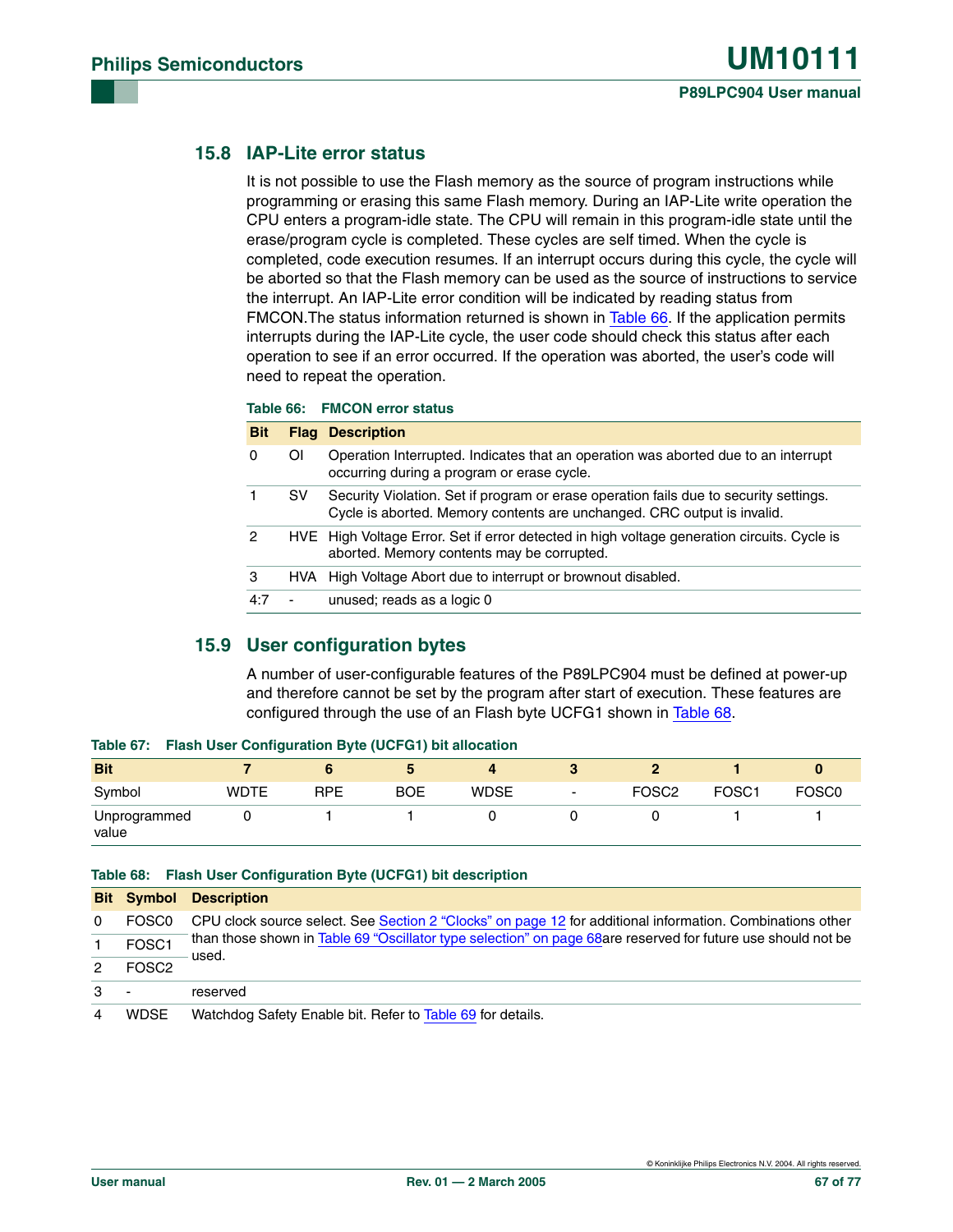#### **Table 68: Flash User Configuration Byte (UCFG1) bit description**

|   | <b>Bit Symbol</b> | <b>Description</b>                                                                                                                                                                                                                                                                                                                                                                                                                                                    |
|---|-------------------|-----------------------------------------------------------------------------------------------------------------------------------------------------------------------------------------------------------------------------------------------------------------------------------------------------------------------------------------------------------------------------------------------------------------------------------------------------------------------|
| 5 | <b>BOE</b>        | Brownout Detect Enable (see Section 6.1 "Brownout detection" on page 26).                                                                                                                                                                                                                                                                                                                                                                                             |
| 6 | <b>RPE</b>        | Reset pin enable. When set $= 1$ , enables the reset function of pin P1.5. When cleared, P1.5 may be used as<br>an input pin. NOTE: During a power-up sequence, the RPE selection is overridden and this pin will always<br>functions as a reset input. After power-up the pin will function as defined by the RPE bit. Only a power-up<br>reset will temporarily override the selection defined by RPE bit. Other sources of reset will not override the<br>RPE bit. |
|   | <b>WDTE</b>       | Watchdog timer reset enable. When set $= 1$ , enables the Watchdog timer reset. When cleared $= 0$ , disables<br>the Watchdog timer reset. The timer may still be used to generate an interrupt. Refer to Table 69 for details.                                                                                                                                                                                                                                       |

#### <span id="page-67-0"></span>**Table 69: Oscillator type selection**

| :0] | <b>FOSC[2 Oscillator configuration</b>              |
|-----|-----------------------------------------------------|
| 111 | External clock input on XTAL1.                      |
| 100 | Watchdog Oscillator, 400 kHz (+20/-30 % tolerance). |
| 011 | Internal RC oscillator, 7.373 MHz $\pm$ 2.5 %.      |
| 010 | reserved                                            |
| 001 | reserved                                            |
| 000 | reserved                                            |

### **15.10 User security bytes**

This device has three security bits associated with each of its eight sectors, as shown in [Table 70](#page-67-1)

#### <span id="page-67-1"></span>**Table 70: Sector Security Bytes (SECx) bit allocation**

| <b>Bit</b>            |                          |                          |                          |                          |                          |                         |                |                 |
|-----------------------|--------------------------|--------------------------|--------------------------|--------------------------|--------------------------|-------------------------|----------------|-----------------|
| Symbol                | $\overline{\phantom{0}}$ | $\overline{\phantom{a}}$ | $\overline{\phantom{0}}$ | $\overline{\phantom{0}}$ | $\overline{\phantom{0}}$ | <b>EDIS<sub>x</sub></b> | <b>SPEDISX</b> | <b>MOVCDISx</b> |
| Unprogrammed<br>value |                          |                          |                          |                          |                          |                         |                |                 |

#### **Table 71: Sector Security Bytes (SECx) bit description**

| <b>Bit</b>   | <b>Symbol</b>           | <b>Description</b>                                                                                                                                                                                                                                                                    |
|--------------|-------------------------|---------------------------------------------------------------------------------------------------------------------------------------------------------------------------------------------------------------------------------------------------------------------------------------|
| $\mathbf{0}$ | <b>MOVCDISX</b>         | MOVC Disable. Disables the MOVC command for sector x. Any MOVC that attempts to read a byte in a<br>MOVC protected sector will return invalid data. This bit can only be erased when sector x is erased.                                                                              |
|              | <b>SPEDISX</b>          | Sector Program Erase Disable x. Disables program or erase of all or part of sector x. This bit and sector<br>x are erased by either a sector erase command (IAP-Lite, ICP) or a 'global' erase command (ICP).                                                                         |
|              | <b>FDIS<sub>x</sub></b> | Erase Disable IAP. Disables the ability to perform an erase of sector 'x' in IAP-Lite mode. When<br>programmed, this bit and sector x can only be erased by a 'global' erase command using a commercial<br>programmer (ICP). This bit and sector x CANNOT be erased in IAP-Lite mode. |
| $3:7 -$      |                         | reserved                                                                                                                                                                                                                                                                              |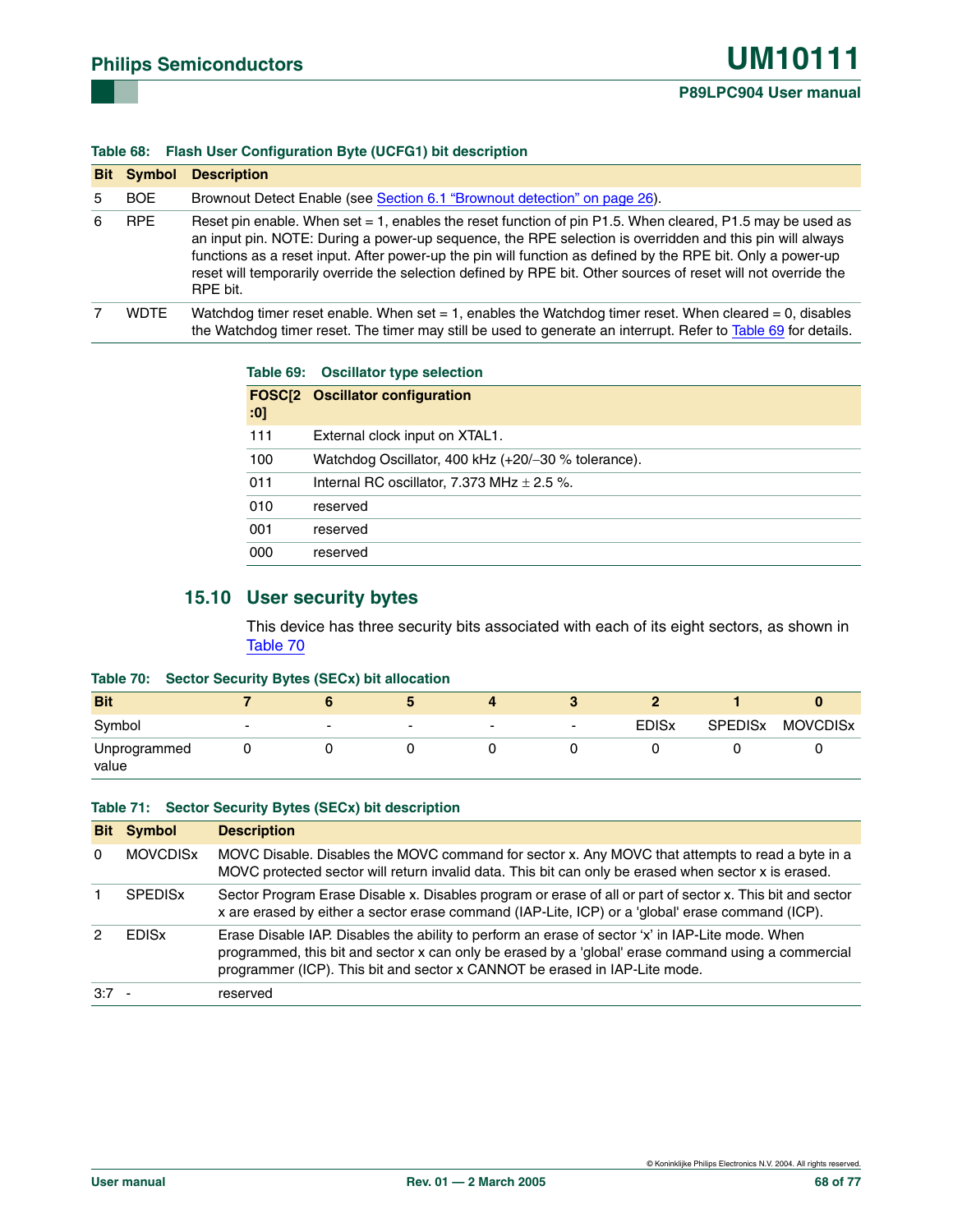### **Table 72: Effects of Security Bits**

| <b>EDIS<sub>x</sub></b> | <b>SPEDISX</b> |   | <b>MOVCDISX</b> Effects on Programming                                                                                                                                                                                                                                                             |
|-------------------------|----------------|---|----------------------------------------------------------------------------------------------------------------------------------------------------------------------------------------------------------------------------------------------------------------------------------------------------|
| $\Omega$                | 0              | 0 | None.                                                                                                                                                                                                                                                                                              |
| $\Omega$                | 0              |   | Security violation flag set for sector CRC calculation for the specific sector.<br>Security violation flag set for global CRC calculation if any MOVCDISx bit is set.<br>Cycle aborted. Memory contents unchanged. CRC invalid. Program/erase<br>commands will not result in a security violation. |
| $\Omega$                |                | x | Security violation flag set for program commands or an erase page command.<br>Cycle aborted. Memory contents unchanged. Sector erase and global erase are<br>allowed.                                                                                                                              |
|                         | x              | x | Security violation flag set for program commands or an erase page command.<br>Cycle aborted. Memory contents unchanged. Global erase is allowed.                                                                                                                                                   |

### **15.11 Boot Vector register**

#### **Table 73: Boot Vector (BOOTVEC) bit allocation**

| <b>Bit</b>               |                          |                          |                          |                          | œ      |                          |        |        |
|--------------------------|--------------------------|--------------------------|--------------------------|--------------------------|--------|--------------------------|--------|--------|
| Symbol                   | $\overline{\phantom{0}}$ | $\overline{\phantom{a}}$ | $\overline{\phantom{a}}$ | $\overline{\phantom{0}}$ | $\sim$ | $\overline{\phantom{a}}$ | BOOTV1 | BOOTV0 |
| Factory default<br>value |                          |                          |                          |                          |        |                          |        |        |

#### **Table 74: Boot Vector (BOOTVEC) bit description**

|         | <b>Bit Symbol</b> | <b>Description</b>                                                                                                                                                                                                        |
|---------|-------------------|---------------------------------------------------------------------------------------------------------------------------------------------------------------------------------------------------------------------------|
|         | $0:1$ BOOTV.1:0   | Boot vector. If the Boot Vector is selected as the reset address, the P89LPC904 will start execution at<br>an address comprised of 00h in the lower eight bits and this BOOTVEC as the upper eight bits after a<br>reset. |
| $2:7 -$ |                   | reserved                                                                                                                                                                                                                  |

### **15.12 Boot status register**

# **Table 75: Boot Status (BOOTSTAT) bit allocation**

| <b>Bit</b>               |      |     |            |                          |                          |                          |                          |            |
|--------------------------|------|-----|------------|--------------------------|--------------------------|--------------------------|--------------------------|------------|
| Symbol                   | DCCP | CWP | <b>AWP</b> | $\overline{\phantom{0}}$ | $\overline{\phantom{0}}$ | $\overline{\phantom{0}}$ | $\overline{\phantom{a}}$ | <b>BSB</b> |
| Factory default<br>value |      |     |            |                          |                          |                          |                          |            |

#### **Table 76: Boot Status (BOOTSTAT) bit description**

|         | <b>Bit Symbol</b> | <b>Description</b>                                                                                                                                                                                                                |
|---------|-------------------|-----------------------------------------------------------------------------------------------------------------------------------------------------------------------------------------------------------------------------------|
|         | <b>BSB</b>        | Boot Status Bit. If programmed to logic 1, the P89LPC904 will always start execution at an address<br>comprised of 00H in the lower eight bits and BOOTVEC as the upper bits after a reset. (See Section 7.1)<br>"Reset vector"). |
| $1:4 -$ |                   | reserved                                                                                                                                                                                                                          |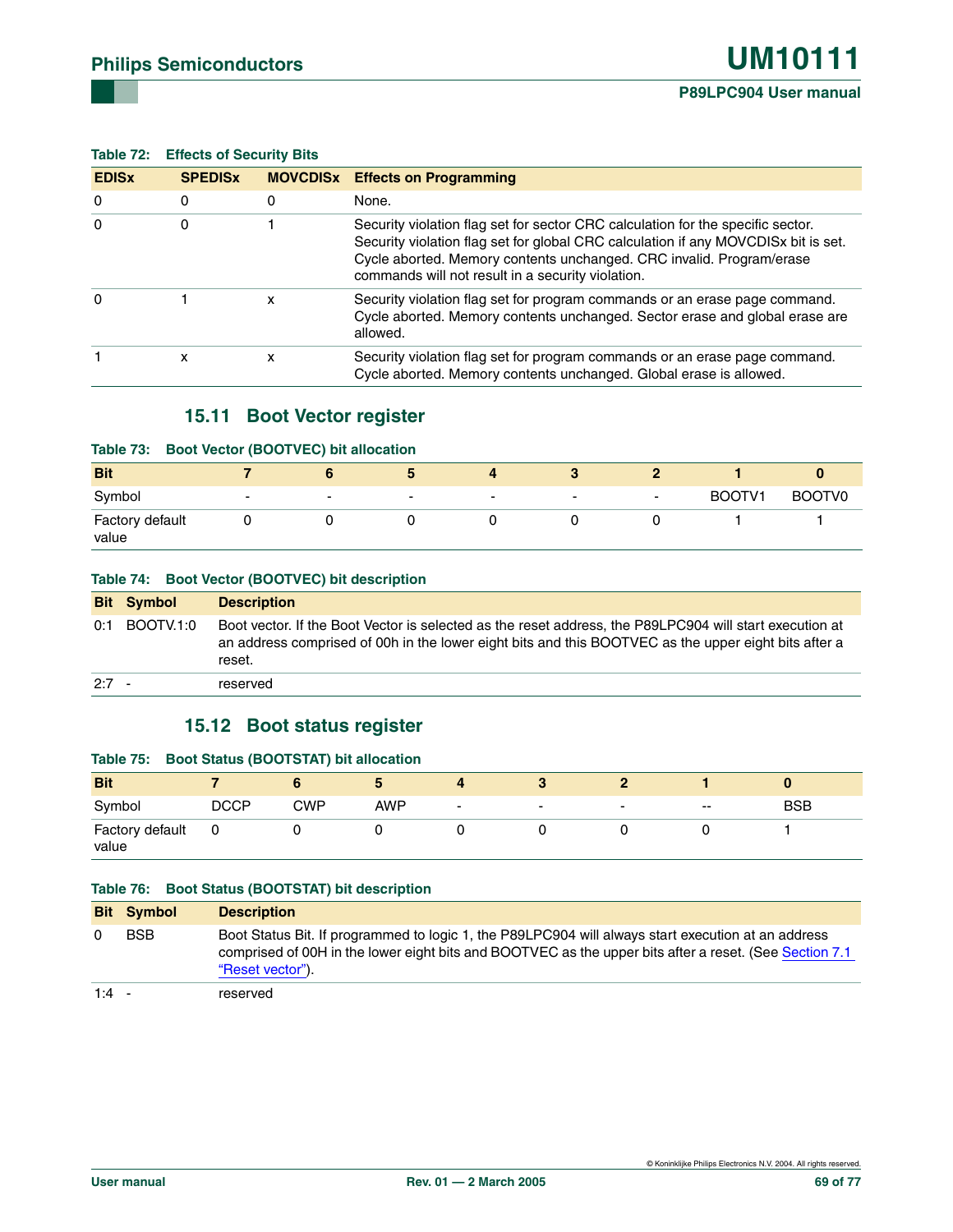### **Table 76: Boot Status (BOOTSTAT) bit description**

|   | <b>Bit Symbol</b> | <b>Description</b>                                                                                                                                                                                                                                                                                                                                                                                                                              |
|---|-------------------|-------------------------------------------------------------------------------------------------------------------------------------------------------------------------------------------------------------------------------------------------------------------------------------------------------------------------------------------------------------------------------------------------------------------------------------------------|
| 5 | <b>AWP</b>        | Activate Write Protection bit. When this bit is cleared, the internal Write Enable flag is forced to the set<br>state, thus writes to the flash memory are always enabled. When this bit is set, the Write Enable internal<br>flag can be set or cleared using the Set Write Enable (SWE) or Clear Write Enable (CWE) commands.                                                                                                                 |
| 6 | <b>CWP</b>        | Configuration Write Protect bit. Protects inadvertent writes to the user programmable configuration<br>bytes (UCFG1, BOOTVEC, and BOOTSTAT). If programmed to a logic 1, the writes to these registers<br>are disabled. If programmed to a logic 0, writes to these registers are enabled.                                                                                                                                                      |
|   |                   | This bit is set by programming the BOOTSTAT register. This bit is cleared by writing the Clear<br>Configuration Protection (CCP) command to FMCON followed by writing 96H to FMDATA.                                                                                                                                                                                                                                                            |
|   | <b>DCCP</b>       | Disable Clear Configuration Protection command. If Programmed to '1', the Clear Configuration<br>Protection (CCP) command is disabled during IAP-Lite mode. This command can still be used in ICP<br>mode. If programmed to '0', the CCP command can be used in all programming modes. This bit is set<br>by programming the BOOTSTAT register. This bit is cleared by writing the Clear Configuration<br>Protection (CCP) command in ICP mode. |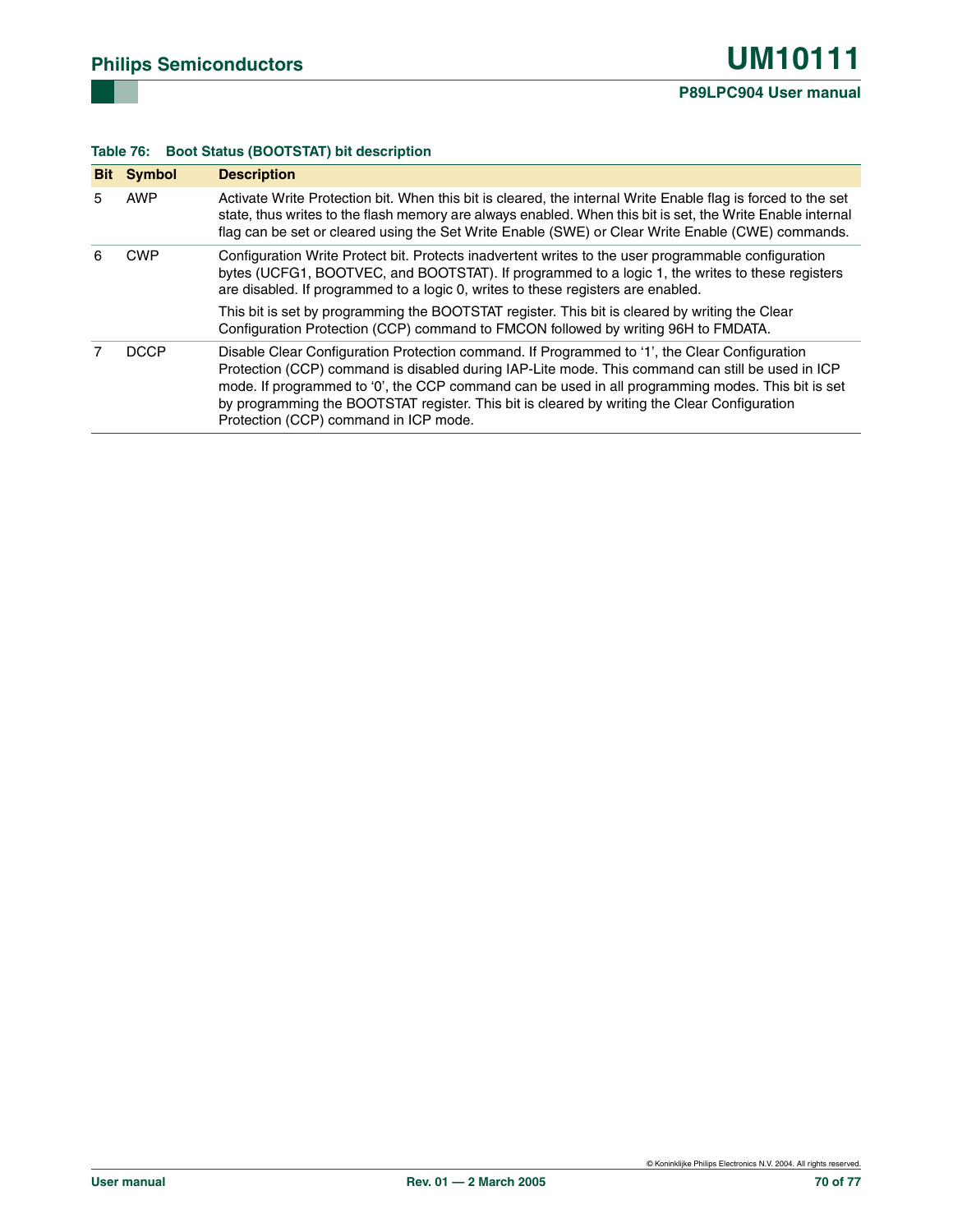# **16. Instruction set**

| Table 77: Instruction set summary |                                                |                |               |                    |  |  |  |
|-----------------------------------|------------------------------------------------|----------------|---------------|--------------------|--|--|--|
| <b>Mnemonic</b>                   | <b>Description</b>                             | <b>Bytes</b>   | <b>Cycles</b> | <b>Hex</b><br>code |  |  |  |
|                                   | <b>ARITHMETIC</b>                              |                |               |                    |  |  |  |
| ADD A,Rn                          | Add register to A                              | 1              | 1             | 28 to 2F           |  |  |  |
| ADD A, dir                        | Add direct byte to A                           | 2              | 1             | 25                 |  |  |  |
| ADD A, @Ri                        | Add indirect memory to A                       | 1              | 1             | 26 to 27           |  |  |  |
| ADD A,#data                       | Add immediate to A                             | 2              | 1             | 24                 |  |  |  |
| ADDC A, Rn                        | Add register to A with carry                   | 1              | 1             | 38 to 3F           |  |  |  |
| ADDC A,dir                        | Add direct byte to A with carry                | $\overline{c}$ | 1             | 35                 |  |  |  |
| ADDC A, @Ri                       | Add indirect memory to A with<br>carry         | 1              | 1             | 36 to 37           |  |  |  |
| ADDC A,#data                      | Add immediate to A with carry                  | $\overline{2}$ | 1             | 34                 |  |  |  |
| SUBB A, Rn                        | Subtract register from A with<br>borrow        | 1              | 1             | 98 to 9F           |  |  |  |
| SUBB A, dir                       | Subtract direct byte from A with<br>borrow     | 2              | $\mathbf{1}$  | 95                 |  |  |  |
| SUBB A, @Ri                       | Subtract indirect memory from A<br>with borrow | $\mathbf{1}$   | 1             | 96 to 97           |  |  |  |
| SUBB A,#data                      | Subtract immediate from A with<br>borrow       | 2              | 1             | 94                 |  |  |  |
| <b>INC A</b>                      | Increment A                                    | 1              | 1             | 04                 |  |  |  |
| <b>INC Rn</b>                     | Increment register                             | 1              | 1             | 08 to 0F           |  |  |  |
| INC dir                           | Increment direct byte                          | 2              | 1             | 05                 |  |  |  |
| INC @Ri                           | Increment indirect memory                      | 1              | 1             | 06 to 07           |  |  |  |
| DEC A                             | Decrement A                                    | 1              | 1             | 14                 |  |  |  |
| DEC Rn                            | Decrement register                             | 1              | 1             | 18 to 1F           |  |  |  |
| DEC dir                           | Decrement direct byte                          | 2              | 1             | 15                 |  |  |  |
| DEC @Ri                           | Decrement indirect memory                      | 1              | 1             | 16 to 17           |  |  |  |
| <b>INC DPTR</b>                   | Increment data pointer                         | 1              | 2             | A3                 |  |  |  |
| <b>MUL AB</b>                     | Multiply A by B                                | 1              | 4             | A4                 |  |  |  |
| DIV AB                            | Divide A by B                                  | 1              | 4             | 84                 |  |  |  |
| DA A                              | Decimal Adjust A                               | 1              | 1             | D4                 |  |  |  |
|                                   | <b>LOGICAL</b>                                 |                |               |                    |  |  |  |
| ANL A, Rn                         | AND register to A                              | 1              | 1             | 58 to 5F           |  |  |  |
| ANL A,dir                         | AND direct byte to A                           | 2              | 1             | 55                 |  |  |  |
| ANL A, @Ri                        | AND indirect memory to A                       | 1              | 1             | 56 to 57           |  |  |  |
| ANL A,#data                       | AND immediate to A                             | 2              | 1             | 54                 |  |  |  |
| ANL dir, A                        | AND A to direct byte                           | 2              | 1             | 52                 |  |  |  |
| ANL dir,#data                     | AND immediate to direct byte                   | 3              | 2             | 53                 |  |  |  |
| ORL A,Rn                          | OR register to A                               | 1              | 1             | 48 to 4F           |  |  |  |
| ORL A,dir                         | OR direct byte to A                            | 2              | 1             | 45                 |  |  |  |

© Koninklijke Philips Electronics N.V. 2004. All rights reserved.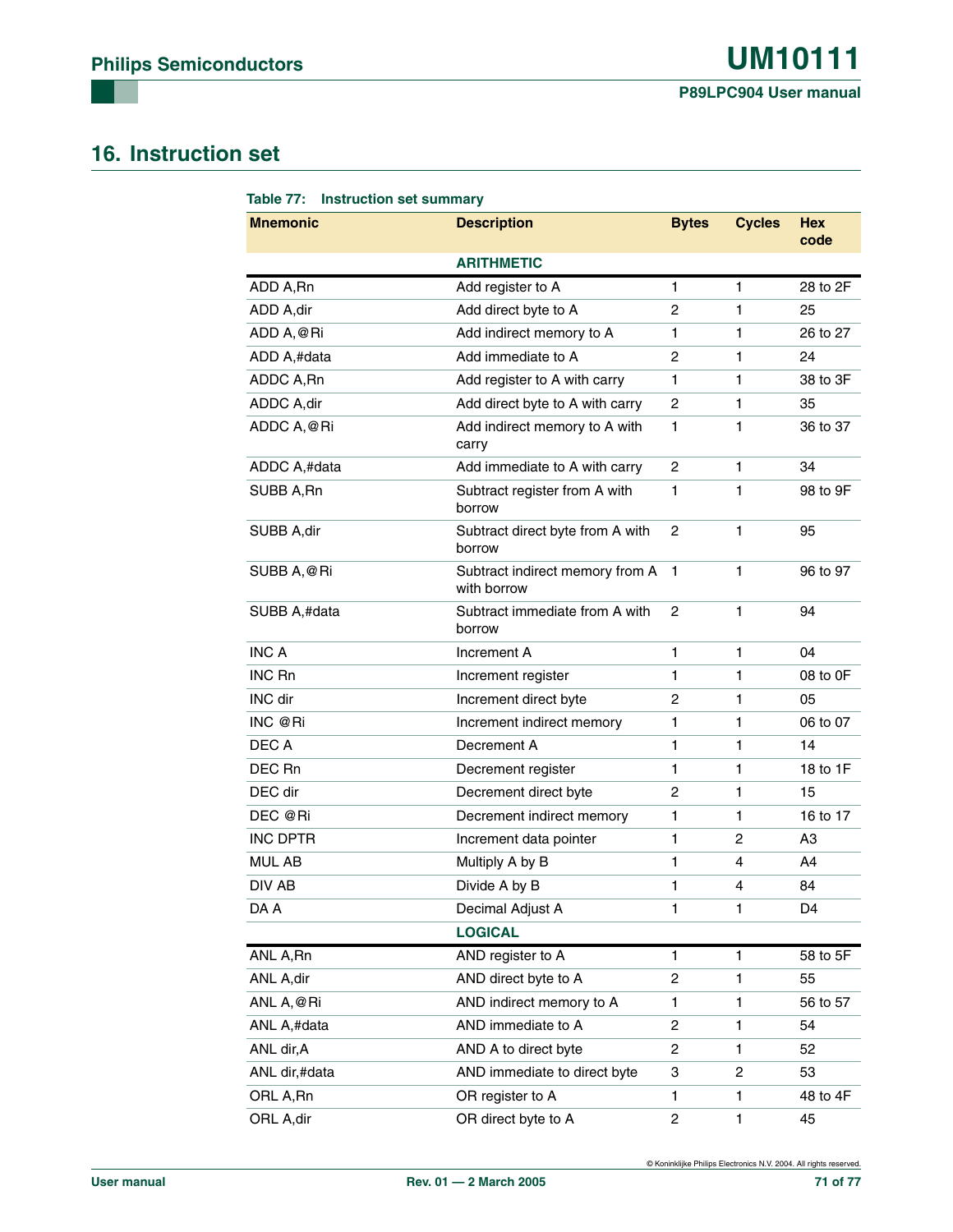**P89LPC904 User manual**

| <b>Mnemonic</b>           | <b>Description</b>                         | <b>Bytes</b>   | <b>Cycles</b>  | <b>Hex</b><br>code |
|---------------------------|--------------------------------------------|----------------|----------------|--------------------|
| ORL A, @Ri                | OR indirect memory to A                    | 1              | 1              | 46 to 47           |
| ORL A,#data               | OR immediate to A                          | 2              | 1              | 44                 |
| ORL dir, A                | OR A to direct byte                        | 2              | 1              | 42                 |
| ORL dir,#data             | OR immediate to direct byte                | 3              | 2              | 43                 |
| XRL A, Rn                 | Exclusive-OR register to A                 | 1              | 1              | 68 to 6F           |
| XRL A, dir                | Exclusive-OR direct byte to A              | 2              | 1              | 65                 |
| XRL A, @Ri                | Exclusive-OR indirect memory to<br>А       | 1              | 1              | 66 to 67           |
| XRL A,#data               | Exclusive-OR immediate to A                | 2              | 1              | 64                 |
| XRL dir, A                | Exclusive-OR A to direct byte              | $\overline{c}$ | 1              | 62                 |
| XRL dir,#data             | Exclusive-OR immediate to direct 3<br>byte |                | 2              | 63                 |
| <b>CLRA</b>               | Clear A                                    | 1              | 1              | E <sub>4</sub>     |
| <b>CPLA</b>               | Complement A                               | $\mathbf{1}$   | 1              | F4                 |
| SWAP A                    | Swap Nibbles of A                          | 1              | 1              | C <sub>4</sub>     |
| <b>RLA</b>                | Rotate A left                              | 1              | 1              | 23                 |
| <b>RLCA</b>               | Rotate A left through carry                | 1              | 1              | 33                 |
| Rotate A right            | <b>RRA</b>                                 | 1              | 1              | 03                 |
| <b>RRC A</b>              | Rotate A right through carry               | 1              | 1              | 13                 |
|                           | <b>DATA TRANSFER</b>                       |                |                |                    |
| MOV A, Rn                 | Move register to A                         | 1              | 1              | E8 to EF           |
| MOV A, dir                | Move direct byte to A                      | 2              | 1              | E <sub>5</sub>     |
| Move indirect memory to A | MOV A, @Ri                                 | 1              | 1              | E6 to E7           |
| MOV A,#data               | Move immediate to A                        | $\overline{c}$ | 1              | 74                 |
| MOV Rn, A                 | Move A to register                         | 1              | 1              | F8 to FF           |
| MOV Rn,dir                | Move direct byte to register               | 2              | 2              | A8 to AF           |
| MOV Rn,#data              | Move immediate to register                 | $\overline{c}$ | 1              | 78 to 7F           |
| MOV dir, A                | Move A to direct byte                      | 2              | 1              | F <sub>5</sub>     |
| MOV dir, Rn               | Move register to direct byte               | 2              | 2              | 88 to 8F           |
| MOV dir, dir              | Move direct byte to direct byte            | 3              | 2              | 85                 |
| MOV dir, @Ri              | Move indirect memory to direct<br>byte     | 2              | $\overline{c}$ | 86 to 87           |
| MOV dir,#data             | Move immediate to direct byte              | 3              | 2              | 75                 |
| MOV @Ri,A                 | Move A to indirect memory                  | 1              | 1              | F6 to F7           |
| MOV @Ri,dir               | Move direct byte to indirect<br>memory     | 2              | 2              | A6 to A7           |
| MOV @Ri,#data             | Move immediate to indirect<br>memory       | 2              | 1              | 76 to 77           |
| MOV DPTR,#data            | Move immediate to data pointer             | 3              | $\overline{2}$ | 90                 |
| MOVC A, @A+DPTR           | Move code byte relative DPTR to<br>А       | 1              | 2              | 93                 |
| MOVC A, @A+PC             | Move code byte relative PC to A            | 1              | 2              | 94                 |

#### **Table 77: Instruction set summary**

© Koninklijke Philips Electronics N.V. 2004. All rights reserved.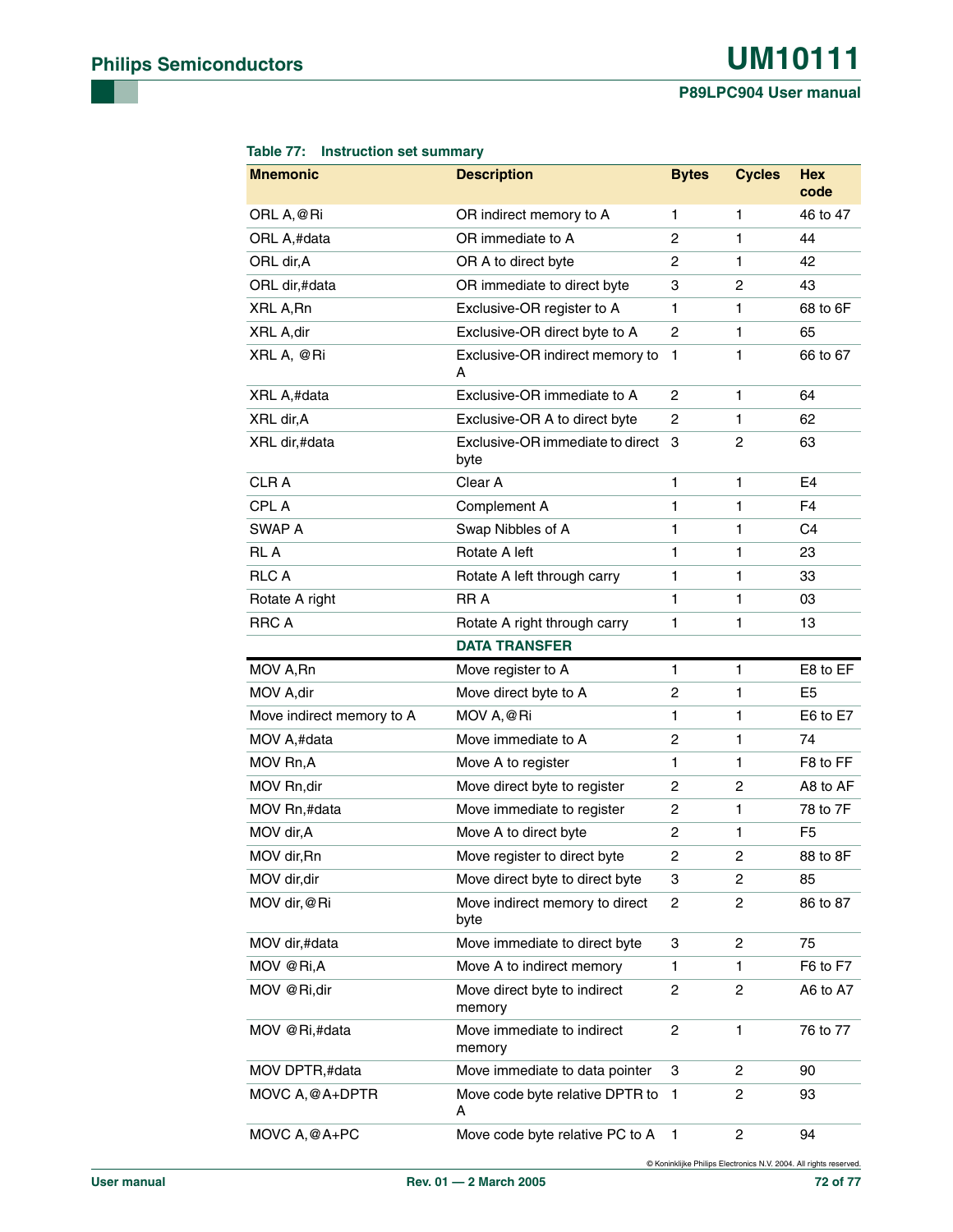## **P89LPC904 User manual**

| <b>Mnemonic</b>   | <b>Description</b>                         | <b>Bytes</b>   | <b>Cycles</b>  | <b>Hex</b><br>code               |
|-------------------|--------------------------------------------|----------------|----------------|----------------------------------|
| MOVX A, @Ri       | Move external data(A8) to A                | 1              | 2              | $E2$ to $E3$                     |
| MOVX A, @DPTR     | Move external data(A16) to A               | 1              | 2              | E <sub>0</sub>                   |
| MOVX @Ri,A        | Move A to external data(A8)                | 1              | 2              | F <sub>2</sub> to F <sub>3</sub> |
| MOVX @DPTR,A      | Move A to external data(A16)               | 1              | 2              | F0                               |
| PUSH dir          | Push direct byte onto stack                | 2              | 2              | C0                               |
| POP dir           | Pop direct byte from stack                 | 2              | 2              | D0                               |
| XCH A, Rn         | Exchange A and register                    | $\mathbf{1}$   | $\mathbf{1}$   | C8 to<br>СF                      |
| <b>XCH A,dir</b>  | Exchange A and direct byte                 | $\overline{c}$ | 1              | C5                               |
| XCH A, @Ri        | Exchange A and indirect memory 1           |                | 1              | C6 to C7                         |
| XCHD A, @Ri       | Exchange A and indirect memory 1<br>nibble |                | 1              | D6 to D7                         |
|                   | <b>BOOLEAN</b>                             |                |                |                                  |
| Mnemonic          | Description                                | <b>Bytes</b>   | Cycles         | Hex<br>code                      |
| CLR <sub>C</sub>  | Clear carry                                | 1              | 1              | C <sub>3</sub>                   |
| CLR bit           | Clear direct bit                           | 2              | $\mathbf{1}$   | C <sub>2</sub>                   |
| SETB <sub>C</sub> | Set carry                                  | 1              | $\mathbf{1}$   | D3                               |
| SETB bit          | Set direct bit                             | 2              | $\mathbf{1}$   | D <sub>2</sub>                   |
| CPL C             | Complement carry                           | 1              | 1              | B3                               |
| CPL bit           | Complement direct bit                      | 2              | 1              | <b>B2</b>                        |
| ANL C, bit        | AND direct bit to carry                    | 2              | 2              | 82                               |
| ANL C,/bit        | AND direct bit inverse to carry            | 2              | 2              | B <sub>0</sub>                   |
| ORL C, bit        | OR direct bit to carry                     | 2              | 2              | 72                               |
| ORL C,/bit        | OR direct bit inverse to carry             | 2              | 2              | A0                               |
| MOV C, bit        | Move direct bit to carry                   | 2              | 1              | А2                               |
| MOV bit, C        | Move carry to direct bit                   | 2              | 2              | 92                               |
|                   | <b>BRANCHING</b>                           |                |                |                                  |
| ACALL addr 11     | Absolute jump to subroutine                | 2              | 2              | 116F1                            |
| LCALL addr 16     | Long jump to subroutine                    | 3              | 2              | 12                               |
| RET               | Return from subroutine                     | 1              | 2              | 22                               |
| <b>RETI</b>       | Return from interrupt                      | 1              | 2              | 32                               |
| AJMP addr 11      | Absolute jump unconditional                | 2              | $\overline{2}$ | 016E1                            |
| LJMP addr 16      | Long jump unconditional                    | 3              | 2              | 02                               |
| SJMP rel          | Short jump (relative address)              | 2              | 2              | 80                               |
| JC rel            | Jump on carry $= 1$                        | 2              | 2              | 40                               |
| JNC rel           | Jump on carry $= 0$                        | 2              | $\overline{2}$ | 50                               |
| JB bit,rel        | Jump on direct bit $= 1$                   | 3              | 2              | 20                               |
| JNB bit,rel       | Jump on direct bit $= 0$                   | 3              | $\overline{2}$ | 30                               |
| JBC bit,rel       | Jump on direct bit $= 1$ and clear         | 3              | 2              | 10                               |
| JMP @A+DPTR       | Jump indirect relative DPTR                | 1              | 2              | 73                               |

## **Table 77: Instruction set summary**

© Koninklijke Philips Electronics N.V. 2004. All rights reserved.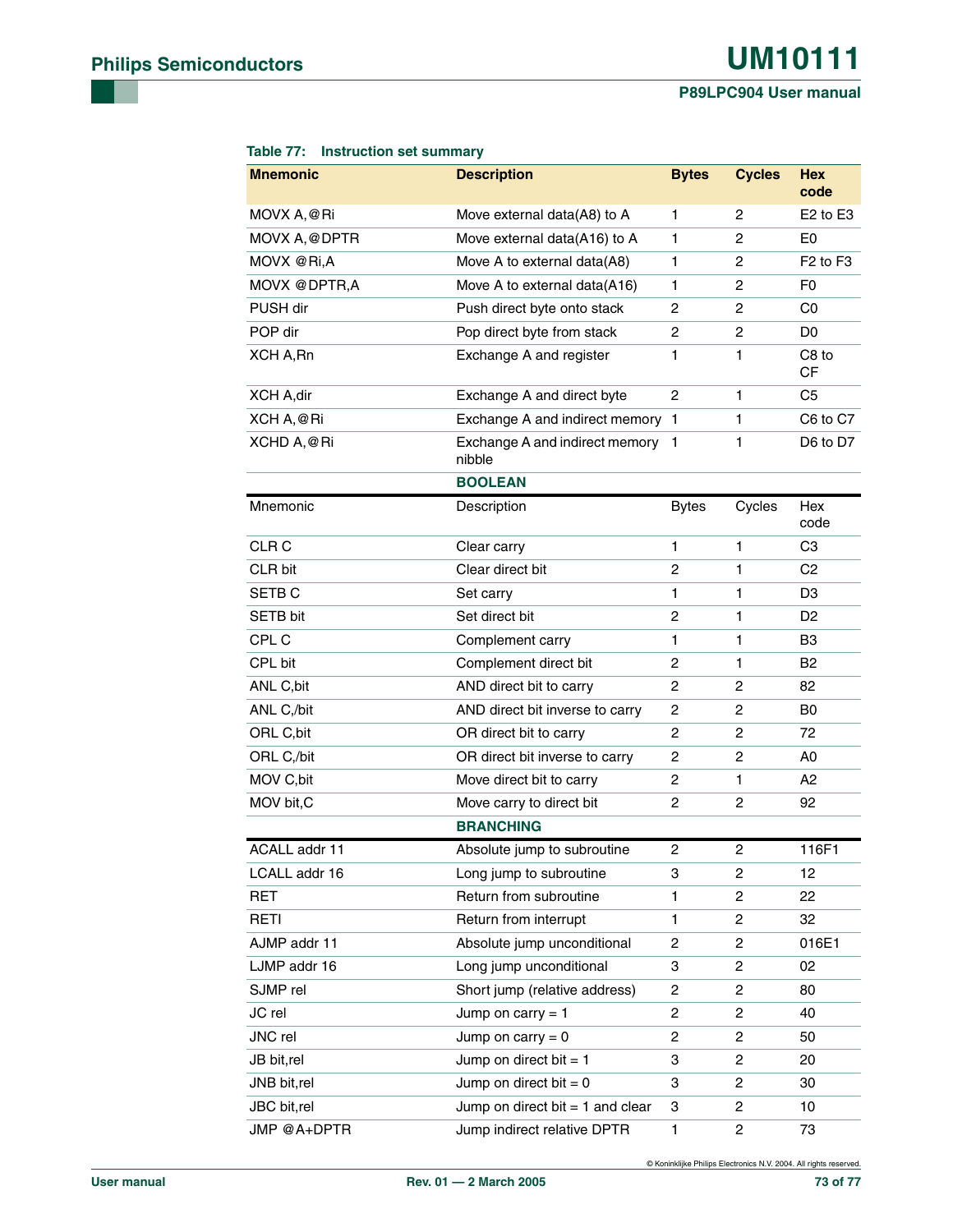### **P89LPC904 User manual**

## **Table 77: Instruction set summary**

| <b>Mnemonic</b>  | <b>Description</b>                          | <b>Bytes</b>   | <b>Cycles</b>  | <b>Hex</b><br>code      |
|------------------|---------------------------------------------|----------------|----------------|-------------------------|
| JZ rel           | Jump on accumulator $= 0$                   | 2              | 2              | 60                      |
| JNZ rel          | Jump on accumulator $\neq 0$                | 2              | 2              | 70                      |
| CJNE A, dir, rel | Compare A, direct ine relative              | 3              | $\overline{2}$ | B <sub>5</sub>          |
| CJNE A,#d,rel    | Compare A, immediate ine<br>relative        | 3              | $\overline{c}$ | <b>B4</b>               |
| CJNE Rn,#d,rel   | Compare register, immediate jne<br>relative | -3             | 2              | B8 to BF                |
| CJNE @Ri,#d,rel  | Compare indirect, immediate ine<br>relative | 3              | 2              | B6 to B7                |
| DJNZ Rn,rel      | Decrement register, inz relative            | $\overline{c}$ | 2              | D <sub>8</sub> to<br>DF |
| DJNZ dir, rel    | Decrement direct byte, jnz.<br>relative     | 3              | 2              | D5                      |
|                  | <b>MISCELLANEOUS</b>                        |                |                |                         |
| <b>NOP</b>       | No operation                                |                |                | 00                      |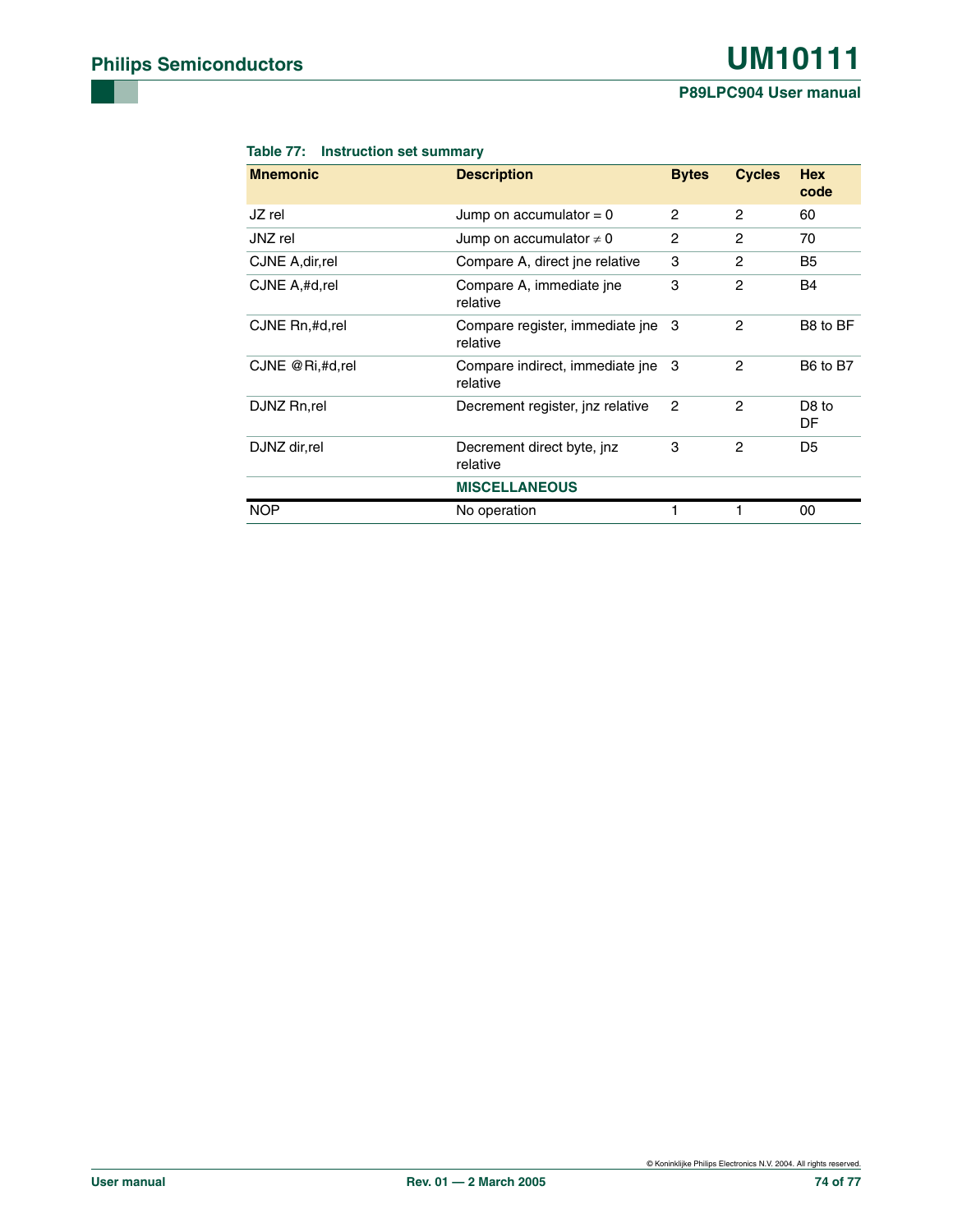## <span id="page-74-0"></span>**17. Disclaimers**

**Life support —** These products are not designed for use in life support appliances, devices, or systems where malfunction of these products can reasonably be expected to result in personal injury. Philips Semiconductors customers using or selling these products for use in such applications do so at their own risk and agree to fully indemnify Philips Semiconductors for any damages resulting from such application.

**Right to make changes —** Philips Semiconductors reserves the right to make changes in the products - including circuits, standard cells, and/or software - described or contained herein in order to improve design and/or performance. When the product is in full production (status 'Production'), relevant changes will be communicated via a Customer Product/Process Change Notification (CPCN). Philips Semiconductors assumes no responsibility or liability for the use of any of these products, conveys no licence or title under any patent, copyright, or mask work right to these products, and makes no representations or warranties that these products are free from patent, copyright, or mask work right infringement, unless otherwise specified.

**Application information —** Applications that are described herein for any of these products are for illustrative purposes only. Philips Semiconductors make no representation or warranty that such applications will be suitable for the specified use without further testing or modification.

© Koninklijke Philips Electronics N.V. 2004. All rights reserved.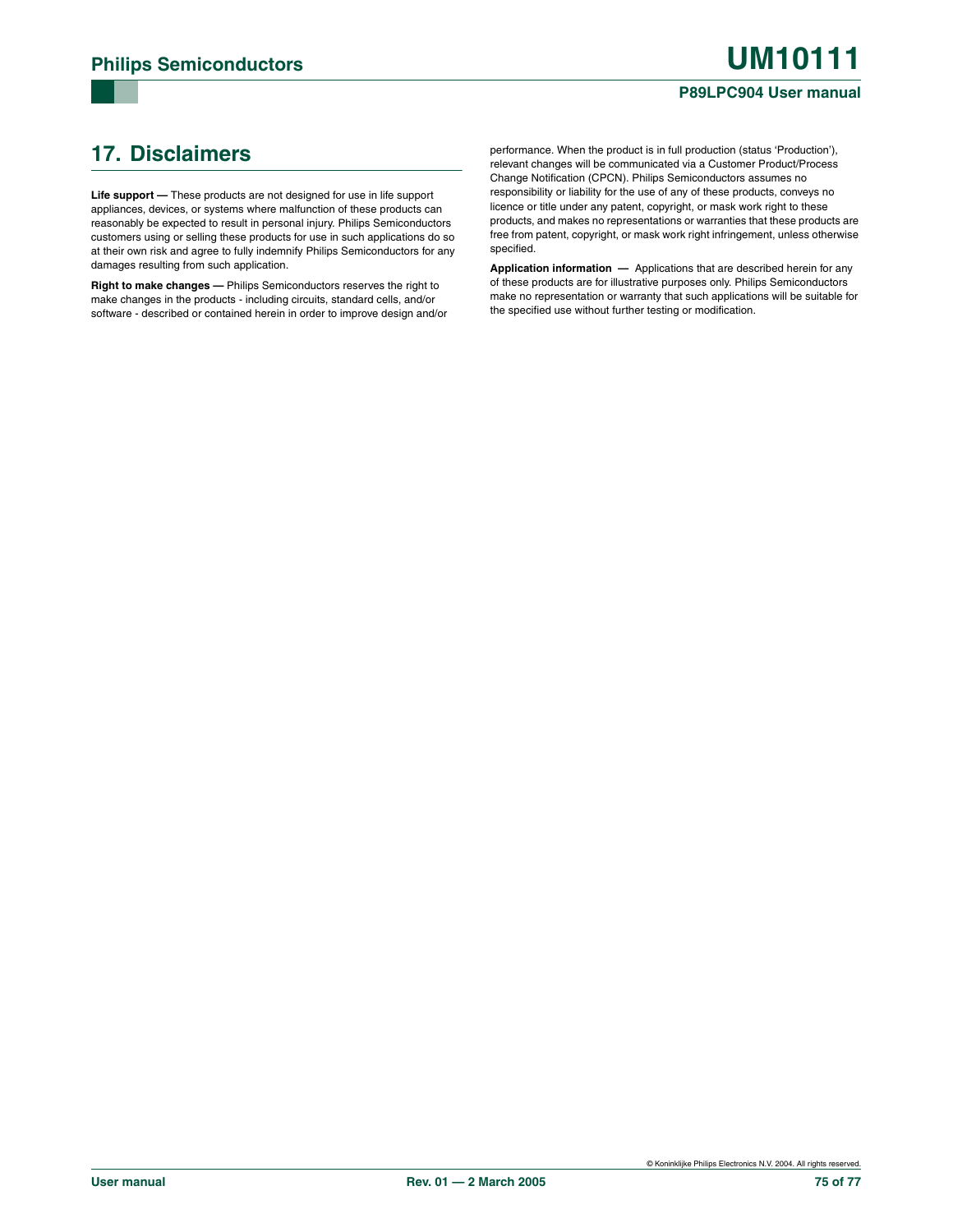## **18. Contents**

| 1          | 3                                                                         |
|------------|---------------------------------------------------------------------------|
| 1.1        | 3                                                                         |
| 1.2        | Special function registers<br>6                                           |
| 1.3        | 11                                                                        |
| 2          | Clocks<br>12                                                              |
| 2.1        | Enhanced CPU<br>12                                                        |
| 22         | 12                                                                        |
| 2.3        | On-chip RC oscillator option<br>12                                        |
| 2.4        | Watchdog oscillator option<br>13                                          |
| 2.5        | External clock input option<br>13                                         |
| 2.6        | Oscillator Clock (OSCCLK) wake-up delay.<br>13                            |
| 2.7        | CPU Clock (CCLK) modification:                                            |
|            | 14                                                                        |
| 2.8        | 14                                                                        |
| 3          | 14                                                                        |
| 3.1        | 15                                                                        |
| 3.2        | A/D operating modes $\ldots \ldots \ldots \ldots \ldots$<br>15            |
| 3.3        | 17                                                                        |
| 3.4<br>3.5 | DAC output to a port pin with high-impedance<br>18<br>Clock divider<br>18 |
| 3.6        | I/O pins used with ADC functions<br>18                                    |
| 3.7        | Power-down and idle mode<br>18                                            |
| 4          | 20                                                                        |
| 4.1        | 21<br>Interrupt priority structure                                        |
| 5          | 22                                                                        |
| 5.1        | 23                                                                        |
| 5.2        | Quasi-bidirectional output configuration<br>23                            |
| 5.3        | Open drain output configuration<br>24                                     |
| 5.4        | Input-only configuration<br>25                                            |
| 5.5        | Push-pull output configuration  25                                        |
| 5.6        | Port 0 analog functions 25                                                |
| 5.7        | Additional port features. 26                                              |
| 6          | Power monitoring functions 26                                             |
| 6.1        |                                                                           |
| 6.2        | Power-on detection<br>28                                                  |
| 6.3        | Power reduction modes 28                                                  |
| 7          | Reset<br>31                                                               |
| 7.1        |                                                                           |
| 8          | Timers 0 and 1<br>33                                                      |
| 8.1        | 33                                                                        |
| 8.2        | 34                                                                        |
| 8.3        | 34<br>Mode 2                                                              |
| 8.4        | 34                                                                        |
| 9          | Real-time clock system timer<br>36                                        |
| 9.1        | 37<br>Real-time clock source                                              |
| 9.2        | Changing RTCS1-0<br>37                                                    |
|            |                                                                           |

| 9.3   | Real-time clock interrupt/wake-up                 | 37 |
|-------|---------------------------------------------------|----|
| 9.4   | Reset sources affecting the Real-time clock.      | 37 |
| 10    |                                                   | 39 |
| 10.1  |                                                   | 39 |
| 10.2  |                                                   | 39 |
| 10.3  |                                                   | 39 |
| 10.4  | Mode $3$                                          | 40 |
| 10.5  |                                                   | 40 |
| 10.6  | Baud Rate generator and selection                 | 40 |
| 10.7  | Updating the BRGR1 and BRGR0 SFRs                 | 40 |
| 10.8  |                                                   | 41 |
| 10.9  | Break detect                                      | 41 |
| 10.10 | More about UART Mode 0                            | 43 |
| 10.11 | More about UART Mode 1                            | 44 |
| 10.12 | More about UART Modes 2 and 3                     | 45 |
| 10.13 | Framing error and RI in Modes 2 and 3             |    |
|       |                                                   | 45 |
| 10.14 | Break detect                                      | 46 |
| 10.15 |                                                   | 46 |
| 10.16 | Double buffering in different modes               | 46 |
| 10.17 | Transmit interrupts with double buffering enabled |    |
|       |                                                   | 46 |
| 10.18 | The 9th bit (bit 8) in double buffering           |    |
|       | $(Modes 1, 2, and 3)$                             | 47 |
| 10.19 | Multiprocessor communications.                    | 48 |
| 10.20 | Automatic address recognition.                    | 49 |
| 11    |                                                   | 50 |
| 11.1  | Comparator configuration.                         | 50 |
| 11.2  | Internal reference voltage                        | 51 |
| 11.3  | Comparator interrupt                              | 51 |
| 11.4  | Comparators and power reduction modes             | 51 |
| 11.5  | Comparators configuration example                 | 52 |
| 12    | Keypad interrupt (KBI)                            | 52 |
| 13    | Watchdog timer (WDT)                              | 54 |
| 13.1  |                                                   | 54 |
| 13.2  | Feed sequence                                     | 55 |
| 13.3  | Watchdog clock source                             | 57 |
| 13.4  | Watchdog timer in Timer mode                      | 59 |
| 13.5  | Power-down operation                              | 59 |
| 13.6  | Periodic wake-up from power-down without an       |    |
|       | external oscillator                               | 59 |
| 14    | Additional features                               | 60 |
| 14.1  |                                                   | 60 |
| 14.2  | Dual Data Pointers                                | 60 |
| 15    | Flash memory                                      | 61 |
| 15.1  | Features                                          | 61 |
|       |                                                   |    |

## **continued >>**